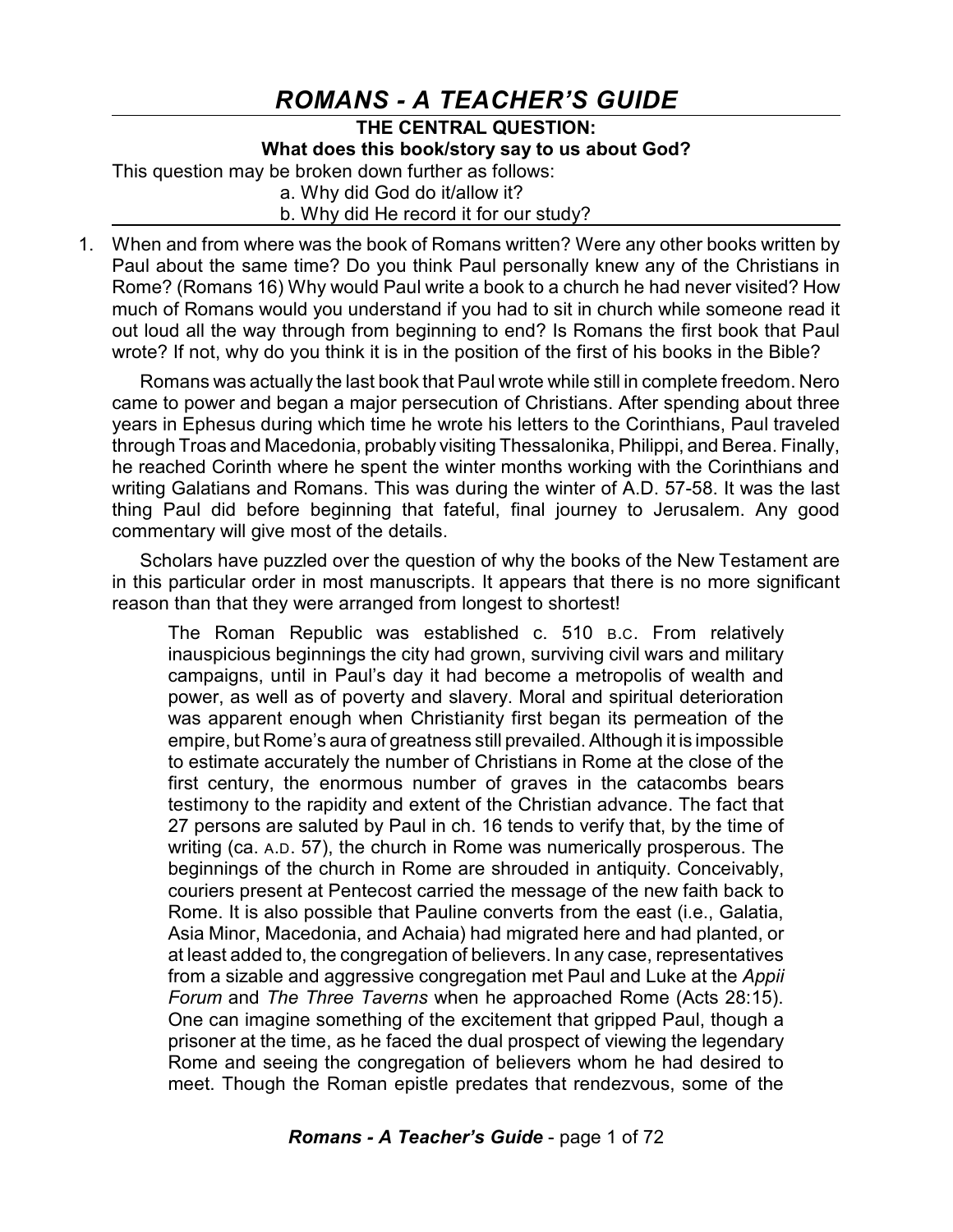same spirit of anticipation can be observed in the epistle. (*Believer's Study Bible* - entry for Romans 1:7)

After greeting the people of the church at Rome and telling them of his prayers for them, Paul states the theme of the letter: "The gospel reveals how God puts people right with himself: it is through faith from beginning to end" (Romans 1:17).

Paul then develops this theme. All people, both Jews and Gentiles, need to be put right with God, for all alike are under the power of sin. People are put right with God through faith in Jesus Christ. Next Paul describes the new life in union with Christ that results from this new relation with God. The believer has peace with God and is set free by God's Spirit from the power of sin and death. In Romans 5-8 Paul also discusses the purpose of the Law of God and the power of God's Spirit in the believer's life. Then the apostle wrestles with the question of how Jews and Gentiles fit into the plan of God for all people. He concludes that the Jewish rejection of Jesus is part of God's plan for bringing all people within the reach of God's grace in Jesus Christ, and he believes that the Jews will not always reject Jesus. Finally Paul writes about how the Christian life should be lived, especially about the way of love in relations with others. He takes up such themes as service to God, the duty of Christians to the state and to one another, and questions of conscience. He ends the letter with personal messages and with words of praise to God. (*Good News Bible -* Introduction to Romans)

#### **Romans**

The event that split history into "before" and "after" and changed the world took place about 30 years before Paul wrote this letter. The event–the life, death, and resurrection of Jesus–took place in a remote corner of the extensive Roman Empire: the province of Judea in Palestine. Hardly anyone noticed, certainly no one in busy and powerful Rome.

And when this letter arrived in Rome, hardly anyone read it, certainly no one of influence. There was much to read in Rome–imperial decrees, exquisite poetry, finely crafted moral philosophy–and much of it was world-class. And yet in no time, as such things go, this letter left all those other writings in the dust. Paul's letter to the Romans has had a far larger impact on its readers than the volumes of all those Roman writers put together.

The quick rise of this letter to a peak of influence is extraordinary, written as it was by an obscure Roman citizen without connections. But when we read it for ourselves, we begin to realize that **it is the letter itself that is truly extraordinary, and that no obscurity in writer or readers could have kept it obscure for long.**

The letter to the Romans is a piece of exuberant and passionate thinking. This is the glorious life of the mind enlisted in the service of God. Paul takes the well-witnessed and devoutly believed fact of the life, death, and resurrection of Jesus of Nazareth and thinks through its implications. How does it happen that in the death and resurrection of Jesus, world history took a new direction, and at the same moment the life of every man, woman, and

#### *Romans - A Teacher's Guide* - page 2 of 72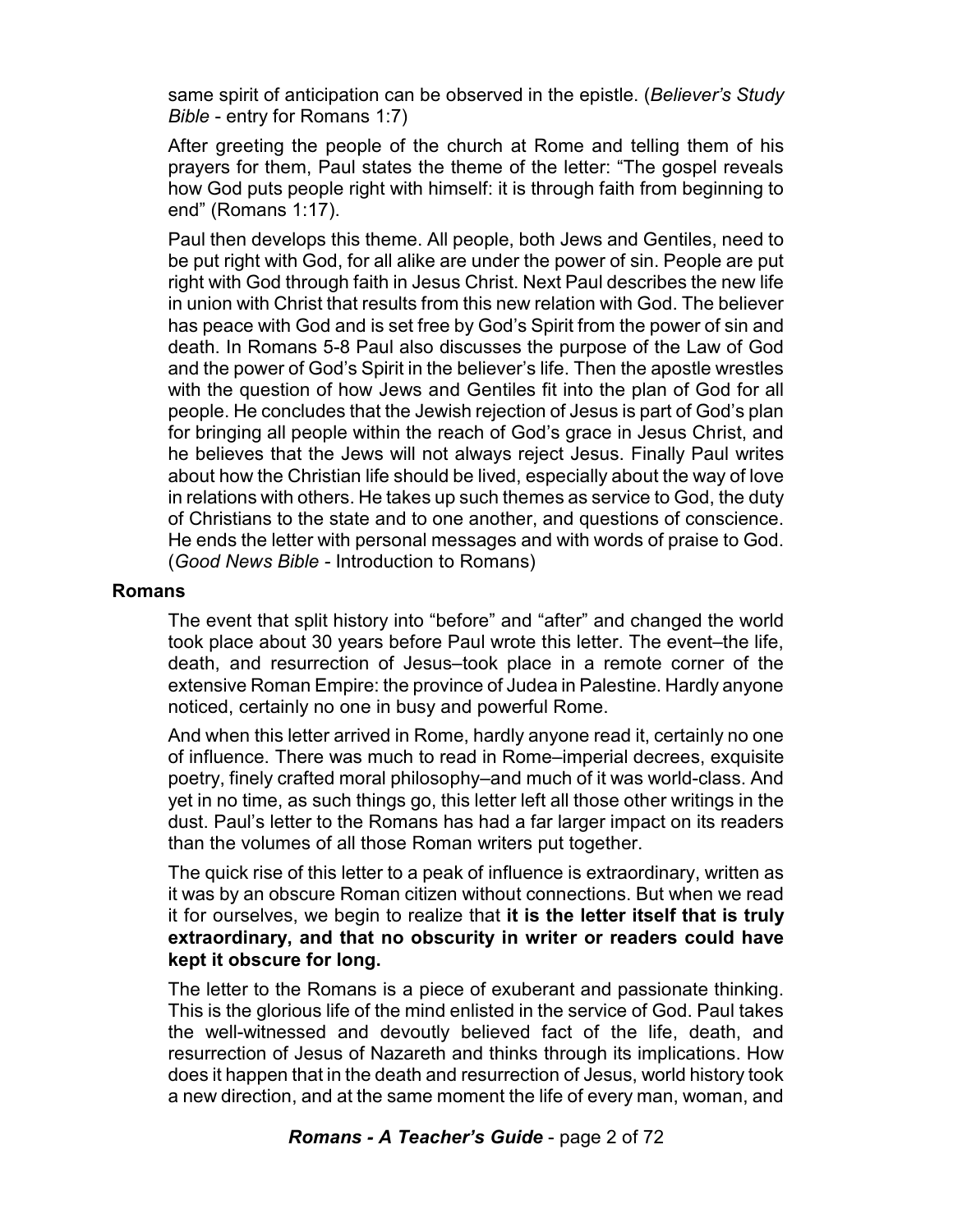child on the planet was eternally affected? What is God up to? What does it *mean* that Jesus "saves"? What's behind all this, and where is it going?

These are the questions that drive Paul's thinking. Paul's mind is supple and capacious. He takes logic and argument, poetry and imagination, Scripture and prayer, creation and history and experience, and weaves them into **this letter that has become the premier document of Christian theology.** (*The Message*, introduction to the book of Romans)

2. During his early years, Paul had been the foremost persecutor of the young church. How had Paul changed as a result of his experience on the road to Damascus? After the Damascus road, did he have a different Bible? Had he changed his Decalogue? Had he switched his Sabbath? Had he changed his diet? What about his Pharisaical attitudes? Had he changed anything except his picture of God? Why would that make such a difference in his approach and attitude toward people? Does it make a difference what kind of picture of God we have? A difference in our lives now? In our prospects for heaven?

Paul had not changed any of the "doctrines" as derived from Scripture! He no longer paid any attention to the myriad of rules and requirements laid down by the rabbis and collected in such books as the *Mishnah* because he recognized that they had no validity for Jews or Christians. But, the most important thing that had changed in Paul's experience was his attitude toward and understanding of God and His requirements. This "new" God that he worshiped never uses force to try to influence a person's conscience. (*DA* 22.1; 466.4) This God truly honors a person's free will. And His followers are supposed to do as He does. Since we become like the God that we honor and worship, it makes all the difference in the world what kind of Person we perceive that God to be. (*GC* 555.1; *PK* 177.1)

3. Paul started his book (Romans 1:1) by calling himself, "Paul, a slave...." (*Slave* is the real meaning of the Greek word). Why would he consider himself a slave? Isn't the truth supposed to set us free? (John 8:32)

Think how much Paul talked about freedom. Wasn't it a contradiction for him to talk about freedom and yet, call himself a slave? To be committed to Christ, totally and completely, might seem like slavery to some. But, to be committed to Someone who is so completely committed to freedom, how could you be a slave? Christ died rather than to compromise our freedom! It is perfectly safe to be a committed slave to such a Person!

Paul was a slave in the sense that he could not stop talking about his Lord and Savior. Everywhere he went he talked about the good news. He would rather have died than stop talking about Jesus. The best word that he could think of to describe that total commitment was *slave*.

4. Paul seemed to have been really "proud" of the "good news" or "gospel." (Romans 1:16; compare Jeremiah 9:23) What do you think Paul was thinking of when he said, "Good news"? Are you proud to be a Christian? Proud enough to die for it? Do you know anyone–perhaps even a Bible writer–who seemed to know the truth about God, but was apparently embarrassed by it and certainly was not anxious to speak about his God? (Jonah 4:1-4) Of what was Paul actually proud? Romans 1:17 says the gospel reveals the "righteousness of God." Why would that need to be revealed? Romans 3:4 suggests that God is on trial. What would that mean? If we are going to preach the gospel, it must be good news. Bad news is not gospel.

#### *Romans - A Teacher's Guide* - page 3 of 72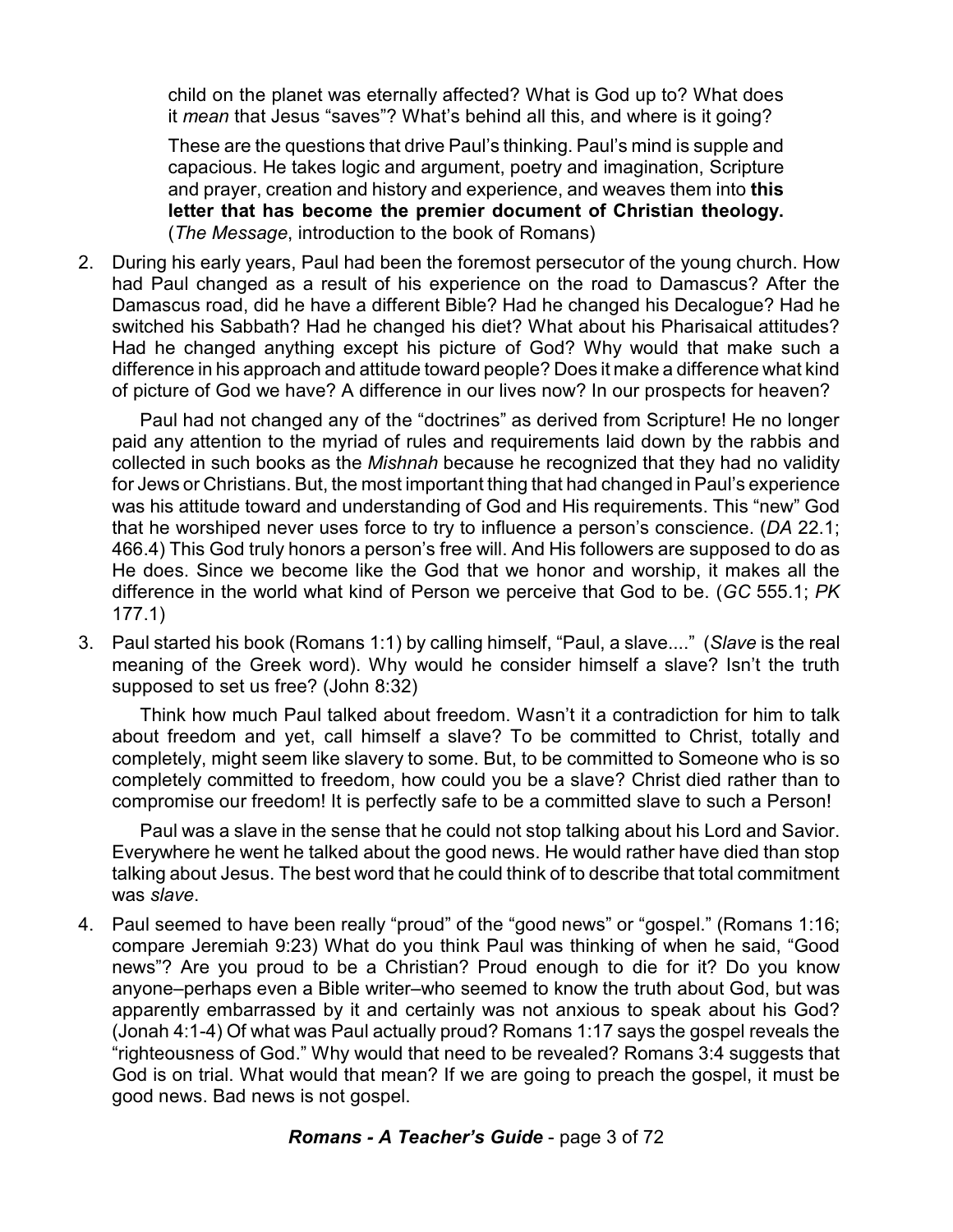How do you decide what is truth? Do you go with what feels right? Do you look for scientific proof? How do you decide if a biblical doctrine is valid or not? Would you want some evidence to support your position? What kind of evidence would you accept as valid? Was Paul convinced about the truth as he understood it? How do you fit together Galatians 1:8-9 and Romans 14:5?

Paul clearly differentiated between what he called "personal opinions" and what he considered the gospel. Is the distinction clear in your mind?

How much is included in the gospel? The reason we have so many different Christian churches and even denominations is because we do not all agree on what the gospel is! The gospel is not about us. We are all sinners! (Romans 3:9-18,23; Ecclesiastes 7:20; 1 Kings 8:46; 2 Chronicles 6:36; 1 John 1:8-10; Psalms 5:9; 10:7; 14:1-3; 36:1; 53:1-3; Isaiah 59:2,7-8) The gospel is not about the Devil and his friends! They are all evil.

The gospel is about God. If God were the kind of Person His enemies have tried to claim He is, you would not even want to be saved to live with Him forever! He would be arbitrary, vengeful, exacting, unforgiving, even severe in His actions. You would never be at peace because you could never know for sure what was coming next.

But, the good news is that God is not the kind of Person His enemies have made Him out to be. He is, instead, just like His Son, Jesus, was when He lived here on this earth. (John 14:9; 10:30; 17:11; *That I May Know Him* 338.4)

One of God's great modern friends, Dr. A. Graham Maxwell, has described God like this:

I believe that the most important of all Christian beliefs is the one that brings joy and assurance to God's friends everywhere—the truth about our heavenly Father that was confirmed at such cost by the life and death of his Son.

God is not the kind of person his enemies have made him out to be—arbitrary, unforgiving and severe. God is just as loving and trustworthy as His Son, just as willing to forgive and heal. Though infinite in majesty and power, our Creator is an equally gracious Person who values nothing higher than the freedom, dignity, and individuality of His intelligent creatures—that their love, their faith, their willingness to listen and obey, may be freely given. He even prefers to regard us not as servants but as friends. This is the truth revealed through all the books of Scripture. This is the everlasting Good News that wins the trust and admiration of God's loyal children throughout the universe.

Like Abraham and Moses—the ones God spoke of as His trusted friends—God's friends today want to speak well and truly of our heavenly Father. They covet as the highest of all commendations the words of God about Job: "He has said of me what is right." [Job 42:7-8] (A. Graham Maxwell, *Servants or Friends* p. 186)

5. In Romans we read of Paul's convictions about the truth. Would you be willing to give up your job, your freedom, even your life for the "truth" as you understand it? What truths are worth dying for?

Which of the following convictions are important enough in your mind to die for?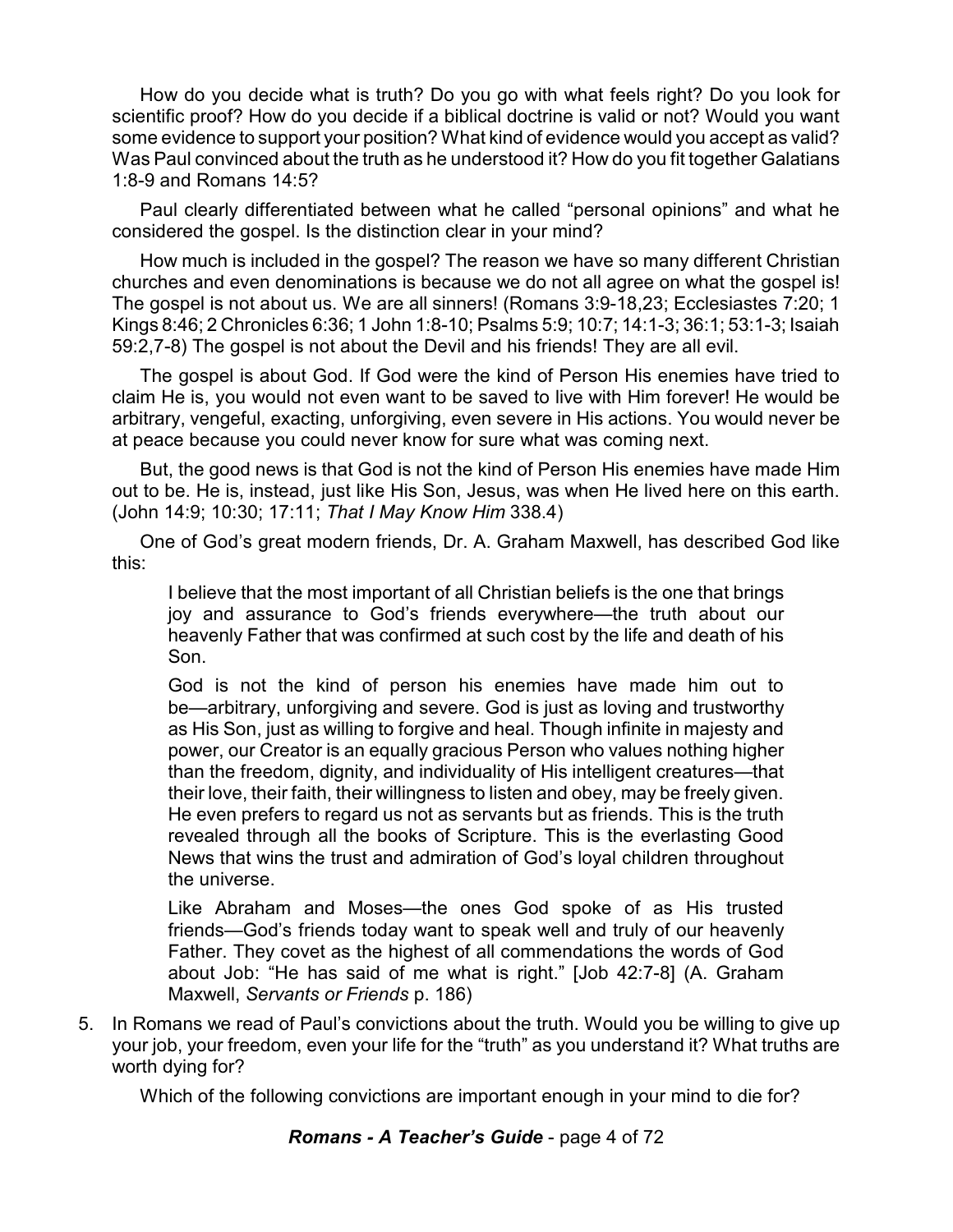The existence of God? The existence of the Devil? The divinity of Christ? The virgin birth? The resurrection and ascension of Christ? The creation story as told in Genesis? The existence of other inhabited worlds? The second coming of Christ? The reality of hell fire?

6. In Acts 16:31, Paul and Silas told the Philippian jailer, "Believe in the Lord Jesus, and you will be saved—you and your family." Is that really true? Is faith/trust/belief/confidence enough for salvation/healing?

At first glance, it might seem that faith is not enough for salvation. Don't we have to confess our sins, and, maybe, do a lot of things that the Bible says are necessary before we can hope to be saved? And what about verses like Ecclesiastes 12:13-14; Romans 2:6; and Revelation 20:12-13 that suggest that we will be judged by our works? If we are saved by faith, how can we be judged by our works?

To understand these issues, we must first understand what faith is. The New Testament word for *faith* is the Greek word *pistis* which is variously translated as faith/trust/belief/confidence. When asked what faith is, many people with a Christian background think immediately of Hebrews 11:1 (*KJV*): "Now faith is the substance of things hoped for, the evidence of things not seen." But, this verse actually tells us what faith does rather than what faith is. A biblical definition of *faith* based on all of Scripture and stated so well by one of God's best modern friends, Dr. A. Graham Maxwell, is as follows:

*Faith* is just a word we use to describe a relationship with God as with a Person well-known. The better we know Him, the better the relationship may be.

*Faith* implies an attitude toward God of love, trust, and deepest admiration. It means having enough confidence in God–based on the more-thanadequate evidence revealed–to be willing to believe what He says as soon as we are sure He is the One saying it, to accept what He offers as soon as we are sure He is the One offering it, and to do what He wishes as soon as we are sure He is the One wishing it, without reservation, for the rest of eternity. Anyone who has such faith would be perfectly safe to save. This is why faith is the only requirement for heaven.

*Faith* also means that, like Abraham and Moses, we know God well enough to reverently ask Him, "Why?"–Stated many times by Dr. A. Graham Maxwell

*Salvation* means healing–it is the same word in Greek, *sôzô*. Salvation is much more than just forgiveness. God can heal any problem that we have except an unwillingness to listen and cooperate with Him. The Greek word for *obedience* is *hupostasis* which means literally "a humble willingness to listen." It was the word used to describe a faithful gatekeeper. Since locks were not as strong or reliable in those days, slaves were employed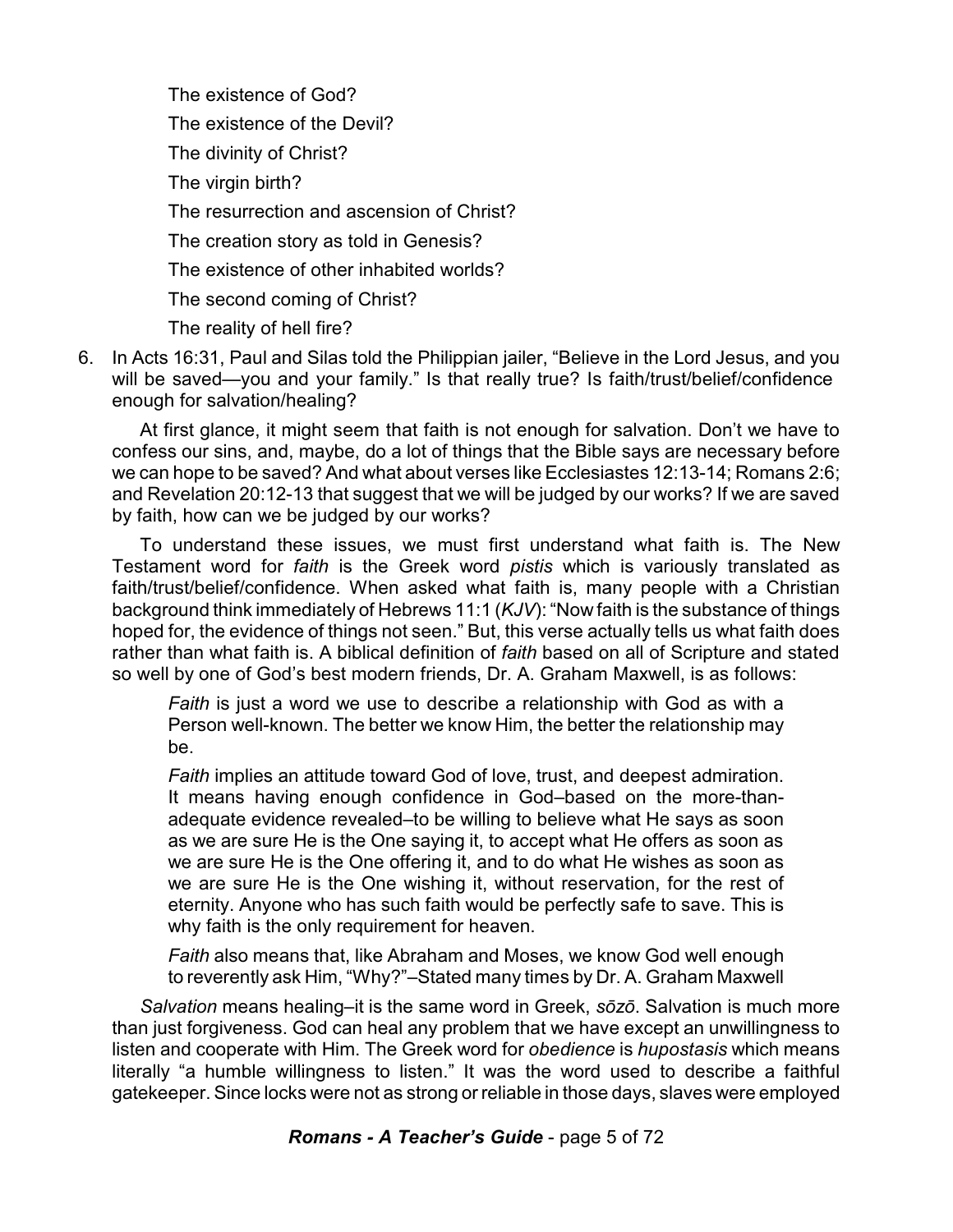to guard the gates of wealthy homeowners. When the owner came home, he would simply call out to the gatekeeper; and the gatekeeper who was expected to be always at the ready and listening carefully would open the door from inside. We may not be capable of performing all that God asks of us, but we must be willing to listen and cooperate as far as possible.

7. What do you think Paul meant when he quoted Habakkuk 2:4, "The just shall live by faith"? Was his understanding different from Martin Luther's? From Habakkuk's? What was Paul trying to say in Romans 1:16-17? Note that bold and italics in the quotations below are added.

> Οὐγὰρ ἐπαισχύνομαι τὸ εὐαγγέλιον, δύναμις γὰρ θεοῦ ἐστιν εἰς σωτηρίαν παντὶ τῷ πιστεύοντι, Ίουδαίω τε πρώτον και Έλληνι. 17δικαιοσύνη γαρ θεοῦ ἐν αὐτῶ άποκαλύπτεται έκ πίστεως είς πίστιν, καθώς γέγραπται ὁ δὲ δίκαιος ἐκ πίστεως ζήσεται. (*Novum Testamentum Graece*)

> $16$  non enim erubesco evangelium virtus enim Dei est in salutem omni credenti Iudaeo primum et Graeco<sup>17</sup> iustitia enim Dei in eo revelatur ex fide in fidem sicut scriptum est **iustus autem ex fide vivit** (*Vulgate*)

> $16$  For I am not ashamed of the good news of the Christ, for it is the power of God to salvation to every one who is believing, both to Jew first, and to Greek.  $17$  For the righteousness of God in it is revealed from faith to faith, according as it hath been written, "And **the righteous one by faith shall live**." (*YLT*)

> $16$  For I am not ashamed of the gospel of Christ: for it is the power of God unto salvation to every one that believeth; to the Jew first, and also to the Greek.<sup>17</sup> For therein is *the righteousness of God* revealed from faith to faith: as it is written, **The just shall live by faith.** (*KJV*)

> $16$  For I am not ashamed of the gospel of Christ, for it is the power of God to salvation for everyone who believes, for the Jew first and also for the Greek. <sup>17</sup> For in it *the righteousness of God* is revealed from faith to faith; as it is written, "**The just shall live by faith.**" (*NKJV*)

> $16$  I am proud of the good news! It is God's powerful way of saving all people who have faith, whether they are Jews or Gentiles.  $17$  The good news tells *how God accepts everyone who has faith*, but only those who have faith. It is just as the Scriptures say, "**The people God accepts because of their faith will live.**" (*CEV*)

> $16$  For I am not ashamed of the gospel, for it is the power of God for salvation to everyone who believes, to the Jew first and also to the Greek.  $17$  For in it *the righteousness of God* is revealed from faith for faith, as it is written, "**The righteous shall live by faith**." (*ESV*)

> $16$  I'm not ashamed of the Good News. It is God's power to save everyone who believes, Jews first and Greeks as well.  $17$  God's approval is revealed in this Good News. This approval begins and ends with faith as Scripture says, "**The person who has God's approval will live because of faith**." (*God's Word*)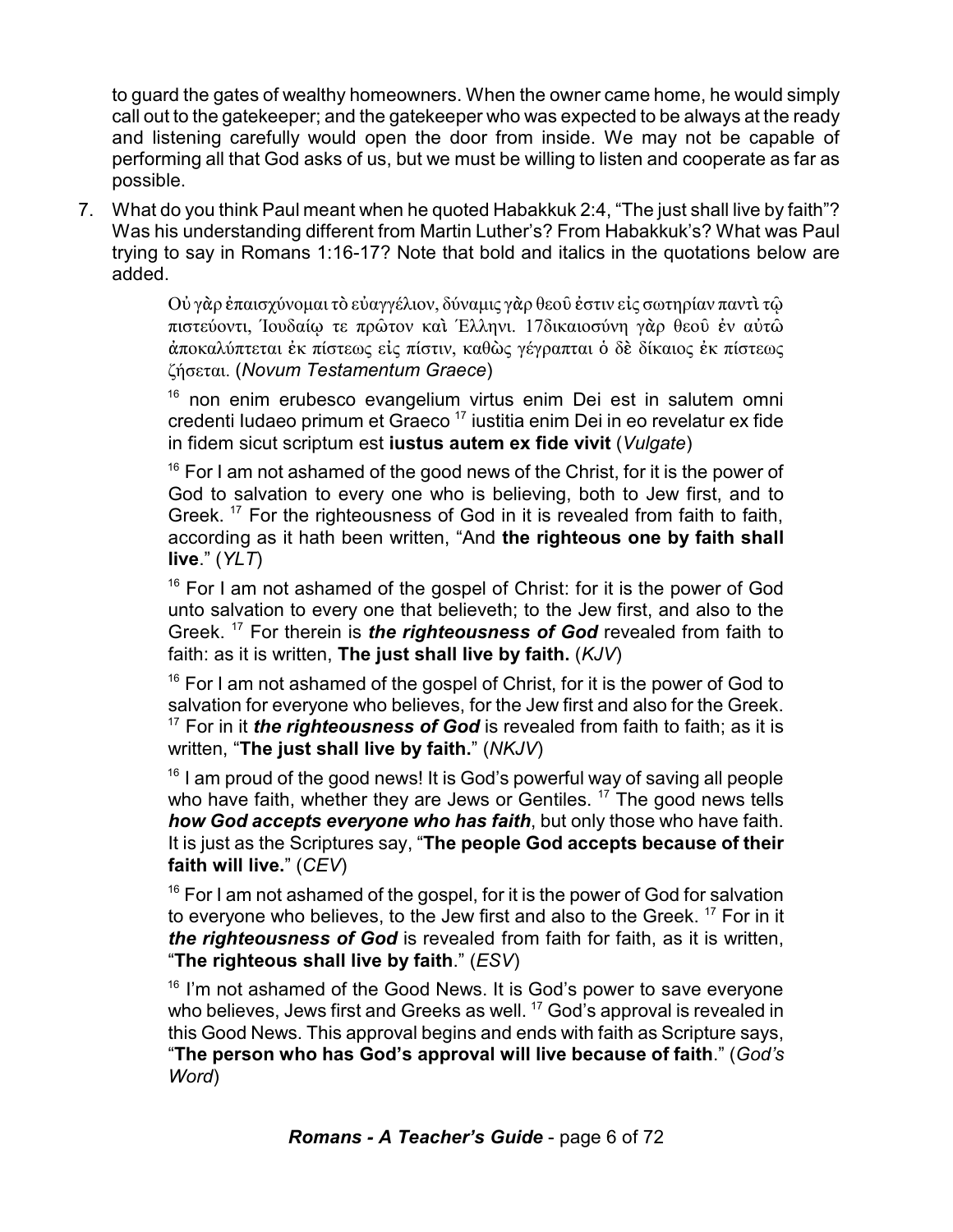$16$  For I am not ashamed of the gospel, because it is God's power for the salvation of everyone who believes, of the Jew first and of the Greek as well.<sup>17</sup> For in it *God's righteousness is being revealed* from faith to faith, as it is written, "**The righteous will live by faith.**" (*ISV*)

 $16$  For I am not ashamed of the Good News, since it is God's powerful means of bringing salvation to everyone who keeps on trusting, to the Jew especially, but equally to the Gentile.<sup>17</sup> For in it is revealed **how God makes** *people righteous in his sight*; and from beginning to end it is through trust—as the Tanakh puts it, "**But the person who is righteous will live his life by trust.**" (*JNT*)

 $16$  For I am not ashamed of this Good News about Christ. It is God's powerful method of bringing all who believe it to heaven. This message was preached first to the Jews alone, but now everyone is invited to come to God in this same way.<sup>17</sup> This Good News tells us that God makes us ready for *heaven—makes us right in God's sight*—when we put our faith and trust in Christ to save us. This is accomplished from start to finish by faith. As the Scripture says it, "**The man who finds life will find it through trusting God.**" (*The Living Bible*)

 $16$  It's news I'm most proud to proclaim, this extraordinary Message of God's powerful plan to rescue everyone who trusts him, starting with Jews and then right on to everyone else! *God's way of putting people right* shows up in the acts of faith, confirming what Scripture has said all along: "**The person in right standing before God by trusting him really lives.**" (*Message*)

 $16$  For I am not ashamed of the gospel. It is the power of God for the salvation of everyone who believes: for Jew first, and then Greek.  $17$  For in it is revealed *the righteousness of God* from faith to faith; as it is written, "**The one who is righteous by faith will live.**" (*NABWRNT*)

 $16$  For I am not ashamed of the gospel, for it is the power of God for salvation to everyone who believes, to the Jew first and also to the Greek.  $17$  For in it *the righteousness of God* is revealed from faith to faith; as it is written, "**But the righteous man shall live by faith.**" (*NASB* and *NASB95*)

 $16$  I am not ashamed of the gospel, because it is the power of God for the salvation of everyone who believes: first for the Jew, then for the Gentile.  $17$ For in the gospel *a righteousness from God* is revealed, a righteousness that is by faith from first to last, just as it is written: "**The righteous will live by faith.**" (*NIV*)

 $16$  For I see no reason to be ashamed of the gospel; it is God's power for the salvation of everyone who has faith—Jews first, but Greeks as well— $17$  for in it is revealed *the saving justice of God*: a justice based on faith and addressed to faith. As it says in scripture: **Anyone who is upright through faith will live.** (*NJB*)

 $16$  For I am not ashamed of this Good News about Christ. It is the power of God at work, saving everyone who believes—Jews first and also Gentiles. <sup>17</sup> This Good News tells us how **God makes us right in his sight**. This is

*Romans - A Teacher's Guide* - page 7 of 72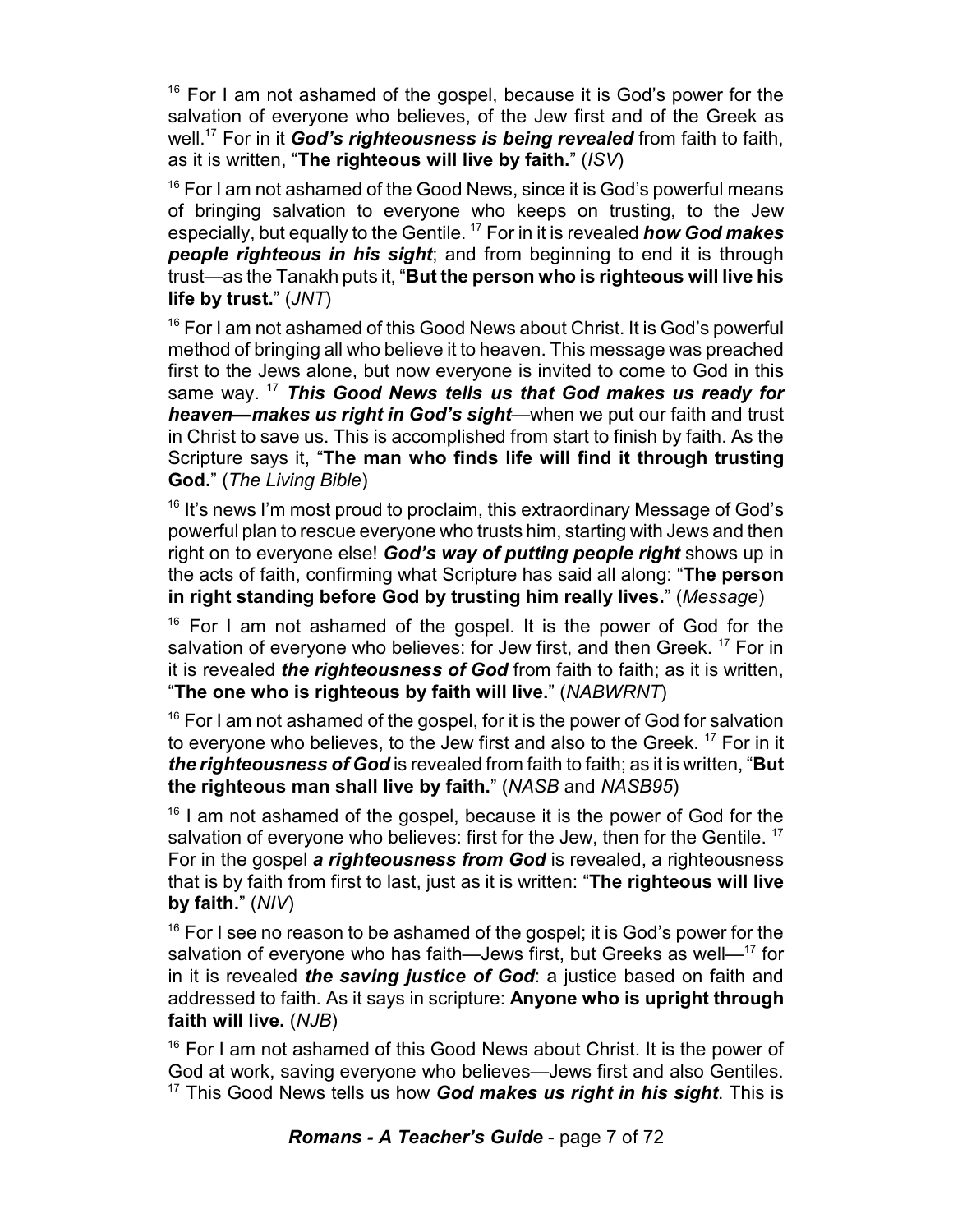accomplished from start to finish by faith. As the Scriptures say, "**It is through faith that a righteous person has life.**" (*NLT*)

 $16$  For I am not ashamed of the gospel; it is the power of God for salvation to everyone who has faith, to the Jew first and also to the Greek.<sup>17</sup> For in it *the righteousness of God* is revealed through faith for faith; as it is written, "**The one who is righteous will live by faith.**" (*NRSV*)

 $16$  For I am not ashamed of the good news. For God's power it is, resulting in salvation to everyone who believes, to Jew first and also to Gentile, for *God's righteousness* in it is revealed on the principle of faith to faith, even as it stands written, And **the one who is just, on the principle of faith shall live.** (*WUESTNT*)

 $16$  For I am not ashamed of the gospel: it is the power of God for salvation to every one who has faith, to the Jew first and also to the Greek.<sup>17</sup> For in it *the righteousness of God* is revealed through faith for faith; as it is written, "**He who through faith is righteous shall live.**" (*RSV*)

 $16$  I have complete confidence in the gospel; it is God's power to save all who believe, first the Jews and also the Gentiles.<sup>17</sup> For the gospel reveals *how God puts people right with himself*: it is through faith from beginning to end. As the scripture says, "**The person who is put right with God through faith shall live.**" (*GNB*)

Notice the difference in the translations. Most of the more traditional translations say, "The righteousness of God is revealed" or something similar to that. Many of the more modern translations have something like, "How God puts people right with himself." Why has this change come about?

The power in the gospel or "good news" is because it reveals "the righteousness of God." But many do not believe that. Who would dare to question the righteousness of God? Even Luther said:

The righteousness, however, is not that according to which God himself is righteous as God, but that which we are justified by Him through faith in the Gospel. It is called the righteousness of God in contradistinction to man's righteousness which comes from works. (Martin Luther, *Commentary on the Epistle to the Romans*, Zondervan Publishing House, 1954, 41)

It is here that we beg to differ with Luther. Luther did not know what to do with the book of Revelation. He put it at the end of his New Testament along with Hebrews, James, Jude, and 2 Peter as a kind of New Testament Apocrypha; and he did not even number those books as being a part of the books of the New Testament.

But the first event now known to man was the war up in heaven. (Revelation 12:7-12) We have only a little information about that war and how sin got started in heaven. (See *EW* 145,146; *1SG* 17-19; *1SP* 17-23; *PP* 33-43; *SR* 13-19; *TA* 23-47) But, we do know what Satan said to Eve at their first encounter: "God is lying to you. You will not die if you eat of the fruit of this tree. Furthermore, God is actually holding something back from you. Don't you want to be like God, knowing good and evil?" (See Genesis 3:1-5) These accusations have set the tone for Satan's attacks and misrepresentations from that day until this.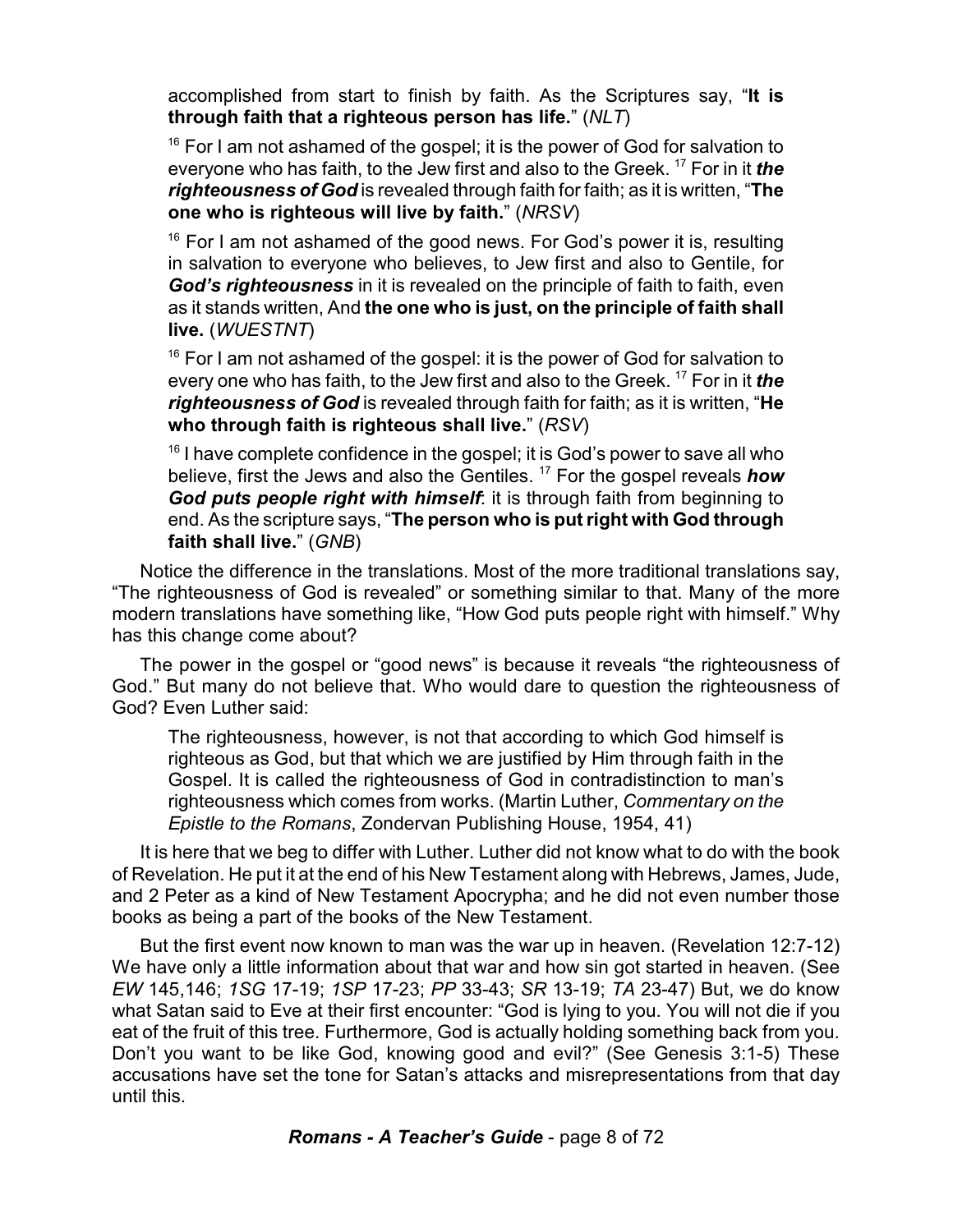But few people, even of theologians and biblical scholars, have recognized that there is a cosmic war going on. That war is focused on one point: Who is telling us the truth? Who can be trusted? God, or the former light-bearer (Lucifer) now called Satan or the Devil? Many people concede that there is a battle between good and evil. But, what is the basis of that battle? The bases are Satan's accusations against God. God has always stated that the only way to run a universe full of harmony and peace is on the basis of love, and that the greatest happiness comes from serving and loving others. On the other hand, Satan claims that happiness comes from serving oneself. Our one rebel world has chosen primarily to take Satan's side in this argument.

Put bluntly, the choice is between living a life based on love and caring for others or living a life mostly caring only about oneself. Sin and selfishness are ultimately selfdestructive.

The whole universe is involved in this conflict. Remember that the conflict began in heaven. Satan was so persuasive that one-third of the angels–despite living right in the presence of God in heaven–sided with him before the war began. Even the angels who remained loyal had questions. So, the first coming of Christ was for their benefit as well as ours.

But the plan of redemption had a yet broader and deeper purpose than the salvation of man. It was not for this alone that Christ came to the earth; it was not merely that the inhabitants of this little world might regard the law of God as it should be regarded; but it was to vindicate the character of God before the universe. To this result of His great sacrifice–its influence upon the intelligences of other worlds, as well as upon man–the Saviour looked forward when just before His crucifixion He said: "Now is the judgment of this world: now shall the prince of this world be cast out. And I, if I be lifted up from the earth, will draw all unto Me." John 12:31,32. The act of Christ in dying for the salvation of man would not only make heaven accessible to men, but before all the universe it would justify God and His Son in their dealing with the rebellion of Satan. It would establish the perpetuity of the law of God and would reveal the nature and the results of sin. *Patriarchs and Prophets* 68.2-69.0 (1890); *Reflecting Christ* 50.3,4 (1985)

And those beings in the rest of the universe have never sinned. So, the death of Christ involved much more than just forgiveness of sin. First of all, it was to teach us the truth about God, about Satan's accusations, and about sin and its consequences. (See handout on the website, [www.theox.org](http://www.theox.org): *The Plan of Salvation in the Setting of the Great Controversy*; https://www.theox.org/index.cfm/pageid/756/index.html which is filed in the section Resources, Sources/Authors, Ellen White)

The final generation of God's people living on this earth will stand firm in their belief and teaching about God and His character in opposition to Satan and his accusations against God. They will do this despite Satan's last massive "evangelistic" campaign during which he will apparently win over to his side almost everyone living on planet earth. (Revelation 13:3-4,7-8) They will stand firm even through the seven last plagues which are Satan's ultimate efforts to wipe them out. (Revelation 15-16)

That is why it is so important that we understand this "great controversy" and what it teaches us about God and about Satan. God needs to demonstrate that even here on this sinful planet there can be a group of people who will maintain their trust and faith in Him

*Romans - A Teacher's Guide* - page 9 of 72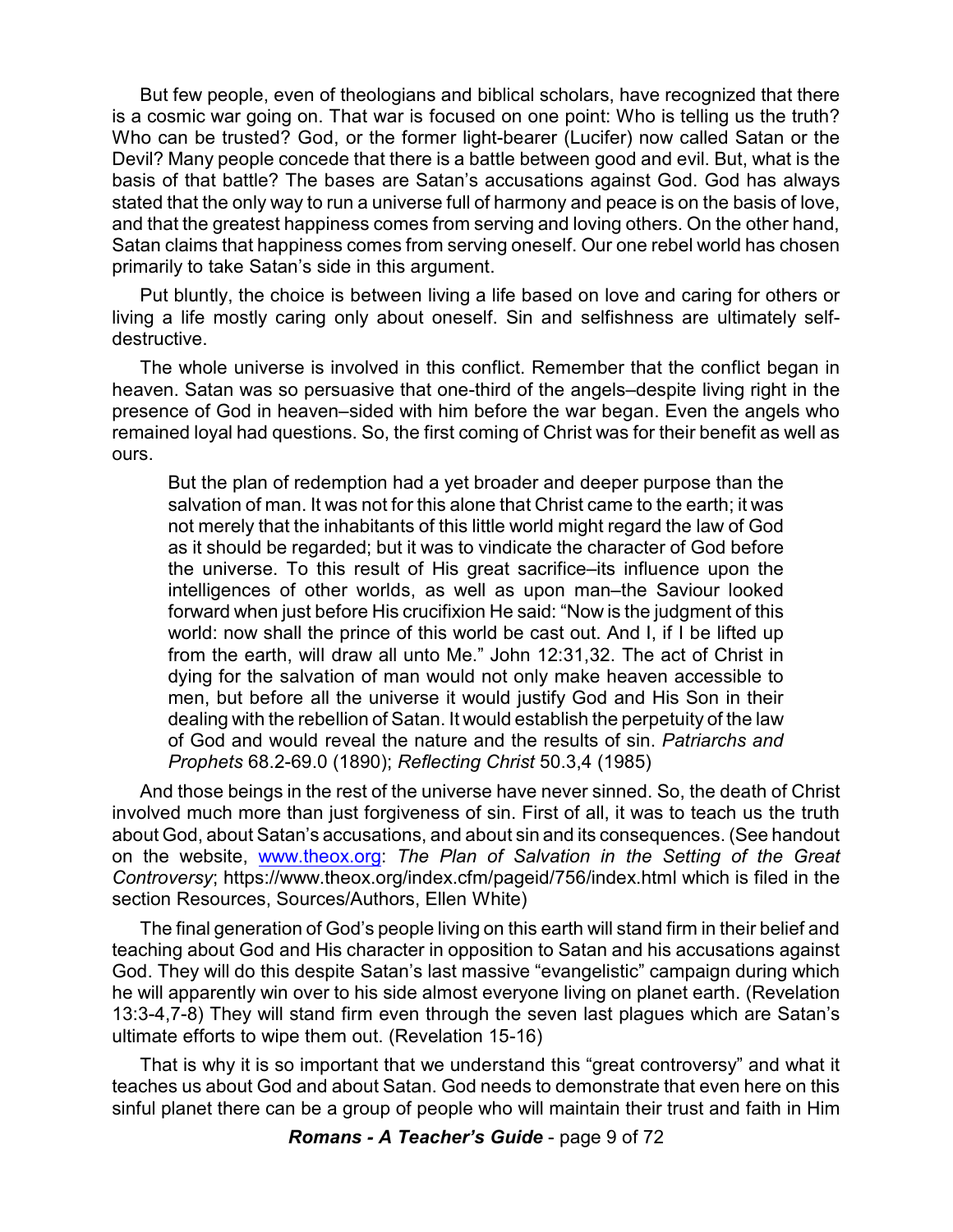and live according to His plan of love for their lives, even through the very worst that Satan can throw at them. Those plagues will be a final demonstration of what it would be like to live in a universe under Satan's control where everyone acts selfishly instead of lovingly.

This will be proof of God's righteousness and all that it implies for His followers. It is the reason why Paul talked about God's righteousness in Romans and elsewhere. (Romans 1:16-17; 3:1-4,25-26; Ephesians 1:7-10; 3:7-10; Colossians 1:19-20) If God is the kind of arbitrary, exacting, vengeful, unforgiving, and severe Being that Satan has claimed He is, would you even want to live with Him?

So, God is waiting for a group of people who understand the truth about both sides in this controversy so clearly and are so convinced of this truth that they would die for Him rather than yield to Satan's deceptions. (2 Peter 2:9-12; Revelation 7:1-3; 14:1-5) Are we ready to stand faithfully for God? Considering all that He has done for us, shouldn't we be willing to do that for Him? God is calling us to prepare ourselves to stand up for Him just as John F. Kennedy said to all Americans: "Ask not what your country can do for you–ask what you can do for your country." (John F. Kennedy, inaugural address, 1961) Will we do it?

Taking this approach is a complete paradigm shift for most Christians. The good news is about God and not just about how God saves you and me. God's concern goes far beyond merely clearing up our records in heaven. God wants to "heal" us and "save" us. *Salvation* does not mean simply adjusting our legal standing before God or paying up our fire insurance and buying our tickets to the kingdom. Salvation includes the complete healing, the restoration, of all the damage sin has done.

See "The Great Controversy in Scripture"; "The Plan of Salvation in the Setting of the Great Controversy" (both on [www.theox.org](http://www.theox.org)); *Can God Be Trusted?* (A. Graham Maxwell)

8. What is God's wrath? Why would Paul apparently begin his discussion of the "good news" (see Romans 1:16) by talking about God's wrath? (Romans 1:18) What does God do to people on whom He "pours out His wrath"? (Romans 1:24,26,28) Does He beat them up? Burn them up? Torture them in hell? Considering the terrible sins that they were committing, what could God do with them? What other biblical illustrations do we have of God's wrath? Did Jesus die the death of a sinner? (1 Corinthians 15:3; 2 Corinthians 5:21; Isaiah 53:6; *DA* 25.2) Was "God's wrath" poured out on Him? In Romans 4:25 (*GNB*) it says, "Because of our sins he was handed over *to die*..." ("*to die*" is not in the original Greek but has been added by the translators). When God's wrath is manifest, it consists of His simply giving people up to the consequences of their own destructive behaviors. (Romans 1:18,24,26,28) The Greek word for "giving up" or "handing over" is *paradidomi*. It is translated, "He was given over..." in Romans 4:25 and is exactly the same word used in Romans 1:24,26,28 (*GNB*), "God has given them (these sinners) over...." What do you suppose this means? Should we be afraid of God's wrath? While sin is deadly, (Romans 6:23) God is loving. (1 John 4:8.16) We must learn to be afraid of sin and to love God. But, the dominant Christian church taught for centuries that we need to be afraid of God and His punishment–hell.

What is so serious about God letting us go? In discussing God's wrath beginning in Romans 1:18, Paul did not change the subject at all! The one subject that raises the most questions about God's righteousness is the question about how He deals with the wicked. What is God's wrath? How does it affect us?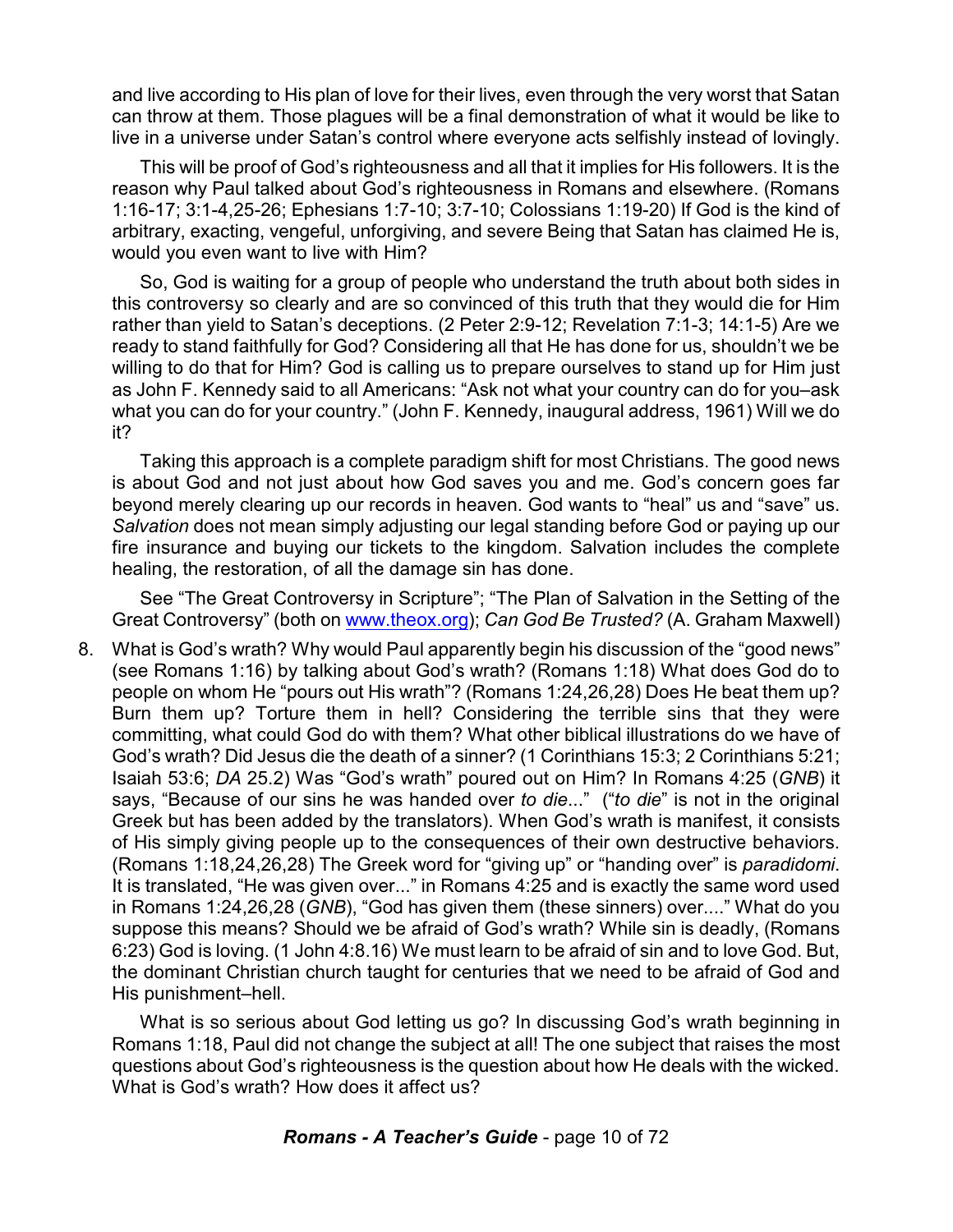The Old Testament is full of references to God's wrath/anger and what He does when He is "angry." See for example the following texts:

Numbers 12:9-10a (*GNB*): <sup>9</sup> The Lorp was angry with them; and so as he **departed** <sup>10</sup> and the cloud left the Tent, Miriam's skin was suddenly covered with a dreaded disease and turned as white as snow.

Deuteronomy 31:16-18 (*GNB*): <sup>16</sup>The LORD said to Moses, "You will soon die, and

after your death the people will become unfaithful to me and break the covenant that I made with them. **They will abandon me** and worship the pagan gods of the land they are about to enter. <sup>17</sup>When that happens, **I will become angry with them; I will abandon them, and they will be destroyed.** Many terrible disasters will come upon them, and then **they will realize that these things are happening to them because I, their God, am no longer with them.** <sup>18</sup>And I will refuse to help them then, because they have done evil and worshiped other gods."

Deuteronomy 31:17 (quoting only the key words as stated by the LORD):

- "<sup>7</sup> καὶ ὀργισθήσομαι θυμῷ εἰς αὐτοὺς ἐν τῇ ἡμέρα ἐκείνῃ, καὶ καταλείψω αὐτοὺς και άποστρέψω το πρόσωπόν μου άπ' αύτών, και έσται κατάβρωμα· και εύρήσουσιν αύτὸν κακὰ πολλὰ καὶ θλίψεις, καὶ ἐρεῖ ἐν τῆ ἡμέρα ἐκείνῃ Διότι ούκ έστιν Κύριος ο θεός μου έν έμοί, εύροσάν με τα κακα ôáØôá."(*Septuagint*)
- "...Mine anger hath burned against it in that day, and I have forsaken them, and hidden My face from them." (*Young's Literal Translation*)
- "...Wherefore my wrath will waxe hote against them at that day, and I will forsake them, and will hide my face from them." (*Geneva*)
- "...My wrath shall be kindled against them...I will forsake them and hide my face from them." (*Rheims-Douay*)
- "...My anger shall be kindled against them...I will forsake them...I will hide my face from them." (*KJV, Leeser, Darby, ASV, Amplified, NASB, NASB 1995, RSV, NRSV, NIV*)
- "...My anger shall be aroused against them...and I will forsake them,...I will hide My face from them." (*NKJV*)
- "...My anger will be roused against them...I shall abandon them and hide my face from them." (*NEB, REB*)
- "...My anger will flare up against them; I will forsake them and hide my face from them." (*NAB*)
- "...I will be so furious that I will abandon them and ignore their prayers." (*CEV*)
- "...My anger will flare up against them...I will abandon them...I will conceal my face from them." (*Five Books of Moses*)
- "...I will become angry with them. I will abandon them and turn away from them." (*God's Word*)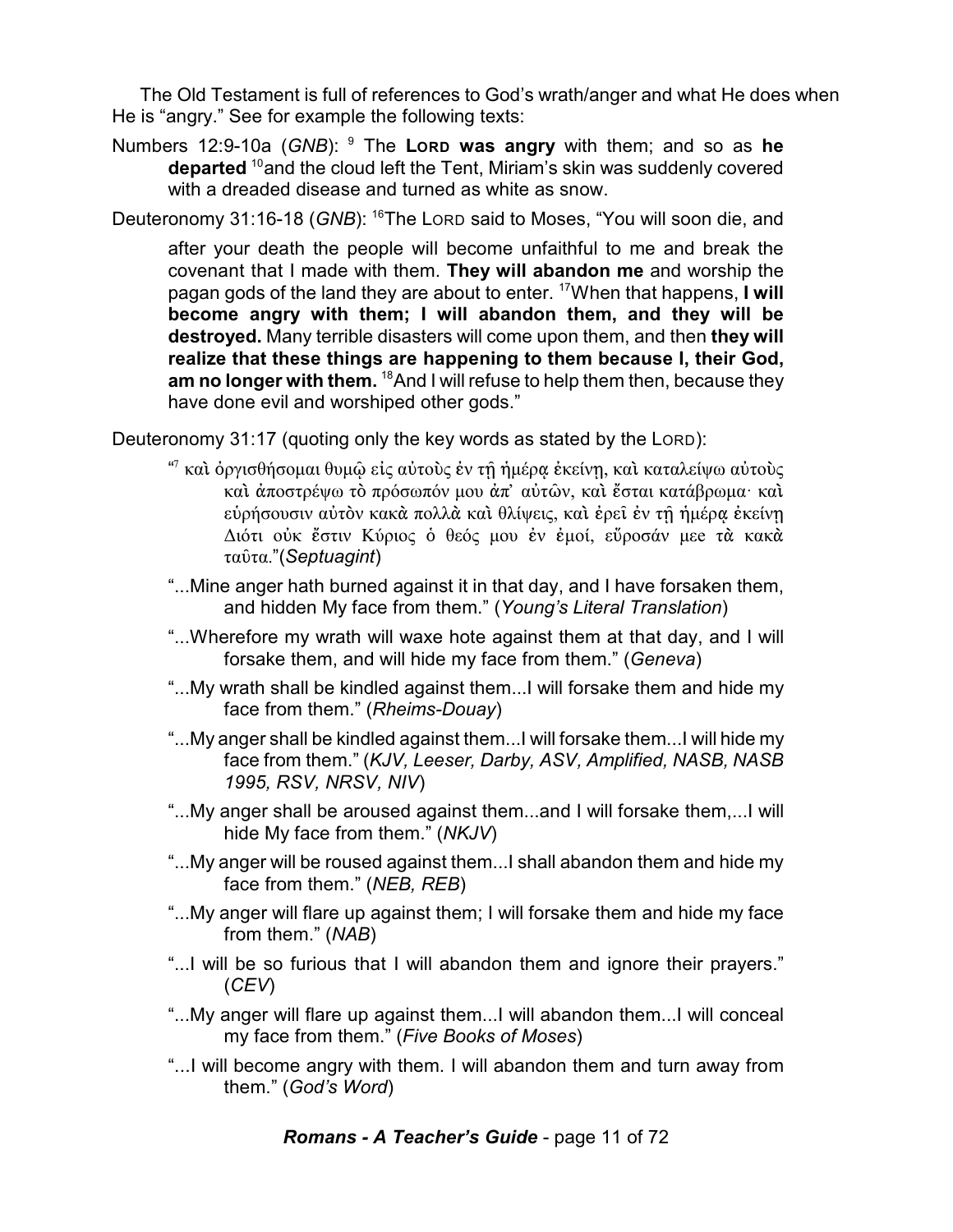- "...Then my anger will flame out against them and I will abandon them, hiding my face from them." (*TLB*)
- "...My anger will blaze forth against them. I will abandon them, hiding my face from them." (*NLT*)
- "...I will become very angry at them, and I will leave them. I will turn away from them." (*NCV*)
- "...My anger shall blaze against them,...I will forsake them, and withhold my favor from them." (*Smith-Goodspeed*)
- "Then shall my anger blaze against them, and I will forsake them, withdrawing my favour from them..." (*Moffatt*)
- "...My anger will then blaze out against them..." (*Berkeley*)
- "...My anger shall blaze against them; I will forsake them and hide my face from them." (*Jerusalem*)
- "...My anger will blaze against them; I shall desert them and hide my face from them." (*NJB*)
- "...My anger will flare up against them, and I will abandon them and hide My countenance from them." (*Tanakh*)
- "...I will have to withdraw my protection from them and leave them at the mercy of their enemies." (*Clear Word*)

**Numbers 32:13-15** (*GNB*), [Moses said]: "**The LORD was angry** with the people

and made them wander in the wilderness for 40 years until that whole generation that had displeased him was dead. <sup>14</sup>And now you have taken your fathers' place, a new generation of sinful men ready to bring down the fierce anger of the LORD on Israel again. <sup>15</sup> If you people of Reuben and Gad refuse to follow him now, **he will once again abandon all these people** in the wilderness, and you will be responsible for their destruction."

**Deuteronomy 29:19** (*GNB*), [Moses said]: "Make sure that there is no one here

today who hears these solemn demands and yet convinces himself that all will be well with him, even if he stubbornly goes his own way. That would destroy all of you, good and evil alike."

#### **Deuteronomy 32:15-30** (*GNB*), [Moses said]:

"**They abandoned God their Creator** and rejected their mighty saviour.

- <sup>16</sup> Their idolatry made the LORD jealous; the evil they did **made him angry**....
- $18$  They forgot their God, their mighty saviour, the one who had given them life.
- <sup>19</sup> "When the LORD saw this, **he was angry** and rejected his sons and daughters.
- <sup>20</sup> **I will no longer help them**,' he said;

#### *Romans - A Teacher's Guide* - page 12 of 72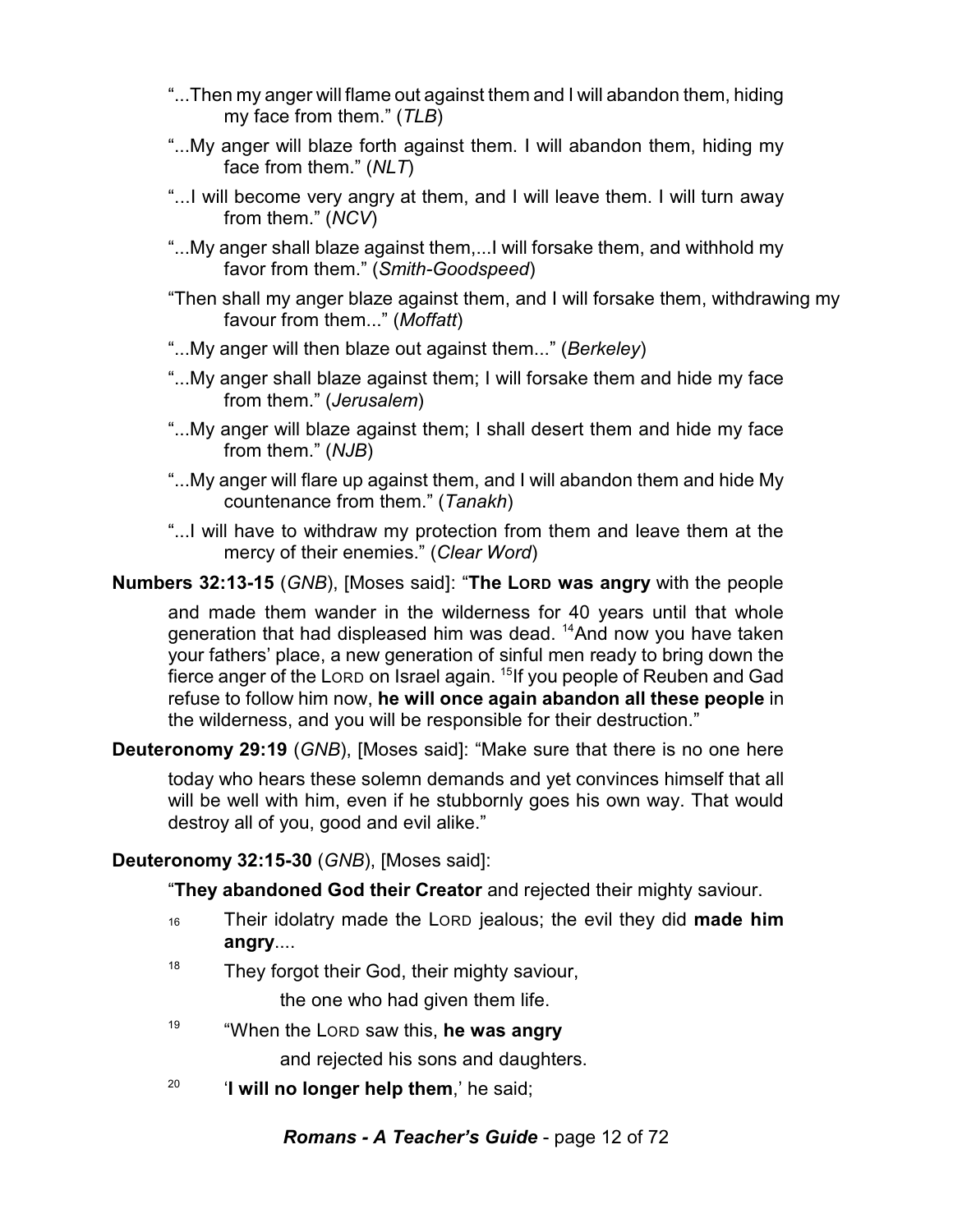'then I will see what happens to them,

those stubborn, unfaithful people....

- So I will use a so-called nation to make them angry; 21 I will make them jealous with a nation of fools.
- <sup>22</sup> My anger will flame up like fire and burn everything on earth....
- '**I would have destroyed them completely,** 26

### **so that no one would remember them.**

 $27$  But I could not let their enemies boast

that they had defeated my people,

when it was I myself who had crushed them.'"

**Joshua 7:1-12** (*GNB*): **The Lord was furious** with the Israelites...<sup>12</sup> "This is why the

Israelites cannot stand against their enemies. They retreat from them because they themselves have now been condemned to destruction! **I will not stay with you any longer** unless you destroy the things you were ordered not to take!"

- **Judges 2:12-14** (*RSV*): And **they forsook the LORD**...**they provoked the LORD to anger**...**he gave them over to plunderers**, who plundered them; and **he sold them into the power of their enemies round about**, so that they could no longer withstand their enemies.
- **Judges 2:19-23** (*RSV*): But whenever the judge died, **they turned back and behaved worse than their fathers, going after other gods,**...**the anger of the LORD was kindled against Israel**... "**I will not henceforth drive out before them any of the nations that Joshua left when he died**, 22 that by them I may test Israel, whether they will take care to walk in the way of the LORD as their fathers did, or not." 23 **So the LORD left those nations**, not driving them out at once, and he did not give them into the power of Joshua.
- **Judges 3:7-9** (*RSV*): 7 And **the people of Israel did what was evil in the sight of the LORD**, forgetting the LORD their God...**Therefore the anger of the LORD was kindled against Israel**, and **he sold them into the hand of Cu'shan-rishatha'im king of Mesopota'mia**.
- **Judges 10:6-7** (*RSV*): 6 And **the people of Israel again did what was evil in the sight of the LORD**...**the anger of the LORD was kindled against Israel, and he sold them into the hand of the Philistines and into the hand of the Ammonites**.

It should be very clear from all of these passages that God's "anger" is not like our anger. **"The Bible repeatedly describes God's anger as His turning away in loving disappointment from those who do not want Him anyway, thus leaving them to the inevitable and awful consequences of their own rebellious choices."** (A. Graham Maxwell)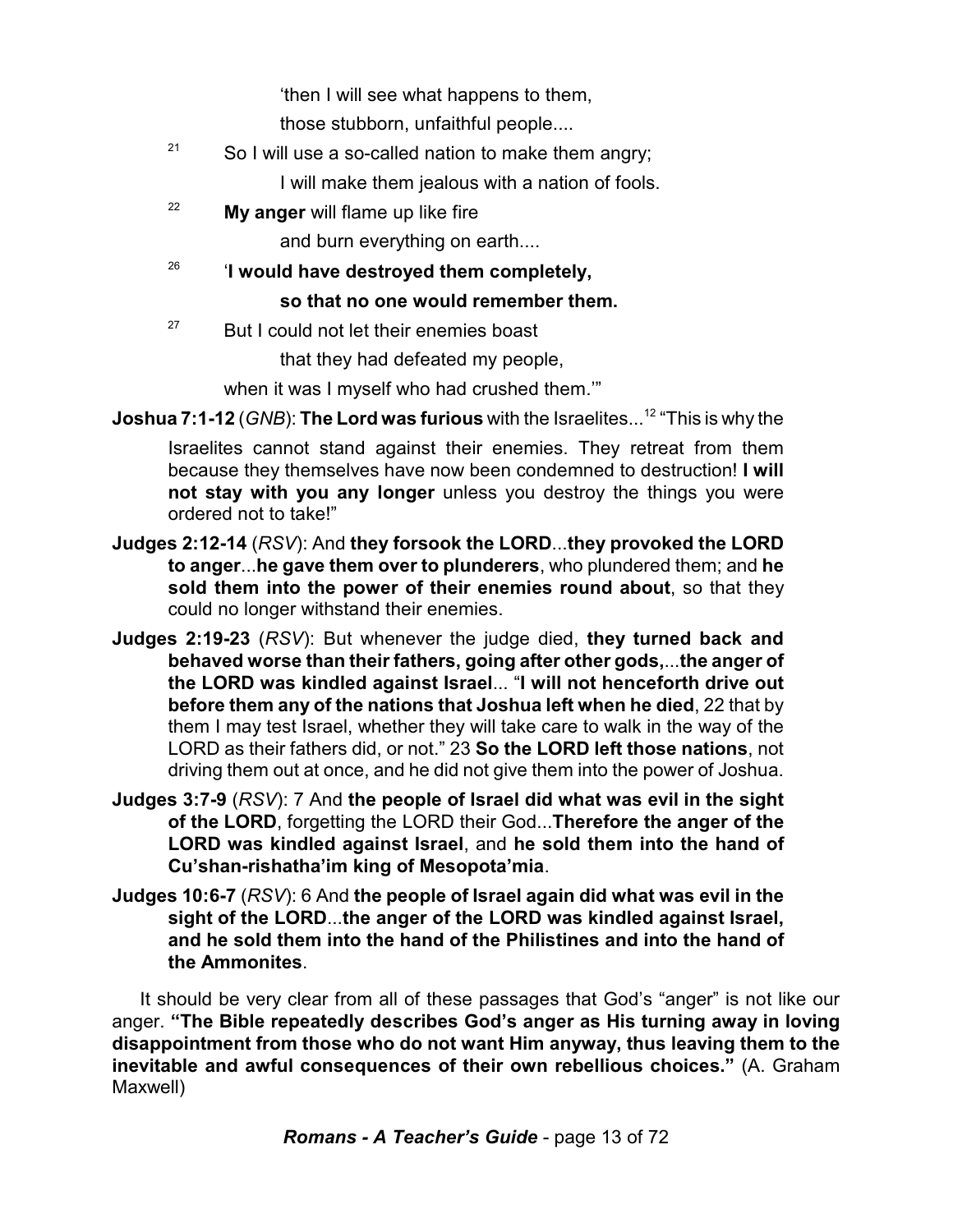In the New Testament, we have this explanation of God's wrath:

**Romans 1:18-28 (***RSV***): <sup>18</sup> For the wrath of God is revealed from heaven against** all ungodliness and wickedness of men who by their wickedness suppress the truth...<sup>24</sup> Therefore God gave them up in the lusts of their hearts to impurity, to the dishonoring of their bodies among themselves....<sup>26</sup> For this **reason God gave them up** to dishonorable passions.<sup>28</sup> And since they did not see fit to acknowledge God, **God gave them up** to a base mind and to improper conduct.

Was God's wrath poured out on Jesus when He was on the cross?

**Romans 4:25 (***GNB***): Because of our sins he was handed over to die**, and he was raised to life in order to put us right with God.

There is nothing in the Greek about dying although we know that is what happened. It just says, "He was handed over," using the same word translated in Romans 1 as "God gave them up."

What did Jesus say about what was happening while He was on the cross?

**Matthew 27:46 (***GNB***)**: At about three o'clock Jesus cried out with a loud shout, "*Eli, Eli, lema sabachthani?*" which means, "My God, my God, why did you abandon me?"

Once again, we see that in this most important event in history when God's "wrath" is poured out, Jesus says that He felt abandoned.

How does God feel about leaving His children to the consequences of their own choices?

**Hosea 11:1-2,7-9** (*GNB*): The LORD says,

"When Israel was a child, I loved him

and called him out of Egypt as my son.

 $2$ But the more I called to him,

the more he turned away from me....

 $7$ They insist on turning away from me.

They will cry out because of the yoke that is on them,

but no one will lift it from them.

**"How can I give you up, Israel? 8**

**How can I abandon you?**

**Could I ever destroy you as I did Admah,**

**or treat you as I did Zeboiim?**

# **My heart will not let me do it!**

# **My love for you is too strong.**

 $\degree$ I will not punish you in my anger;

I will not destroy Israel again.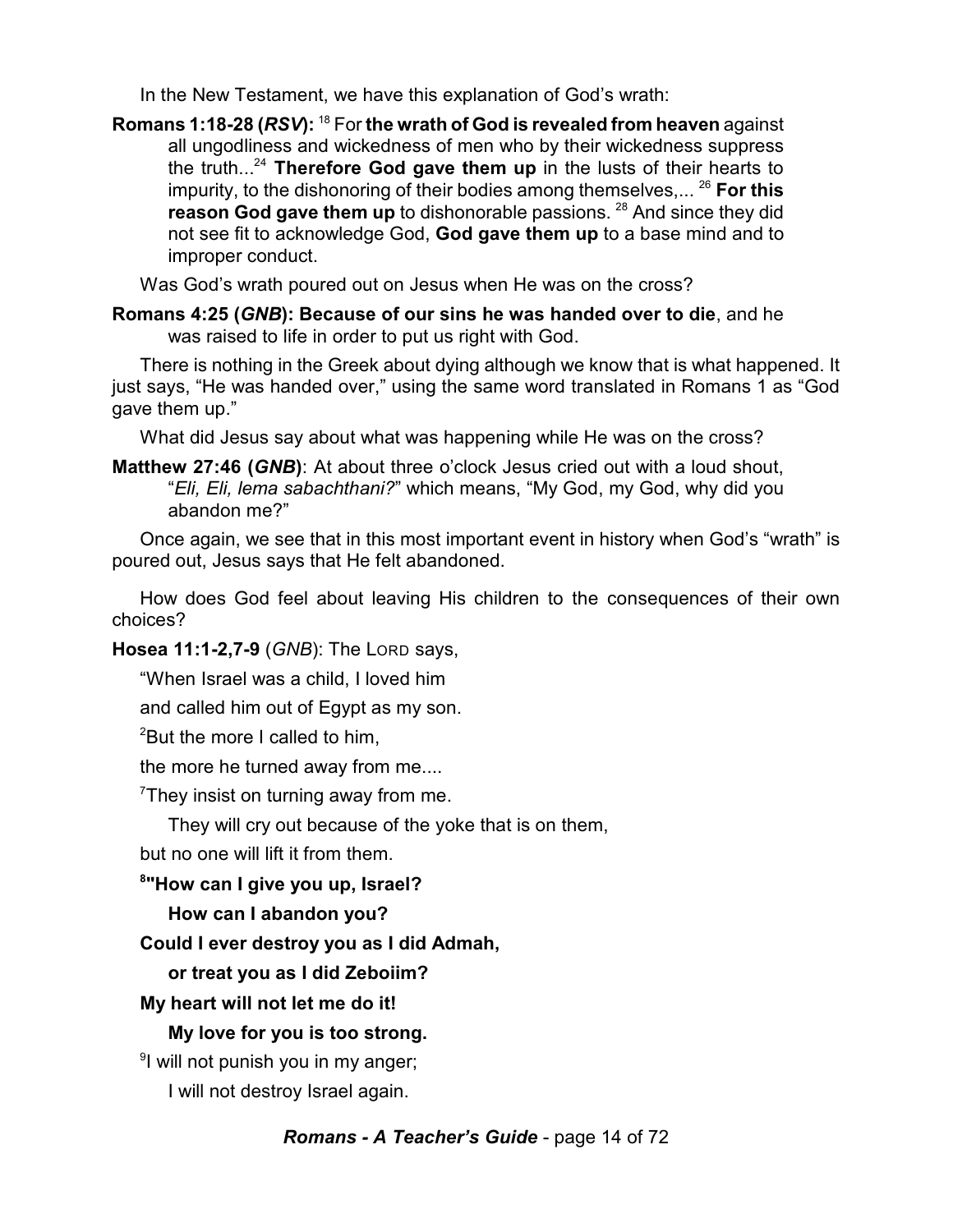For I am God and not a human being.

I, the Holy One, am with you.

I will not come to you in anger."

It seems that this turning away from God and reaping the consequences, which we have called God's "wrath," was a recurrent theme in Judges. (Judges 3:7-8,12,15; 4:1-3; 6:1-8; 10:6-16; 13:1) Doesn't the section in Judges 10:6-16 seem like a very logical response on God's part? What should God have done at that point? God's wrath or anger or fury is a recurrent theme throughout the Bible. How does what we have learned in this section of Judges impact your understanding of Revelation 14:9-11?

As we have suggested above, rebellion arose in the very courts of heaven, in the most holy place beside the throne of God. And how has God dealt with that rebellion? By a long and very costly conflict of which we have become an integral part. But, in the end, God will weep as He must allow His enemies to perish. He cannot allow the cancer of sin to continue in His universe. God will weep as He watches Lucifer/Satan perish in the end. Lucifer was His highest creation, and God has done everything possible to bring him back without violating his freedom. But, Satan has persisted in his rebellion and will do so right up until the very end. In such a case, there is nothing more that God can do but let him go–let him reap the natural consequences of his disorderly behavior. As Romans 6:23 (*GNB*) states very plainly: "For sin pays its wage–death." All who refuse to be separated from sin will be consumed by it.

9. What happens to the mind of a person who chooses to worship a frog, or a fly, or a beetle instead of our infinitely powerful and gracious Creator-God? (Romans 1:20,21) If you were God, what would you do with such people?

> It is a law both of the intellectual and the spiritual nature that by beholding we become changed. The mind gradually adapts itself to the subjects upon which it is allowed to dwell. It becomes assimilated to that which it is accustomed to love and reverence. (*Great Controversy* 555.1)

Frogs, flies, and beetles were worshiped mainly because of their reproductive capacity. That was thought to be some special power from God. Since the lives of subsistence farmers is dependent on the fertility of their crops and their animals, worshiping creatures that seemed to have a lot of fertility seemed reasonable.

But, that obviously does not provide any intellectual enlightenment. Worshiping fertility soon led to an emphasis on human reproduction. The fertility cult religions were the result. Those rites were often celebrated with a lot of alcohol consumption, and Satan was completely in charge.

10. Read Romans 2:4 (*GNB*):

Surely you know that God is kind, because he is trying to lead you to repent.

What are the implications of suggesting that God's kindness is supposed to lead us to repentance? Is the truth about God important? It is very interesting to note that Peter picked this verse and made a comment in 2 Peter 3:15. It is also very significant that he called Paul's letter to the Romans a "passage of the Scriptures," recognizing that this letter written by Paul in 57/58 A.D. was part of the inspired Scriptures even before his death and the death of Paul in 67 A.D.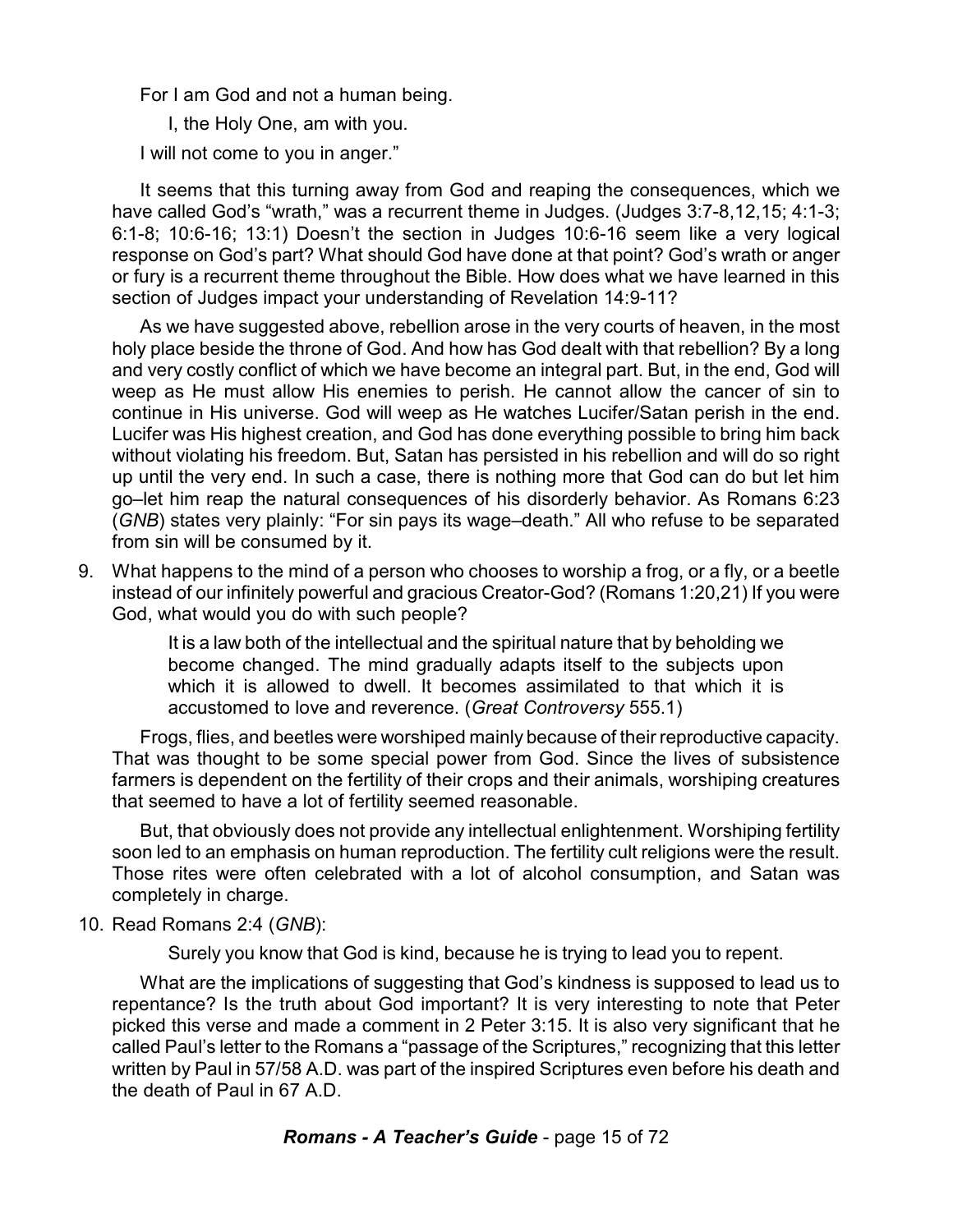But coming back to the main point, faith and trust are established on evidence. That evidence comes to us through the Holy Spirit by inspiration of the prophets and apostles. In Paul's day, that often meant listening to someone read a letter or a book out loud in the home church where people were attending. (Revelation 1:3; Romans 10:17) Speaking for the Holy Spirit, Paul told us that the main purpose of the Scriptures is to teach us the truth about God–that He is not a terrible Tyrant, threatening us with eternal hell fire. Instead, He is just like His Son proved Him to be. (John 14:9)

Texts like 1 Corinthians 10:1-4; John 5:39,40; and Luke 24:44 tell us that Jesus Himself was the God of the Old Testament. Our faith/trust is based on getting to know the truth about that God. Satan has claimed that God is arbitrary, exacting, vengeful, unforgiving, and severe. If that is true, then God cannot be trusted, and we should run from Him. But, the truth is just the opposite.

11. Critics and superficial readers of the Bible have often suggested that the writings of Paul and James are opposed to each other. Martin Luther was so opposed to what he regarded as James' emphasis on works that he put James at the end of the New Testament along with Hebrews, 2 Peter, Jude, and Revelation–as if they were some kind of apocrypha to the New Testament. But, what is the truth? Read Romans 2:5-11 (*GNB*):

> $5$ But you have a hard and stubborn heart, and so you are making your own punishment even greater on the Day when God's anger and righteous judgements will be revealed. <sup>6</sup> For God will reward every person according **to what each has done.** <sup>7</sup> Some people keep on doing good, and seek glory, honor, and immortal life; to them God will give eternal life. <sup>8</sup>Other people are selfish and reject what is right, in order to follow what is wrong; on them God will pour out his anger and fury.  $9$ There will be suffering and pain for all those who do what is evil, for the Jews first and also for the Gentiles. <sup>10</sup>But God **will give glory, honor, and peace to all who do what is good, to the Jews first and also to the Gentiles.** <sup>11</sup> For God judges everyone by the same standard.

Doesn't that sound like James? We will all be judged by our works. And what about Romans 2:13 (*GNB*)?

 $13$  For it is not by hearing the Law that people are put right with God, but by doing what the Law commands.

Was Paul really saying that we are put right (justified) by doing what the Law demands? Isn't that justification by works? In the next few verses, Paul explained what he meant. Paul recognized the importance of the Law. (The Ten Commandments? Or, the whole Old Testament?) Romans 3:31 (*GNB*):

Does this mean that by this faith we do away with the Law? No, not at all; instead, we uphold the Law.

But earlier he stated categorically in Romans 3:20 (*GNB*):

For no one is put right in God's sight by doing what the Law requires; what the Law does is to make people know that they have sinned.

But isn't that essential in getting us to recognize our need of salvation/healing? There is no contradiction between Paul and James; both of them recognized that faith works! Paul emphasized the role of faith while James emphasized the fact that faith makes a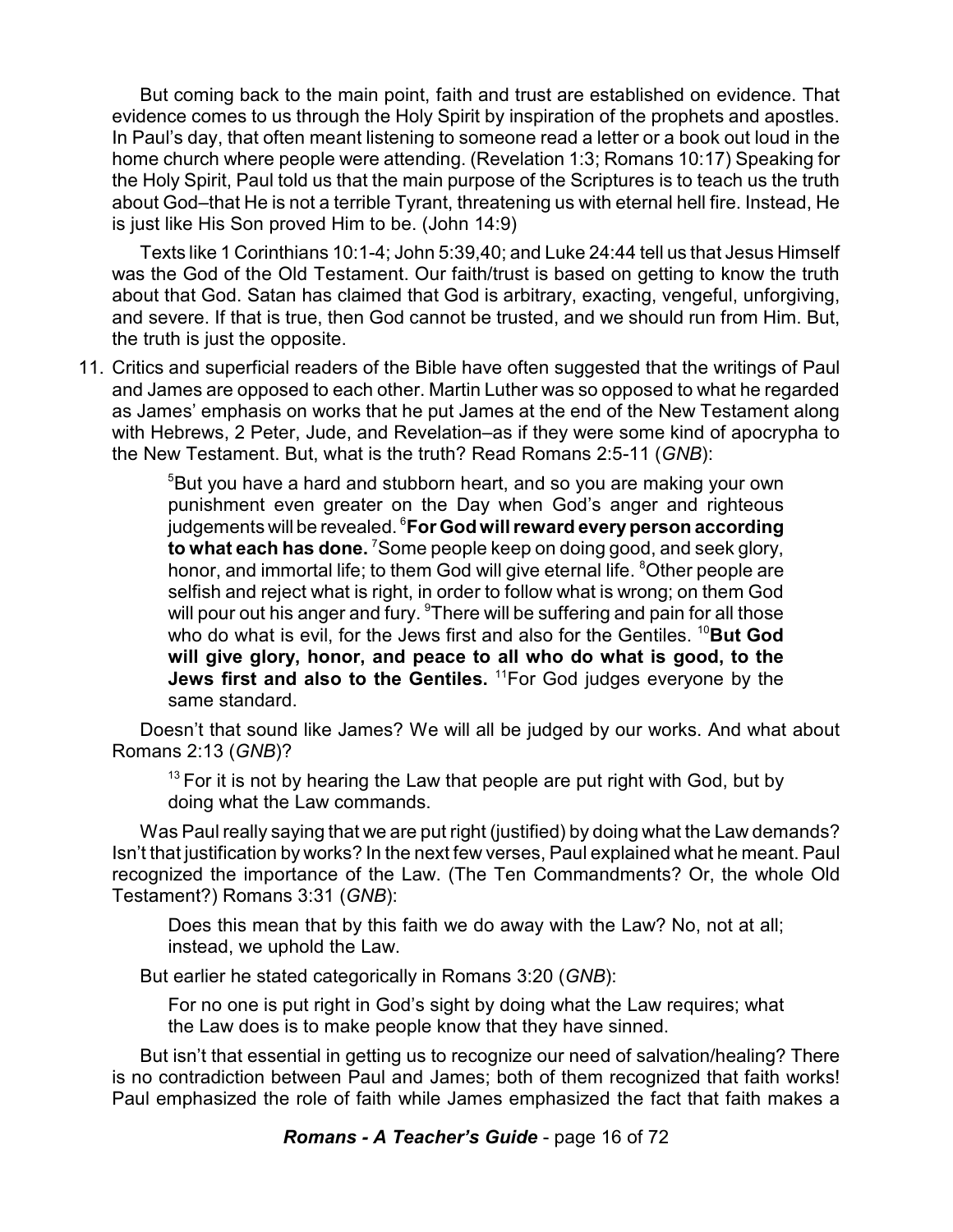difference in the way we live. If you truly have faith in God, it will transform you, and your behavior will bring glory to God. (Matthew 5:16)

Paul's argument was that if one has the truth and even if he makes all sorts of claims but he is not being changed by his faith, it is useless. On the other hand, one may not have all of God's Word at his disposal; but, if he is loving and kind, he is demonstrating what God wants most.

Among the heathen are those who worship God ignorantly, those to whom the light is never brought by human instrumentality, yet they will not perish. Though ignorant of the written law of God, they have heard His voice speaking to them in nature, and have done the things that the law required. Their works are evidence that the Holy Spirit has touched their hearts, and they are recognized as the children of God. [Doesn't that sound like Paul in these verses?] (*Desire of Ages*, 638.2)

If they are not backed up by a transformation of our characters, could it be that all our claims, even as Seventh-day Adventists, make us less savable than the heathen who have learned to truly love others?

12. What did Paul say, categorically, is the condition of all men? (Romans 3:10-12,23; compare 1 Kings 8:46; 2 Chronicles 6:36; Ecclesiastes 7:20; 1 John 1:10; Galatians 3:22) What is the natural result of this condition? (Genesis 2:17; Romans 6:23)

We are all sinners! The Bible repeatedly states that. We do not even need to take the Bible's word for it; we can see it in the world around us! The Bible goes on to say (Genesis 2:17; Romans 6:23) that sin will produce its guaranteed result–death. But, we do not want to hear that part! There are billions of people living in our world that believe that somehow they can keep on living sinful, selfish lives and yet, somehow avoid receiving the wages of such a life–death. Virtually all of us want to believe that somehow we will end up in heaven. Some believe that they will manage to give up their sins at the last moment and will be saved. Others hope that God will "grade on the curve," and they fervently hope that they will be in the upper portion of the class!

But, those who take God seriously are focusing on their relationship with Him so they can overcome their sins and become more like Him. These are the ones that will one day stand around the throne of God rejoicing in His salvation.

13. Romans 3:25,26 is the only passage in Scripture that specifically talks about why Jesus had to die and the meaning of His death. Why would it be necessary through Christ's death for God first to demonstrate that He Himself is righteous before He can "put right" those who trust in Jesus? Has anyone ever questioned God's righteousness or His truthfulness? (See Genesis 2:17; 3:1-4) Does the righteousness of God Himself, His own personal righteousness of character, need to be revealed? (Romans 3:1-4) Has anyone ever suggested that God is not righteous? Has anyone questioned God's truthfulness or behavior? Why does God need to go to court? And what does all of this have to do with my salvation? To get an idea of what this passage might mean and the many very different opinions about it, try to read the passage in as many versions as you have available.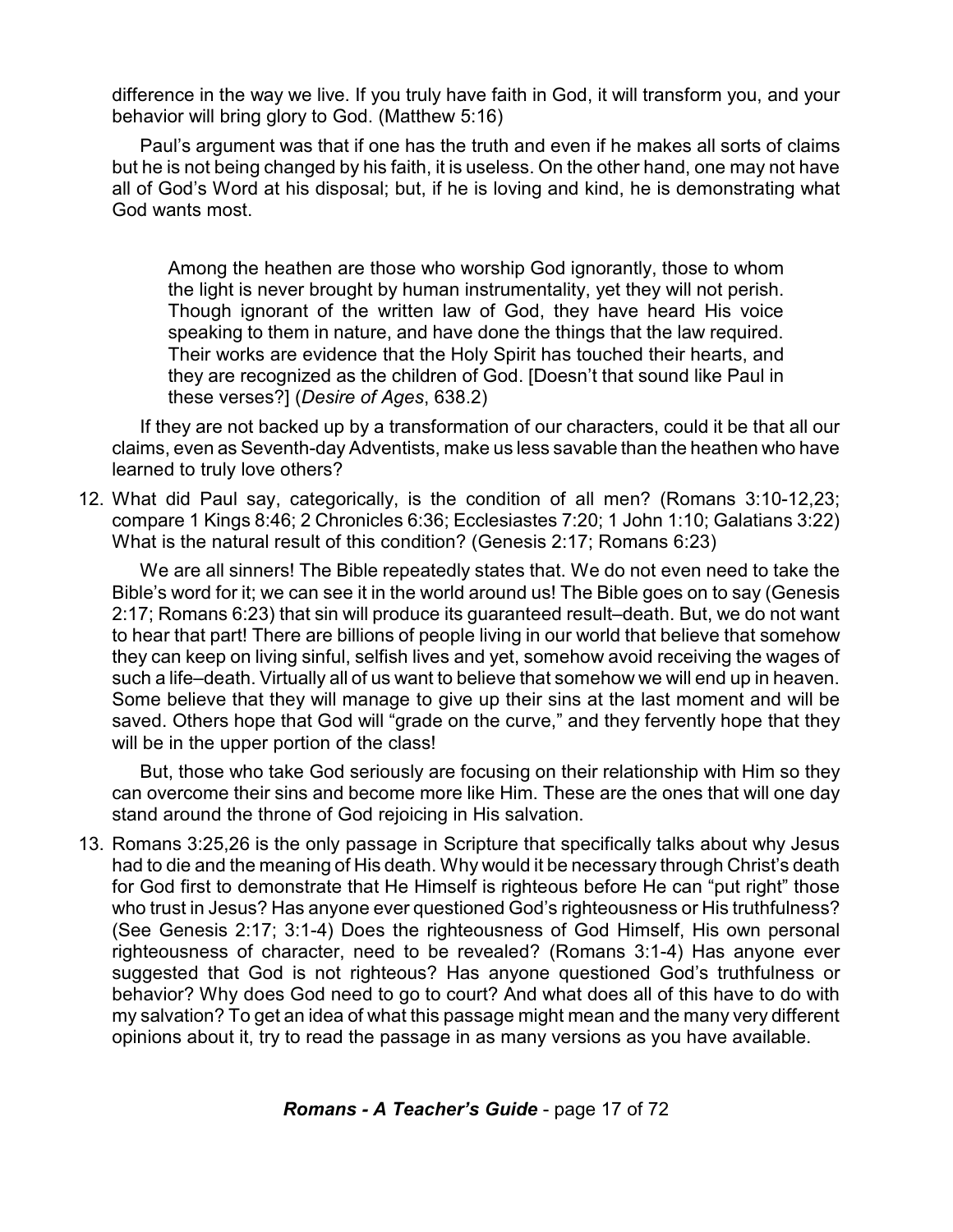The question of why Jesus had to die has stirred the minds of hundreds of Christians, even theologians and scholars, since that event happened. At first, the answers were pretty simplistic:

1) He died to deal with my sins or even sin in general. There are several verses in the Bible that suggest that. Some would say that the promise that God would do something to deal with our sins was first given in the Garden of Eden. (Genesis 3:15) Other verses that state something similar include: Isaiah 53; 1 Corinthians 15:3; Matthew 8:17; Romans 8:3; 1 Peter 2:24; Matthew 20:28; Mark 10:4; 1 Timothy 2:6; and 2 Corinthians 5:21.

The argument went something like this: In the beginning, God said to Adam:

 $17^{\circ}$ ...Except the tree that gives knowledge of what is good and what is bad. You must not eat the fruit of that tree; if you do, you will die the same day." (Genesis 2:17, *GNB*)

So, when they sinned, they should have died. In effect, God was offended and demanded death as a payment for sin. This idea was supported by the entire sacrificial system. So, when Jesus came to this earth, He offered to die in our place. This apparently satisfied God the Father; and thus, Jesus having died in our place, God could now save us since Jesus took our place and paid the debt. The entire focus of that argument is how to save human beings.

One interesting version of this idea was the Ransom Theory. In the early centuries of the Christian era, children of rich families were often kidnaped and held for ransom which was usually used to pay for someone's freedom from slavery. The Ransom Theory of the atonement suggested that when we as humans sinned, we sold ourselves into the hands of Satan. When Jesus came to this earth, God offered to give Jesus as a sacrifice in exchange for all sinful humans. Satan grabbed at the chance because he believed that he would be able to take the place of Christ; and furthermore, he considered Jesus to be worth more than all sinners put together. So, he agreed to the exchange. But, Satan discovered that he could not hold onto Jesus; and Jesus escaped from him, leaving him with nothing. In this theory, in effect, the great controversy is won and the plan of salvation succeeds because God was able to trick the Devil!

2) Many years later, as the rule of law began to spread around the world, it was suggested that when we sinned we broke God's law; and as a result, a legal penalty–demanded by the law–had to be paid. Sinners could not pay their own debt because the wages of sin is death, and we all deserve to die. (Romans 6:23) Jesus was the only One capable of paying that debt since He was not a sinner. Jesus, who lived a sinless life and thus would normally not be subject to death, agreed to die to pay that debt so that we can be saved. The law said that someone had to die. So, when Jesus died, that satisfied the claims of the law; and God could then save humans beings. This does not explain why **everyone** could not be saved by this plan. But proponents would say that only those who accept the provisions given by God can be saved. They say that we do not need to understand how this works, we just need to take advantage of the provision. Once again, in this theory it is clear that the focus is on how God will save you and me.

There are some problems with this explanation. Is it God the Father who is demanding the payment of the penalty? Or, is the law even above God so that God must meet the requirements of that law? Didn't God make the law? Couldn't He change it? An even bigger

*Romans - A Teacher's Guide* - page 18 of 72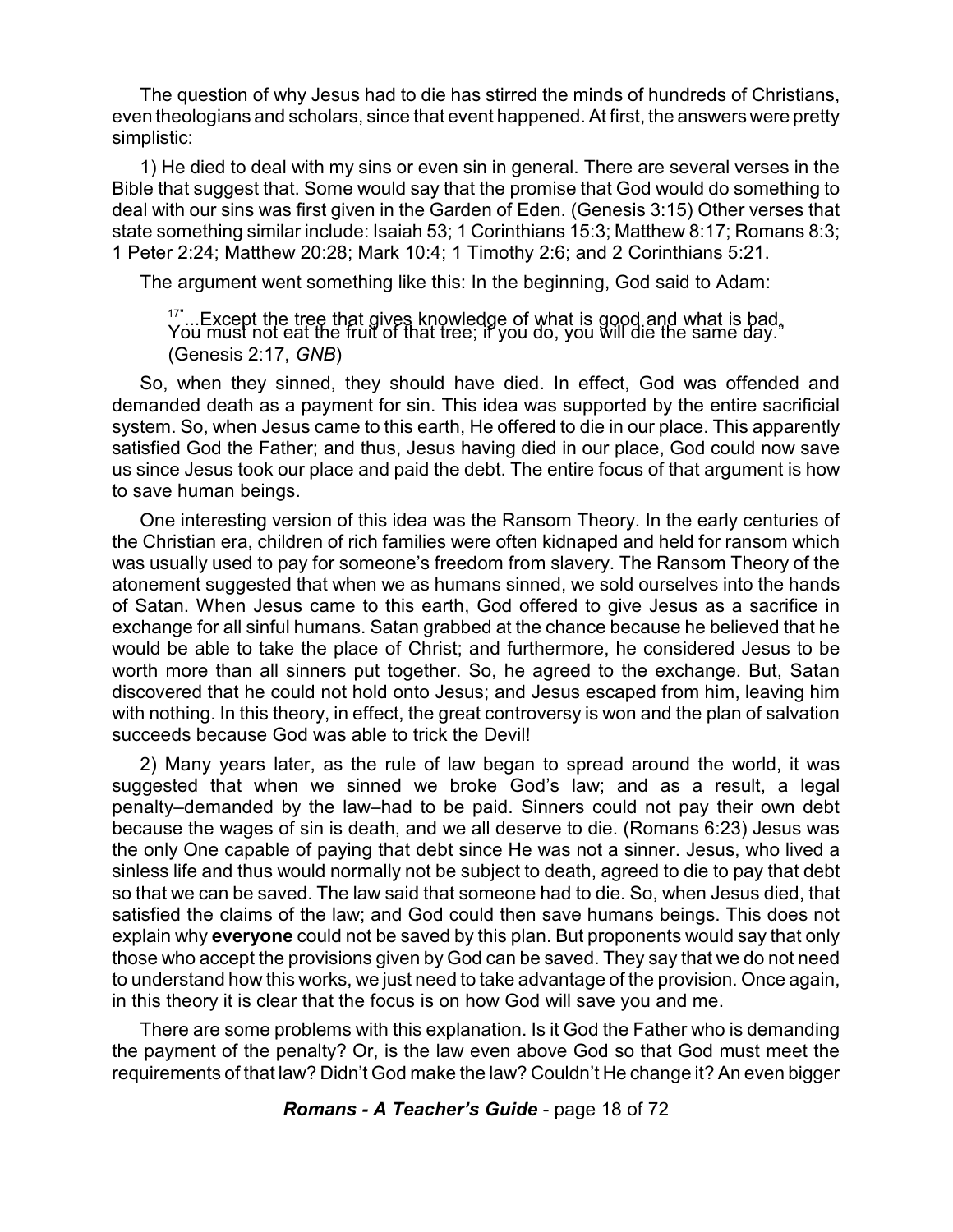question that is not dealt with by proponents of this view is the one raised some 1000 years ago by Anselm.

The widely accepted theory of **forensic atonement** suggests that "justice" demands the death of the sinner. In that view, in order to save sinners, God the Father agreed to accept the death of His Son in payment of the price of sin and pronounced that justice was satisfied, thus removing the legal barrier so that He can accept sinners back again. Wouldn't a human judge be worthy of condemnation if He condemned the Innocent in order to free the guilty? As asked by the literary character Bozo/Boso in Anselm's (ca. 1033-1109) *Cur Deus Homo*: **If God could only save sinners by condemning the Innocent, is He truly omnipotent? If, on the other hand, He could, but is not willing to do so, how are we to think of Him as wise and just? What justice could there possibly be in accepting the death of the most innocent Man who ever lived in place of the guilty? No human legal system would accept that, so how can God do such a thing?** And if this "legal" transaction makes it possible for God to save sinners because they are "covered with the righteousness of Christ," would that suggest that we are brought into heaven without God the Father realizing that we are still sinners? Is this legal fiction?

3) A third explanation of why Jesus had to die is quite different from the previous two. In the beginning, God had said: "'You must not eat the fruit of that tree; if you do, you will die the same day.'" (Genesis 2:17,*GNB*) Satan responded at the tree by saying: "'That's not true; you will not die. <sup>5</sup>God said that, because he knows that when you eat it, you will be like God and know what is good and what is bad.'" (Genesis 3:4,5, *GNB*) So, who was telling the truth? Does sin result in death? Or, doesn't it? Although it is true that if sin had never happened there would have been no death of any kind, the death that God was talking about is the death that results from sin, not heart attacks, cancer, or some other human disease or problem. Everyone who dies of the first death, whatever the cause, will be resurrected to stand before the judgment seat of God. (John 5:28,29; Revelation 20:12- 15) God calls that first death, *sleep*, (John 11:11) because He will raise every one of us back to life either at the second coming or at the third coming.

But Jesus died the awful death that results from separation from God. (Isaiah 59:2; Romans 1:18,24,26,28; 4:25; Matthew 27:46) Paul attempted to explain this to us in Romans 3. After mentioning the advantages that the Jews had been granted–they had been the recipients of the prophets and their writings–he went on to state that no one can impugn God's righteousness because God Himself is taking the matter into court. (Romans 3:4)

If the death of Jesus is primarily to save you and me and if the plan of salvation–including the primary reason why Jesus had to die–is to save us, then the transparency of God's government is not so important. He just needs to do whatever is required to save and heal us. On the other hand, if the primary reason why Jesus had to die was to answer the questions and accusations of Satan against God's character and His government, then the transparency of God's government is absolutely essential. God's main goal is to restore the trust, love, peace, and harmony of the entire universe. Without that, the great controversy would never end. In order to do that, we must all learn to love and trust each other, and most of all to love and trust the One who is in charge. If God cannot be trusted, then such a future outcome is impossible. So, God must find some way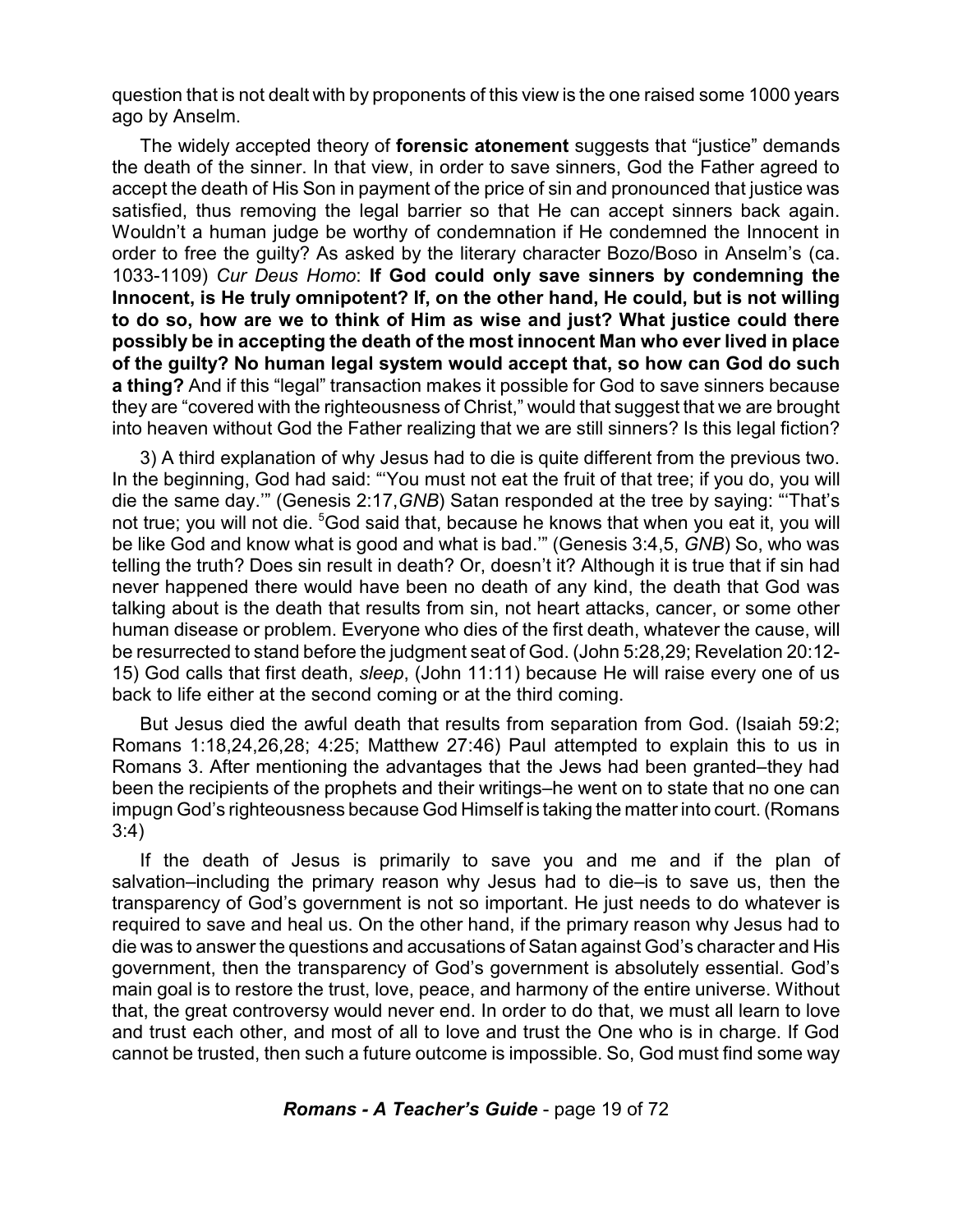to convincingly answer every accusation and question that has been raised by the Devil. And the first and probably most important of those accusations is whether or not God has told us the truth about sin leading to death. Let us review again those words.

Back in the beginning God had said:

**Genesis 2:15-17 (GNB):** <sup>15</sup> Then the LORD God placed the man in the Garden of Eden to cultivate it and guard it.  $16$ He said to him, "You may eat the fruit of any tree in the garden,  $^{17}$  except the tree that gives knowledge of what is good and what is bad. **You must not eat the fruit of that tree; if you do, you will die the same day."**

As soon as Satan could get the attention of Eve at the tree of knowledge of good and evil, he said:

**Genesis 3:1-5 (GNB):** <sup>1</sup>Now the snake was the most cunning animal that the LORD God had made. The snake asked the woman, "Did God really tell you not to eat fruit from any tree in the garden?"

 $2$  "We may eat the fruit of any tree in the garden," the woman answered,  $3$ "except the tree in the middle of it. God told us not to eat the fruit of that tree or even touch it; if we do, we will die."

<sup>4</sup> The snake replied, "That's not true; you will not die. <sup>5</sup> God said that, because he knows that when you eat it you will be like God and know what is good and what is bad."

Satan could hardly wait to call God a liar! Furthermore, he accused God of withholding something very desirable from human beings–to be like God and to know everything (everything good and bad).

God had said that sin leads to death; Satan said it does not. Who is telling us the truth? Has that question/accusation been adequately answered?

Adam and Eve did not die that very day. So, it looked like Satan was the one who had told the truth. God was placed in a terrible bind when Adam and Eve first sinned. He could have just stood back and let them die. However, then it would have looked like God was the One who had killed them, and the entire universe would be inclined to start worshiping God out of fear. That would have destroyed the peace and harmony of the entire universe.

God could have done what we parents do all the time, punish Adam and Eve in some important way and then let them stay in the Garden of Eden. But, if He did that, Satan would have immediately claimed that he was right in calling God a liar when He said they would die that same day. So, why did God make that statement? Surely, God knew what was coming. Don't we believe in His foreknowledge? Maybe He should not have said what He did! Unless, of course, it is really true. Was God's "warning" a threat from God? Or, is it really true that sinning leads to separation from God (Isaiah 59:2) who is the only Source of life and thus results in death? Even Satan is being kept alive by God until the full and complete revelation of the truth can be demonstrated.

But, if that is true, why didn't Adam and Eve die that same day? Like Satan, we too had to be placed on "life support" and kept alive until God had a chance to adequately demonstrate the truth of His original statement. When people began to die as a result of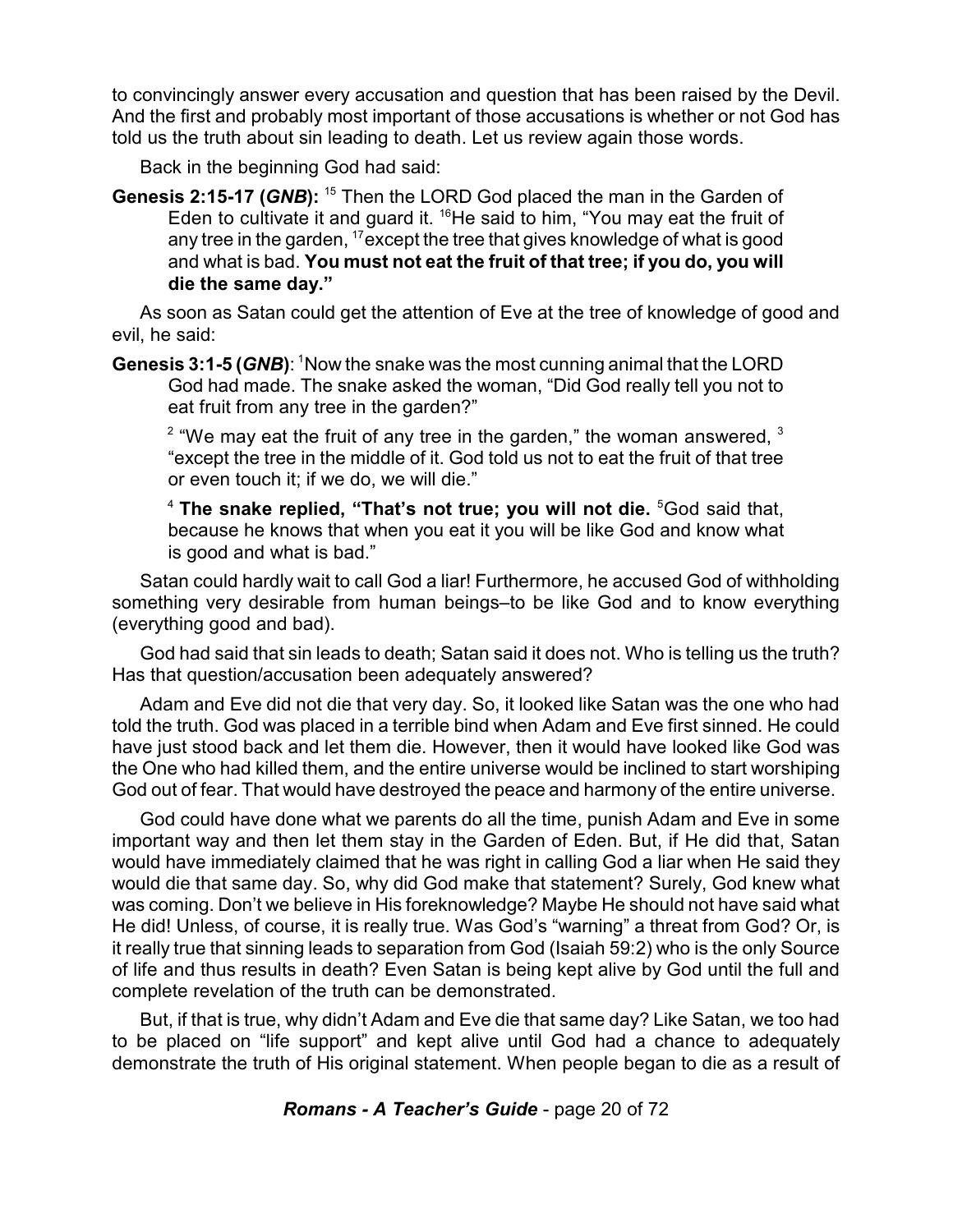the natural breakdown of life forces, no doubt, the angels began to ask God if that was the death He had talked about. As people were dying, Satan was also questioned about His claims. So, God explained that the first death was only a "sleep" until the truth could be fully demonstrated. Satan tried to turn that situation against God as well, claiming that human beings were not dying of the results of sin but rather that God was killing them because He was so upset by their turning away from Him and sinning. So, how could God deal with all of this?

No one could force God to go to court to defend Himself, and there is no authority above God to which He can appeal. God takes Himself into court before the entire onlooking universe. (Romans 3:4) God's government has always been completely transparent. God never tries to hide anything. God asks His children to judge Him based on all the evidence that He has presented down through history. Using several passages from the Old Testament, Paul then pointed out that all members of the human family, both Jews and Gentiles, are sinners. (Romans 3:9-23)

Finally, in Romans 3:25,26, *GNB*, Paul tells us why Jesus had to die:

 $25-26$  God offered him, so that by his blood he should become the means by which people's sins are forgiven through their faith in him. God did this in order **to demonstrate that he is righteous**. In the past he was patient and overlooked people's sins; but in the present time he deals with their sins, in order **to demonstrate his righteousness**. In this way **God shows that he himself is righteous** and that he puts right everyone who believes in Jesus.

It is very important to notice in these verses that three times it says that God must demonstrate His Own righteousness before it mentions how we are put right by believing in Jesus. Why is that? In order to prove who had told the truth back in the beginning, God had to answer a number of questions before the universe.

1) Does sin indeed lead to death? Jesus really died. And it was not from blood loss, His beatings, or from crucifixion. The soldiers were surprised to find that He was dead so quickly. (John 19:31-37) Jesus had agreed to die the death of sinners to demonstrate before the entire universe what happens when we refuse to give up our sins. In fact, Jesus had "died" in the Garden of Gethsemane, the night prior to Calvary and before anyone had touched Him. (*DA* 693.1) It was necessary for God to send an angel to revive Him. (Luke 22:43,44) Jesus "died" of sin alone. But, if God had let Him die there in Gethsemane, we would have assumed that He had died of some other cause. So, He was revived to go through all that torture and the mockery of several "trials" before finally being sentenced to death by crucifixion. Romans 1 tells us that God's wrath is His giving us up and handing over people who do not want Him anyway, thus leaving them to the inevitable and awful consequences of their own rebellious choices. But, that death is so terrible and so final for the wicked that God does not want anyone to die that death without adequate warning. So, Jesus agreed to die that death as a demonstration that what God had said about sin back in the Garden of Eden was true: "Sin pays its wage–death." (Genesis 2:17; Romans 6:23)

2) But, Satan is very clever. When people started to die of natural causes even before the flood, he began to argue that the reason people were dying was that God was angry with sinners and that He was killing them! According to Satan, it certainly could not be that sin leads to death as God had said!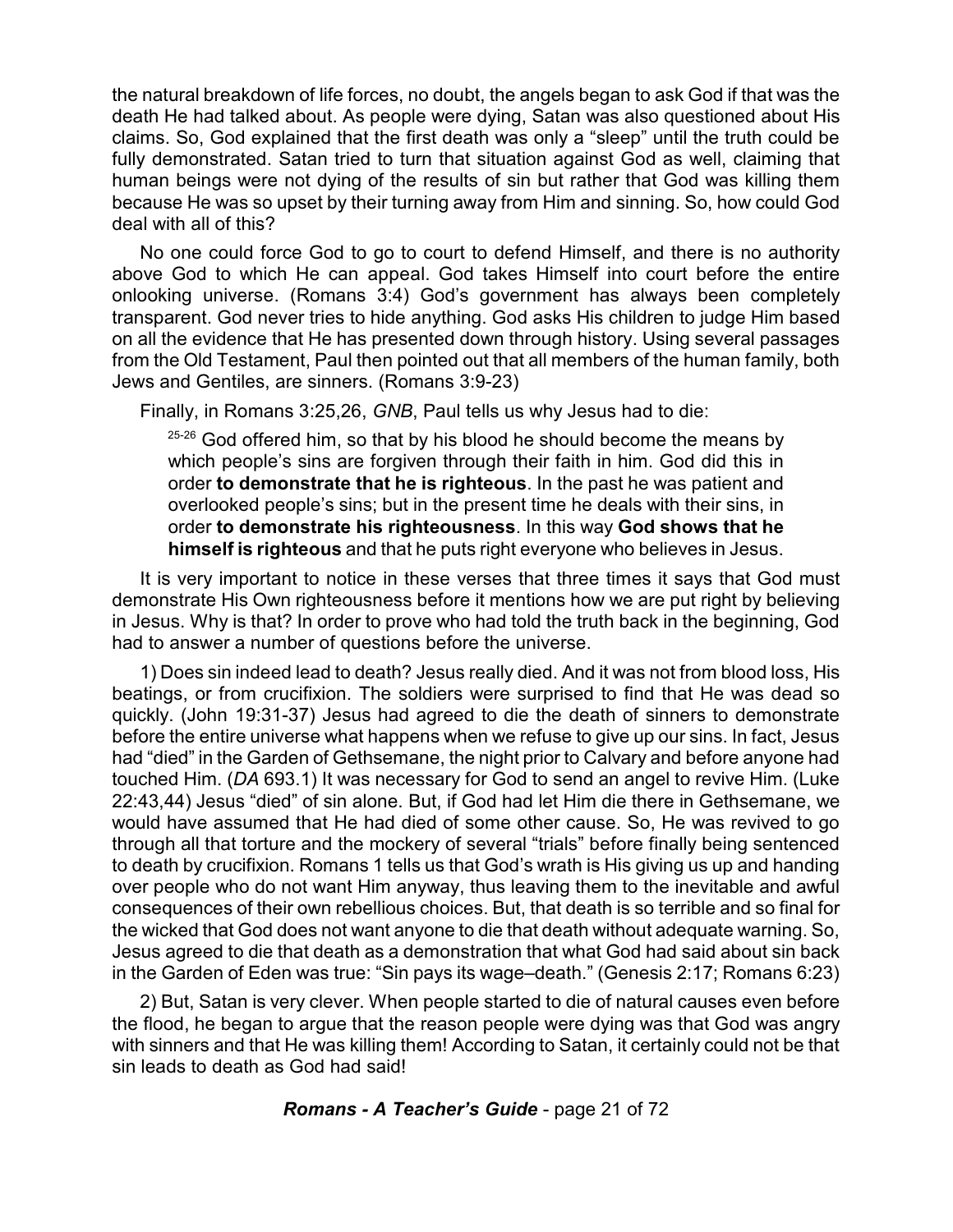So, we have the demonstration of the truth; Jesus really died. But, was it because God was angry and was killing Him? What did Jesus cry out just before His death?

**Matthew 27:46 (GNB):** <sup>46</sup>At about three o'clock Jesus cried out with a loud shout, "*Eli, Eli, lema sabachthani*?" which means, "My God, my God, why did you abandon me?"

God was not killing Jesus. Jesus was dying the way sinners will die in the end–of separation from God, the Source of life. (Isaiah 53:4-6; 59:2; Romans 4:25; 1 Corinthians 15:3; 1 Peter 3:18)

3) So, what is so wrong with not understanding that and, therefore, serving God out of fear, thinking that God will pour out His wrath on sinners as He was pouring out His wrath on His Son?

A sullen submission to the will of the Father will develop the character of a rebel. By such a one service is looked upon as drudgery. It is not rendered cheerfully, and in the love of God. It is a mere mechanical performance. [If he dared, such a one would disobey. His rebellion is smothered, ready to break out at any time in bitter murmurings and complaints.] Such service brings no peace or quietude to the soul. *MS 20*, 1897 (*MR # 970*); *Signs of the Times,* July 22, 1897, par. 11 - section in [. . .] is included in several sources but is omitted in *That I May Know Him* p. 120.4; *12MR* 236.1

You could find yourself out there with the Pharisees and Sadducees, trying to kill God in God's name. They were excellent examples of what happens when one sullenly obeys God.

So, this third explanation of why Jesus had to die focuses primarily on what it says about God . This is the main reason why Jesus came and died. If God has not told us the truth–but instead is arbitrary, exacting, vengeful, unforgiving, and severe as Satan has claimed–would you even want to spend eternity with Him?

**The law of Jehovah was burdened with needless exactions and traditions, and God was represented as severe, exacting, revengeful, and arbitrary. He was pictured as one who could take pleasure in the sufferings of his creatures. The very attributes that belonged to the character of Satan, the evil one represented as belonging to the character of God. Jesus came to teach men of the Father, to correctly represent him before the fallen children of earth. Angels could not fully portray the character of God, but Christ, who was a living impersonation of God, could not fail to accomplish the work. The only way in which he could set and keep men right was to make himself visible and familiar to their eyes. . .**

**Christ exalted the character of God, attributing to him the praise, and giving to him the credit, of the whole purpose of his own mission on earth,–to set men right through the revelation of God. In Christ was arrayed before men the paternal grace and the matchless perfections of the Father. In his prayer just before his crucifixion, he declared, "I have manifested thy name." "I have glorified thee on the earth; I have**

*Romans - A Teacher's Guide* - page 22 of 72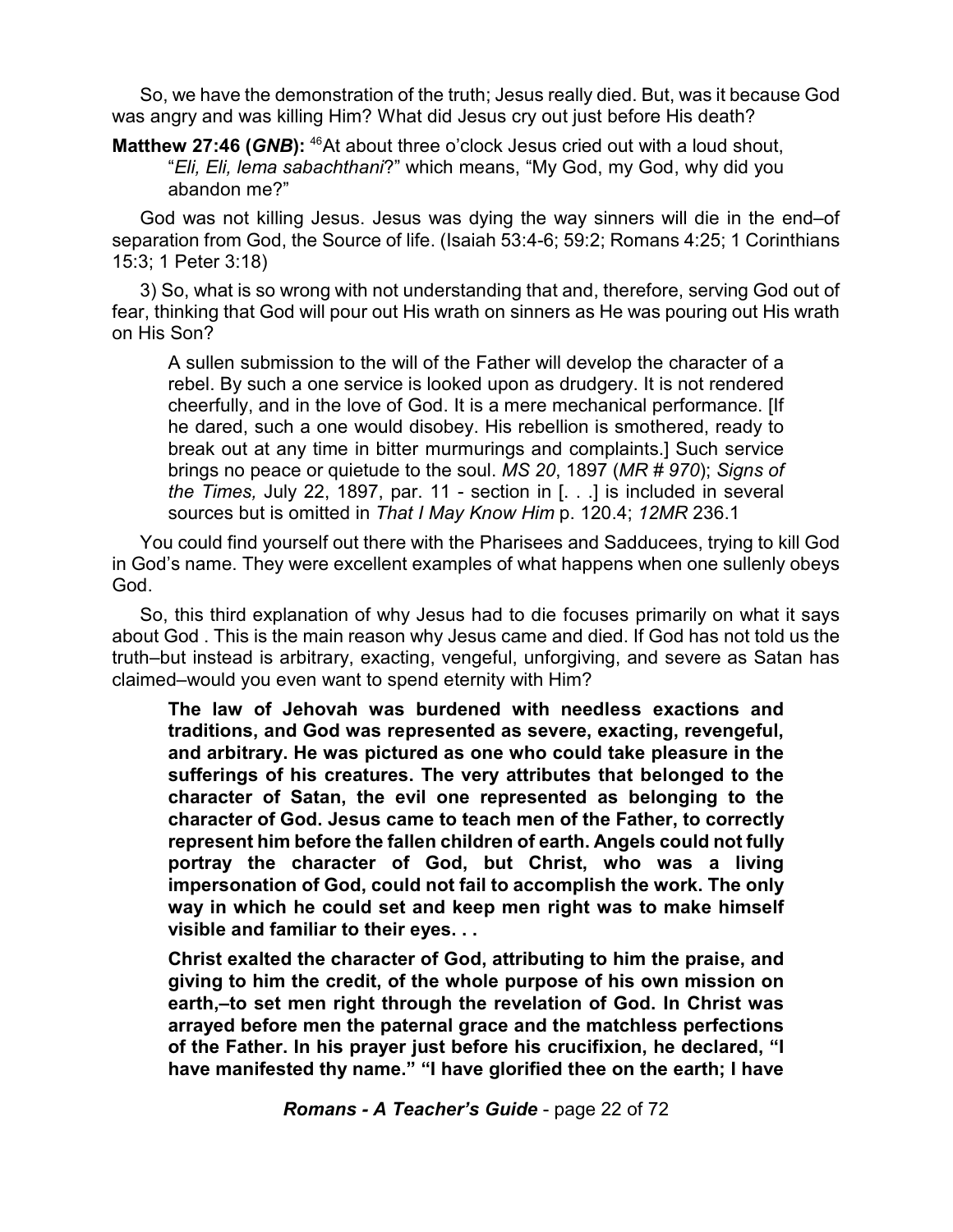**finished the work which thou gavest me to do." [John 17:6,4] When the object of his mission was attained,–the revelation of God to the world,–the Son of God announced that his work was accomplished, and that the character of the Father was made manifest to men.** *The Signs of the Times*, January 20, 1890, par. 6,9 (*2ST* 351:2:0-3:1); compare *ST* December 4, 1893; *Manuscript Releases, vol 18,* 359; *RH* August 14, 1900; *YI* November 21, 1883. [Content in brackets is supplied.]

**The life and death of Jesus give us a choice.** We can either choose to accept God's generous offer of salvation and by beholding, gradually become changed to become more like God (*GC* 555) by allowing the Holy Spirit to work in our lives, and thus, learn to live the kind of life that Jesus lived, or we will die that awful death of sinners that He died.

God has not lied to us. Satan is the liar and the father of lies. (John 8:44) So, who should we trust? God came to this earth and died to prove the truthfulness of His Word. Have we gotten the message? A good friend wrote:

There is no clearer picture of God than may be seen from the foot of the cross.

God had told the truth when He warned that the wages of sin is death. In His Son He was dying that death. But God was not executing His Son. He only "gave Him up," as He will give up the wicked at the end. And though by rights we should have died, God did not ask us to prove the truthfulness of His Word. He sacrificed Himself in His Son.

What more could God do to warn us from our sin and win us back to faith?

If you are a believer and are seeking to do God's will, what makes you willing to obey?

Could you say, "I do what I do because God has told me to, and He has the power to reward and destroy"? Is this why you don't murder or commit adultery, because God has said you mustn't? You would otherwise, but you can't afford to incur His displeasure.

This might be all right for a beginner or a little child, but it suggests that God's laws are arbitrary and do not make good sense in themselves. That does not speak very favorably of God.

Would you rather say, "I do what I do as a believer because God has told me to, and I love Him and want to please Him"? Is this why you don't steal or tell lies? You would see nothing wrong or harmful about doing these things. It is just that you want so much to please God. For some reason He does not like it when you steal or lie, and since He has been so good to us, you feel under some obligation to please Him. It would only be grateful and fair.

Again, this might be all right for a beginner or child. It might even be progress beyond the obedience prompted only by fear of punishment and desire of reward. But it still implies an arbitrariness in God's commandments and does not speak so well of His character and government.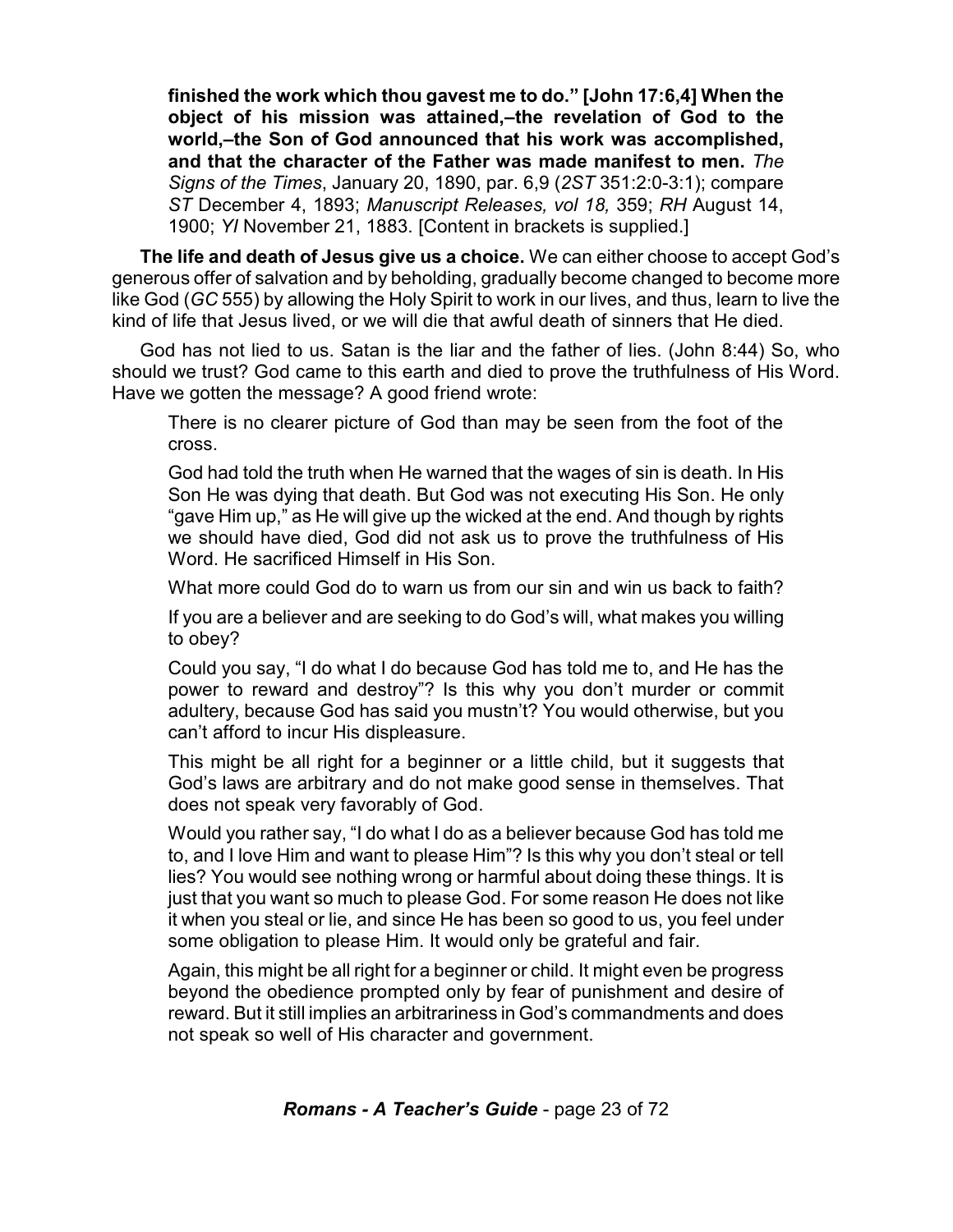There is another possible approach to obedience. Could you say this? "I do what I do because I have found it to be right and sensible to do so, and I have increasing admiration and reverence for the One who so advised and commanded me in the days of my ignorance and immaturity." Then hastening to add, "Being still somewhat ignorant and immature, I am willing to trust and obey the One whose counsel has always proved to be so sensible, when He commands me to do something beyond my present understanding."—A. Graham Maxwell, *I Want to Be Free*, pp. 34,35

Unfortunately, we tend to go back and forth between doing God's will and rebellion or sin. So, the lowest level of obedience is to say, "I do what I do because I want to and not because God wants me to!" At that point in time, we are, in fact, saying to God, "Leave me alone for a little bit, I want to do what I want to do right now."

So, the lives of most of us could be described as a constant going back and forth between disobedience and obedience for one of the reasons mentioned above.

The Bible talks about intentional sins and unintentional sins, and what it says is very sobering.

**Numbers 15:27-31 (GNB)**: <sup>27</sup> If an individual sins unintentionally, he is to offer a one-year-old female goat as a sin offering.  $^{28}$ At the altar the priest shall perform the ritual of purification to purify the person from his sin, and he will be forgiven.  $29$ The same regulation applies to all who unintentionally commit a sin, whether they are native Israelites or resident foreigners.

 $30$  But any person who sins deliberately, whether he is a native or a foreigner, is guilty of treating the LORD with contempt, and he shall be put to death,  $31$ because he has rejected what the LORD said and has deliberately broken one of his commands. He is responsible for his own death.

Are we taking sin seriously enough? Do we deserve to die because of our deliberate sins? What should we do about this problem?

14. If we can actually be "put right" with God through faith, (Romans 3:26,28) is there any further use for the "law"? (See Romans 3:31) If we have already been put right with God through trusting Him, what would be the function of law?

In the light of what we have just said above, it should be clear why we still need the law! There are several very instructive metaphors in Scripture to describe the law.

The law is a mirror.

# **James 1:22-25 (***GNB***):**

 $22$  Do not deceive yourselves by just listening to his word; instead, put it into practice. <sup>23</sup> Whoever listens to the word but does not put it into practice is like a man who looks in a mirror and sees himself as he is.  $^{24}$  He takes a good look at himself and then goes away and at once forgets what he looks like. <sup>25</sup> But those who look closely into **the perfect law that sets people free**, who keep on paying attention to it and do not simply listen and then forget it, but put it into practice—they will be blessed by God in what they do.

The mirror does not clean a person's face, it just points out the need for cleaning!

# *Romans - A Teacher's Guide* - page 24 of 72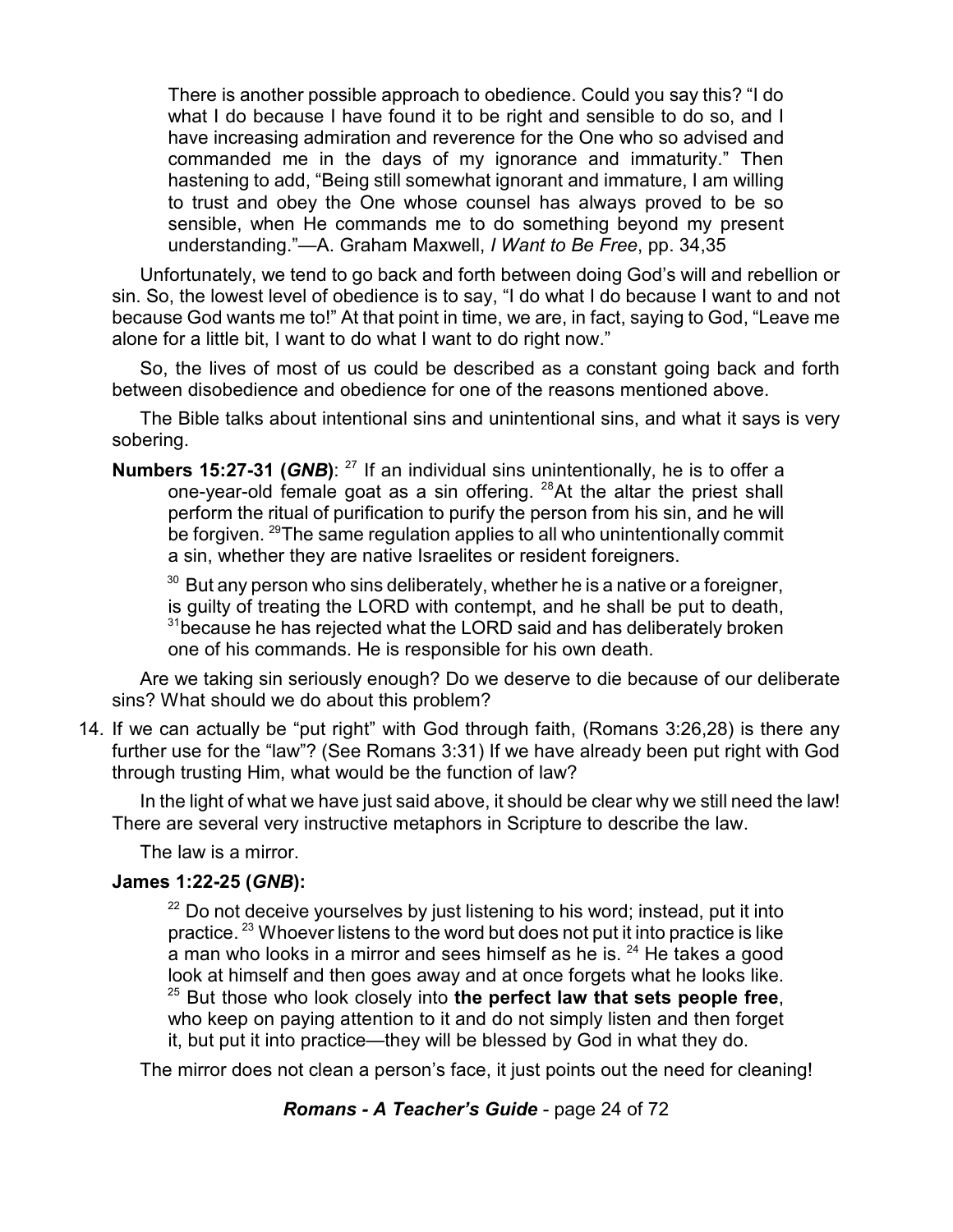The law was "added in order to show what wrongdoing is."

# **Galatians 3:19 (***GNB***):**

<sup>19</sup> What, then, was the purpose of the Law? It was added in order to show what wrongdoing is, and it was meant to last until the coming of Abraham's descendant, to whom the promise was made. The Law was handed down by angels, with a man acting as a go-between.  $20$  But a go-between is not needed when only one person is involved; and God is one.

Do we need that kind of instruction? Of course, especially when we are still acting like little children. We put fences around our yards to prevent our children from playing in busy streets. They do not yet understand the danger of cars. Is that a restriction on their freedom? Sometimes they think so! But, it is actually to preserve their freedom–and their lives!

The idea that the law was "added" was explained by Ellen White early in her ministry and should not have caused such a stir in 1888. Notice how she explained it.

If man had kept the law of God, as given to Adam after his fall, preserved by Noah, and observed by Abraham, there would have been no necessity for the ordinance of circumcision. And if the descendants of Abraham had kept the covenant, of which circumcision was a sign, they would never have been seduced into idolatry, nor would it have been necessary for them to suffer a life of bondage in Egypt; they would have kept God's law in mind, and there would have been no necessity for it to be proclaimed from Sinai or engraved upon the tables of stone. And had the people practiced the principles of the Ten Commandments, there would have been no need of the additional directions given to Moses. *Patriarchs and Prophets* 364.2; compare 363.2; *3SG* 299.2 (1864); *1SP* 262.1; 264.2 (1870); *1SM* 230.3; 3SG 296.1 (1864); *SR* 148.3

God had to keep adding more and more requirements in order to try to get people to take Him seriously and obey.

Paul explained further:

# **Galatians 3:23-25 (***GNB***):**

 $23$  But before the time for faith came, the Law kept us all locked up as prisoners until this coming faith should be revealed.  $24$  And so the Law was in charge of us until Christ came, in order that we might then be put right with God through faith.  $25$  Now that the time for faith is here, the Law is no longer in charge of us.

When God puts a fence around us, we might feel that we are "all locked up as prisoners." God is just trying to preserve our lives until we grow up enough to realize that He has never asked us to do anything that is not for our best good! And every time we "jump over the fence" and break the law, we suffer the consequences. It is God's hope that we will eventually realize this fact and choose to do what is right because it is right.

The man who attempts to keep the commandments of God from a sense of obligation merely–because he is required to do so–will never enter into the

#### *Romans - A Teacher's Guide* - page 25 of 72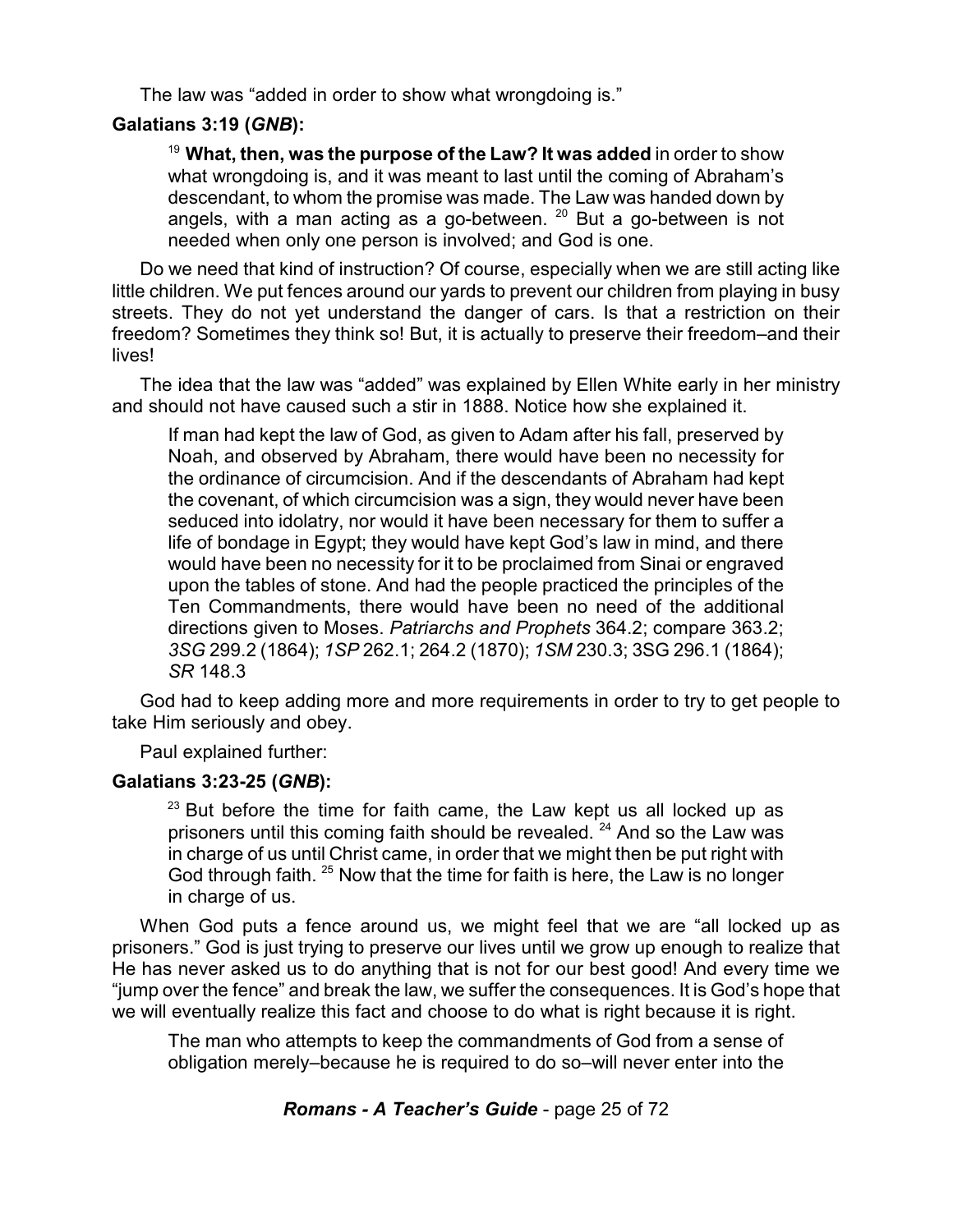joy of obedience. He does not obey. When the requirements of God are accounted a burden because they cut across human inclination, we may know that the life is not a Christian life. True obedience is the outworking of a principle within. It springs from the love of righteousness, the love of the law of God. The essence of all righteousness is loyalty to our Redeemer. **This will lead us to do right because it is right**–because right doing is pleasing to God. *Christ's Object Lessons* 97.3-98.0 (1900)

God, in his wisdom and mercy, tests men and women here, to see if they will obey his voice and respect his law, or rebel as Satan did. **If they choose the side of Satan, putting his way above God's, it would not be safe to admit them into heaven; for theywould cause another revolt against the government of God in the heavenly courts.** He who fulfills the law in every respect, demonstrates that perfect obedience is possible. *Review and Herald*, July 21, 1891 par. 13

God requires perfection of His children. His law is a transcript of His own character, and it is the standard of all character. **This infinite standard is presented to all that there may be no mistake in regard to the kind of people whom God will have to compose His kingdom.** The life of Christ on earth was a perfect expression of God's law, and when those who claim to be children of God become Christlike in character, they will be obedient to God's commandments. **Then the Lord can trust them to be of the number who shall compose the family of heaven.** (*COL* 315.1; *AG* 148.4; compare *ST*, November 17, 1898 par. 8)

As long as we have not yet learned this lesson, we still need the law. Someday, in the better kingdom, God will be able to put the "law" in the museum because it will no longer be needed–everyone will do what is right because it is right. And hopefully, the day will come soon when we will be able to go up to God, give Him a big hug, and say, "Now I understand why you made so much use of law. Everything you have asked us to do makes such good sense when understood in the full context. I now choose to do what is right because it is right." At that point God might respond with a big smile and say, "Now you know the truth, and the truth has set you free." (John 8:32)

15. What is the meaning of "Abraham believed God, and because of his faith God accepted him as righteous"? (Romans 4:3, *GNB*) Is this a legal transaction? Did any real change take place in Abraham? Why do you think God "accepted" him?

One's understanding of both faith and justification are involved in how we understand this phrase.

We need to remember that Romans 3:4, says:

God forbid: yea, let God be true, but every man a liar; as it is written, **That thou mightest be justified in thy sayings**, and mightest overcome when thou art judged. (*KJV*)

Certainly not! God must be true, even though every human being is a liar. As the scripture says, "You must be shown to be right when you speak; you must win your case when you are being tried." (*GNB*)

# *Romans - A Teacher's Guide* - page 26 of 72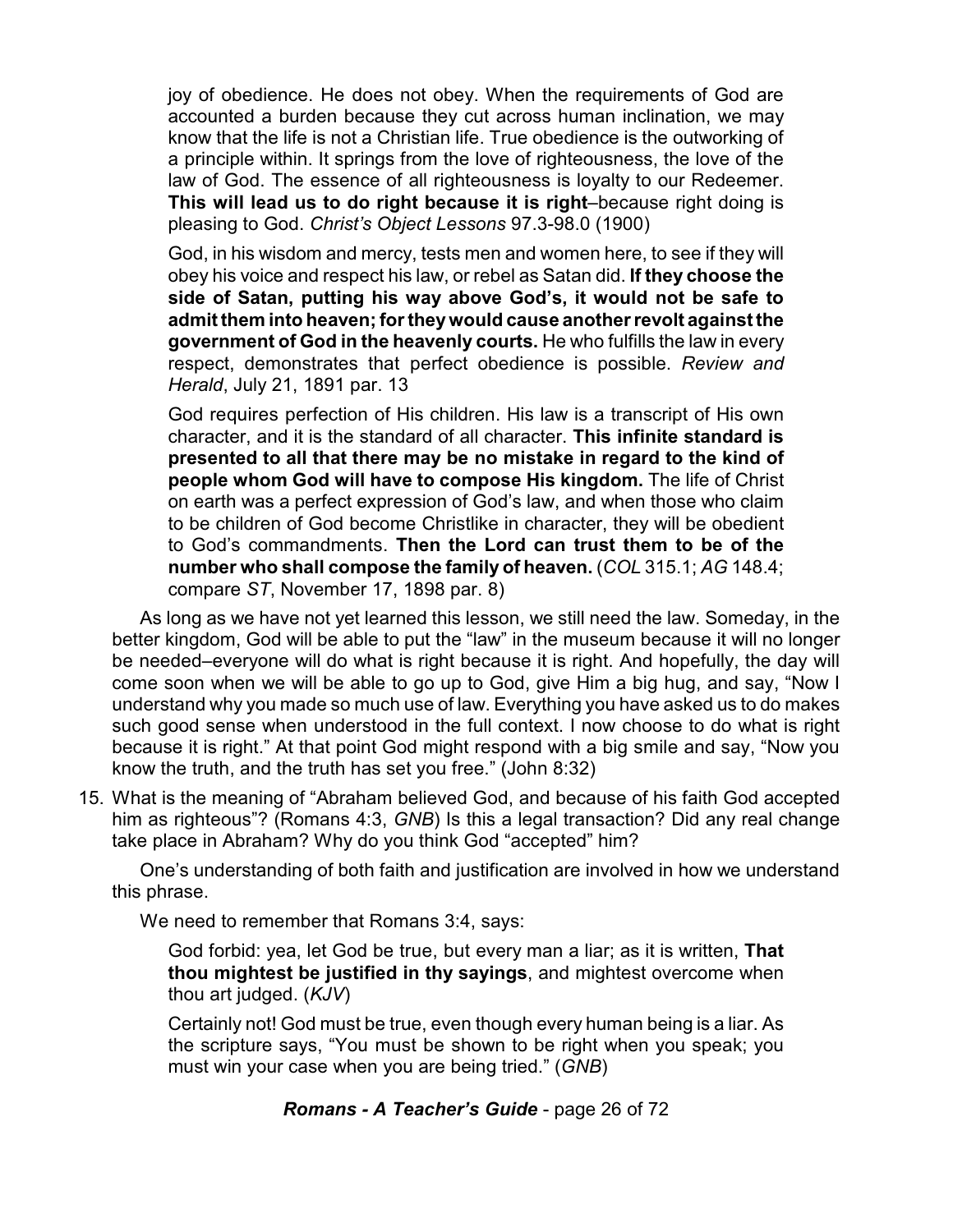In what sense does God need to be justified? He certainly does not need forgiveness from His sins! This is the same word in Greek that is used for our *justification*. It means to be "set right" or "put right." Does this help us to understand the real meaning of *justification*?

The Greek word translated *justify* is the Greek word *dikaioô*. But, we have done an interesting thing when translating that word. *Dikaios* is translated as *righteous*. *Adikos,* the negative form is translated *unrighteous*. *Dikaiosunç* is translated *righteousness*. But when we translate the verb form of this word, we say, "*Justify*." Why is that? We need a word, "*right-ify*." But in the history of Christianity, the gospel moved west, and Rome became the headquarters of the Christian church. So, they eventually wanted the Bible to be in Latin. Jerome spent years translating the Bible into Latin which has come to be known as the *Vulgate*. In Latin the word for *right* is *iustidia* from which we get *justify*. In the verb form, it means to be "put right," "set right," or "made right." But the meaning of *justice* in English has dramatically changed over the years. It now has to do with the court system, the police, and legal correctness. We need to go back to the original meaning of the word.

What does it mean to be "accounted righteous" or "accepted as righteous"? Abraham was later called God's friend. (2 Chronicles 20:7; Isaiah 41:8; James 2:23) So, why was he called God's friend? Was it not because he chose to do what God asked him to do? What are the requirements for friendship? Don't friends talk together and agree on things? Speaking to Isaac after Abraham's death, God said: "I will bless you, because Abraham obeyed me and kept all my laws and commands." (Genesis 26:5, *GNB*)

To be justified is not some legal or accounting process. It means that God, despite knowing all about our past in detail, sees that we really want to be His friends, and He treats us like friends. We may not be able to do all the things that we should. Abraham lied about his wife, twice that we know of. (Genesis 12:10-20; 20:1-18) He took Hagar as a secondary wife in order to get a son. (Genesis 16:1-16) But, Abraham trusted God and was even willing to offer his son Isaac on an altar when God asked him to do that. (Genesis 22) Under those circumstances, God considered Abraham His friend. *Faith* is just a word we use to describe a relationship with God as with a good friend. Abraham was a prime example; and so, God called him a friend.

16. Read Romans 4:25 in several different versions. What does it mean when it says:

Because of our sins he was handed over to die, and he was raised to life in order to put us right with God. (*GNB*), or,

Who was put to death for our trespasses [the Greek says only that, "He was given up for our trespasses."] **and raised for our justification.** (*RSV*)

The *SDA Bible Commentary* on Romans 4:25 says:

**For our justification.** Or, "on account of our justification," meaning, "with a view to our justification." Paul's statement that our justification depends not only on the death of Christ but also on His resurrection sheds further light on the meaning of the experience of being accounted righteous by God. (See on ch. 3:20, 28) **God is not primarily concerned with a man's sinful past, but with his future restoration. Justification is not only pardon, it is also**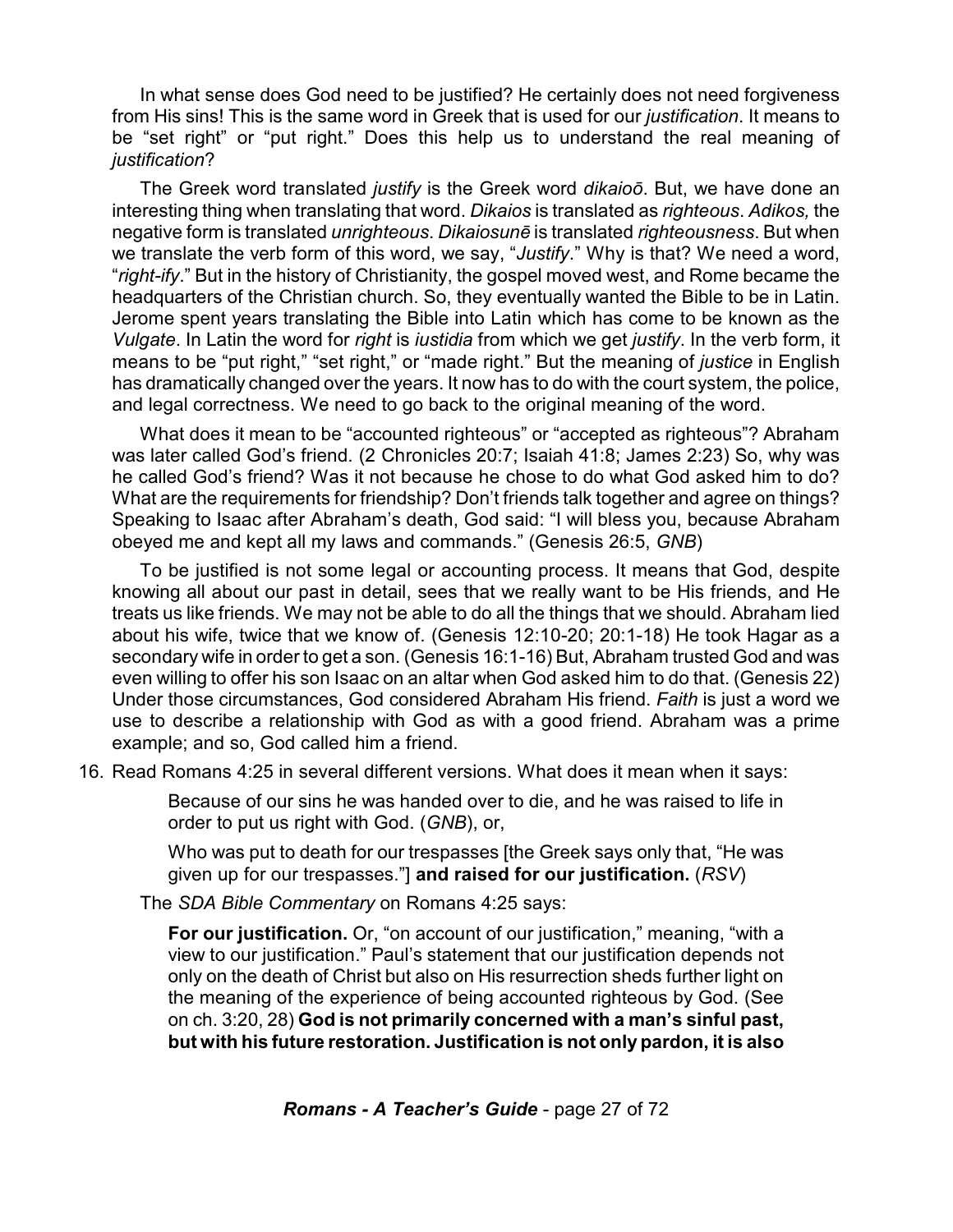#### **reconciliation, the establishing of a new relationship, an experience of being set right with God.**

So, what is Jesus doing right now in the heavenly sanctuary that "sets us right"? God decisively answered all of Satan's questions and accusations against Him through the life and death of Jesus. But, what about us? Are there any questions that need to be answered about us? Surely, we all recognize that we are sinners. (Romans 3:9-23) Considering our past history and the history of the inhabitants of this earth, would it be safe for God to take some of us back with Him into heaven? Do the angels have any questions about us? If you were allowed to be present when your case comes up in the pre-advent judgment (Daniel 7:9,10) and after hearing all about your life spelled out in great detail, could you honestly vote for yourself? What does God need to do to convince our future neighbors and friends that it is safe to have us in heaven. (See #14 above)

When God opens our case in the courts of heaven, Satan immediately accuses us of all sorts of sins. (Job 1&2) He asks, "God, how can you admit these sinners and exclude me?" He makes our cases look as bad as he can and claims us as his. But, Jesus then steps in and answers Satan's accusations. (Zechariah 3:1-5) When He can, He shows how our lives have been changed and how we now want to be His friends. God is not worried about our sinful past unless we are refusing to be changed. Only God knows if it will be safe to have us live with Him in heaven forever. And if He can assure the onlooking universe (Daniel 7:9,10) that it will be safe to have us there, based on the evidence that only God can present, then we are welcomed into heaven. Thus, by pleading our case before the universe, God has indeed "set us right."

17. What kind of peace comes with living the new life in Christ? (Romans 5 & 6)

Notice that it is peace with God. It certainly is not peace with the world and certainly not peace with the Devil. When we choose to follow God, we are declaring ourselves to be on God's side in the great controversy, and Satan is alerted to action! Then, we will be his enemies! If a sufficient number of us truly become Christians in the fullest sense of the word, Satan's days are numbered. It is a life or death issue for him!

18. What does it mean to be "justified by his blood"? (Romans 5:9):

Since therefore we are now **justified by His blood**, much more shall we be saved by Him from the wrath of God. (*RSV*)

By his blood we are now put right with God; how much more, then, will we be saved by him from God's anger! (*GNB*)

Sometimes, when the question is raised, "Why did Jesus have to die?" the answer is given, because "without the shedding of blood there is no remission of sin." (Hebrews 9:22) You might ask, "Well, why would that be necessary? What would that mean?" The reply sometimes comes, "Well, that's what the Bible says, I mean that's the way God said it had to be. If that's what He requires, then it's all right with Him. Why do I need to understand? I just want to know that it's all right with Him that He forgives us. What He had to do to feel all right about it is no business of mine."

It is very dangerous just to accept someone's statement–even if it is from the Bible–without asking for the meaning. That is what the ancient Jews did, and that is what the Pharisees did in Jesus day. Ellen White said:

# *Romans - A Teacher's Guide* - page 28 of 72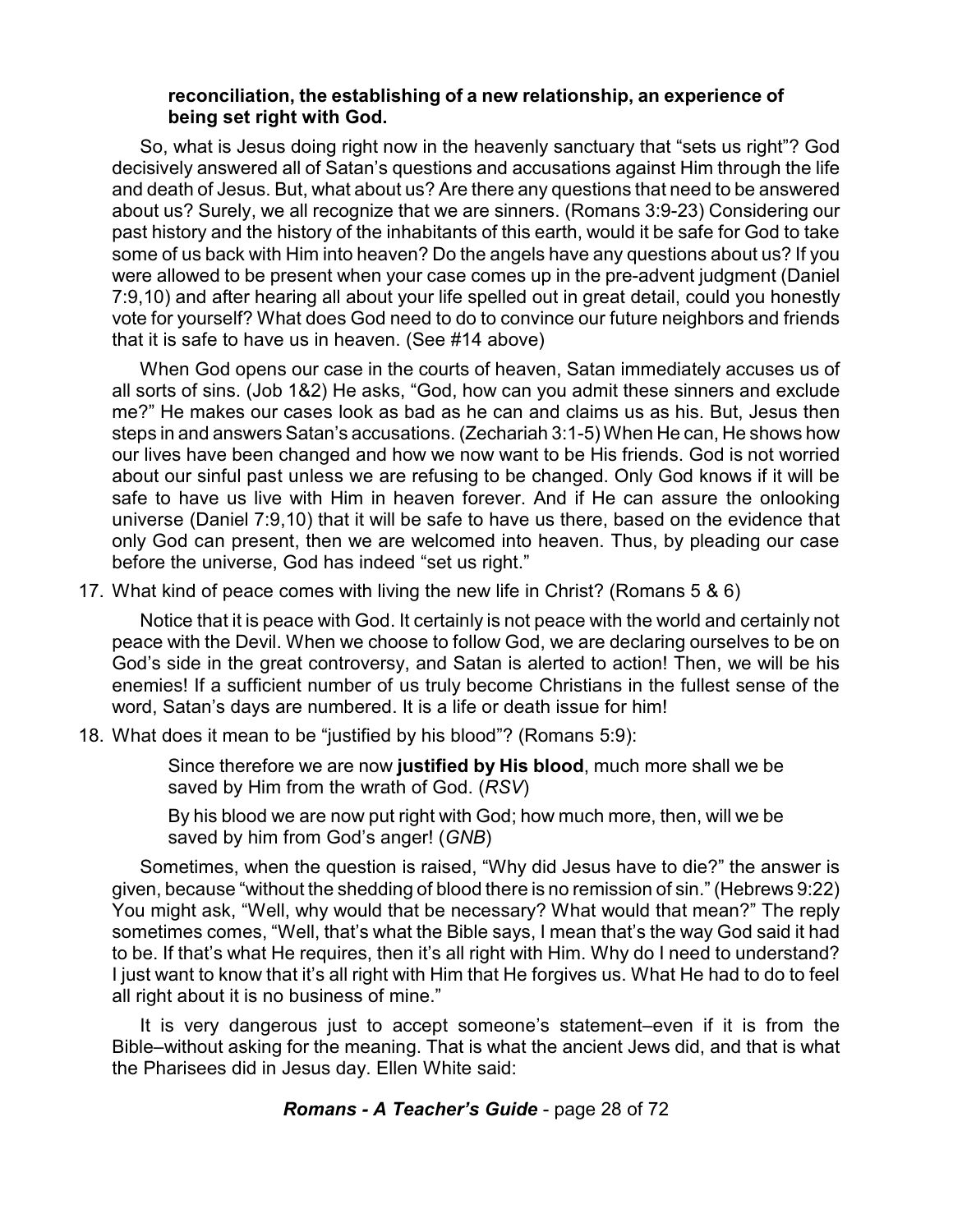**Merely to hear or to read the word is not enough. He who desires to be profited by the Scriptures must meditate upon the truth that has been presented to him. By earnest attention and prayerful thought he must learn the meaning of the words of truth, and drink deep of the spirit of the holy oracles.**

**God bids us fill the mind with great thoughts, pure thoughts. He desires us to meditate upon His love and mercy, to study His wonderful work in the great plan of redemption. Then clearer and still clearer will be our perception of truth, higher, holier, our desire for purity of heart and clearness of thought. The soul dwelling in the pure atmosphere of holy thought will be transformed by communion with God through the study of Scriptures. (***Christ's Object Lessons* **59.5-60.1)**

The *SDA Bible Commentary* on Romans 5:9 says:

**By his blood.** That is, by His death, the giving of His perfect life in the atoning sacrifice (see on ch. 3:25 [Romans 3:25]). In this verse Paul speaks of justification as being "by his blood" rather than "by faith," because he is here considering justification from God's point of view. Our faith adds nothing to God's gift but only accepts it. The infinite price that was paid for our redemption reveals not only the wonderful love of God but also the high value that God places on the human soul. Paul is reasoning that since God loves us so much He was willing to pay an infinite price for our justification, surely He will keep that which has been so dearly bought.

If God was willing to come down to this earth and live as a human being that perfect Life through all those difficulties and then die on our behalf by answering all of Satan's accusations and questions, why would He not now do whatever is necessary to defend us back in heaven? Surely, He will not let Satan's accusations against us go unanswered. When the prodigal son came home, even before he got near the house, the father ran out to meet him and welcomed him. He did not even allow the son to finish his apologetic confession. (Luke 15:11-32) God is so happy to have some of us back that He and all the angels rejoice. (Luke 15:7) So, He answers Satan's accusations against us if He can do so truthfully. (See #17 above)

19. Is Jesus pleading with the Father to forgive us? Does the Father's attitude toward us need to be changed? Is our salvation dependent on a change in God's attitude? (Romans 5:10)

Many Christians believe very strongly that just as we need to be reconciled to God, God needs to be reconciled to us. Many Christian churches teach that not only is Jesus pleading with the Father but also many other individuals–Mary and many "saints"–are pleading as well. What did Paul say? What does the rest of the Bible teach about this?

In the 1940s and 50s, Seventh-day Adventists sponsored a major effort to produce the *Seventh-day Adventist Bible Commentary* series. While updates have been produced for the introductory articles, etc., the text of the commentary itself has never been officially changed. But, late in the  $20<sup>th</sup>$  century, it was discovered that someone–and it is not known even today who it was–took it upon himself to change the wording of three passages in the commentary. Whoever did that did so on his own without any permission whatsoever from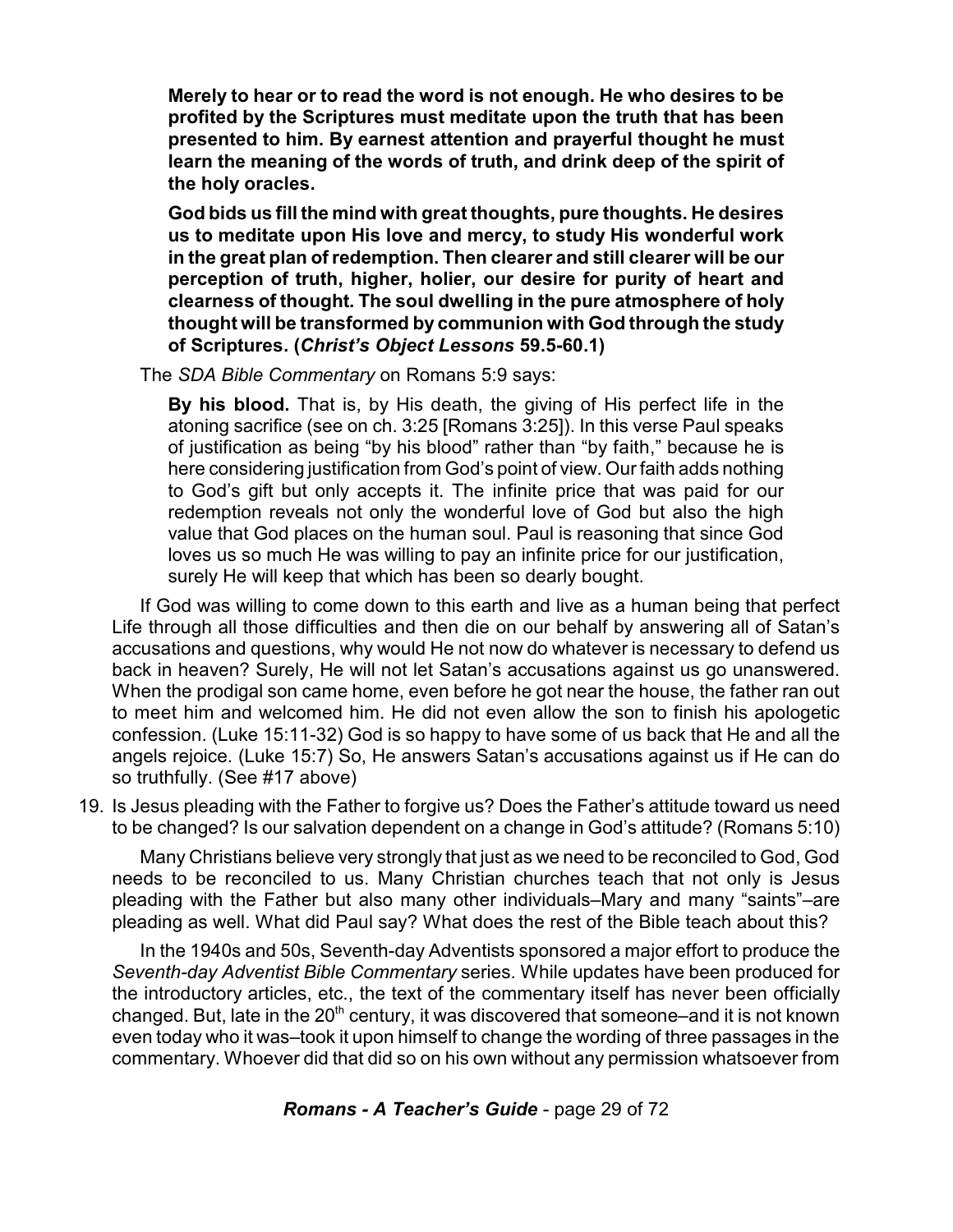church authorities or the *Commentary* editors or authors. Why did someone do that? See if you can determine why it was done.

#### See the handout: *SDA Bible Commentary Changes - Reconciliation*.

Can you think of any evidence from the Scriptures or Ellen White suggesting that God needs to be reconciled to man? We do need to be reconciled or brought together again. Peace and harmony need to be restored. But, God has always been the One to reach out to us and appeal to us to come back. Did anything need to be done to convince the father of the prodigal son to accept him back? Didn't the father race out to hug the son and cover him with that expensive robe to avoid the son being embarrassed by his rags? (Luke 15:11-24)

But this great sacrifice was not made in order to create in the Father's heart a love for man, not to make Him willing to save. No, no! "God so loved the world, that He gave His only-begotten Son." John 3:16. The Father loves us, not because of the great propitiation, but He provided the propitiation because He loves us. Christ was the medium through which He could pour out His infinite love upon a fallen world. "God was in Christ, reconciling the world unto Himself." 2 Corinthians 5:19. God suffered with His Son. In the agony of Gethsemane, the death of Calvary, the heart of Infinite Love paid the price of our redemption. (*Steps to Christ* 13.2-14.0)

Is there any way in which one might say that the death of Christ, in any conceivable manner, might have changed the Father's attitude towards us? Notice this.

Jesus said, "Therefore [it is because I have done this thing, *therefore*] doth My Father love Me, because I lay down My life, that I might take it again." John 10:17. That is [notice this], "My Father has so loved you that He even loves Me more for giving My life to redeem you. [Jesus said the Father loved Him even more after what He did.] In becoming your Substitute and Surety, by surrendering My life, by taking your liabilities, your transgressions, I am endeared to My Father; for by My sacrifice, God can be just, and yet the Justifier of him who believeth in Jesus." (*Steps to Christ* 14.1) [Content in brackets is added.]

But, down through the ages, the Christian church has taught that God is angry with us because of our sins. Many have been told that we need to do exactly what the church has told us to do, including paying a lot of money to convince God to accept us back again. That was how the Roman Catholic Church accumulated so much wealth in the Middle Ages. But, the truth is that God has always loved us, even those of us who continue to rebel against Him. (John 3:16; Romans 5:6-11)

20. When Adam sinned, did it make you a sinner? (Romans 5:12-19) What is "original sin"? Did his sin make you "guilty"? How did/does Adam's sin affect you? And how does the life and death of Jesus deal with Adam's sin and its consequences?

Many scholars regard this as the most difficult passage in the New Testament if not in the whole Bible. It is not because the passage is so difficult to understand, but rather, it is because it seems to contradict what they want to believe about the plan of salvation!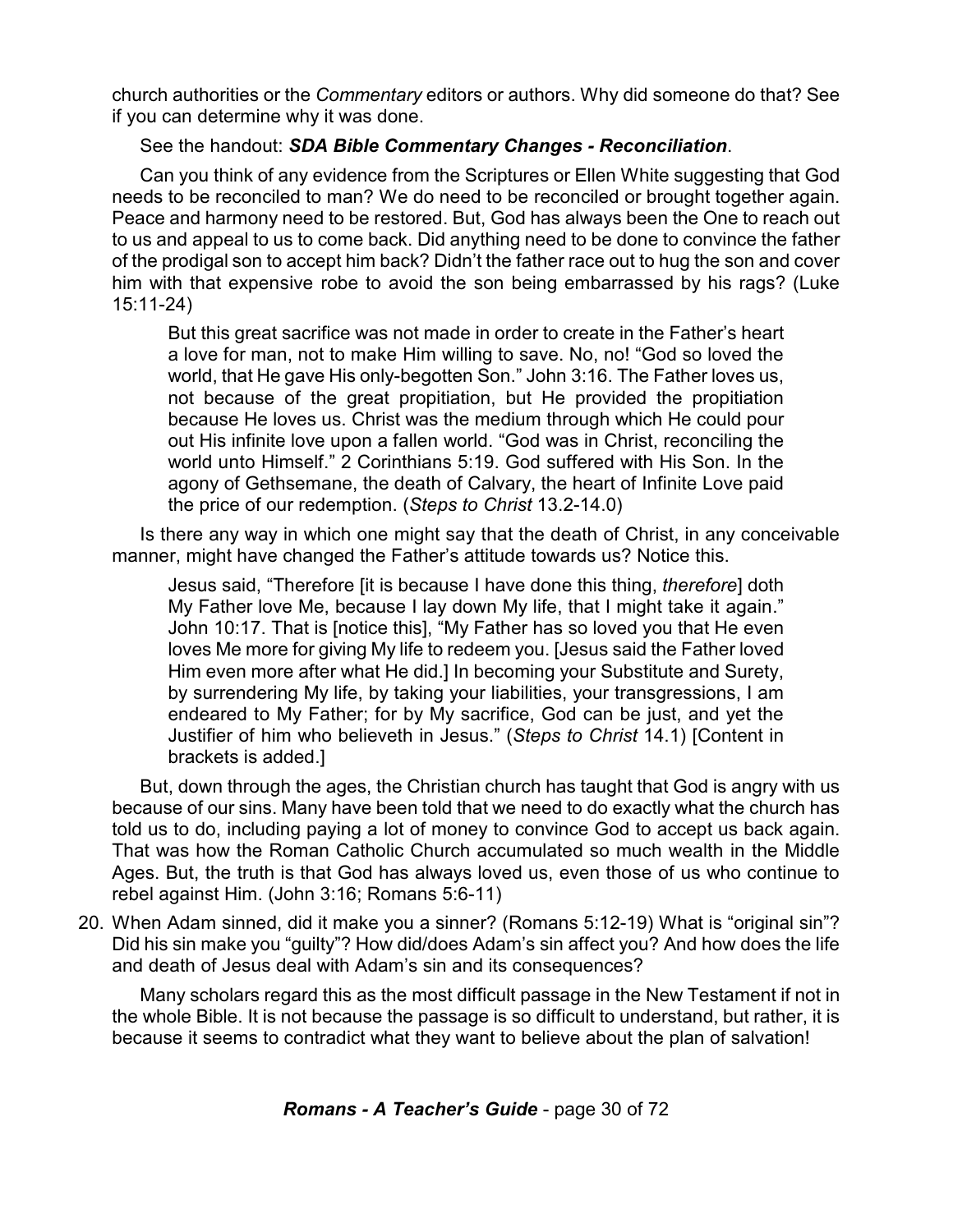Read Romans 5:12-19. In this passage Paul's main purpose seems to be to compare and contrast Adam's sin and its consequences with Christ's life and death and their consequences. It is a logical follow-up of Romans 5:1-11. Stated in its simplest form, Paul's comparison would go something like this: "As by one man sin entered into the world, and death through sin, thus, death spread to all men because all men sinned; so also by one man, Jesus Christ, righteousness entered into the world, and life through righteousness, so that all, being justified by faith, might be saved."

But, Paul with his very busy mind–probably thinking while his amanuensis or secretary was writing down the first part of his comparison–took a detour to discuss some issues. It seems clear that Paul was suggesting that just as sin when introduced by Adam and Eve spread to all their descendants on this earth; in the same way, the life and death of Jesus make it possible for God's grace and eternal life to be given to all human beings. While every one of us is a sinner, (Romans 3:23) unfortunately, it cannot be said that all of us will become righteous. Only those who are willing to accept and follow God's guidance will be won back. But, those who do follow God's guidance will gain more than what Adam and Eve lost. (See *Desire of Ages* 25.3)

Paul seemed to make a distinction between rebellion or sin as a principal and the sins or acts of rebellion that we all commit as sinners. The principle of rebellion did not start here on planet earth but was brought down to this earth by Satan who first rebelled in heaven. (Revelation 12:1-12) God had warned Adam and Eve not to go near or eat of the fruit of the tree of the knowledge of good and evil. (Genesis 2:17) But, after their sin, God told them that they would return to the dust from which they had come. (Genesis 3:19)

What kind of death was God talking about? In the Bible we read about three kinds of death: 1) Spiritual death (Ephesians 2:1; 1 John 3:14); 2) Physical death, sometimes called "the first death" and described by Jesus as the "sleep" death (John 11:11-14; Revelation 2:10; 12:11); and 3) The final death, also called the "second death," which is a direct result of sin. (Matthew 10:28; James 5:20; Revelation 2:11; 20:6,14; 21:8) Which of these deaths was God talking about in Genesis 2:27? Paul did not seem to be concerning himself with that issue at this point. He was simply suggesting that if sin had not come to this earth, death would never have come either. But, since sin came to this earth, God took the necessary action and made His "grace increase much more." (Romans 5:20)

Paul went on to say that this death introduced by Adam "has spread to the whole human race because everyone has sinned." This wholesale death which came upon all men could not be the second or final death because each of us is to be judged according to his own works, not according to Adam's sin. (Ecclesiastes 12:13-14; Revelation 20:12- 13; *Great Controversy* 544) God's judgment at the end of this earth's history is based upon our personal and individual choices. (Romans 2:6) For the time being, each of us is subject to the first death or "sleep death." Adam could not pass eternal life to his children because he did not have it himself. This is what it means when it says that "in Adam all die." (1 Corinthians 15:22) Having been banned from the Garden of Eden, Adam cannot return his children to that Edenic home.

While it is true that if God had not introduced His plan of reconciliation and salvation, Adam's death would have affected all of us, and that would be the end of us. (Acts 24:15; 1 Corinthians 15:22) Before each human being comes back to life at either the second or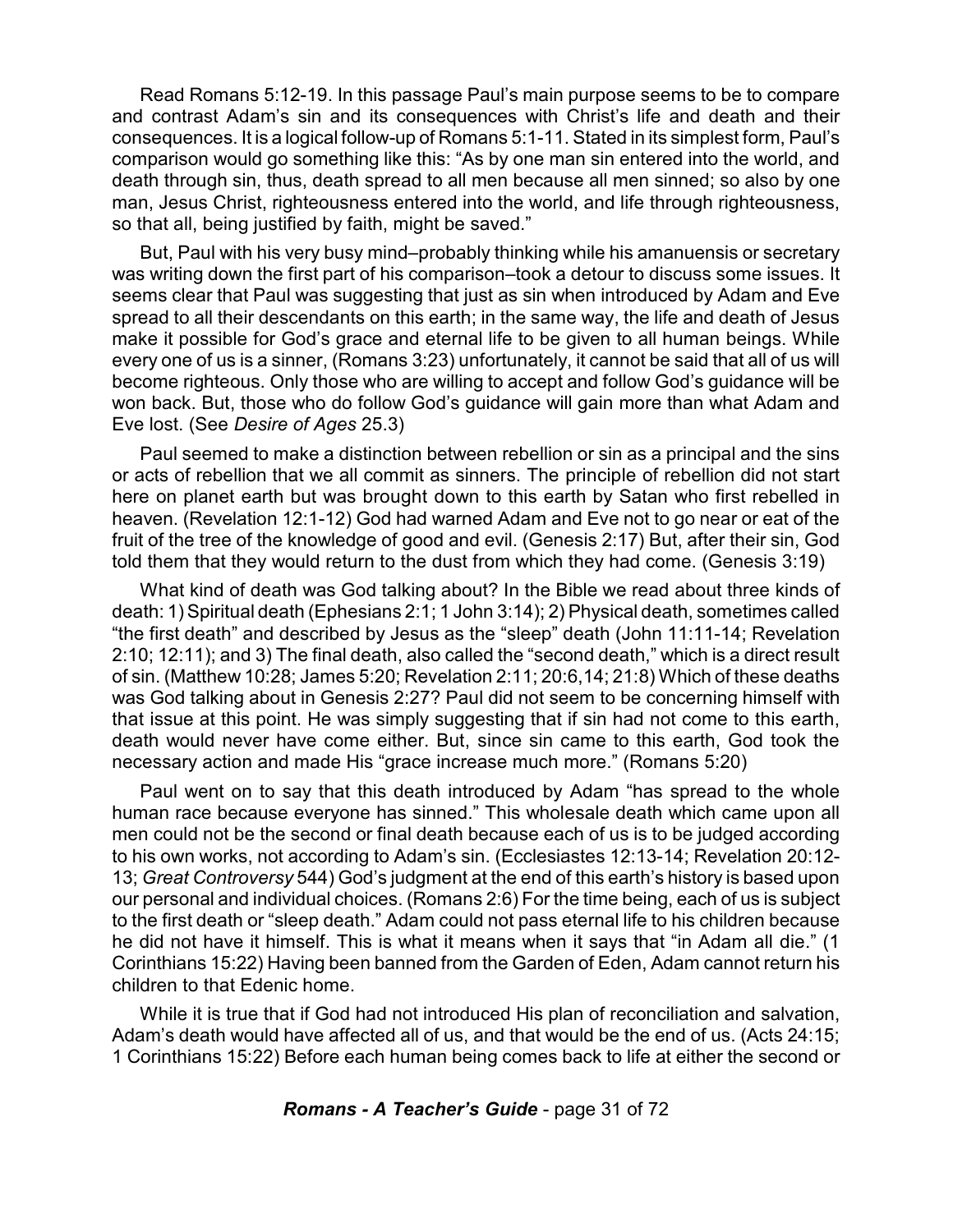the third coming, (John 5:28-29; Revelation 20:4-6) each will be judged by his own deeds. Some believe that passages in the Old Testament such as Exodus 20:5 suggest that children might be punished for their parents sins. While it is true that behaviors are often passed along from parent to child, (*Patriarchs and Prophets* 306.3) it is abundantly clear from Scripture that each person will be judged according to his own attitudes and behaviors. (Ezekiel 18)

God did not hold the antediluvians–and those who lived after them until the experience on Mount Sinai–responsible for the specific details of what we call the Ten Commandments because they had not explicitly received those instructions yet. Nevertheless, as we well know, they all died as a result of sin. And thus, it could be said that death reigned throughout that period even though each of them did not disobey a specific command of God as Adam had.

But now following the life and death of Jesus, we do know that Christ died for the benefit of all. (2 Corinthians 5:14-15; Hebrews 2:9; 1 John 2:2) Salvation is offered to all. (Matthew 11:28-29; Mark 16:15; John 7:37; Revelation 22:17) But, it is accepted only by those who are willing to be changed to be savable members of God's family. (John 3:16) Only a relatively few accept the offer. (Matthew 22:14) So now that God's free offer of salvation has been made, we have a promise that in the new earth God's original purpose for creation will be fulfilled, (*Great Controversy* 674.3) and all that was lost by man will be regained and even more. (*Prophets and Kings* 682.1,2; Psalms 37:29)

21. What is supposed to be the meaning of baptism? (Romans 6:1-4) Can you bury someone by sprinkling a little dirt on his head?

> ßaptizo [baptizo /bap·tid·zo/] verb. From a derivative of 911; *TDNT* 1:529; *TDNTA* 92; GK 966; 80 occurrences; AV translates as "baptize" 76 times, "wash" twice, "baptist" once, and "baptized + 2258" once. 1 to dip repeatedly, to immerse, to submerge (of vessels sunk). 2 to cleanse by dipping or submerging, to wash, to make clean with water, to wash one's self, bathe. 3 to overwhelm. Additional Information: Not to be confused with 911, bapto. The clearest example that shows the meaning of baptizo is a text from the Greek poet and physician Nicander, who lived about 200 B.C. It is a recipe for making pickles and is helpful because it uses both words. Nicander says that in order to make a pickle, the vegetable should first be 'dipped' (*bapto*) into boiling water and then 'baptised' (*baptizo*) in the vinegar solution. Both verbs concern the immersing of vegetables in a solution. But the first is temporary. The second, the act of baptising the vegetable, produces a permanent change. When used in the New Testament, this word more often refers to our union and identification with Christ than to our water baptism. e.g. Mark 16:16. 'He that believes and is baptized shall be saved'. Christ is saying that mere intellectual assent is not enough. There must be a union with him, a real change, like the vegetable to the pickle! *Bible Study Magazine*, James Montgomery Boice, May 1989.—Strong, J. (1996); *The Enhanced Strong's Lexicon*.

You do not have to argue with a Catholic friend as to how baptism was performed in the days of the apostles. It is admitted that it was by immersion. Here is the explanation from

*Romans - A Teacher's Guide* - page 32 of 72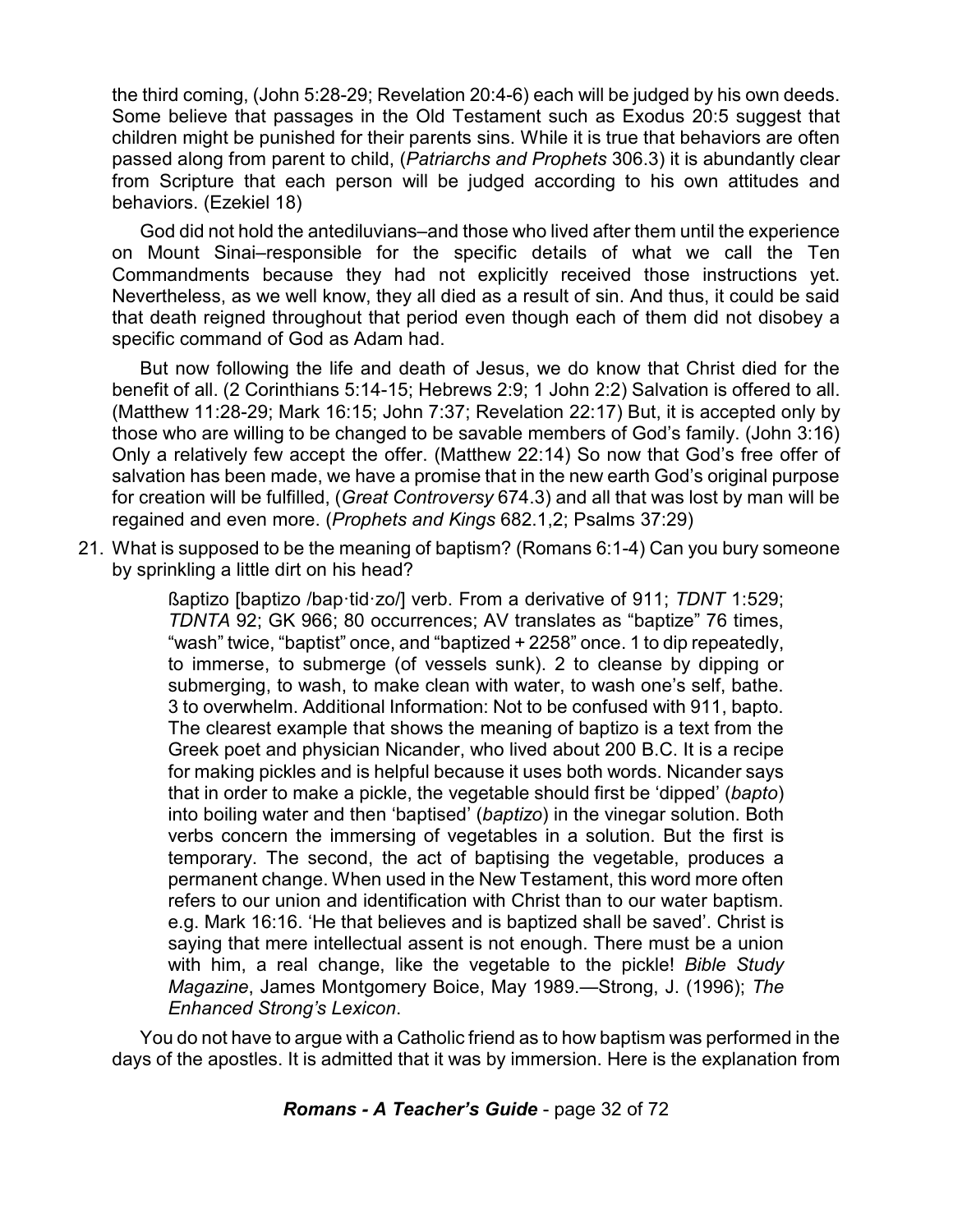a Catholic New Testament done by two Jesuit scholars, James A. Kleist, SJ, and Joseph L. Lilly, SJ. The footnote for Romans 6:3 says:

St. Paul alludes to the manner in which baptism was ordinarily conferred in the primitive church by immersion. The descent into the water is suggestive of the descent of the body into the grave. And the ascent is suggestive of a resurrection to a new life.

Paul was trying to describe the change that is to take place when we leave behind our old lives of sin and join ourselves to Jesus in a new life. The old life is "buried" and we rise to live a new life in Jesus Christ.

The phrase "into Jesus Christ" means into union with Jesus Christ. This does not mean that the ceremony of immersion alone actually effects this union; baptism is a public proclamation of a spiritual relation with Christ that is entered into before the outward ceremony takes place. Baptism represents the joining of the life of the believer in such close union with the life of Christ that the two become, as it were, one spiritual unity (see 1 Cor. 12:12-13,27; Gal. 3:27).

Paul's conception of union with Christ reveals that his conversion was more than an intellectual change. His personal acceptance of Christ as his Redeemer and Lord led to such a close and absorbing spiritual fellowship that it came to mean little less than an actual identification of will (Gal. 2:20). It is not uncommon in the case of ordinary friendship for two persons to share such unity of purpose that they seem to think and act almost as if they were one. Friendship with Christ is on an even higher level and bound by forces not only human but divine.—*The Seventh-day Adventist Bible Commentary*, Volume 6. 1980 (F. D. Nichol, Ed.) (p. 537). Review and Herald Publishing Association.

The experience of baptism is intended to be the outward public manifestation of a change that has already taken place in the life of the believer. It is no less of a change than dying, being buried, and then arising to a new life. This is best symbolized by the act of being "buried" into the water and then being brought up again to live a new life in close connection with Jesus Christ. But, we need to be honest about the great controversy. Such a change alerts the Devil to go to work even harder to defeat that person's intentions! Things may seem to get a lot worse for those who declare themselves for Christ!

22. What is implied by the idea that we are to think of ourselves as dead, as far as sin is concerned? (Romans 6:11)

Paul was suggesting that the "old man of sin" is to be regarded as dead because the Christian is to be living a new life in Christ. Can we do that consciously? If we feed the new man by Bible study, prayer, and active involvement in Christian activities and avoid our old practices and habits as much as possible, we are putting the old man to death while nourishing the new babe in the truth. This must be a daily task. But, so often we slip back and find ourselves doing the sinful things that used to be common to us. It could be illustrated like this: After we have buried the old man of sin, we keep prying up the lid of his coffin and slipping him a sandwich or two! If we keep doing that, the old man of sin will not die but will continue to survive.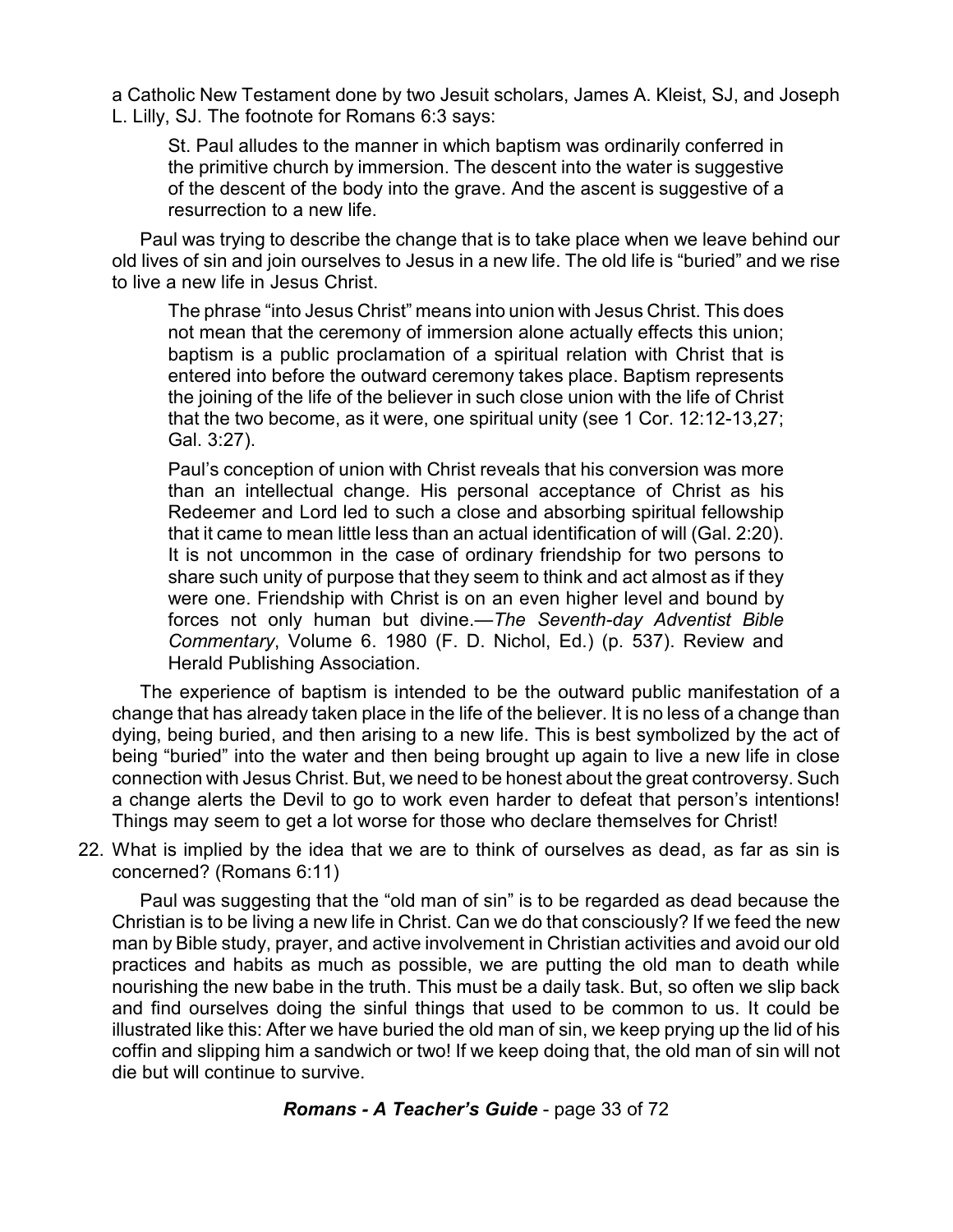- 23. How are we supposed to understand Romans 6:14? Should it be put together with Romans 10:4 and Colossians 2:14 to prove that the keeping of the Ten Commandments is no longer necessary for Christians? That is what many of our Christian friends do. Are the Ten Commandments still binding?
	- **Romans 6:14,** *KJV***:** For sin shall not have dominion over you: for ye are not under the law, but under grace.

6:14: Sin must not be your master; for you do not live under law but under God's grace. (*GNB*)

**Romans 10:4,** *KJV***:** For Christ is the end of the law for righteousness to every one that believeth.

10:14: For Christ has brought the Law to an end, so that everyone who believes is put right with God. (*GNB*)

**Colossians 2:14,** *KJV*: Blotting out the handwriting of ordinances that was against us, which was contrary to us, and took it out of the way, nailing it to his cross.

2:14: He cancelled the unfavorable record of our debts with its binding rules and did away with it completely by nailing it to the cross. (*GNB*)

Think about the contrast between law and grace: **For example, law is demanding, exacting, exposing, accusing, unforgiving, provoking, irritating, unyielding, impersonal, and it leads to rebellion!** But is that the fault of the law? No! The law is perfect. (Psalms 19:7) The trouble is that we are rebels; we are sinners. But, sinners that we are, when we see God as He is–infinitely gracious–then we realize that **grace is giving, forgiving, covering, persuading, very personal, and it wins us to repentance and faith.**

Here is an illustration of being under grace. The man who is apprehended for speeding on the freeway is brought before the judge and is about to be given the penalty when the judge notices that it is his first offense; "Oh," he says, "you've had a good record so far; we'll let you off this time. Under law you would have to pay the penalty. And don't you dare violate that speed law again, or I'll throw the whole book at you!"

In other words, how do you stay under grace? By being good! So, do you earn grace by being good? You cannot earn grace. Besides, if you are good, you do not need grace! What is the ideal place to be? Look at the condition of Adam and Eve when first created:

God placed man under law, as an indispensable condition of his very existence. He was a subject of the divine government, and there can be no government without law. (*Patriarchs and Prophets* 49.1)

Then, "under Law" is the ideal place to be, but not for sinners; because when we are under Law, what does it do to us? It makes us rebellious! What is it that wins us from rebelliousness to faith? Grace! It is because of the kind of people we are–we cannot survive under law–that we need to be under grace.

Since we are all sinners, the law provokes! The law discourages! But, grace encourages! The picture of a gracious God softens the heart of the rebel and wins him to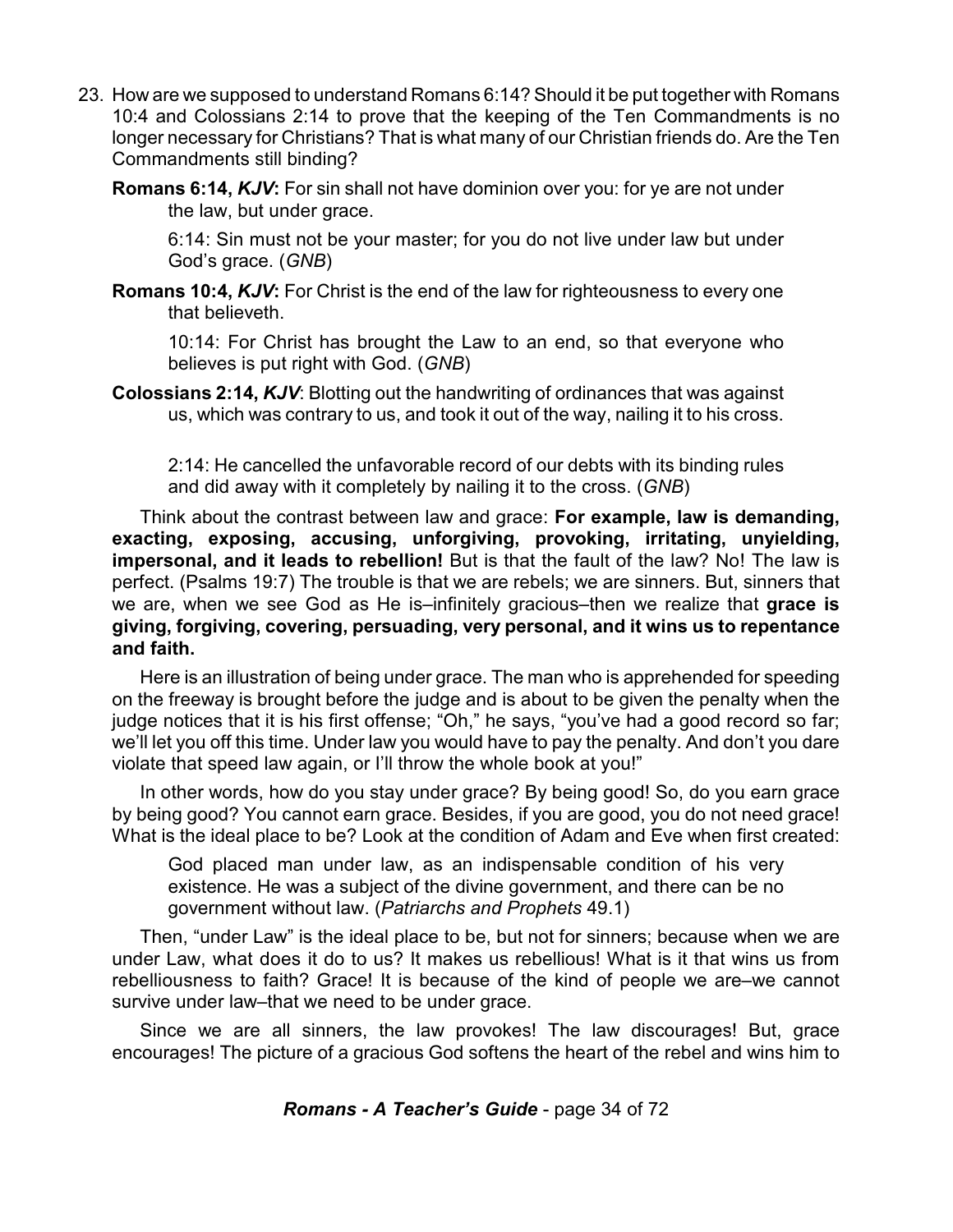repentance and faith. "The kindness of God leads you to repentance." (Romans 2:4, *NASB*, 1995)

Of course, our Christian friends do not want to get rid of nine of the Ten Commandments; they only want to get rid of the Sabbath commandment. But, there is no easy way to directly attack the Sabbath; so, they try to say we do not need to keep the law as a whole. But then, they rush to say that the other nine commandments are supported by the teachings of the New Testament.

Look at the major miracles that Jesus performed on the Sabbath as recorded in the Gospels. (John 5:1-18; 9:1-34; Matthew 12:9-14; Mark 3:1-6; Luke 13:10-17; 14:1-6) None of these healing miracles was an emergency! Jesus was obviously trying to say something about the proper keeping of the Sabbath.

God instituted the Sabbath back in Eden. He reemphasized it in the giving of the Ten Commandments at Sinai. He kept the Sabbath Himself as a faithful Jew in His day. (Luke 4:16) We will again be keeping the Sabbath in the new earth. (Isaiah 66:23) Why would God switch to another day for the few thousand years from the crucifixion until the third coming?

There is no evidence anywhere in the New Testament that Jesus or any of the apostles kept Sunday or that they intended for us to keep Sunday. Sunday worship was originally instituted as a day for the worship of the sun. It was incorporated into Christianity by the Roman Catholic Church around 350 A.D. to celebrate the resurrection of Jesus. Those who choose to worship on Sunday are following the teachings of the Roman Catholic Church and not the Bible.

The law was never intended to be a means of salvation. If we could keep it fully–loving God and our fellow human beings–we would not need a plan of salvation, but we cannot! We are all sinners in need of grace and healing.

24. Read Romans 6:23. This is a crucial text in our understanding of all of Scripture. It is a reminder of God's original statement in the Garden of Eden, i.e., Genesis 2:17, *GNB*: "You must not eat the fruit of that tree; if you do, you will die the same day."

As we know, as soon as Satan got an opportunity, he responded to that statement by saying that God is a liar:

Genesis 3:1-5, *GNB*: <sup>1</sup> Now the snake was the most cunning animal that the LORD God had made. The snake asked the woman, "Did God really tell you not to eat fruit from any tree in the garden?"

 $2$  "We may eat the fruit of any tree in the garden," the woman answered,

 $3$  "except the tree in the middle of it. God told us not to eat the fruit of that tree or even touch it; if we do, we will die."

 $4$  The snake replied, "That's not true; you will not die.  $5$  God said that, because he knows that when you eat it you will be like God and know what is good and what is bad."

This is the most fundamental question in the great controversy: **Does sin lead to death? Or, doesn't it? Whom do we believe?** Bible-believing Christians will immediately say that we believe and trust God, but do we live as if sin is deadly? Every time we sin, we

*Romans - A Teacher's Guide* - page 35 of 72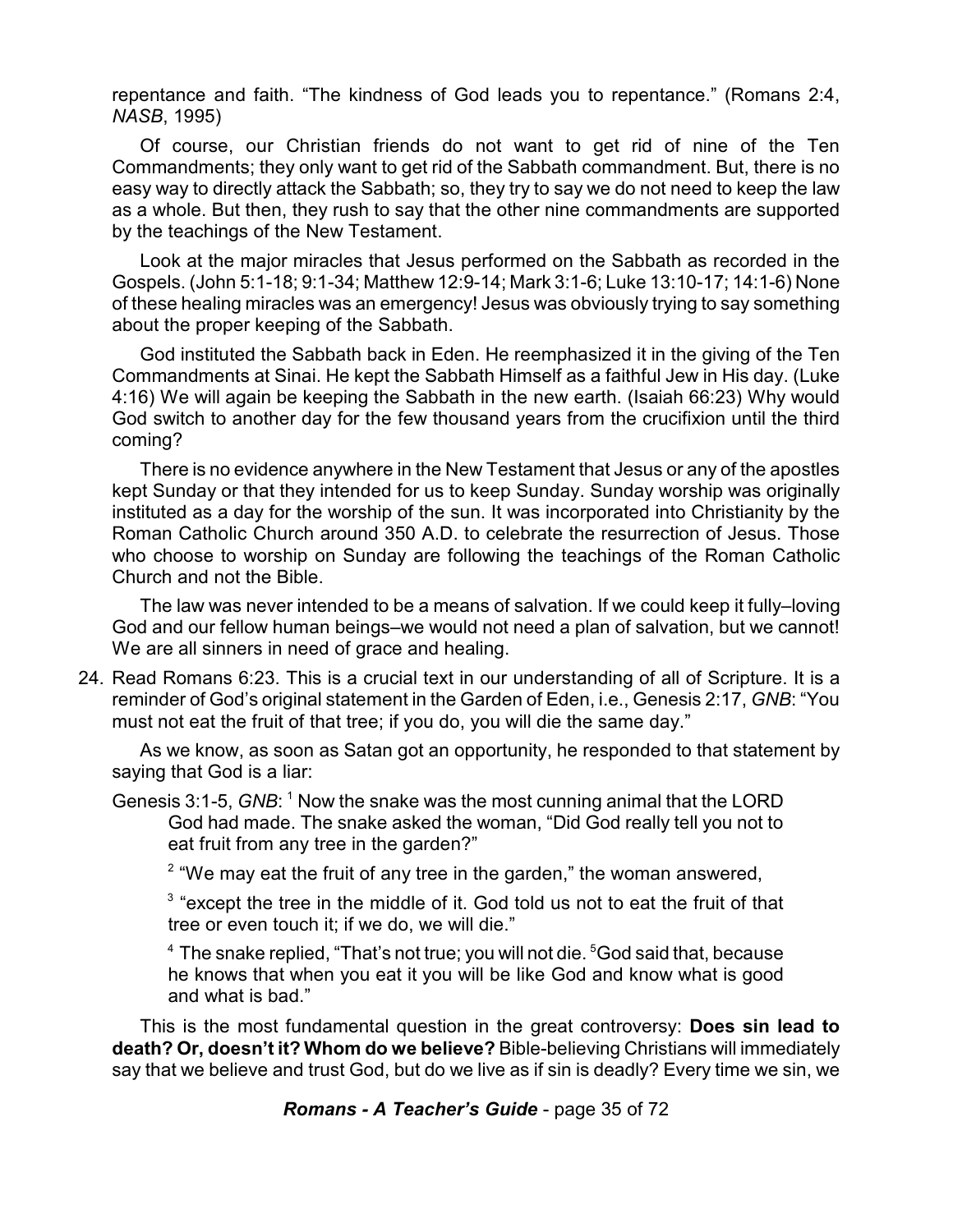are saying to God, "Leave me alone for a few minutes–or maybe longer–while I do what I want to do." By acting in selfish ways like that, we are saying as Eve did that we trust ourselves or even Satan more than we trust God at that point! Are we actually joining Satan's side in the great controversy when we do that? Why do we like to sin? Is it because of our native selfishness? If no selfish people will be admitted to the new earth, do we really want to continue acting in selfish ways?

25. At what time in Paul's life did he face the struggle in Romans 7:14-25? Was that before conversion? At the time of conversion? Or, after conversion? Have you ever found yourself in that struggle? Which commandment was it that led Paul finally to understand the real meaning of the commandments? What changed in his thinking? What should be the function of the commandments?

In Romans 6 and 7, Paul gave two illustrations of what it means to live lives under grace: 1) Like a new babe in the truth, having put to death the old man of sin; and 2) Like a woman who is bound to her husband so long as he is alive; but when he dies, she is free to marry another.

Paul pointed out the truth that he must have learned in his days as a Pharisee: Trying to earn salvation by keeping the law never works. The law just keeps on pointing out our sins and failures. So, Paul told us that we must give up on that old way of trying to prove that we can live righteous lives in our own strength under the law, and instead, accept God's way of righteousness which is to focus on the life of Christ until "by beholding we become changed." (*GC* 555)

But, then Paul admitted that when we do this, Satan and his evil angels come out against us in full force. By continually reminding us of our weaknesses and old habits–our failures to keep the law–Satan hopes to discourage us until we give up on living the Christian life. The law is not what is at fault, it is Satan's use of the law to remind us of our sins that may prove discouraging.

More than that, Paul pointed to the tenth commandment as the one that is most troubling. (Romans 7:7) Remember 1 John 3:4. Sin is not so much "the transgression of the law." The Greek word for *sin* is *lawlessness/rebelliousness*. It is an attitude. And the commandment that touches on that innermost attitude is the tenth. The original language suggests, "Thou shalt not have any evil desire." Jesus focused on that tenth commandment in Matthew 5. You can convince yourself, as the Pharisees did, that you are keeping the other nine commandments by specific things that you do or do not do; but, the tenth commandment deals with the very root cause of sin, our evil desires! Surely, no honest Christian can claim that he never has an evil desire! And those evil desires seem to be unending. How can we prevent them from popping into our heads? Can we eliminate Satan's access to us? Even Jesus was tempted! Most of us would admit that if we could eliminate those evil thoughts and desires, sin would be much easier to avoid! But, Satan is alive and well and very busy!

So, Paul went on to describe the struggle that takes place every day. We should not be surprised that Satan is active against us at every time in our lives! No doubt, he will be more active if we are choosing to be growing Christians. Is there any time in our lives that we are free from the temptations and irritations of the Devil? The Devil's approach may change depending on our age, our cultural background, our gender, even our profession

#### *Romans - A Teacher's Guide* - page 36 of 72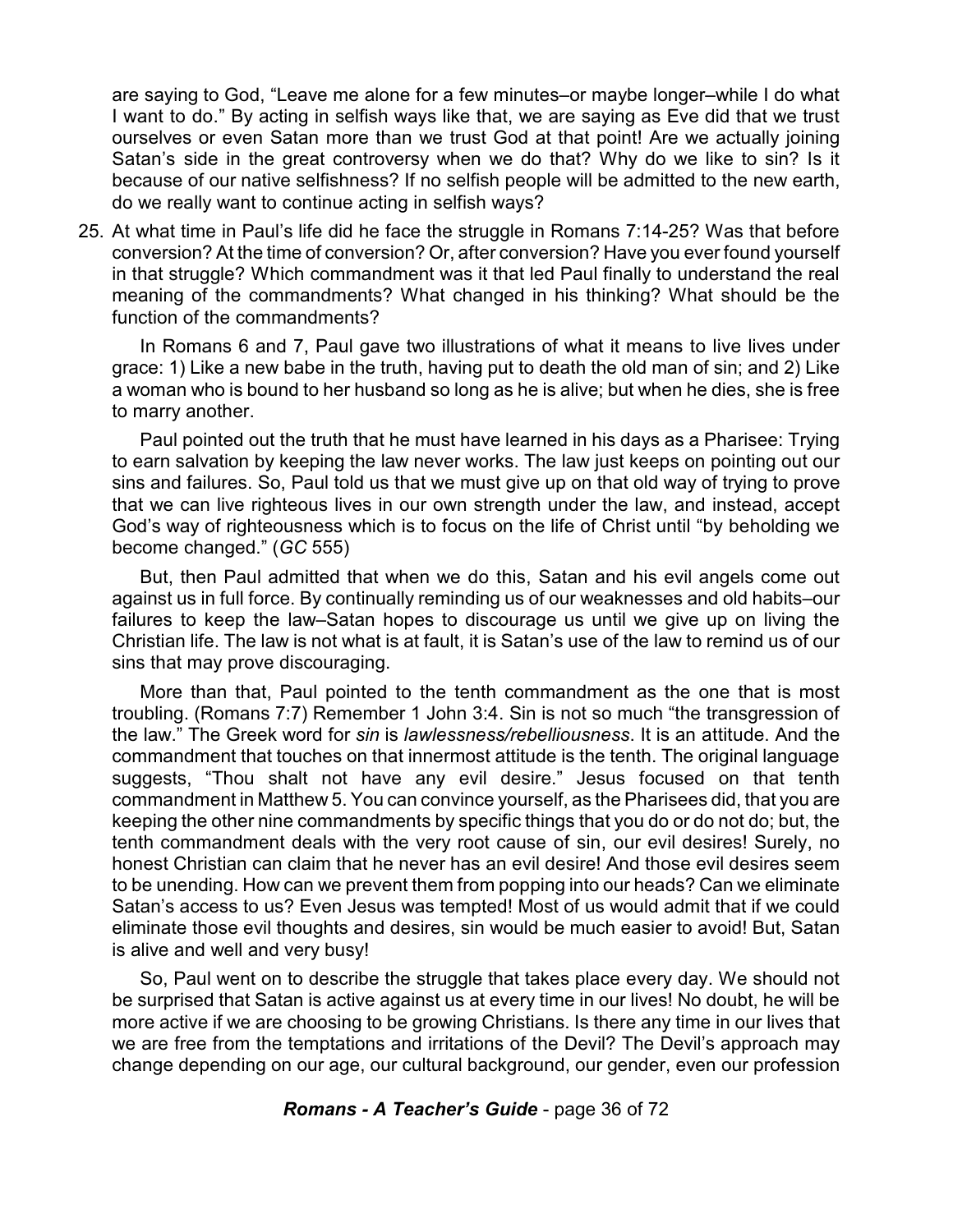and education. But, he will certainly do everything he can to thwart and prevent us from joining and remaining on God's side in the great controversy. Is this why Jesus said, "In the same way, I tell you, there will be more joy in heaven over one sinner who repents than over ninety-nine respectable people who do not need to repent." (Luke 15:7, *GNB*) Remember that if enough of us truly and permanently join God's side, the Devil's days are numbered!

Our minds are the battlefield in the great controversy! Paul kept talking about two different aspects of our lives: the old man of sin vs. the new babe in Christ; the mind vs. the body; etc. People cannot be divided like that, but we all know about the two forces that are at war in us.

At the end of his discussion of this controversy, Paul said: "O wretched man that I am! Who shall deliver me from the body of this death?" (Romans 7:24, *KJV*) The word *wretched* that Paul used to describe himself in this verse is *talaipôros* which is used in only one other place in the New Testament–in Revelation 3 to describe the Laodiceans!

In what sense could Laodiceans be wretched? Aren't we the faithful, tithe-paying, health-reforming, Sabbathkeeping saints in the church of God? Could all of our efforts be wasted? God said that they make Him nauseated! (Revelation 3:16) Nauseated enough to vomit. (That is the real meaning of the word *emeô*.)

Christ declares that pretentious piety is nauseating to Him. To the ones so full of self-sufficiency He says, "I know thy works, that thou art neither cold nor hot." Their works are opposed to the holy principles of God's word. (*Special Testimonies*, Series B, No. 2, p. 20.1)

A lifeless profession is nauseating to God. Christ can not present before the Father those who are lukewarm. [She then quoted Revelation 3:16-17.] (*General Conference Bulletin*, April 6, 1903 par. 27) [Content in brackets is added.]

In any sense are we like the Jews referred to in Romans 2:19-20? Don't we claim to be "a guide for the blind, a light for those who are in darkness,  $^{20}$ an instructor for the foolish, and a teacher for the ignorant"?

Do we not sometimes feel that we are "worn out from hard work" one of the meanings of the word *wretched* in Greek? Is that the result of trying to earn our own salvation by keeping the law, paying tithe, etc.?

As Seventh-day Adventists, we should be known for our picture of God and our explanation of the great controversy. Instead, we are thought of as legalists for our Sabbathkeeping, etc. Are we legalists? Or, do we present to the world a correct understanding of the plan of salvation?

This is not to suggest that there is no effort to be put forth to be saved. Note these words from Ellen White about Paul:

The life of the apostle Paul was a constant conflict with self. He [Paul] said, "I die daily." 1 Corinthians 15:31. His will and his desires every day conflicted with duty and the will of God. Instead of following inclination, he did God's will, however crucifying to his nature. {*MH* 452.4. Compare *ST*, September

#### *Romans - A Teacher's Guide* - page 37 of 72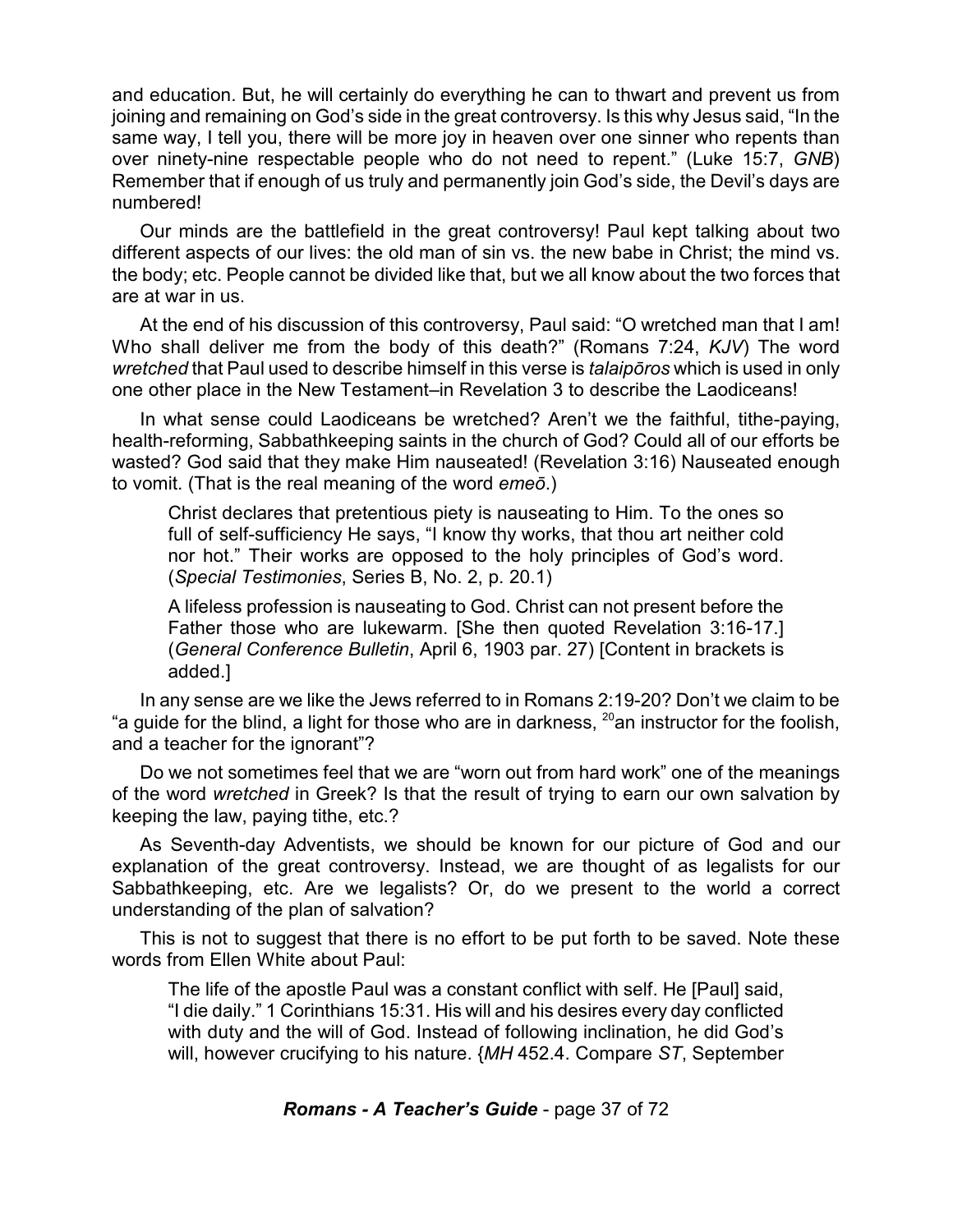12, 1878 par. 8; *4T* 299.2 (1879); *YI*, August 24, 1899 par. 3; *8T* 313.3; *LS* 237.1; *NL* 60.3; *IHP* 26.3; *RC* 291.8; *RH*, October 15, 1908 par. 13} [Content in brackets is added.]

Our efforts need to be focused on developing and maintaining a close relationship with Christ through Bible study and prayer and not just on trying to keep the law. So, there is a struggle going on in the life of a true Christian.

The drunkard is despised and is told that his sin will exclude him from heaven; while **pride, selfishness, and covetousness too often go unrebuked. But these are sins that are especially offensive to God; for they are contrary to the benevolence of His character, to that unselfish love which is the very atmosphere of the unfallen universe.** He who falls into some of the grosser sins may feel a sense of his shame and poverty and his need of the grace of Christ; but pride feels no need, and so it closes the heart against Christ and the infinite blessings He came to give. (*Steps to Christ* 30.1; *5T* 337.2) [Bold type is added.]

Do we still have a way to go in our struggle against pride, selfishness, and covetousness?

Jesus had presented the cup of blessing to those who felt that they were "rich, and increased with goods" (Revelation 3:17), and had need of nothing, and they had turned with scorn from the gracious gift. He who feels whole, [Think of all the bad things he doesn't do, i.e., *the man who feels reasonably whole*.] who thinks that he is reasonably good, and is contented with his condition, does not seek to become a partaker of the grace and righteousness of Christ. Pride feels no need, and so it closes the heart against Christ and the infinite blessings He came to give. There is no room for Jesus in the heart of such a person. (*Mount of Blessing* 7.1; *SD* 301.4) [Contents in brackets is added.]

The grace and righteousness of Christ will not avail for him who feels whole, for him who thinks he is reasonably good, and is contented with his condition. There is no room for Christ in the heart of such a person; for he does not realize his need of divine light and aid. (*RH*, August 6, 1889 par. 5; *1SM* 327.1)

If we are serious about being Christians, then we still have work to do. God can only admit to heaven people who really want to be loving and kind all the time!

Your energies are required to co-operate with God. Without this, **if it were possible to force upon you with a hundredfold greater intensity the influences of the Spirit of God, it would not make you a Christian, a fit subject for heaven**. The stronghold of Satan would not be broken. There must be the willing and the doing on the part of the receiver. There must be an action, represented as coming out from the world and being separate. There must be a doing of the words of Christ. *ST*, December 28, 1891 par. 2; May 18, 1904 par. 9; *MB* 142.1; *HL* 304.5. [Bold type is added.]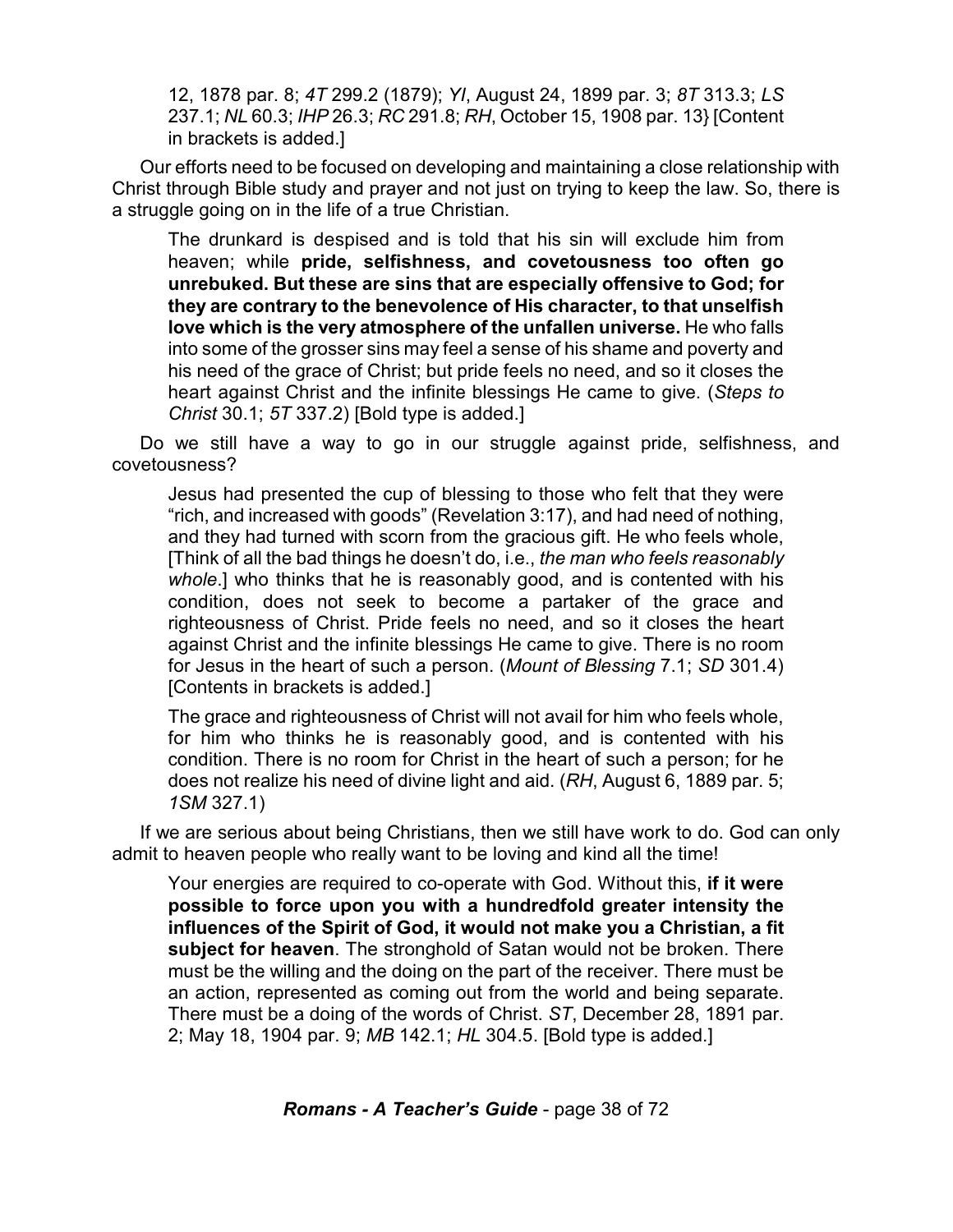God will never try to force us to do His will. *Salvation* means healing. If we refuse God's medicine, there is nothing more that He can do for us.

The effort to earn salvation by one's own works inevitably leads men to pile up human exactions as a barrier against sin. For, seeing that they fail to keep the law, they will devise rules and regulations of their own to force themselves to obey. All this turns the mind away from God to self. His love dies out of the heart, and with it perishes love for his fellow men. A system of human invention, with its multitudinous exactions, will lead its advocates to judge all who come short of the prescribed human standard. The atmosphere of selfish and narrow criticism stifles the noble and generous emotions, and causes men to become self-centered judges and petty spies.

The Pharisees were of this class. They came forth from their religious services, not humbled with a sense of their own weakness, not grateful for the great privileges that God had given them. They came forth filled with spiritual pride, and their theme was, "Myself, my feelings, my knowledge, my ways." Their own attainments became the standard by which they judged others. Putting on the robes of self-dignity, they mounted the judgment seat to criticize and condemn.

The people partook largely of the same spirit, intruding upon the province of conscience and judging [124] one another in matters that lay between the soul and God. It was in reference to this spirit and practice that Jesus said, "Judge not, that ye be not judged." That is, do not set yourself up as a standard. Do not make your opinions, your views of duty, your interpretations of Scripture, a criterion for others and in your heart condemn them if they do not come up to your ideal. Do not criticize others, conjecturing as to their motives and passing judgment upon them. (*Mount of Blessing* 123.1-3) [Content in brackets is added.]

So, what about us? Are we developing characters like that of Christ?

It is the will of God that each professing Christian shall perfect a character after the divine similitude. **By studying the character of Christ revealed in the Bible, by practicing His virtues, the believer will be changed into the same likeness of goodness and mercy.** Christ's work of self-denial and sacrifice brought into the daily life will develop the faith that works by love and purifies the soul. There are many who wish to evade the cross-bearing part, but the Lord speaks to all when He says, "If any man will come after Me, let him deny himself, and take up his cross, and follow Me." Matthew 16:24. (*Counsels to Teachers* 249.1; See also *GC* 555)

All true obedience comes from the heart. It was heart work with Christ. And **if we consent, He will so identify Himself with our thoughts and aims, so blend our hearts and minds into conformity to His will, that when obeying Him we shall be but carrying out our own impulses.** The will, refined and sanctified, will find its highest delight in doing His service. **When we know God as it is our privilege to know Him, our life will be a life of continual obedience. Through an appreciation of the character of**

*Romans - A Teacher's Guide* - page 39 of 72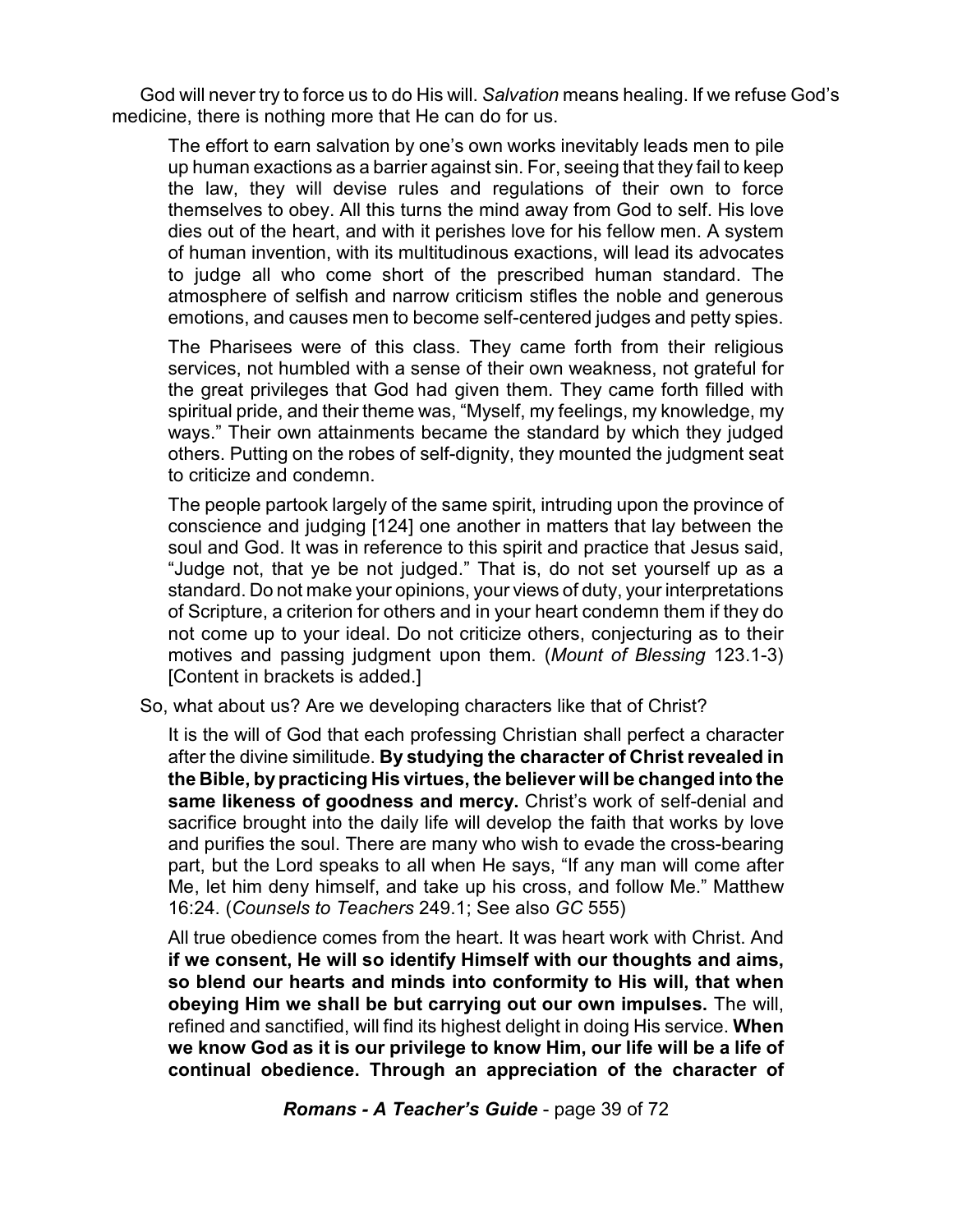# **Christ, through communion with God, sin will become hateful to us.**

(*Desire of Ages* 668.3) [Bold type is added.]

This struggle is what Christianity is all about. It is so easy to get side-tracked and focus on some other way of "earning" our salvation. It can never be done! Sin cannot be stamped out; it can only be crowded out. We need to fill our minds and thoughts with the right material. (Philippians 4:8) That is God's way of salvation.

26. Doesn't God know everyone? Even the number of hairs on their heads? (Matthew 10:30) Romans 8:29-30 suggests that those whom God foreknew (knew in advance) will be saved? Does this suggest that everyone will be saved? (Compare Matthew 7:22-23.) If not, how should we understand these verses?

In these verses Paul was talking about the normal process that is to take place in the life of a Christian. God calls everyone, but not everyone responds. With His infinite foreknowledge, God already knows who will respond. (Romans 11:2; 1 Peter 1:20; Hebrews 4:13; Isaiah 46:10; Acts 15:18; Revelation 13:8; Ephesians 1:4-6). God's wish for us is that everyone will return to Him and be saved. (Ezekiel 33:11; 1 Timothy 2:4; 2 Peter 3:9; Matthew 11:28; Revelation 22:17) But, God knows that not all will return to Him.

Those who do receive the call and do respond, He sets right or puts right (justifies). We might expect Paul next to mention sanctification; but, he apparently considered that obvious and moved straight on to glorification. (John 17:22; Ephesians 1:4-6) Thus, he could say:

**Romans 8:30,** *GNB*: And so those whom God set apart, he called; and those he called, he put right with himself, and he shared his glory with them.

If we respond as we should to God's call, God's action in our lives, and God's future plans for each of us, we will one day enjoy that eternal glory with Him.

God's plan for each one of us is that we allow ourselves to be saved/healed by an ever closer relationship with Him called faith/trust. If we would rather go our own way, doing what we feel like doing, failing to spend time studying, worshiping and sharing with others the life of Christ, then God will one day have to say to us simply: "I am sorry. You didn't take the time to get to know Me. We never had the chance to become friends." (Matthew 7:22-23) Don't we like to spend time with our friends? What about our best Friend? Studying the life of Christ and learning everything we can about Him through all sixty-six books of the Bible may not seem at first to be a lot of fun! But, the more we do it, the more interesting and exciting it becomes. Give it a try!

27. Read Romans 8:31-34. After saying, "If God is for us, who can be against us?" and "Who will accuse God's chosen people?" what was Paul trying to tell us by saying: "Christ Jesus, who died, or rather, who was raised to life . . .is at the right-hand side of God, pleading with Him for us"? Does the Father need to be pleaded with? Why would that be necessary? What does it mean? What is Jesus doing right now in the heavenly sanctuary?

Would it be correct to say that the One who is interceding on our behalf understands us better (Hebrews 2:17-18; 4:14-16) or even perhaps loves us more than the One with whom He is interceding? How does that fit with John 14:9, (*GNB*), "Whoever has seen me has seen the father."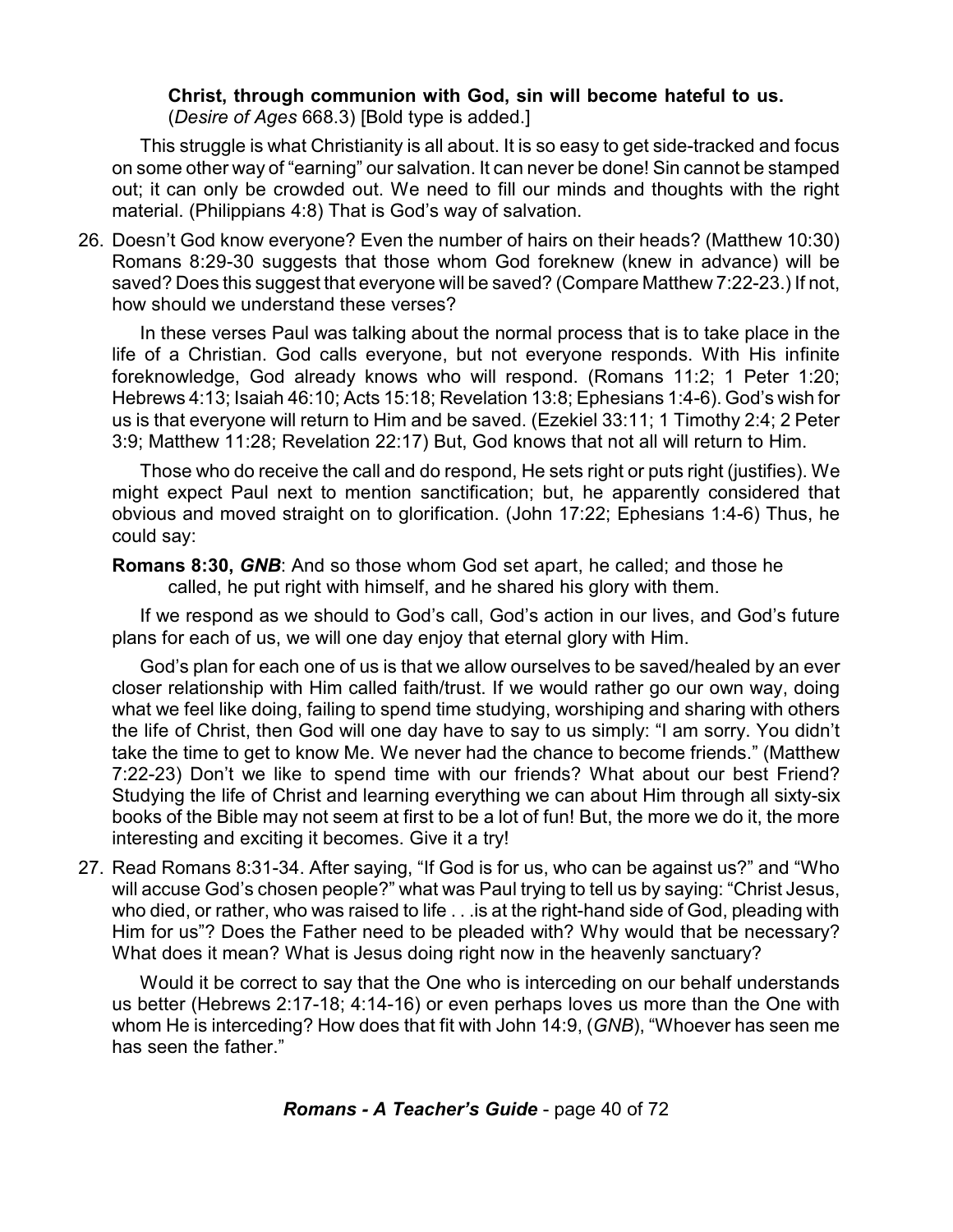And what about the role of the Holy Spirit? Read Romans 8:26-27. In what way does the Holy Spirit intercede for us in our weakness?

**Romans 8:26-27, GNB:** <sup>26</sup>In the same way the Spirit also comes to help us, weak as we are. For we do not know how we ought to pray; the Spirit himself pleads with God for us in groans that words cannot express.  $27$  And God, who sees into our hearts, knows what the thought of the Spirit is; because the Spirit pleads with God on behalf of his people and in accordance with his will.

Do both the Son and the Holy Spirit need to plead with the Father? Do we need even more people pleading like our Roman Catholic friends suggest? How would their intercession differ? And isn't all of this in conflict with John 16:26-27, *GNB* where Jesus Himself said to His disciples: <sup>26</sup> "When that day comes, you will ask him in my name; and I do not say that I will ask him on your behalf,  $^{27}$  for the Father himself loves you."

Was John confused? Read 1 John 2:1, *GNB*:

I am writing this to you, my children, so that you will not sin; but if anyone does sin, we have someone who pleads with the father on our behalf– Jesus Christ, the righteous one.

It is interesting that in this verse the word *Paraclete* is used to describe Jesus Christ. That is the word that Jesus Himself used to describe the Holy Spirit back in John 14:16,26; 15:26; and 16:7. And where is this intercession and pleading taking place? How does that fit with Job 1:6-12 and 2:1-7? Does it help to read Zechariah 3:1-5 and Revelation 12:7-12? Who is doing the accusing in those passages? Isn't Satan the accuser of our brethren? (See also *Prophets and Kings* 585-589 and *Great Controversy* 479-491, especially 482- 484.)

Zechariah 3:1-5 make it clear that the one who is accusing us, as he did Joshua the high priest in Zechariah's day, is Satan himself. And these accusations are not taking place in some private gathering, but rather before the entire onlooking universe. (Daniel 7:9-10)

Adventists believe that beginning in 1844, a new phase of Jesus's heavenly ministry began. This is based on our understanding of the ancient Jewish ceremonial system and particularly our understanding of what happened on the Day of Atonement. We put this together with our interpretation of Daniel 8:14 and Daniel 9:24, suggesting that the prophecy of the 2300 days/years ended in 1844.

We also believe, based on our understanding of many passages in Scripture, e.g., John 11:15; Matthew 9:24; 1 Corinthians 15:20, that the dead are sleeping, awaiting resurrection at either the second coming or the third coming. The righteous will rise at the second coming and go to heaven; but, the wicked will arise at the third coming and condemn themselves to eternal death. (John 5:28-29) To our Christian friends who do not believe in the mortality of the soul and thus believe that people go to heaven or hell at the time of their death, there can be no final judgment at the end of this earth's history because people have already gone to their reward. In any case, some decision is needed before the second advent to decide who is going to be saved and who is going to be lost.

God does not need to take a long time to make up His mind about us. He already knows who is savable and who is not. But, our future neighbors and friends surely must have some questions about us. So, God–always ready to be open and fair to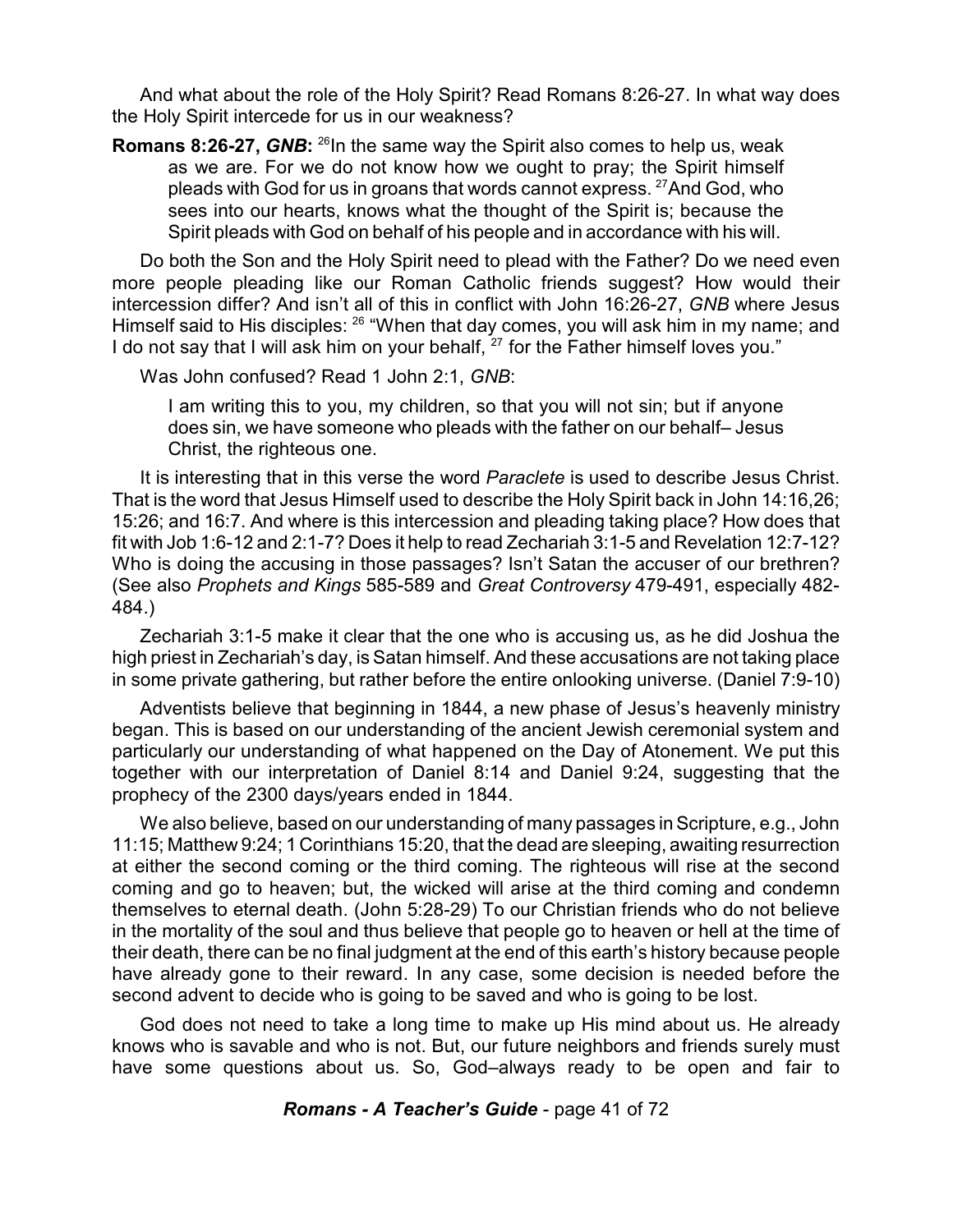everyone–opens the "books" of heaven and reviews all of our cases before the onlooking universe. Every question is given consideration; and when He is finished, the "court" will agree that God has been absolutely fair to everyone and that His judgments are correct. (Romans 3:4) If there is any way God can safely admit us to heaven, He will do so.

In the whole process of judging, Satan does his best to point out all of our faults and sins. God does not argue with him. God has a better recordkeeping system than Satan does! God could probably make our cases look even worse than Satan does because He can also read our thoughts! But, when Satan is finished, God will respond by saying that our past sinful lives are no longer relevant because we have chosen to accept His salvation, and our lives have changed. We will not be a threat to our future neighbors and friends in heaven or even in the new earth because we will have been convinced that God is right, and we will want to do His will for the rest of eternity.

God the Father is not accusing us; we are His children. (John 3:16; Romans 8:31-32) The Holy Spirit is not accusing us; He is our Counselor, Comforter, and is actually pleading for us. (Romans 8:26-27) And none of us would dare to say that Jesus is our Accuser because He is the One who died for us and is at God's right hand pleading for us! (Romans 8:34) Only Satan and his followers are our accusers! (Revelation 12:10; Zechariah 3:1-5)

Unfortunately, many of our Christian friends have ceased to believe that Satan even exists! That is exactly what he wants them to believe. But, without an understanding of the great controversy and exactly what Satan is up to, it is difficult to understand why the final judgment is necessary. When the righteous get to heaven, we also will be given the opportunity to look over all the records to see if we agree that God has done everything He possibly could to save each one of us. (Revelation 20:4,11-15) Then, at the third coming, even the wicked and Satan himself will admit that God has always been fair and done the right thing in His dealing with sin and sinners. (Philippians 2:5-11; Isaiah 45:23; Romans 14:11)

When the great controversy is finally over and God is able to recreate this earth back into its original condition like the Garden of Eden, there will never again be any doubt about God's handling of the sin problem. Everyone will trust God, and God will be able to trust them. That is what the new heaven and the new earth are all about.

28. Do Romans 9:1-21, especially 14-21, suggest that we are predestined? Either to be saved or to be lost? Does this mean that God's will is completely sovereign and our will and our decision really count for nothing? Is that the way God runs His universe?

Certainly, all of us would recognize that God is all-powerful. So, how does He exercise that power? Remember that in Romans 8 we learned that all three Members of the Godhead are on our side. The accuser is Satan. (Job 1:6; 2:1; Zechariah 3:1-5; Revelation 12:10)

Who were the people that Paul was writing to in Rome? Romans 1 and 2 make it quite clear that some of his audience were formerly pagans, now turned Christian, while some of his audience were Jews, now turned Christian. And the Jews were having a hard time trying to decide how much of their Judaism they should retain. Clearly, Paul understood Jewish and Pharisaical thinking very well! (After all, we know that he had been a Pharisee of the Pharisees. See Acts 23:6; Philippians 3:5-6.) He also knew that Jews in other cities

#### *Romans - A Teacher's Guide* - page 42 of 72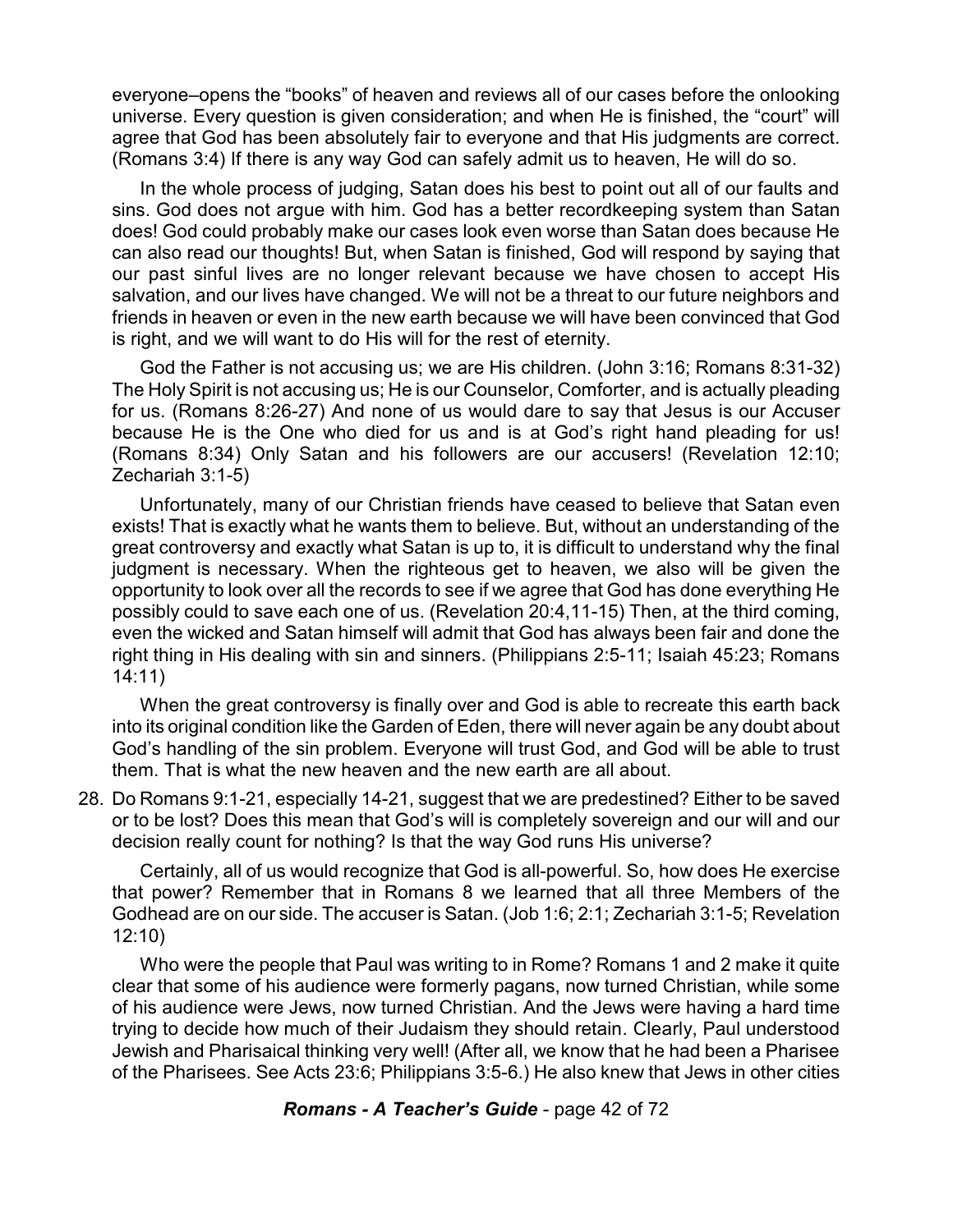had tried to kill him because of what he was preaching. So, in Romans 9 he turned specifically to the commandment-keeping, Sabbathkeeping, tithe-paying, health-reforming, Bible-reading-and-believing, God-fearing, "adventists" (they were looking forward to the coming of the Messiah/Christ) Jewish Christians in Rome listening to his letter who considered themselves to be the "chosen people." He knew that what he had said in Romans 1-8 about the gospel being freely available to all equally, both Jews and Gentiles, slave and free, male and female (Galatians 3:28; Romans 4) was very offensive to some of them. Paul's message about trust and faith being the only requirement for salvation really upset some.

So, Paul took three chapters, Romans 9-11, to speak specifically to them. To begin, read Romans 9:1-10:4. Does this immediately seem like the gracious God Paul had been preaching about? There is some apparently very harsh language in there! We need to recognize that Paul was using pure Jewish logic with plenty of Scripture to back him up. They all knew that what he was saying was true according to Scripture!

Does it sound like the God you know when Paul answered his own question about fairness by saying in Romans 9:20: "But who are you, a man, to answer back to God?" and then he seemed to make it worse by talking about potters who had complete control over what they make!

Paul had already said that he would be willing to die if that would bring about salvation for his fellow Jews. (Romans 9:3) But, why does the Bible say, "Jacob I loved, but Esau I hated"? (Romans 9:13; Malachi 1:2-3) Isn't it a sin to hate someone? (Matthew 5:21-22) Please note carefully that this statement was made centuries after Jacob and Esau were dead. It is simply a description of how things turned out. Compare other places: Genesis 29:30-31; Luke 14:26; John 12:25. *Hate* can mean not a malicious feeling of animosity and despising, but rather to "love less." It suggests a choice, to love someone or something less than someone or something else. You "love" the one and you "hate" the other. The Jewish Christians had to admit that not all of Abraham's children were of the "chosen race." (The descendants of Ishmael, Esau, Zimran, Jokshan, Medan, Midian, Ishbak, and Shuah [see Genesis 25:1-2; Romans 9:6-7; Hebrews 11:18] for example, were physically descended from Abraham, but were not considered by the Jews to be Abraham's "true" descendants.) Compare Amos 3:2.

Paul was saying that we have no right to tell God how to run His universe or even who He can or should save in His kingdom! Belonging to the Adventist Church–or any other church–does not guarantee anyone a place in the kingdom. Does God have the right to determine who is fit to enter His kingdom or not? Some of the Jewish Christians were accustomed to feeling that they had a special inside track on salvation since God had chosen their ancestor Abraham to be the father of the faithful. They were very upset that Paul would suggest that God could save anyone He chose based on God's chosen criterium, faith/trust alone. God's plan of salvation is open to everyone–and not just to Jews. That no longer gives Jewish people any special advantage. Jewish Christians will be saved on exactly the same basis on which any other believing Christian is saved: faith or trust.

If God had a right to choose the Jews as His people in Old Testament times, shouldn't He have the right to choose Christians in Paul's day and in our day? Faith or trust has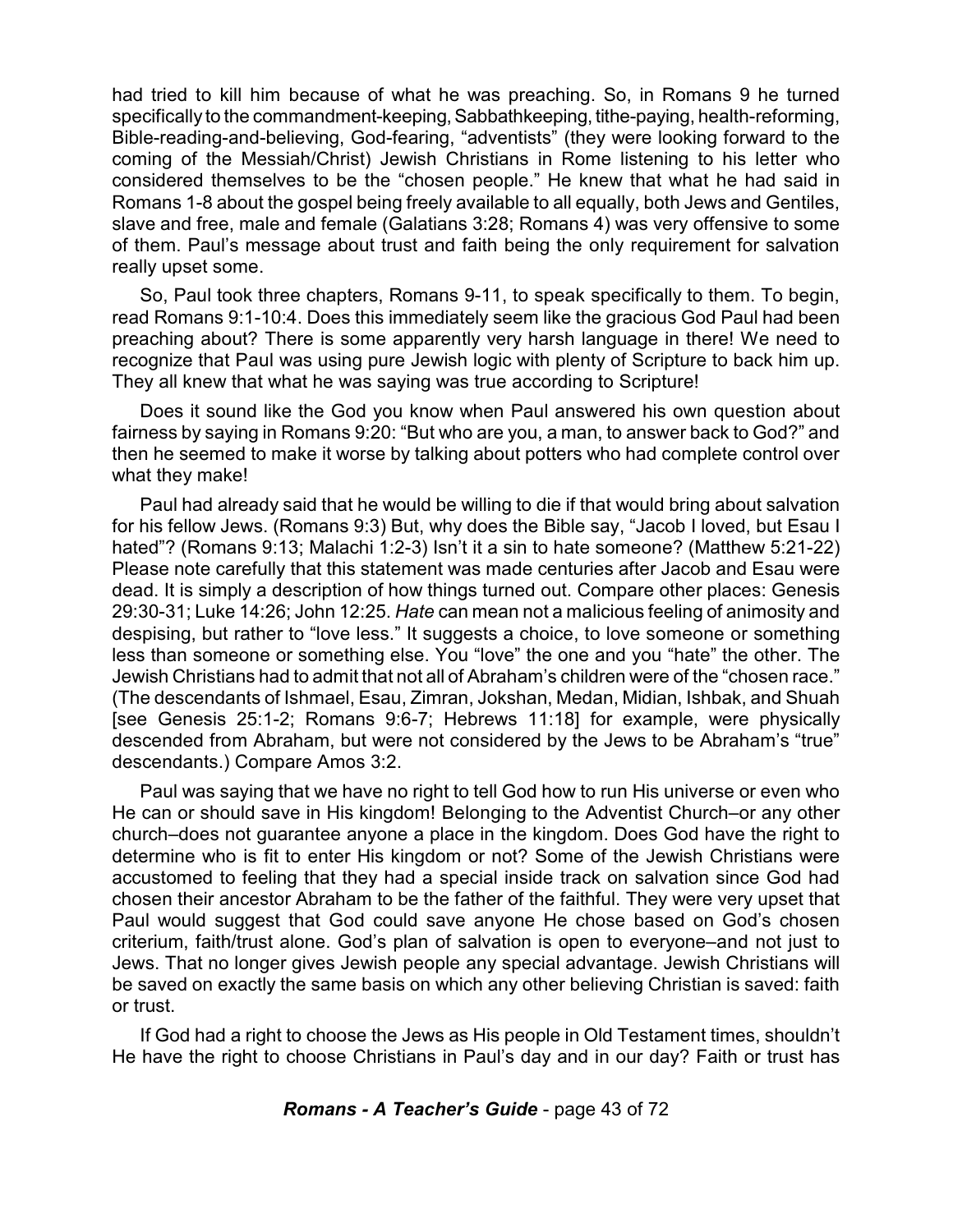always been God's only requirement for those who want to be a part of His eternal kingdom, even the beings in the rest of the universe. That is why Satan and his followers had to leave heaven. (Revelation 12:7-13; Luke 10:18) So, how about it? Do you qualify?

29. Did God harden Pharaoh's heart? See Exodus 9:34-10:1. (See handout, "*Hardening* **Pharaoh's Heart."**) And what are we to say about the death of Saul? (See 1 Samuel 31:1-6; 1 Chronicles 10:1-6) It is very clear from these verses that Saul was mortally wounded and then committed suicide to prevent any of the Philistines from gloating that they had personally killed the king of Israel.

But, how do we then explain 1 Chronicles 10:13-14? Did God kill Saul? This passage is very important in explaining many passages in the Old Testament and even some in the New. To the Jews, God is all-powerful (omnipotent) and completely Sovereign. (He has the ability to control everything.) Nothing could happen without God's active involvement or at least God's permission. So ultimately, God is responsible for everything that happens because if He thought it was necessary to do so, He could have prevented it! While the Jews were specifically addressed in Romans 9-11, could the message also be for us as Christians in the final stages of this earth's history? For Laodiceans?

- 30. How should we understand Romans 9:22? (Compare Proverbs 16:4.)
	- **Romans 9:22,** *GNB***:** And the same is true of what God has done. He wanted to show his anger and to make his power known. But he was very patient in enduring those who were the objects of his anger, **who were doomed to destruction**. [Bold type is added.]

Are we predestined to be saved? Or, to be lost? Does God make some of us "doomed to destruction" from our birth? This is the view of those who believe in predestination. But, the Greek word could be translated in the middle voice, i.e., those people have done it to themselves. Look how some translators have worked on this:

**KJV:** . . . fitted to destruction.

**RSV:** . . . made for destruction.

**Amplified:** . . . ripe for destruction.

**NIV:** . . . prepared for destruction.

**NEB:** . . . due for destruction.

**Jerusalem:** . . . however much they deserve to be destroyed.

**Moffatt:** . . . ripe and ready to be destroyed.

**Berkeley:** . . . maturing for destruction.

**Clear Word:** . . . who eventually will be destroyed?

**Message:** . . . crafted to show his glorious goodness, isn't that all right?

**Living Bible:** . . . fit only for destruction.

**Goodspeed:** . . . already ripe for destruction.

**NET Bible: (margin)** . . . Or possibly "have fit themselves for destruction." **Phillips:** . . . cry out to be destroyed.

## *Romans - A Teacher's Guide* - page 44 of 72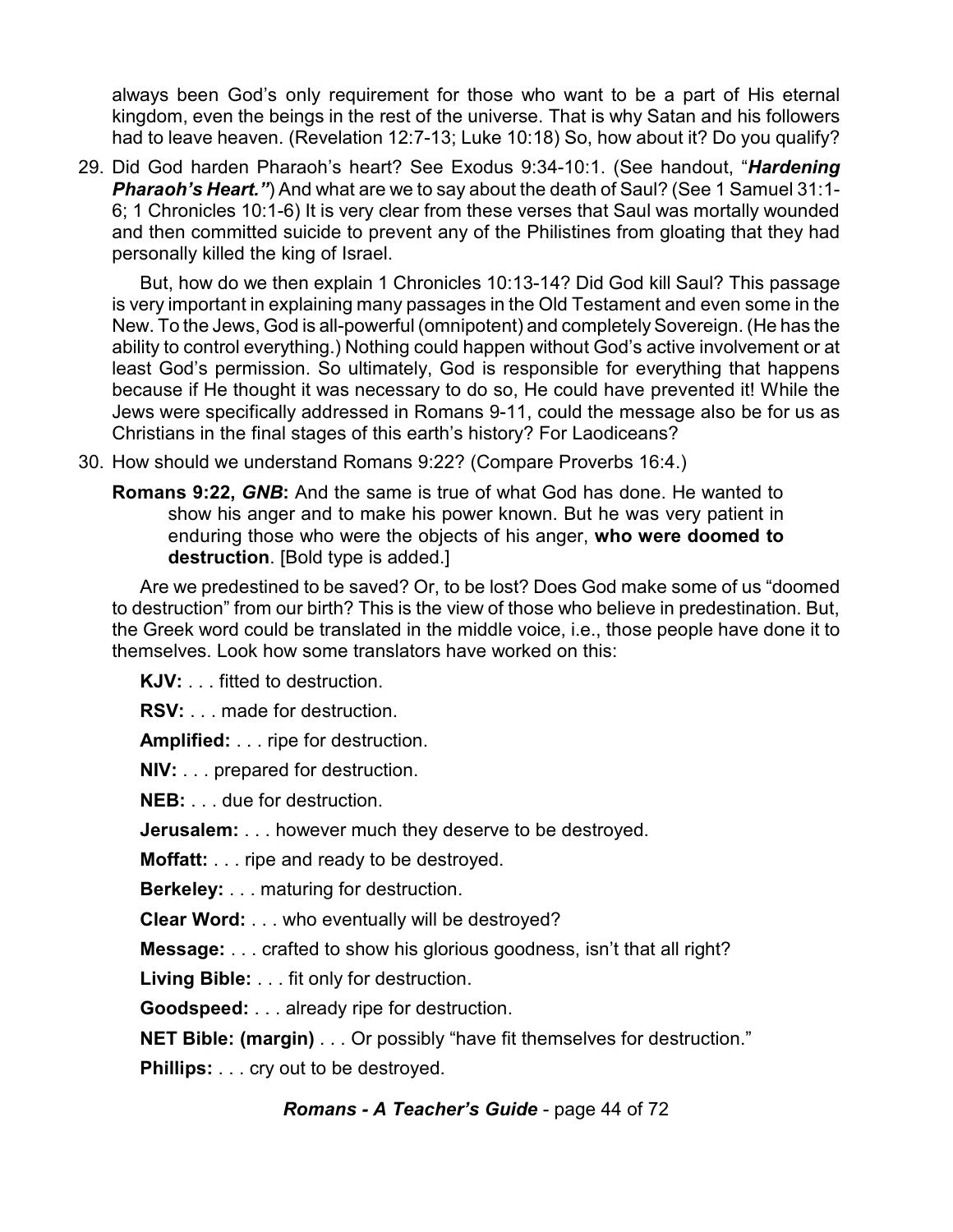Does God determine who will eventually be saved and who will be lost? Or, do we do it to ourselves? The Greek can go either way. It should be clear from the rest of Romans and especially if we consider all of Scripture that God will save everyone who trusts Him. God's patience is incredible. He is keeping the Devil alive until he has had a full opportunity to demonstrate the truth about his own character and what would happen if he were in charge! Lucifer/Satan will eventually be destroyed, but would anyone say that he was made for that? Was that God's original plan for him? (Isaiah 14:12-14; Ezekiel 28:12-15) However, eventually, God will have to let those who are rebels go–to reap what they have chosen for themselves.

31. In Romans 13:1 (*KJV*), it says, "Let every soul be subject unto the higher powers." What is the meaning of *soul* in the Bible? The Hebrew word is *nephesh*, and the Greek is *psuche*. What do these terms imply?

Many of our Christian friends–people like Billy Graham–take this passage and put it along with Luke 16:19-31–the story of the rich man and Lazarus–and interpret them to "clearly" indicate that the moment people die, their "souls" will be taken off to heaven where they will dwell in the bosom of Abraham, wherever that is. There, they believe they are to enjoy the heavenly music without any ears, to eat the fruit of the tree of life without any mouth or any stomach, to communicate with God and the angels and remember all that has happened in the past without a brain. If all that is possible, why would people want to come back and pick up their bodies sometime later? (1 Thessalonians 4:13-17)

And what about the people who have gone to "hell"? Will they have to come and pick up their bodies also? So, what does the word *soul* mean? Compare different versions:

### Romans 13:1a:

Nestle-Aland Greek: Πάσα ψυχὴ ἐξουσίαις ὑπερεχούσαις ὑποτασσέσθω....

*KJV*: Let every soul be subject unto the higher powers….

*NIV*: Let everyone be subject to the governing authorities….

*Good News Bible*: Everyone must obey the state authorities….

*NEB, ESV*: Let every person….

*NASB (1995)*: Every person is to be in subjection....

*The Living Bible*: Obey the government, for God is the one who has put it there.

*The Jerusalem Bible*: You must all obey the governing authorities.

*Jewish New Testament*: Everyone is to obey the governing authorities.

*Message*: Be a good citizen.

*NLT*: Everyone must submit….

Of course, the issue over *soul* begins with Genesis 2:7 which says, "And man became a living soul." (*KJV*)

In Genesis, of course, the word is *nephesh.*

Some years ago, the *Jewish Publication Society of America,* began a totally new translation of the Hebrew *Torah* (the Law, the five books of Moses). And when they came

*Romans - A Teacher's Guide* - page 45 of 72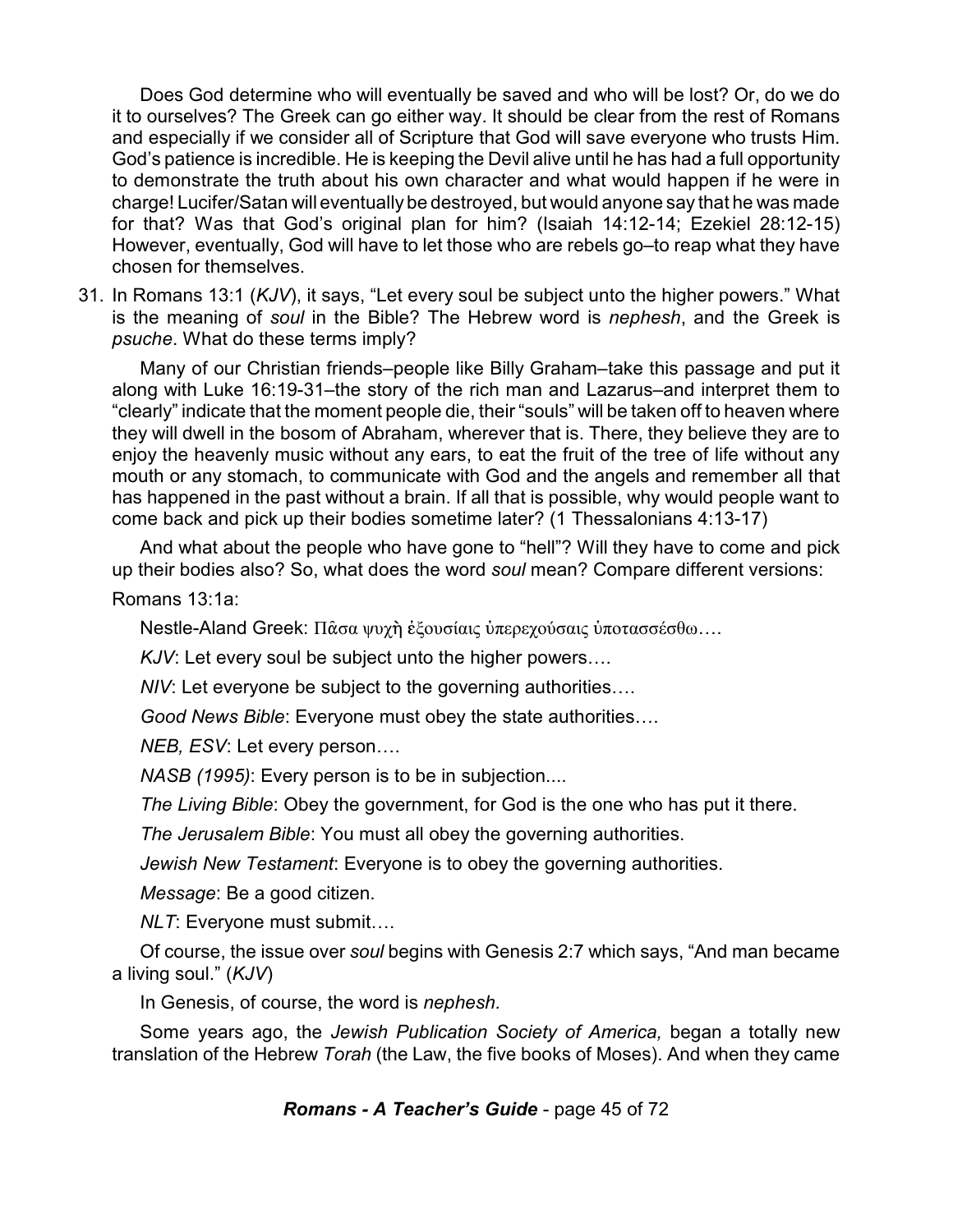to Genesis 2:7, they translated it, "And God blew into his nostrils the breath of life and man became a living being." Rabbi Lewinsky, the chairman of the translation committee, said that the Hebrew word *nephesh* used there means: "The whole person, even the blood in his veins." They completely dropped the use of the word *soul* because it has come to mean so many different and unbiblical things never intended by the original language.

*The Anchor Bible* (translated by Protestants, Catholics, and Jews) translates Genesis 2:7 like this:

God *Yahweh* formed man from clods in the soil, and blew into his nostrils the breath of life. Thus man became a living being.

Compare the following translations:

*New American Bible* (an authorized Roman Catholic translation):

God formed man out of the clay of the ground and blew into his nostrils the breath of life, and so man became a living being.

### *Good News Bible*:

God breathed life-giving breath into his nostrils and the man began to live.

*The Living Bible*:

The Lord God formed a man's body from the dust of the ground and breathed into it the breath of life. And man became a living person.

### *The New English Bible*:

God breathed into man the breath of life and man became a living creature.

For Seventh-day Adventists, it is interesting to see what Ellen White did with the Greek words. In *Christ's Object Lessons* p. 60.1, she said:

The soul dwelling in the pure atmosphere of holy thought will be transformed by communion with God through the study of the Scriptures.

Isn't it clear that she was referring to the person? Questions about the soul, its identity, and what happens to it at death are not discussed as much any more since many of us have moved away from the *King James Version*.

How do you understand Romans 13:1-7? Is there ever a time to speak out against government or civil authority or law? Is every government legitimate and placed there by God? Does the book of Philemon help us to understand this issue? How should we deal with civil governments. Does this passage really suggest that every government whether it is a democracy or a dictatorship–even governments like those of Pharaoh, Nero, Hitler, Stalin, and Idi Amin–were placed there by God? Jesus also said that we should pay to the government what is due them. How is that defined? (Matthew 22:15-22)

How should Christians relate to communist governments which are avowedly atheistic such as the former USSR and communist China? These few verses certainly are not a complete or detailed description of how we should deal with every government under every circumstance. It should be obvious that Christians should not do evil or criminal things to stir up problems. Peter joined Paul in saying that if you are punished, be sure you do not deserve it! (1 Peter 2:18-25; 1 Peter 3:8-4:19)

### *Romans - A Teacher's Guide* - page 46 of 72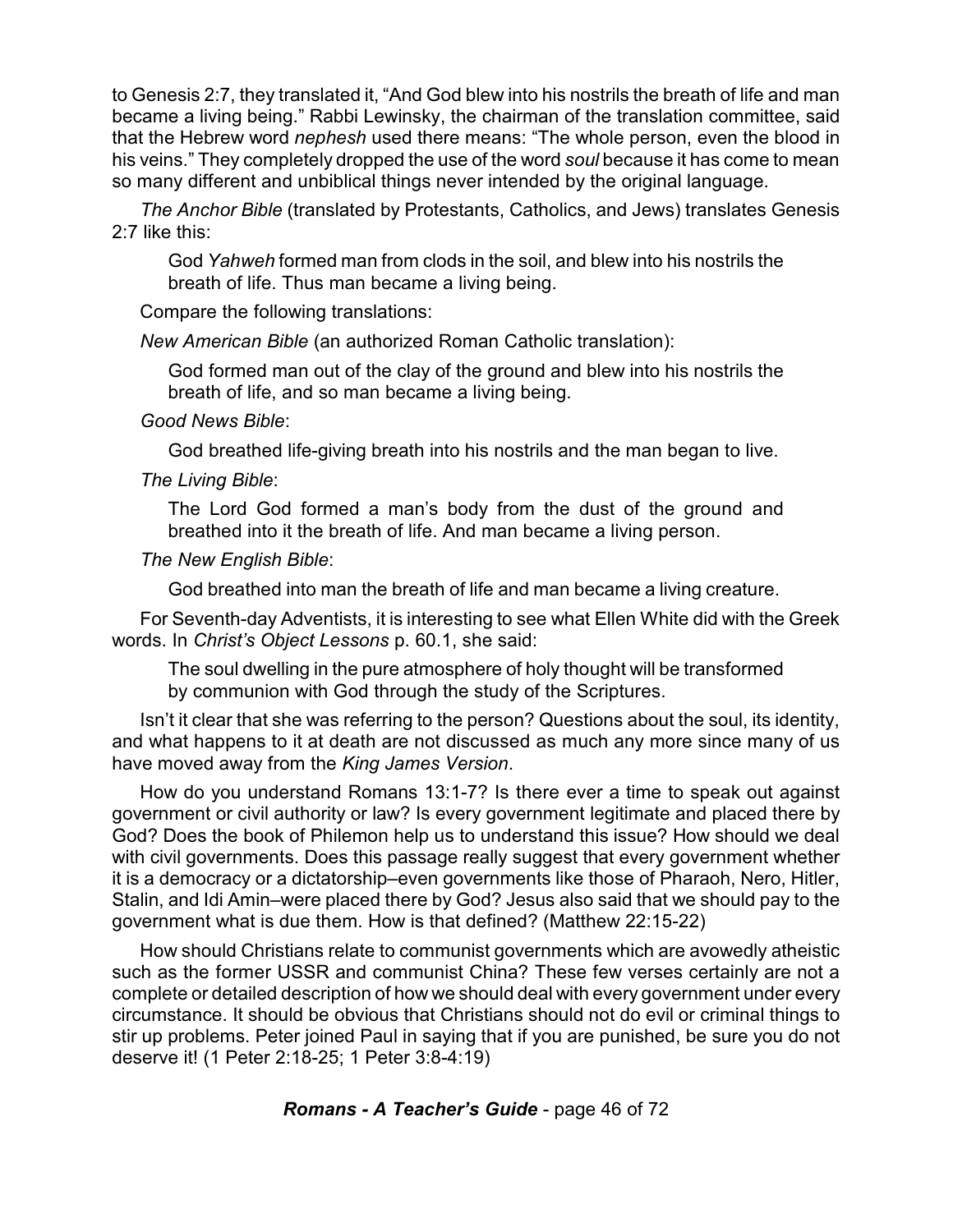And how do we explain God's relationship with people like Pharaoh? Did God specifically place him on the throne so that He could destroy him? Did God want him to refuse and refuse and refuse to let the children of Israel go? The Bible clearly says that Pharaoh hardened his heart. But, it also says Pharaoh's heart was hardened; and it says that God hardened Pharaoh's heart. (Exodus 9:34-10:1, *KJV*) Should Paul and Peter in their day have organized a revolt to overthrow the Roman government? As it was, they were both killed by that Roman government. In the case of Pharaoh, his hardening of his own heart helped to demonstrate the uselessness of the Egyptian gods. (Exodus 12:12)

32. What should we learn from the relationship Jesus showed with the Jewish civil and religious leaders in His day? There are many verses suggesting that He tried to avoid conflicts with them. (John 4:1-3) But, on certain occasions, He addressed them directly and said some very startling things. (John 8:44) Should we follow His example in this respect and speak to the U. S. Congress like that?

Wasn't Paul suggesting that establishing governments or removing them is God's responsibility and not ours? The governments under which we live may be evil, or even repressive; but, the best way for the Christian to deal with those governments is to work to hasten the second coming of Jesus Christ.

How should we relate to various political movements? Should we become involved in current ethical and political issues? Or, should we as Christians have one central issue that we need to be promoting: the truth about God? Peter and John made it very clear in their day (Acts 4:19; 5:29) that we must obey God rather than men if it becomes necessary to make a choice. Shouldn't we add the good advice in Romans 13:13 (*GNB*), "Let us conduct ourselves properly, as people who live in the light of day" to Paul's advice in Romans 13:1- 7?

In order to understand Paul's full recommendations in dealing with governments, we should consider some of his other writings. For example, look at Philippians 3:20. The *King James Version* says, "For our conversation is in heaven." The Greek word is *politeuma* which we should recognize is related to the word *politics*. But the specific meaning in this case is talking about our "citizenship"–how we conduct ourselves in relationship to the government. Paul was saying, "Our citizenship is in heaven." Virtually all modern versions reflect this meaning.

Once again, Ellen White got it right even though she did not know Greek or Hebrew:

So the people of God–the true Israel–though scattered throughout all nations, are on earth but sojourners, whose citizenship is in heaven. (*Patriarchs and Prophets* 447.2)

Those who stand as educators, as ministers, as laborers together with God in any line, have no battles to fight in the political world. **Their citizenship is in heaven.** The Lord calls upon them to stand as a separate and peculiar people. He would have no schisms in the body of believers. His people are to possess the elements of reconciliation. (*Gospel Workers* 393.2; compare *4T* 51.1; *PP* 447.2; *CT* 455.3; *FE* 478.3; 481.1; *AG* 57.2,3) [Bold type is added.]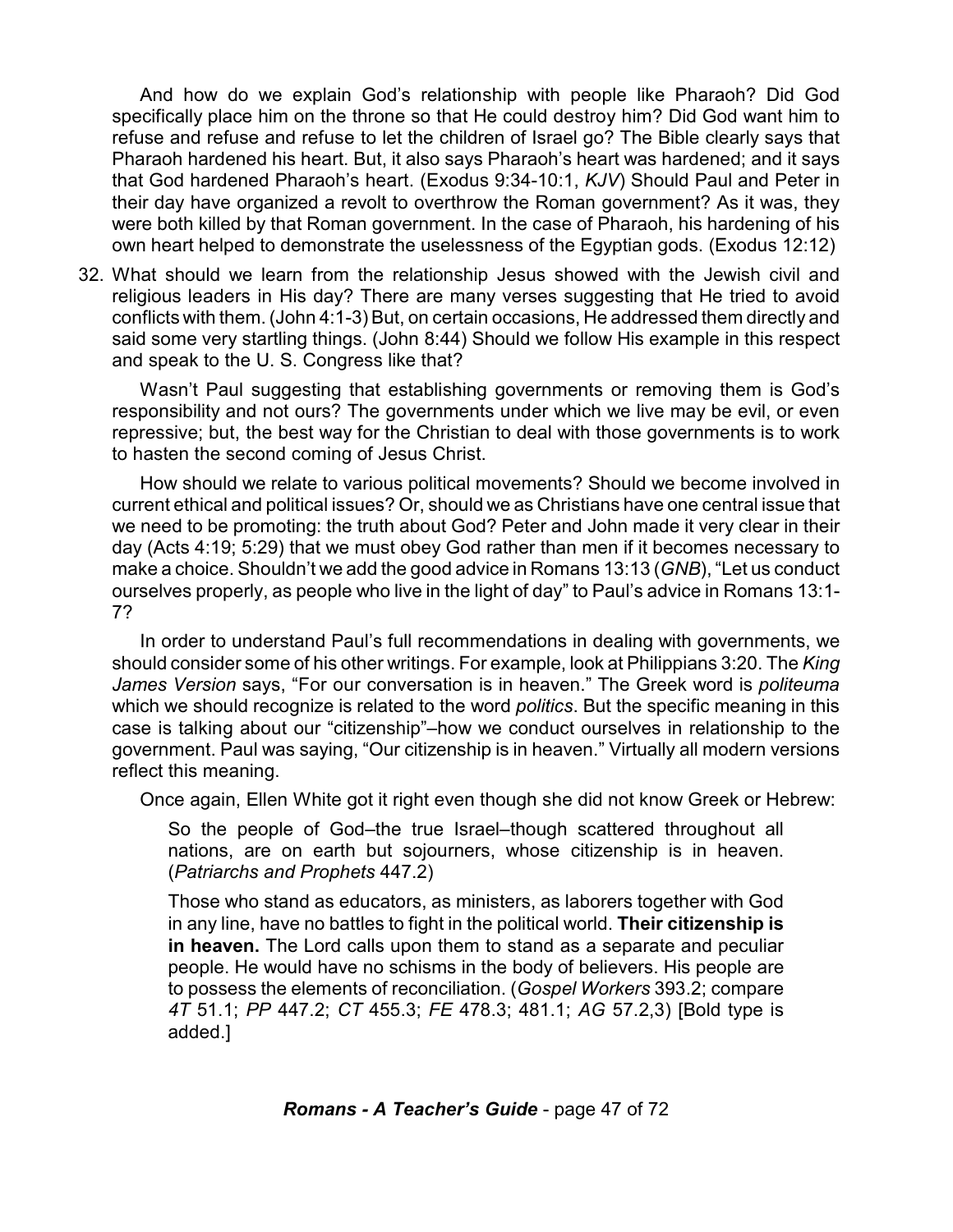Should Seventh-day Adventist Christians ever engage in activities that are directly forbidden by the government? Do you remember the story of Brother Andrew who smuggled Bibles into the USSR? Could an Adventist do that? Some of us might be able to; but, many others definitely could not.

Perhaps the best illustration from Paul's writings about how to relate to the government is the story of Onesimus and Philemon. It is estimated that in Paul's day 60% of the population of the Mediterranean world were slaves. They were not slaves because of their race or nationality. Of course, some of them had been conquered and made slaves because they belonged to nations that had been conquered by the Romans. But, most of them were serving a period of time to pay debts or even serve some religious commitment.

Onesimus was a runaway slave. He had been a slave of Philemon, a Christian. Perhaps he thought he could get lost in the crowds in Rome. In any case, while at Rome, he ran into Paul and became a Christian. So, after some time, Paul told him he needed to go back to his master, Philemon. At first, Onesimus must have been shocked. No doubt, he thought he would surely be killed. That was the usual treatment for runaway slaves. So, Paul said, "Let me send a letter with you." In that letter he basically said, "I'm sending Onesimus back to you. Receive him as a Christian brother. If he stole anything when he ran away, he doesn't have any way to pay you back. Put that to my account–not to mention, of course, brother Philemon, that you owe me your very life." Paul certainly did not expect to pay anything! But, Paul did not stop there. He said to Philemon, "I'm planning to visit you soon." In other words, "I'm coming to check on you." Furthermore, he said to a neighboring church, "Make sure you read the letter I wrote to Philemon."

There is a fairly well-founded tradition that the same Onesimus not only went home and served Philemon well, but also some time later actually became the Bishop of Ephesus.

Sometimes, we feel that we need to get involved in social issues. What about the work, for example, that the Salvation Army is doing? Should we be competing with them? No! Ellen White indicated that God blesses the Salvation Army, but let us get on with our work. (*8T* 184.3) And what about the American Bible Society and the International Bible Societies which are producing millions of copies of the Bible in a thousand languages. Should we compete with them? No! We should support them!

So, how should we relate to governments? Being a Roman citizen saved Paul's life on more than one occasion. Of course, the same Roman government eventually beheaded him. In summary, notice this from the *SDA Bible Commentary* for Romans 13:2.

Paul does not imply in these verses that God always approves the conduct of civil governments. Nor does Paul mean that it is the Christian's duty always to submit to them. The requirements of government may at times be contrary to the law of God, and under such circumstances the Christian is "to obey God rather than men" (Acts 4:19; 5:29). Paul's point is that the ruling power of human governments is entrusted to men by God, according to His own purposes for man's welfare. Their continuance in power, or their fall from authority, is in His hands. Therefore, the Christian will support the authority of the existing state. He will not presume to take it into his own hands to resist or to depose "the powers that be."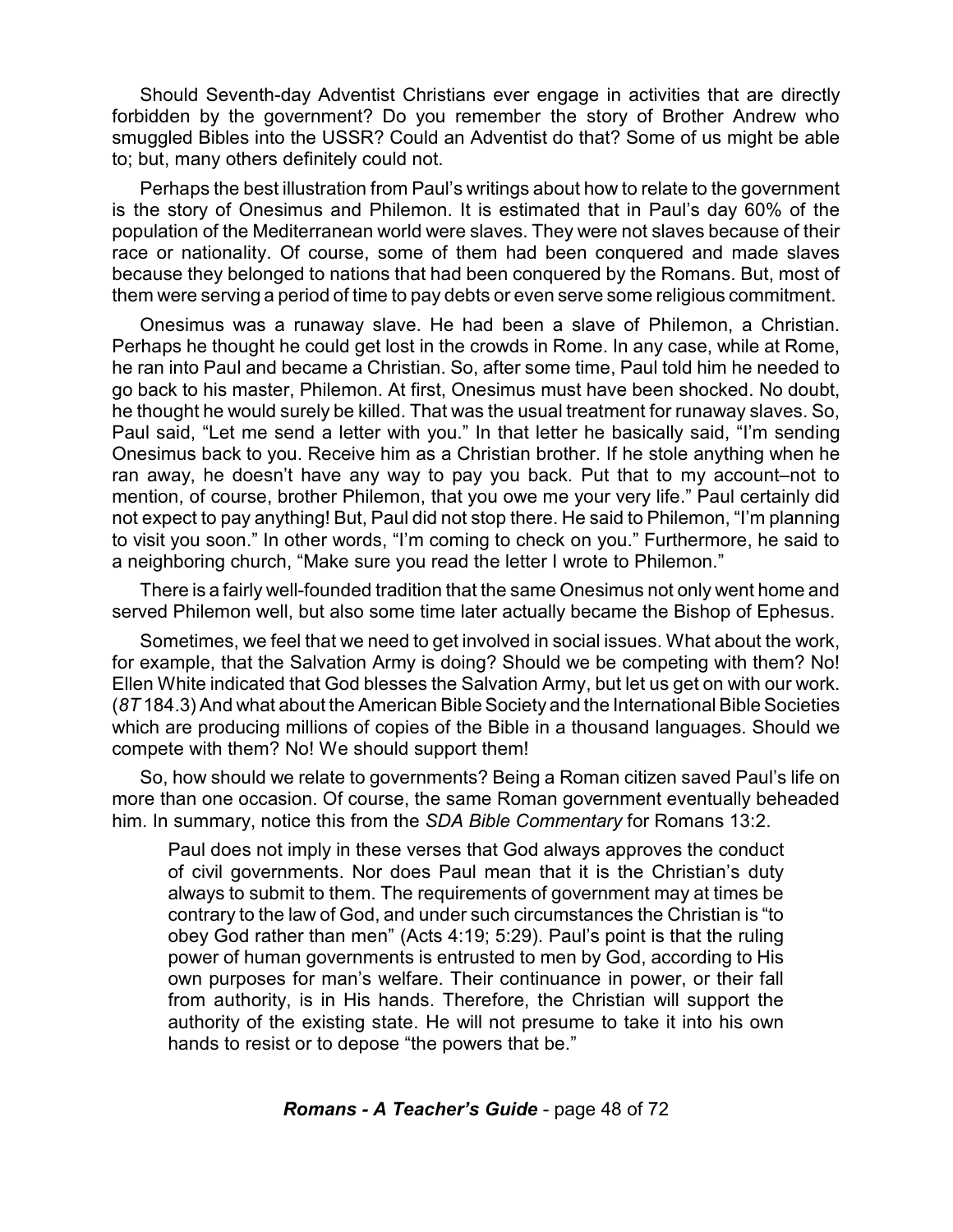Such instruction was especially needful in Paul's day, for at that time the Jews were in a turbulent mood and had already stirred up rebellion in various parts of the Roman Empire. For Christians to reveal a similarly unsubmissive spirit would have been to incur the same displeasure that was beginning to fall upon the Jews. It would also have resulted in their forfeiting the protection of the Roman state, which had often been a blessing to the early Christians, as Paul could testify from his own experience (see Acts 22:24-30). Furthermore, it would have brought reproach upon the Christian church and its message of peace and brotherly love. Therefore, Paul elsewhere urges believers to pray for those in authority (1 Tim. 2:1, 2) and to obey them (Titus 3:1). Likewise Peter commands Christians to submit "to every ordinance of man for the Lord's sake" (1 Peter 2:13-17). (*SDA Bible Commentary,* article on Romans 13:1)

Imagine how exciting it would be if someday the church would call a great conference for us to sit down together and decide what our one main task is. Then we would need to look at all the other things we do to try to determine how well those other things support the one main task. Can we afford the enormous healthcare industry operated by the church? Can we afford our very extensive educational system? Or, should we ask, "Can we afford not to have them?"

And while talking about leadership, how should we relate to the leadership in the church? Should our relationship to those leaders be different from what it is to world leaders?

Angels of God are commissioned to have oversight of the work; and if it does not move right, those who are at the head of the work will be corrected, and things will move in God's order without interference of this or that individual. (*1Testimonies* 204.1)

33. Read Romans 13:8-10. If love is the fulfilling of all law, then what is the purpose of the Sabbath? If the first three commandments describe our love for God and the last six describe our love for our fellow human beings, then perhaps we do not need the Sabbath any more. Could that be true as many of our Christian friends suggest?

It is often thought that the Old Testament is all about laws and rules and sacrifices, etc. while the New Testament is all about love and peace. This may come from a misreading of John 1:17 (*KJV*) where the word *but* appears in italics. "For the law was given by Moses, *but* grace and truth came by Jesus Christ." It is very important to understand that words in the *King James Version* are in italics not for emphasis but because they are not present in the original!

Look at Leviticus 19:18 and Deuteronomy 6:4 and compare Matthew 22:37-40. All of Leviticus 19 is about how we should relate to our brothers and sisters–and in their case, to their fellow Israelites. As you will remember, in Romans 3 Paul said the righteousness of God has been demonstrated throughout the Old Testament. Leviticus 19 says we must not hate a brother or take vengeance on him. (Compare the Sermon on the Mount.)

But, what about Jesus's statement to the disciples on His last night with them as recorded in John 13:34-35: "And now I give you a new commandment: love one another." What was new about that commandment? In the Old Testament, we are told to "love our

*Romans - A Teacher's Guide* - page 49 of 72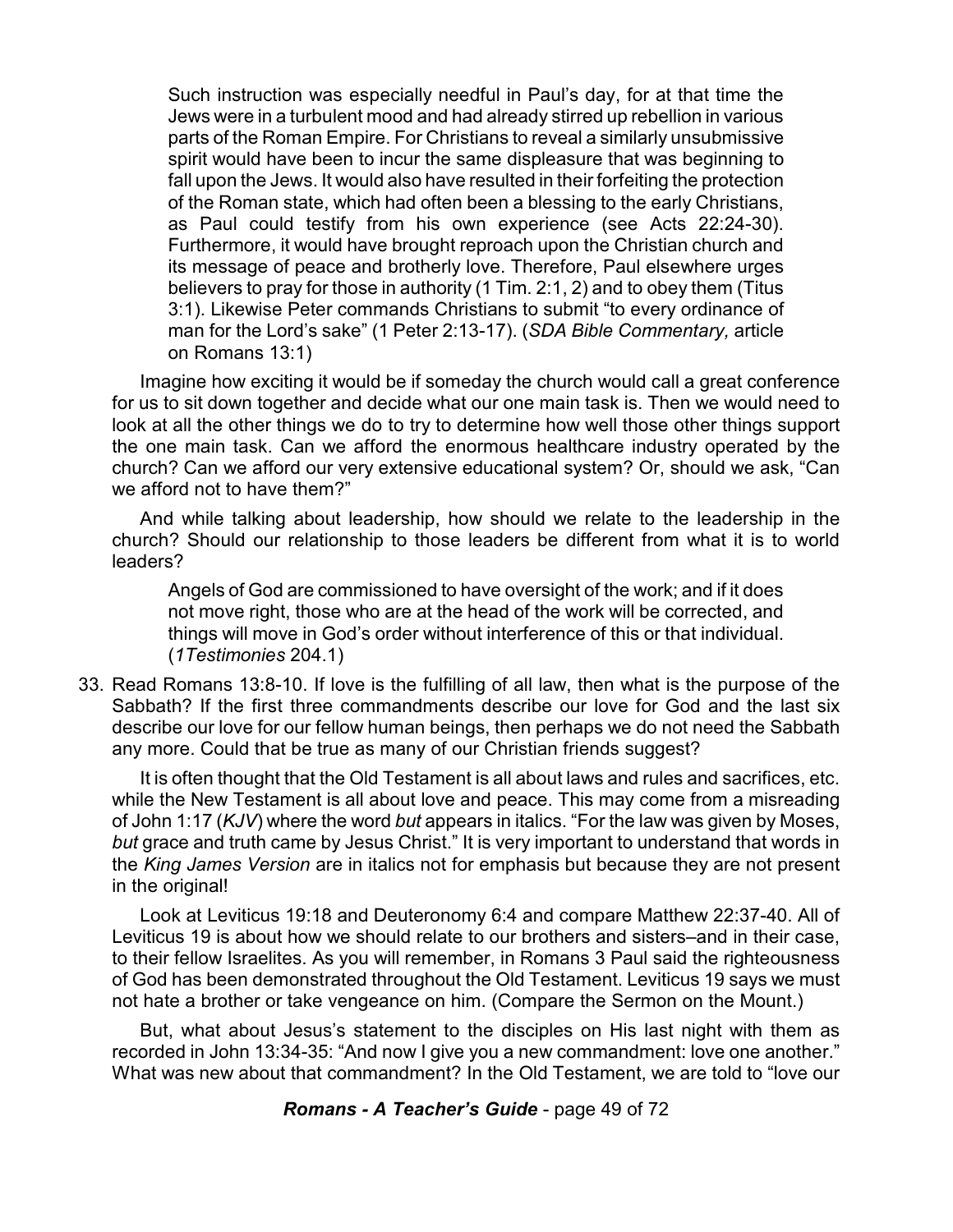neighbors as we love ourselves." Jesus repeated this. But, in John He said, "As I have loved you, so you must love one another." This was an entirely new standard. There are people who do not even like themselves.

Think what it would be like to live in a society where everyone's life could be described by that kind of love and care for his neighbors.

But, then the question must be asked: If all God wants of us is love, why has He given so many detailed laws and requirements? (See Galatians 3:19-25) Shouldn't God just have said, "I want you to love each other"? Look at the Ten Commandments. (Exodus 20:3-17; Deuteronomy 5:7-21) Is it necessary to say to people who are not doing all those wrong things to stop it? You do not need to tell people to stop killing unless they are killing. You do not need to tell people to stop committing adultery, stealing, or lying unless they are doing those things. Think how comfortable it must be for God to associate with perfectly behaving and loving angels and how distressing it must be for Him to see what is happening here on this earth!

What is the purpose of the Sabbath? Does the Sabbath help us to become more loving and lovable Christians? The Sabbath is our date with God. It is a time for us to consider creation and our Creator. It is a time to remember that God is the One who frees us from the slavery of sin as well as slavery to our fellow men. It is a time to remember all that Jesus did through His life and death and why He rested in the grave on that very important Sabbath following Passover in A.D. 31. Most likely, Paul also wrote Hebrews, and he gave a good discussion of the Sabbath there.

34. Read Romans 13:11-14. We call ourselves Adventists. What does that imply? Are we focused on the second advent of Jesus Christ? The signs that the Bible gives to indicate that "the time of the end" has come are now hundreds of years old: 1) the Lisbon earthquake on November 1, 1755; 2) The dark day and the moon turned to blood on May 19, 1780; 3) The end of the 1260 day-year prophecy in 1798; 4) The falling of the stars on November 13, 1833; and 5) The end of the 2300 day-year prophecy on October 22, 1844. Does it support our contention that God is completely trustworthy for us to keep saying, "The end is near... The end is near... The end is near," and nothing seems to be happening?

God has been telling us through His prophets and apostles that the day of the Lord is near since the days of Joel around 800 B.C.! (Joel 1:15; 2:1) One possible way to explain these verses is to suggest that for every individual Christian that whenever his life ends, for him it is the day of the Lord. After s/he closes her/his eyes in death, the very next thing that person knows will be the coming of the Lord.

The disciples thought that the first coming of Christ would be the time when He would establish His kingdom on this earth. When Jesus began suggesting that that was not true, they asked Him, "When will these things happen?" (See Matthew 24, Mark 13, and Luke 21) Then, Jesus gave us some of the signs we have mentioned. The last "time prophecy" to be fulfilled was 1844. However, we do have one prophecy that needs continual updating: Daniel 12:4. But, a flexible time prophecy does not help us.

So, who is responsible for the delay? Do we look good as we continue to say that the day of the Lord is near? What about God? Why is He delaying His coming? What does the long delay say about Him? (Romans 2:4; 2 Peter 3:1-12; *Evangelism* 694-697)

#### *Romans - A Teacher's Guide* - page 50 of 72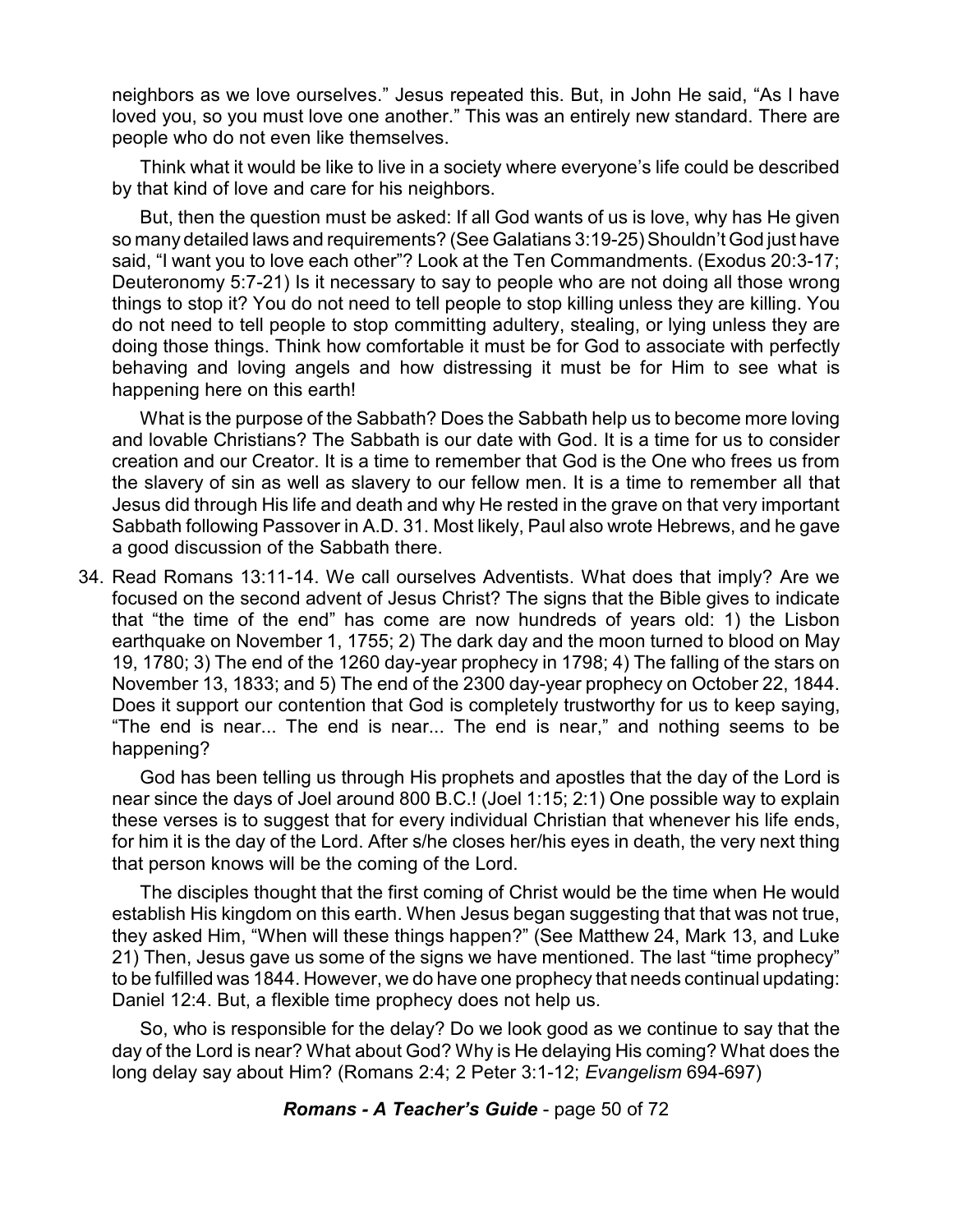Or, are we more like Jonah–announcing our failures as prophets? Jonah only cared about his own prophetic reputation. He did not care about the people of Nineveh. They were his enemies. Nor did he care about all the animals that lived there. (Jonah 4:10-11)

How many of the things we do that others do not do and the things we do not do that others do cause people to look at us and say we admire you for your willingness to obey all these rules; but, we do not admire your fussy, fuddy-duddy God?

Are we so sensitive and careful about misrepresenting God that if we do so it hurts us? Do we hasten to make any corrections necessary? Can we explain these verses at the end of Romans 13 in such a way as to make God look good? Every additional year that God waits makes Him look better. Peter explained that what we are seeing is God's patience with us because He does not want any of us to be lost. (2 Peter 3:9)

We should have expected the delay. But, should God still have to be waiting after almost 170 years of delay? Consider the parable of the 10 virgins. (Matthew 25) Are we proud of the good news about God? Paul certainly was.

Look at *Evangelism* pp. 694-697. It is very clear from those statements of Ellen White that God is waiting for us to get over our selfishness and our rebellion and to become like Him so He can return. "God's unwillingness to have his people perish has been the reason of so long delay." (*2T* 193.3 [1868]; *Mar* 56.4; *Ev* 694.2)

There will be a group of people–God's people–at the end of time who will be so settled into the truth both intellectually and spiritually (*MS* 173, 1902; *4SDABC* 1161.6) that no matter what Satan does to them they will not be deceived or moved away from their trust in God. Revelation 7:1-3 suggests that God is waiting for us to be sealed. What is the truth into which we are not yet settled? We point to our keeping of the seventh-day Sabbath. But, the people who crucified Jesus kept the Sabbath much more scrupulously than we do! They would have agreed with most of what is on the back of our baptismal certificates.

In Romans 1-8, Paul tried very hard to describe the gospel–the good news about God. He assured us that God is not the kind of Person His enemies have made Him out to be.

Do we believe the testimony of Jesus (Revelation 12:17) that His Father is just as loving and kind as He is? If we truly accept that message and all that it implies, we will be won back to become like God. And we will become so settled into the truth that it will be safe for Jesus to come back again. Could we understand the gospel and explain it with such clarity–perhaps even better than any group has done before us–so that the end could come? How many of our ancestors have thought that they might be the final generation. Now, it is our turn. The final generation of Christians will not need the baling wire of rules and regulations to tell them what to do. They will do right because it is right. Society changes; but, the good news about God never changes. We do not have to worry about God's part; He will do what He needs to do.

The only condition that God cannot heal is an unwillingness to listen, trust, and have faith. If we refuse His healing advice, we only lose. We will die, but it will not be His fault. If we are willing to trust Him and follow His advice, there is no condition that God cannot heal.

35. What would happen in a church if the members really acted as suggested in Romans 14:1- 23? What is the main point of this chapter? Do you feel comfortable saying to someone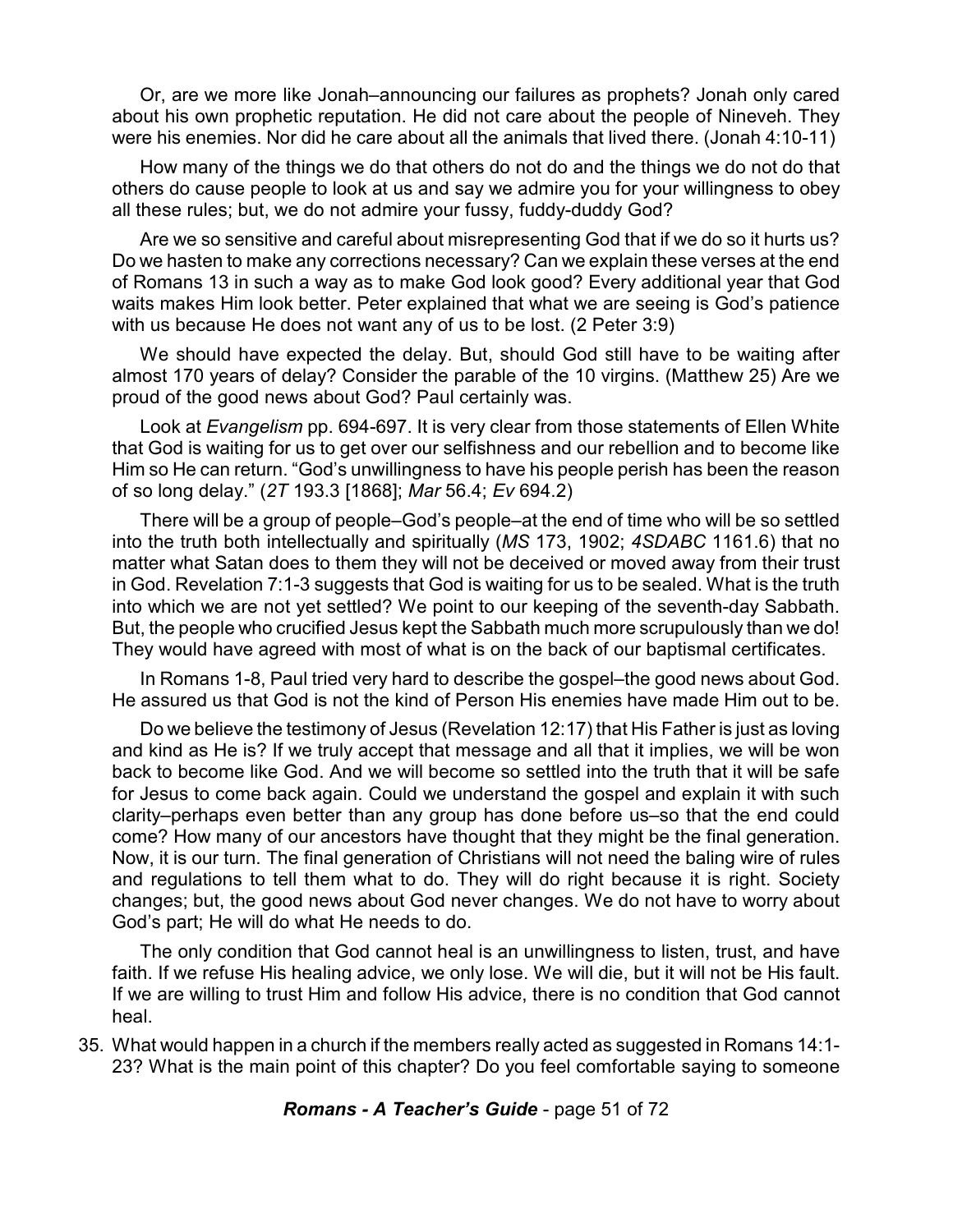who disagrees with you, "Each one should firmly make up his own mind." (Romans 14:5, *GNB*) Does Romans 14:3-6 mean we should give up our health practices and the Sabbath? Why would Paul conclude by saying, "And anything that is not based on faith is sin"? (Romans 14:23, *GNB*) If this is true, what really is sin? Is it an action? An attitude? Or, a broken relationship? (Numbers 20:12)

Read Romans 14:1-3,14. Read superficially, these verses might seem to suggest that Seventh-day Adventists are mistaken in their understanding of vegetarianism and healthful eating. These verses have sometimes been put together with 1 Corinthians 10:25-27; Mark 7:18-19; and 1 Timothy 4:1-5 to suggest that our health message is completely unbiblical. How do you understand these verses?

Once again, we notice–as we have seen so many times before–that to understand anything written, it must be viewed in its context. Romans 14 needs to be read along with Acts 15 and 1 Corinthians 8 & 10 to understand how Paul dealt with a very touchy subject in Corinth and Rome. It is particularly useful to read these passages in various versions.

Consider an example of why we must read things in context. Look at 1 Timothy 2:8-12. There are those who would like to use this passage to say that we must not wear gold and that we must not allow women to speak in church. If we are going to take this passage very literally–and out of context–and if we are to follow the *King James Version*, we must not allow women to braid their hair, and we must not put on any clothes! Don't you think it would be better to put the passage back into its original context?

Ellen White wrote things in the past against bicycles, against tennis, and against photographs. She did so because our relatively small and poor church in those days could not afford those items which were very expensive when they first became available. For example, at that time, one could furnish an entire house with very excellent furniture for the price of a bicycle.

We sometimes hear people saying that Ellen White advised women to keep their skirts 9 inches from the ground. That is true, but she was not recommending that they get them down to 9 inches from the ground; she was recommending that they get them up to 9 inches off the ground! (*1T* 521.1; compare *Review and Herald*, October 8, 1867 par. 4-11)

Some people have quoted Ellen White out of context saying that she opposed the use of drugs. In her day, even the Sears & Roebuck catalog was advertising things like Dr. Rose's French Arsenic Complexion Wafers and Dr. Hammond's Nerve and Brain Pills! You could even purchase a Heidelberg Electric Belt! Morphine and cocaine were readily available in stores without a prescription. Is it any wonder that Ellen White recommended plenty of fresh water, hot and cold treatments, and a healthy diet instead of those drug concoctions?

Romans 13 discusses how Christians should relate to government and to others living around them who are non-Christians. Romans 14 turns to what is often a more difficult subject: How to relate to other church members! In order to understand Romans 14, we need to read it along with Acts 15 and 1 Corinthians 8 & 10. When reading these four chapters together, we notice that 1 Corinthians 8 specifically mentions that the subject is food offered to idols.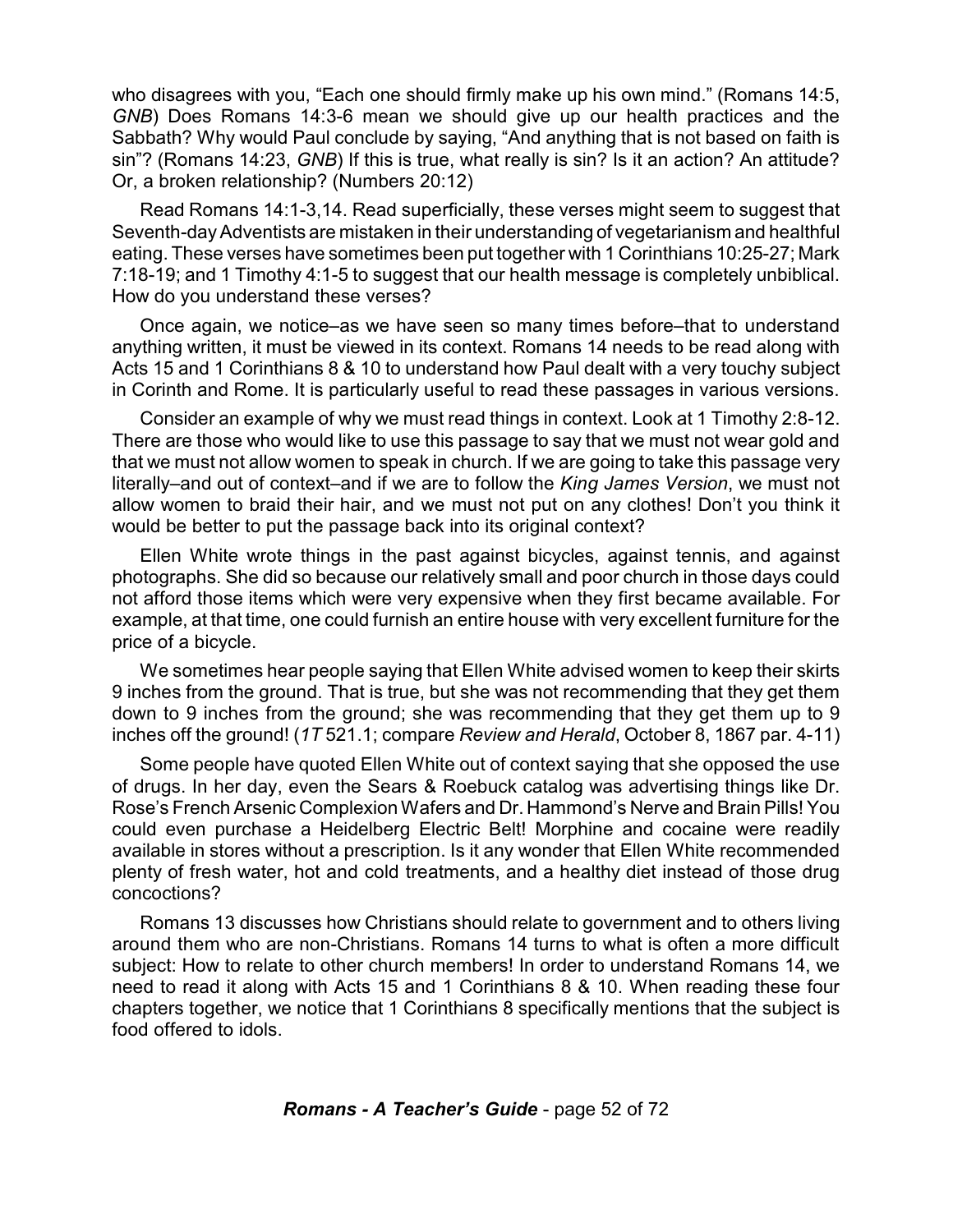This is not a discussion about diet and what is healthy to eat. It is a discussion about food offered to idols and whether or not that food was rendered unfit for Christians to eat by having been offered to an idol.

In the city of Corinth, there was a central market; and there were several roads leading from the countryside toward that central market. On each of those roads was located a variety of different shrines or temples dedicated to the gods of various mystery religions and other pagan deities. When a farmer took his produce from his farm to the market in Corinth, it was expected that he would stop at one of those pagan temples and offer a portion of it to one of those gods. As it turned out, for a variety of reasons, the "gods" always seemed to prefer flesh meat and wine as offerings. Fruits and vegetables virtually never were offered to the pagan deities. Thus, if one purchased meat or wine when he went to the market in Corinth, it was assumed that he was worshiping and respecting the god to whom that meat or wine had been offered. However, one could purchase fruits and vegetables without anyone raising any questions on the basis of conscience since those foods had not been offered to the gods.

That presented a dilemma for the Christians in Corinth. The formerly-Jewish Christians were reluctant to purchase those items for fear that they had somehow been contaminated by being offered to the pagan deities. And the recently-converted, formerly-pagan Christians were still not sure whether the idols might have actually affected the food in some way.

So, are these chapters talking about vegetarianism? No. The Bible says very little about vegetarianism. We do know that the original diet included fruits, nuts, and grains. Genesis 1:29 says, "I have provided all kinds of grain and all kinds of fruit for you to eat." In this context, *fruit* includes the product of every tree with seeds in its fruit. It is interesting to note that it was not until after sin had entered our world that we were given vegetables to eat! (Genesis 3:18)

When God chose to feed the children of Israel for 40 years in the wilderness, He gave them angel's food which they called manna, meaning, "What is it?" Whatever it was, it was certainly not flesh.

But, what about the example of the Lord Himself? When He chose to visit Abraham as recorded in Genesis 18, what did He eat? Sarah prepared a young calf to feed to Christ Himself and His two fellow angels! (Genesis 18:7-8) He did not even follow the kosher rules later adopted by the Jews!

And what did Jesus feed the 5000 men–not including women and children–and then the 4000 in His day? Did He only multiply the loaves? Or, did He multiply the fish as well? Since He was miraculously providing the food, couldn't He have provided whatever He thought was best for them? (Matthew 14:13-21; Mark 6:30-44; Luke 9:10-17; John 6:1-14; Matthew 15:32-39; Mark 8:1-10)

Worse than that, what did Jesus provide for the group of disciples after His resurrection as recorded in John 21:9-10? Jesus could have started the whole health-food industry by giving them soy meat or perhaps Ruskets or Weetabix! No. Jesus gave them the common food with which they were familiar. He wanted to talk to them about issues which were much more important than diet. "But He supplied only that which would suffice for their need, that which was **the daily food of the fisherfolk about the sea**." *Testimonies,* vol.

*Romans - A Teacher's Guide* - page 53 of 72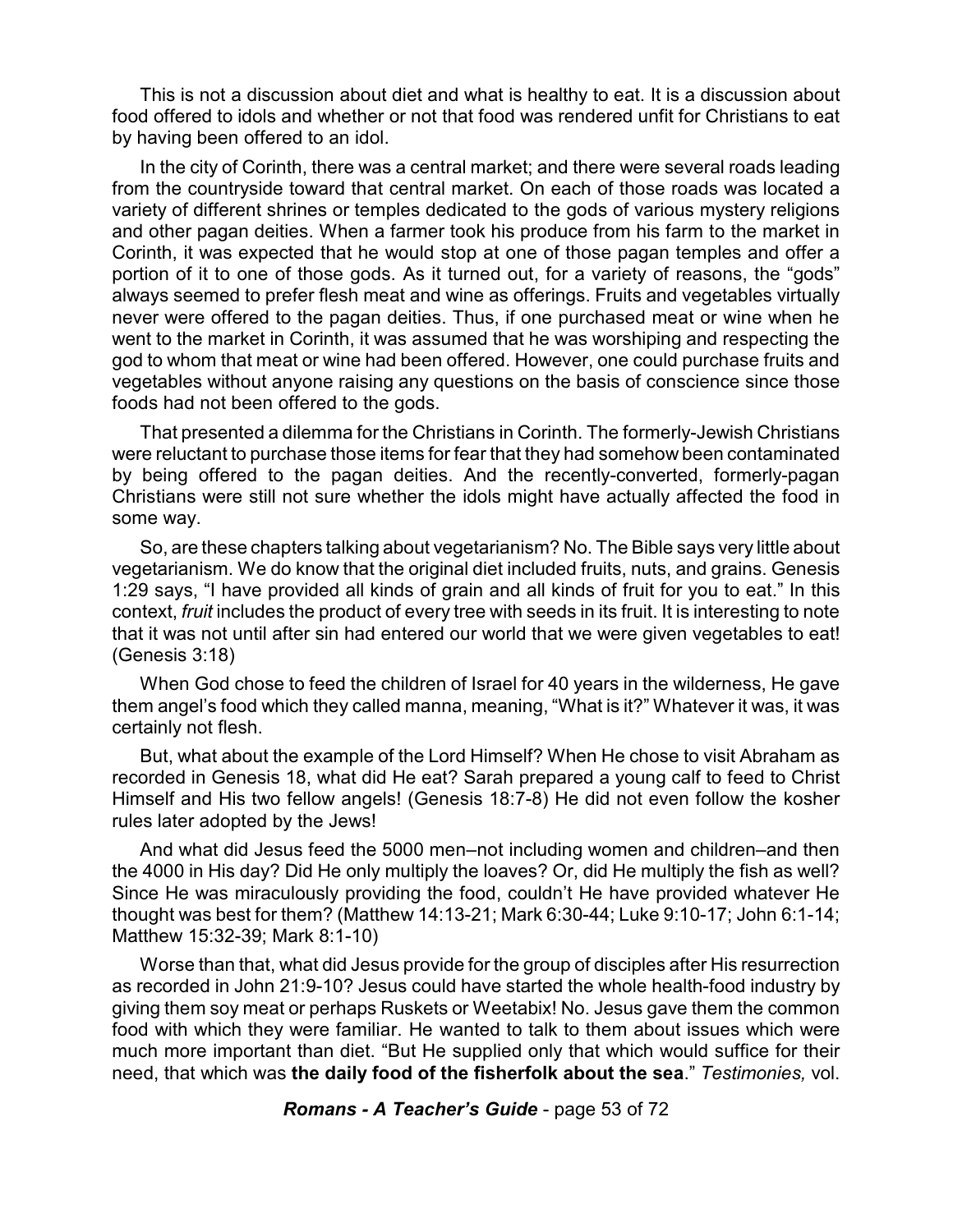6, p. 345 (1900); *Adventist Home*, p. 451; *Counsels on Diet and Foods*, p. 87. [Bold type is added.]

Think of other times when God acceded to human wishes and allowed His people to do things which were certainly not His ideal. He gave divorce laws. (Deuteronomy 24:1-4) When Israel demanded a king, He gave them the kind of king they wanted: tall, handsome, and head and shoulders above all the others. (1 Samuel 9:2-30) But, He knew what a disaster that king would become. So, how are we to relate to these concessions on the part of God? On one occasion, a student at Loma Linda University when asked why Jesus fed His disciples fish replied, "I understand that He was living up to all the light He had!"

Seventh-day Adventists often point to the story of Daniel in support of their dietary preferences. But, it is important to notice what Ellen White said.

At the very outset of their career there came to them a decisive test of character. It was provided that they should eat of the food and drink of the wine that came from the king's table. In this the king thought to give them an expression of his favor and of his solicitude for their welfare. **But a portion having been offered to idols, the food from the king's table was consecrated to idolatry; and one partaking of it would be regarded as offering homage to the gods of Babylon. In such homage, loyalty to Jehovah forbade Daniel and his companions to join.** Even a mere pretense of eating the food or drinking the wine would be a denial of their faith. To do this would be to array themselves with heathenism and to dishonor the principles of the law of God. *Prophets and Kings* p. 481.2. [Bold type is added.]

The main reason Daniel and his friends refused to eat the king's rich food including the wine and the meat was because it had been offered to idols and eating it would have been a denial of their Hebrew faith. Thus, Daniel's simple diet of fruits, vegetables, and water was not only the healthy choice but also it was a way of refusing to worship the gods of Babylon.

Paul and Daniel faced somewhat the same issues. However, the denial of pagan gods manifested itself in seemingly opposite ways. By eating meat, Paul refused to worship the pagan gods; by not eating meat, Daniel refused to worship idols. It is very useful to read widely in the Bible, and you will discover that the Bible often provides much of the necessary information to understand these more difficult passages. Read Mark 7:1-4, *GNB*:

 $1$  Some Pharisees and teachers of the Law who had come from Jerusalem gathered round Jesus.  $2$ They noticed that some of his disciples were eating their food with hands that were ritually unclean—that is, they had not washed them in the way the Pharisees said people should.

 $^3$  (For the Pharisees, as well as the rest of the Jews, follow the teaching they received from their ancestors: they do not eat unless they wash their hands in the proper way;  $4\pi$  do they eat anything that comes from the market unless they wash it first. And they follow many other rules which they have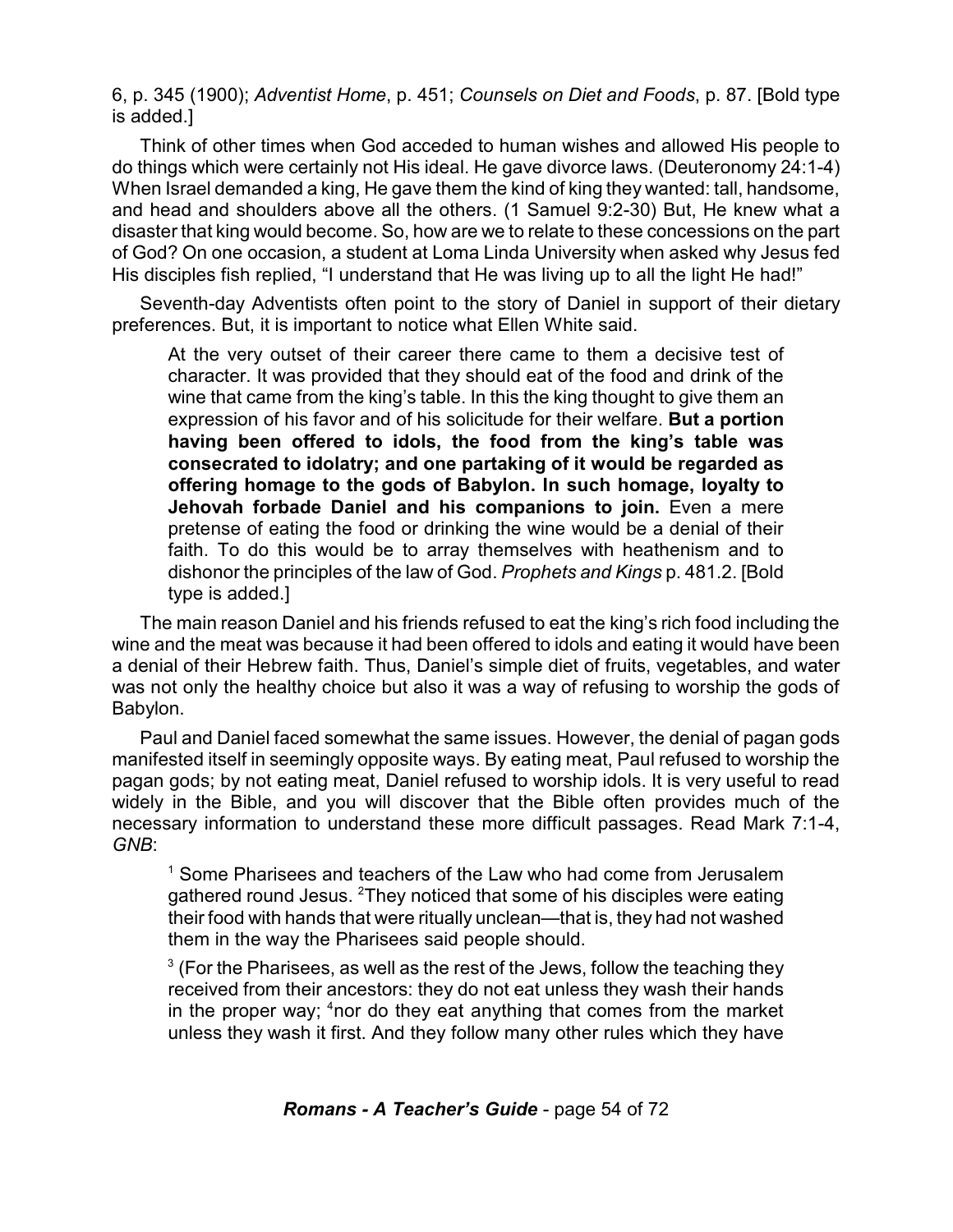received, such as the proper way to wash cups, pots, copper bowls, and beds.)

We are all aware that the Jews did a lot of ceremonial washing of hands, etc. What was the reason for all of that? Was is for hygienic reasons? Or, for ceremonial reasons? When Jesus instructed the servants to fill those six large stone jars with water (approximately 180 gallons) at the wedding feast in Cana–water which He subsequently turned into wine–those six large stone jars were there at the entrance of the house for ceremonial cleansing. In Mark 7:3, it says, "They do not eat unless they wash their hands . . . ." There is a word which follows which is much debated. Scholars are not even sure what the Greek word is: *pugme* meaning "fist," or *puknos* meaning "dense" or "solid" but which could mean "frequently." Some have translated it "washed their hands often," "wash it with the fist," "wash to the elbow," and "wash their hands in a peculiar way." In the *Harper Study Bible,* there is a footnote which says: "The statement is literally that they washed their hands with or to the fist. Some translate with the fist, others as far as the wrist, or elbow, others in a more general sense – carefully."

In any case, it was done for ceremonial reasons as the *New English Bible* says, "For the Pharisees and the Jews in general never eat without washing their hands in obedience to an old established tradition."

But, the bigger challenge is what is implied by the phrase in Mark 7:19: "Thus he declared all foods clean." (*NASB, 1995 update*) What would that mean? Even more puzzling is the *King James Version* which says, "Purging all meats." Does this mean that we are now free to eat whatever we want? Even whatever is sold in the meat market?

Now we see the challenge! New converts whether from paganism or from Judaism still were not sure about those idols. If one of them should have happened to go to the market and had seen a long-term church member purchasing some items that they had questions about, it could have shaken his faith. So, Paul said in 1 Corinthians 10:28-11:1 that truly loving Christians–mature Christians–will never do anything that would upset a new Christian. To be loving and kind and helpful for those who are coming into the truth is far more important than one's dietary preferences.

So, what was actually happening in the Corinthian church? The conservatives were judging and criticizing those whom they considered to be liberals for buying and eating things which they considered unacceptable.

And the liberals were judging and criticizing the conservatives for being so straightlaced and even ignorant fanatics! So, Paul was effectively saying: "Let all the criticism stop. It is not your job to judge anyone else. That job is to be left to God."

In order to get the full picture, read 1 Corinthians 8:1-13. Paul made it very clear that he considered these idols to being nothing more than chunks of wood, stone, or metal. There is only one true God. Knowing the truth about that God sets us free. (John 8:32) Once again, notice this was not a discussion about health or diet. What Paul was talking about was doing things that might upset a fellow believer. Those who believe that they have the knowledge that allows them to eat anything may be acting very arrogantly. And they may be wounding a fellow believer whose conscience is still weak. And so he concluded, "I will never eat meat"–and he was talking about flesh–"if it causes my brother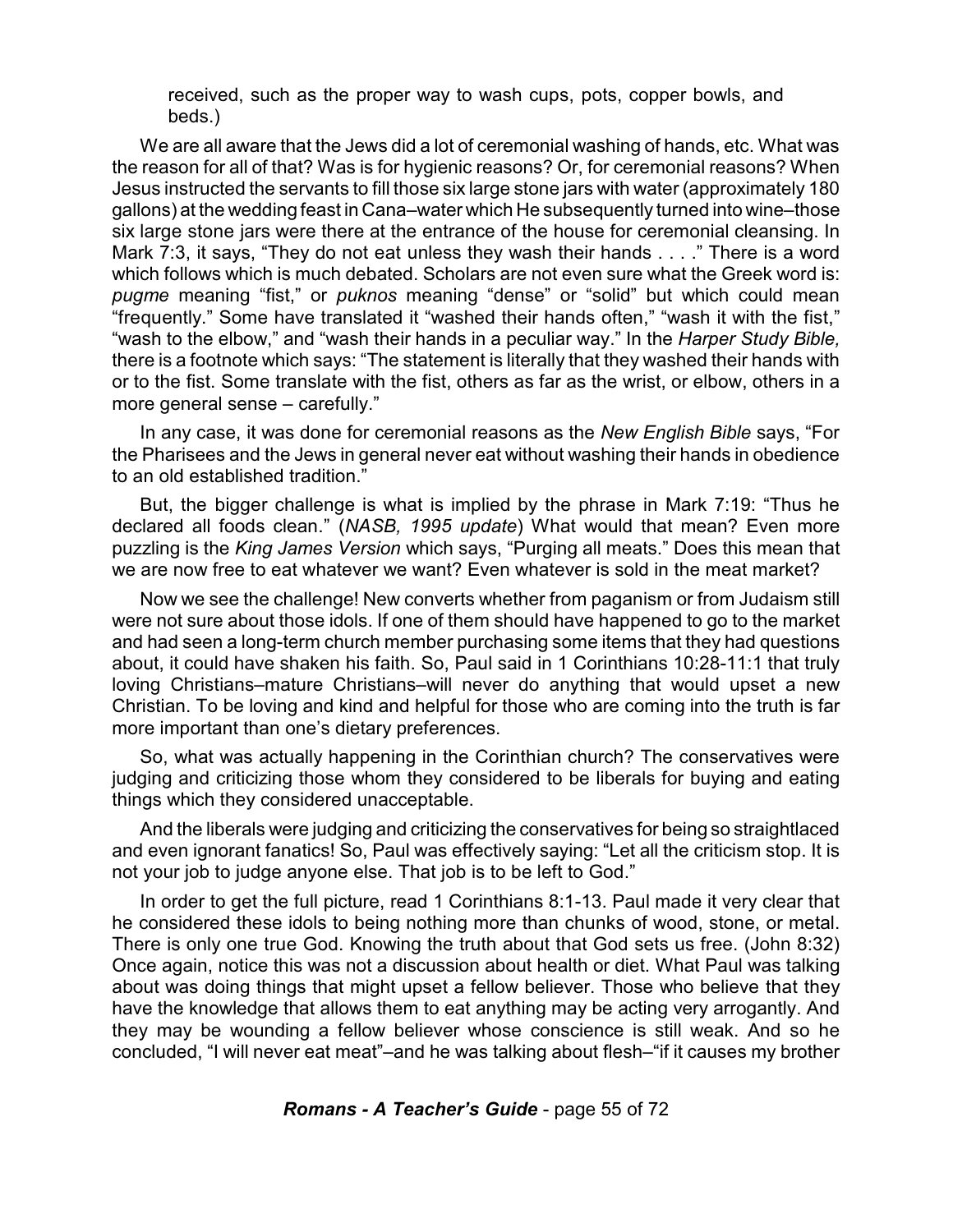to fall." And we might ask, "Are we then to limit ourselves to the consciences of the weakest members of the congregation?"

But, he hastened to add in the next chapter: "Am I not free? Am I not an apostle? Have I not seen Jesus our Lord?"

36. Now turn to 1 Corinthians 10:23-11:1. What we have just discussed is the setting for reading Romans 14. Where was Paul when he wrote Romans and Galatians? Was he not in Corinth? Read Romans 14:5. Are we really free to be convinced in our own minds about the seventh-day Sabbath? Why didn't Paul proceed to give a very clear resounding Bible study on the necessity of the seventh-day Sabbath? But, Paul moved right on and said that if one observes a certain day in honor of the Lord, he is just like the person who eats in honor of the Lord or the person who abstains in honor of the Lord.

In Romans 14:5-21, Paul was stating unequivocally that one cannot eat his way into heaven or "abstain" his way into heaven. And finally, he concluded with Romans 14:21-23 saying that if one was violating his conscience by what he was doing, he was damaging himself. And if one feels free to do certain things which he believes are in agreement with God's plan for him, keep that between himself and God. And then, he concluded, "For whatever does not proceed from faith is sin," (*RSV*) or "Anything that is not based on faith is sin." (*GNB*)

Paul was thus saying that those who are mature enough in faith who have been Christians longer should be willing to defer to the beliefs of those who are new in the faith. Jesus said something similar in Matthew 18:6; Mark 9:42; and Luke 17:2. But, how do you feel about this? Is it right for someone else's conscience to determine what you can do? Are you willing to do the loving thing as opposed to the legally right thing? God cannot admit to heaven people who do not care about the impact they might have on others. God's guarantee of safety in heaven is the fact that He will only admit people who are loving all the time. No wonder John said in 1 John 3:14, *GNB*:

We know that we have left death and come over into life; we know it because we love our brothers and sisters. Whoever does not love is still under the power of death.

Paul himself had written that famous love chapter which we read in 1 Corinthians 13. It describes the kind of people who are safe to admit to the kingdom of heaven.

Probably the greatest test of whether or not we are living up to 1 Corinthians 13 is how we treat people who have newly come into the church. Paul felt completely free, and he knew he was free. But, he would not do anything which would upset another member of the church, especially one who was just beginning to learn about Christianity.

Paul went on to say that this applies to a whole variety of things, not just to what we eat. Might it apply to something that we wear? Or, something that we do?

But, what if the person that you are offending has been a Christian longer than you have? What if they are–claiming at least that they are–mature Christians? Remember what happened in Acts 15? Paul and Silas had been at that conference in Jerusalem where the consensus was that:

**Acts 15:28-29**, *GNB*: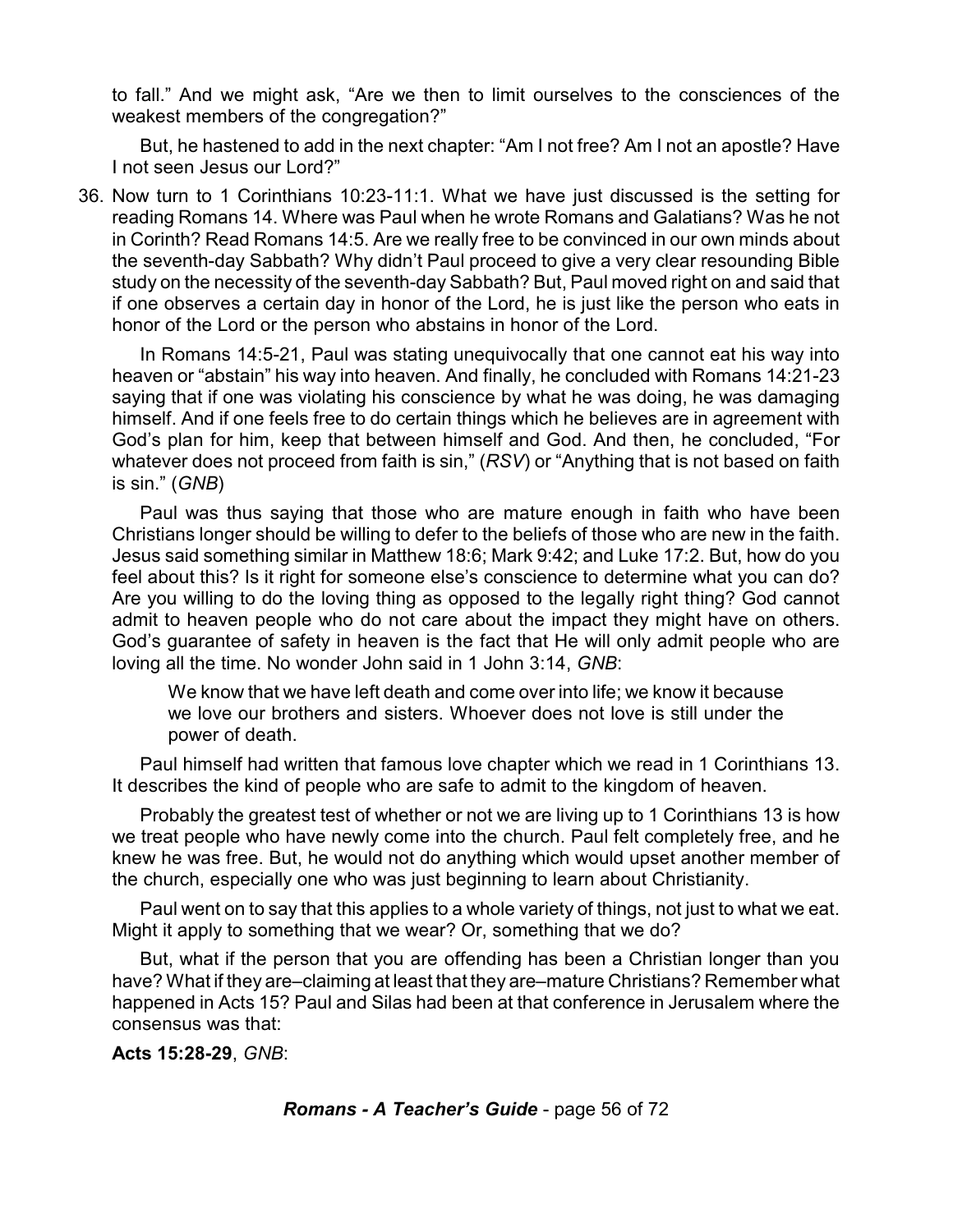$28$  The Holy Spirit and we have agreed not to put any other burden on you besides these necessary rules:  $^{29}$  eat no food that has been offered to idols; eat no blood; eat no animal that has been strangled; and keep yourselves from sexual immorality. You will do well if you take care not to do these things. With our best wishes.

Did Paul really believe that the Holy Spirit had agreed with them that Christians should avoid eating meat offered to idols? In Romans 14 and 1 Corinthians 8 & 10, was he directly contradicting what they had agreed upon at that conference?

Paul looked over the situation in Corinth and Rome as he understood it and effectively said: "In light of what I know about the gospel, we need to set aside that ruling made at the General Conference in Jerusalem." So, how about it? Is it more serious to upset a new convert? Or, more serious to disagree with church leadership?

From that winter of A.D. 57-58 in Corinth, Paul went back to Jerusalem with that very large offering that he had collected from among the Gentile churches. And when he arrived at Jerusalem, he and the others traveling with him went to visit the church leaders. Take a look at Ellen White's comments in *Acts of the Apostles* about that meeting and what the result was.

Never before had the apostle approached Jerusalem with so sad a heart. He knew that he would find few friends and [Begin page 398] many enemies. He was nearing the city which had rejected and slain the Son of God and over which now hung the threatenings of divine wrath. Remembering how bitter had been his own prejudice against the followers of Christ, he felt the deepest pity for his deluded countrymen. And yet how little could he hope that he would be able to help them! The same blind wrath which had once burned in his own heart, was now with untold power kindling the hearts of a whole nation against him.

And he could not count upon the sympathy and support of even his own brethren in the faith. **The unconverted Jews who had followed so closely upon his track, had not been slow to circulate the most unfavorable reports at Jerusalem, both personally and by letter** and some, even of the apostles and elders, had received these reports as truth, making no attempt to contradict them, and manifesting no desire to harmonize with him.

Yet in the midst of discouragements the apostle was not in despair. He trusted that the Voice which had spoken to his own heart would yet speak to the hearts of his countrymen. . . . (*AA* 397.5-398.2)

In the earlier years of the gospel work among the Gentiles some of the leading brethren at Jerusalem, clinging to former prejudices and habits of thought, had not co-operated heartily with Paul and his associates. In their anxiety to preserve a few meaningless forms and ceremonies, they had lost sight of the blessing that would come to them and to the cause they loved, through an effort to unite in one all parts of the Lord's work. Although desirous of safeguarding the best interests of the Christian church, nevertheless, they had failed to keep step with the advancing providences of God, and in their human wisdom attempted to throw about workers many

*Romans - A Teacher's Guide* - page 57 of 72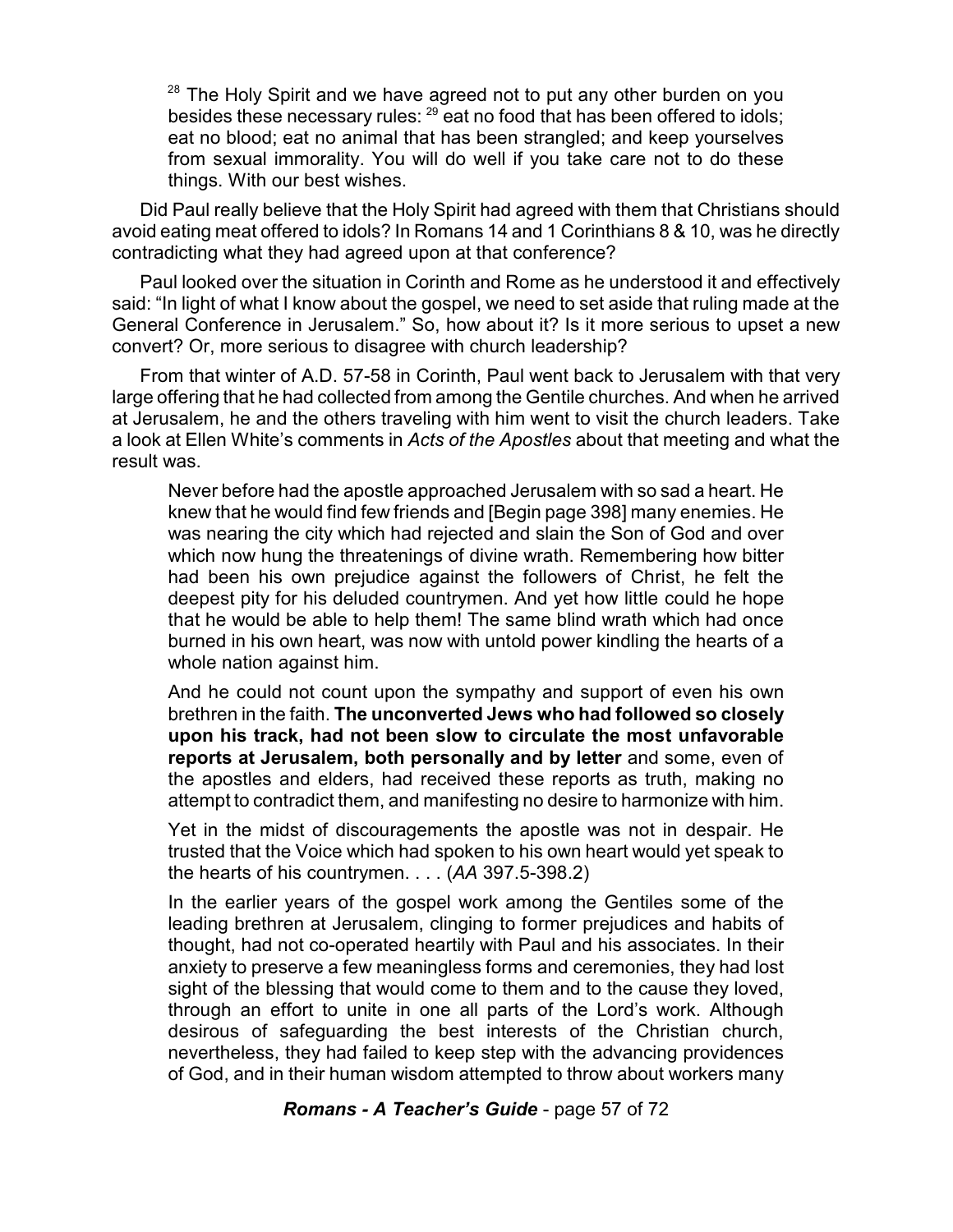unnecessary restrictions. **Thus there arose [at headquarters] a group of men who were unacquainted personally with the changing circumstances and peculiar needs met by laborers in distant fields, yet who insisted that they had the authority to direct their brethren in these fields to follow certain specified methods of labor. They felt as if the work of preaching the gospel should be carried forward in harmony with their opinions.** (*AA* 400.1)

Afterward, when it became apparent that the converts among the Gentiles were increasing rapidly, there were a few of the leading brethren at Jerusalem who began to cherish anew their former prejudices against the methods of Paul and his associates. **These prejudices strengthened with the passing of the years, until some of the leaders determined that the work of preaching the gospel must henceforth be conducted in accordance with their own ideas. If Paul would conform his methods to certain policies which they advocated they would acknowledge and sustain his work; otherwise they could no longer look upon it with favor or grant it their support.** (*AA* 401.2)

These men had lost sight of the fact that God is the teacher of His people: that every worker in His cause is to obtain an individual experience in following the divine Leader, not looking to man for direct guidance; that His workers are to be molded and fashioned, not after man's ideas, but after the similitude of the divine. [Begin page 402] (*AA* 401.3)

In his ministry the apostle Paul had taught the people "not with enticing words of man's wisdom, but in demonstration of the Spirit and of power." The truths that he proclaimed had been revealed to him by the Holy Spirit, "for the Spirit searcheth all things, yea, the deep things of God. For what man knoweth the things of a man, save the spirit of man which is in him? even so the things of God knoweth no man, but the Spirit of God. . . . Which things," declared Paul, "we speak, not in the words which man's wisdom teacheth, but which the Holy Ghost teacheth; comparing spiritual things with spiritual." 1 Corinthians 2:4, 10-13. (*AA* 402.1)

Throughout his ministry, Paul had looked to God for direct guidance. At the same time, he had been very careful to labor in harmony with the decisions of the general council at Jerusalem, and as a result the churches were "established in the faith, and increased in number daily." Acts 16:5. And now, notwithstanding the lack of sympathy shown him by **some**, he found comfort in the consciousness that he had done his duty in encouraging in his converts a spirit of loyalty, generosity, and brotherly love, as revealed on this occasion in the liberal contributions which he was enabled to place before the Jewish elders. (*AA* 402.2)

After the presentation of the gifts, Paul "declared particularly what things God had wrought among the Gentiles by his ministry." This recital of facts brought to the hearts of all, even of those who had been doubting, the conviction that the blessing of heaven had accompanied his labors. "When they heard it,

### *Romans - A Teacher's Guide* - page 58 of 72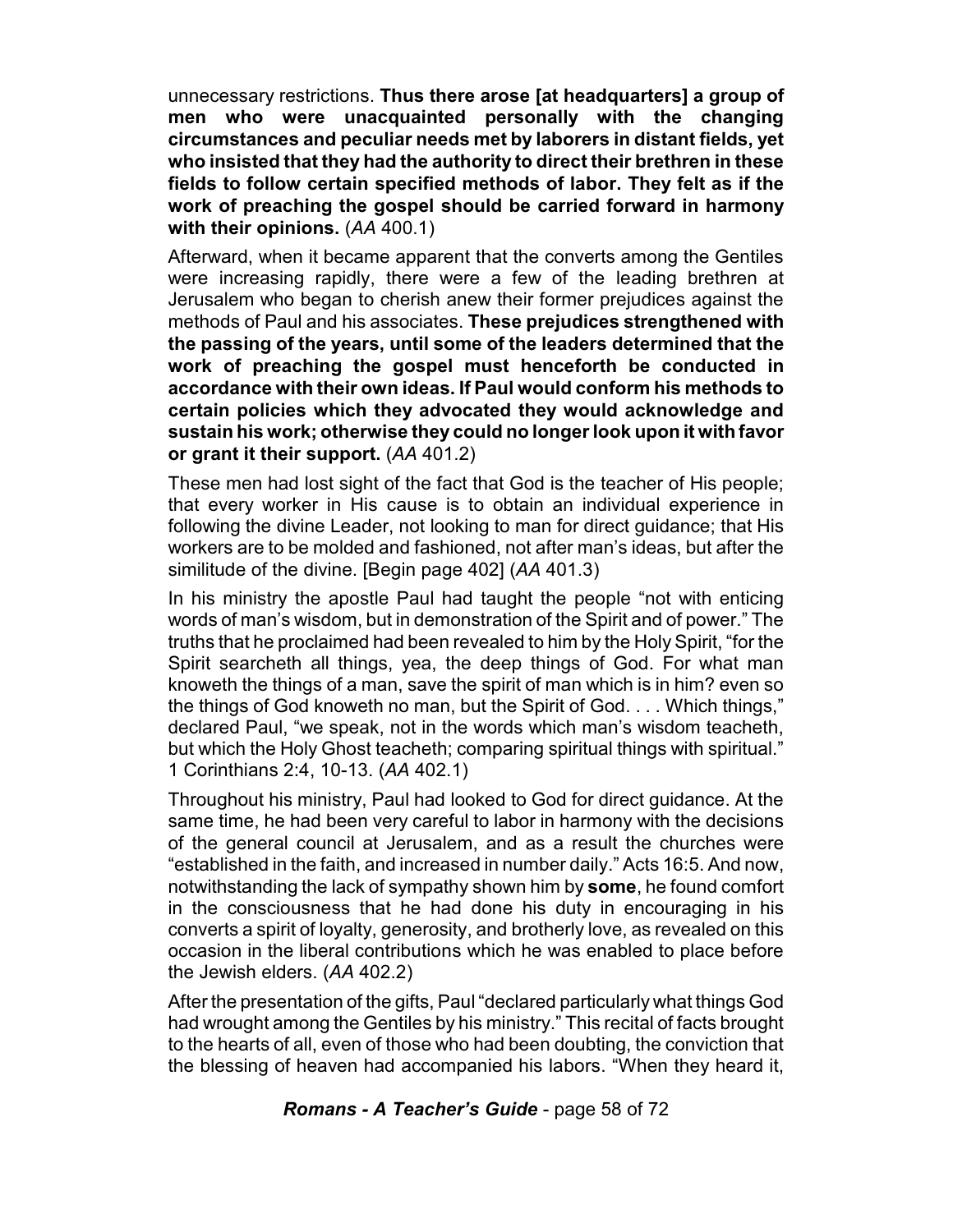they glorified the Lord." They felt [Begin page 403] that the methods of labor pursued by the apostle bore the signet of Heaven. The liberal contributions lying before them added weight to the testimony of the apostle concerning the faithfulness of the new churches established among the Gentiles. **The men who, while numbered among those who were in charge of the work at Jerusalem, had urged that arbitrary measures of control be adopted, saw Paul's ministry in a new light and were convinced that their own course had been wrong, that they had been held in bondage by Jewish customs and traditions, and that the work of the gospel had been greatly hindered by their failure to recognize that the wall of partition between Jew and Gentile had been broken down by the death of Christ.** (*AA* 402.3)

This was the golden opportunity for all the leading brethren to confess frankly that God had wrought through Paul, and that at times they had erred in permitting the reports of his enemies to arouse their jealousy and prejudice. But instead of uniting in an effort to do justice to the one who had been injured, they gave him counsel which showed that they still cherished a feeling that Paul should be held largely responsible for the existing prejudice. **They did not stand nobly in his defense, endeavoring to show the disaffected ones where they were wrong, but sought to effect a compromise by counseling him to pursue a course which in their opinion would remove all cause for misapprehension.** (*AA* 403.1)

"Thou seest, brother," they said, in response to his testimony, "how many thousands of Jews there are which believe; and they are all zealous of the law: and they are [Begin page 404] informed of thee, that thou teachest all the Jews which are among the Gentiles to forsake Moses, saying that they ought not to circumcise their children, neither to walk after the customs. What is it therefore? the multitude must needs come together: for they will hear that thou art come. Do therefore this that we say to thee: We have four men which have a vow on them; them take, and purify thyself with them, and be at charges with them, that they may shave their heads: and all may know that those things, whereof they were informed concerning thee, are nothing; but that thou thyself also walkest orderly, and keepest the law. As touching the Gentiles which believe, we have written and concluded that they observe no such thing, save only that they keep themselves from things offered to idols, and from blood, and from strangled, and from fornication." [Acts 21:20- 25] (*AA* 403.2)

The brethren hoped that Paul, by following the course suggested, might give a decisive contradiction to the false reports concerning him. They assured him that the decision of the former council concerning the Gentile converts and the ceremonial law, still held good. But the advice now given was not consistent with that decision. **The Spirit of God did not prompt this instruction; it was the fruit of cowardice.** The leaders of the church in Jerusalem knew that by non-conformity to the ceremonial law, Christians would bring upon themselves the hatred of the Jews and expose themselves

*Romans - A Teacher's Guide* - page 59 of 72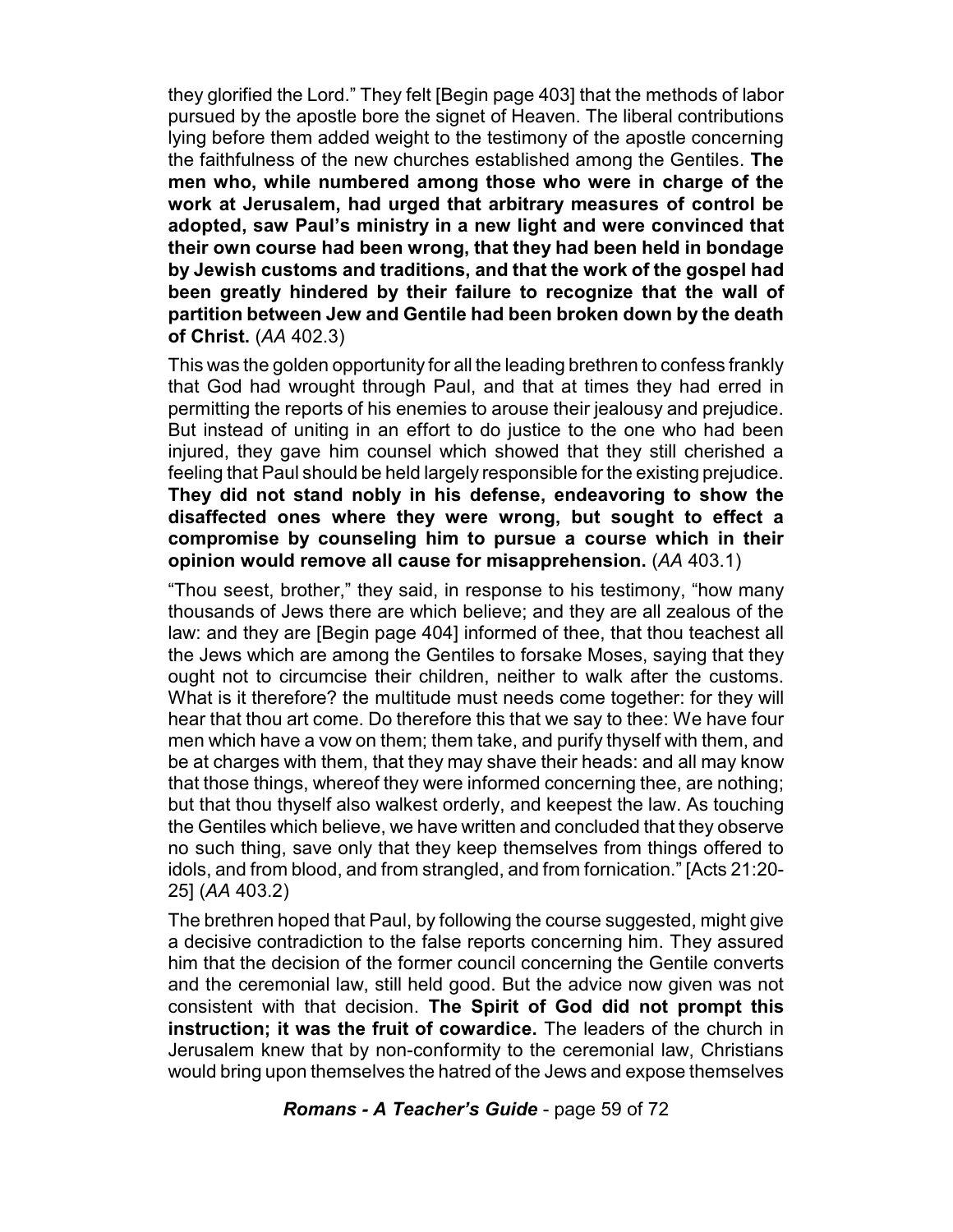to persecution. The Sanhedrin was doing its utmost to hinder the progress of the gospel. Men were chosen by this body to follow up the apostles, especially Paul, and in [Begin page 405] every possible way to oppose their work. Should the believers in Christ be condemned before the Sanhedrin as breakers of the law, they would suffer swift and severe punishment as apostates from the Jewish faith. (*AA* 404.1)

Many of the Jews who had accepted the gospel still cherished a regard for the ceremonial law and were only too willing to make unwise concessions, hoping thus to gain the confidence of their countrymen, to remove their prejudice, and to win them to faith in Christ as the world's Redeemer. Paul realized that so long as many of the leading members of the church at Jerusalem should continue to cherish prejudice against him, they would work constantly to counteract his influence. **He felt that if by any reasonable concession he could win them to the truth he would remove a great obstacle to the success of the gospel in other places. But he was not authorized of God to concede as much as they asked.** (*AA* 405.1) [Bold type and content in brackets is added.]

So, who was right in this whole matter of food offered to idols? Who was on God's side in this matter? The "General Conference" brethren? Or, Paul? Imagine Ellen White telling us that God did not authorize Paul to compromise with "General Conference" leadership as much as he did. As a result, Paul was arrested and spent almost all of his remaining life in prison.

Have you ever wondered how things would have turned out if Paul had stood firmly on this point? What if Paul had said to James and the rest of the Jerusalem leaders: "I'm sorry, but God will not allow me to compromise with you to that degree"? Probably, Paul would have eventually been arrested and probably beheaded in Rome. But, he might have had several more years of freedom to pursue the spread of the gospel? Might he have actually traveled to Spain and started the gospel there?

But, what about those other verses we talked about? Is it true that 1 Timothy 4:1-4 does not apply to Seventh-day Adventists? Notice that the first thing that is mentioned about the group described there is that their practice was to forbid marriage. We have never forbidden marriage. But, there is a large Christian church that says that those who are particularly dedicated to Christianity should do as Paul did and not get married so they can focus their lives on preaching and practicing the gospel. And certainly, we would understand that under Paul's circumstances, he made a wise choice. But, the restrictions that the Roman Catholic Church used to have about eating meat were certainly ceremonial and not based on health reasons. Where is the proof of that? Before Vatican II, Catholics were told they must not eat red meat on Fridays. But, if one was flying in an airplane, he would find a small card on his tray saying that since he was in the air, it was all right to eat red meat.

And there were other times when to accommodate certain situations, the church lifted the ban on eating red meat on Fridays. And then, at Vatican II, they eliminated that rule completely. This proves that it was just a ceremonial restriction.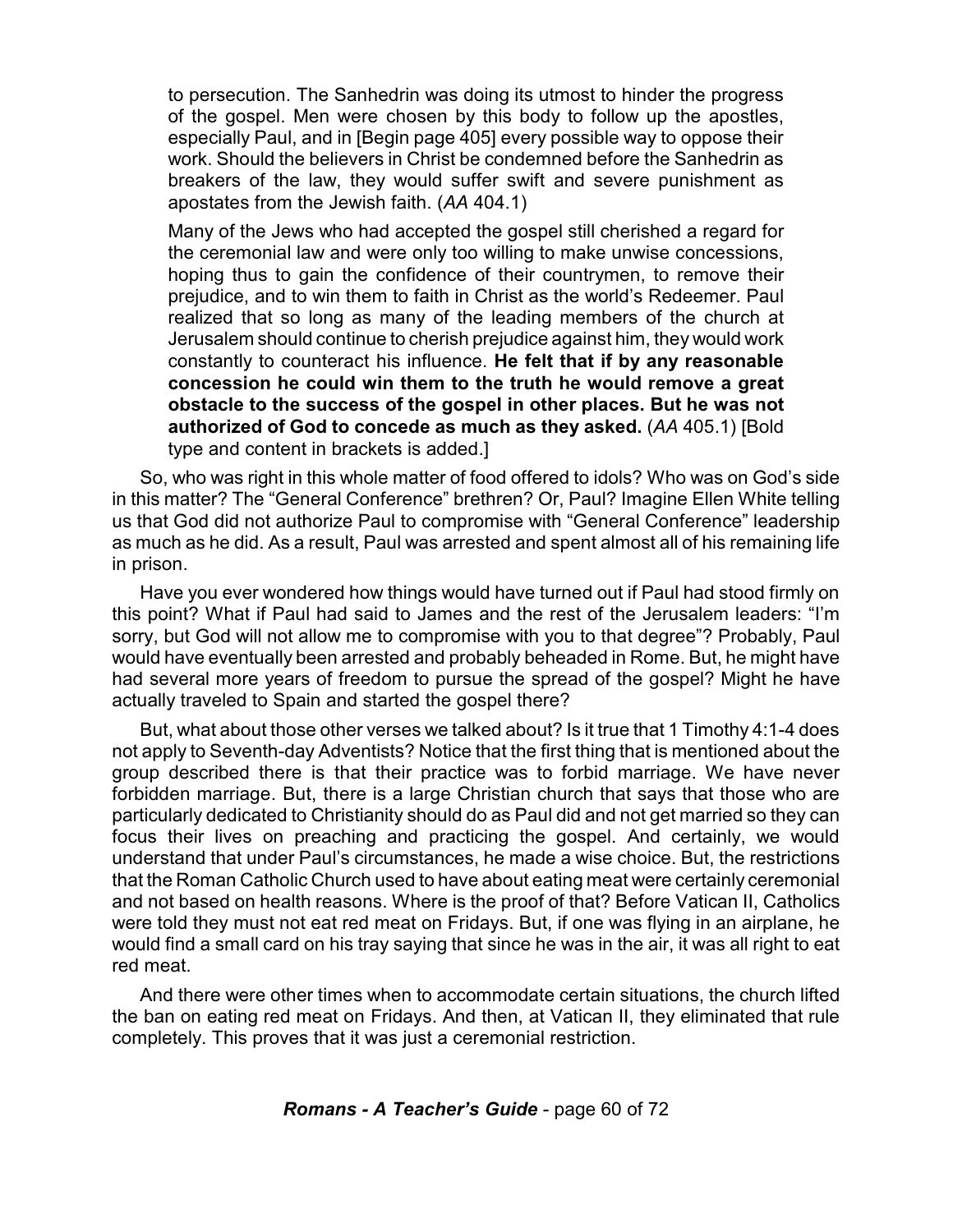It is interesting to take a look at Daniel in comparison to Paul. In order to reject pagan idolatry, Daniel and his friends refused to eat the king's rich foods which had been offered to idols. By contrast, Paul said that in order to reject the pagan idols in Corinth and to show that they believed that the idols had absolutely no effect on the food, Christians were free to eat the food which had been offered to those idols. Daniel and Paul did the opposite things but for the same reason. Both of them acted to reject the pagan idols.

We have a name for that kind of behavior; it is called situation ethics. It is a term that we avoid using because it has a bad reputation. We just need to practice our ethics responsibly.

A similar situation arises when we talk about higher criticism. What is higher criticism? It is the practice of asking questions like: Who wrote this book? To whom was it written? Why was it written? When one asks who wrote those last few verses in Deuteronomy about Moses going up into the mountain and dying and being buried and raised to life again, he is practicing higher criticism.

If you are studying the Bible with a Roman Catholic and he begins to quote from Maccabees or some other portion of the *Apocrypha* and you say to him, "We do not accept the Apocrypha as inspired," you are practicing higher criticism. Would it be correct for your Catholic friend to say to you, "I have been warned about you higher critics"? He might say, "Maccabees is in my Bible, and I have been taught that 'All Scripture is inspired by God.'" (2 Timothy 3:16)

Recorded in Matthew 12:1-8; Mark 2:23-28; and Luke 6:1-5 is the occasion when the Pharisees challenged Jesus about how He and His disciples were keeping the Sabbath. Jesus answered, "Have you never read what David did that time when he and his men were hungry?" David actually took the holy shewbread from the temple and fed it to his men. It was supposed to be eaten only by Levites. Jesus went on to explain how at other times even the priests in the temple broke the Sabbath law. Jesus concluded by saying, "The Son of Man is Lord of the Sabbath." (Mark 2:28)

Like Jesus, when we make ethical decisions, we should take into account the largest possible situation. For Seventh-day Adventists, that includes the entire great controversy.

And what about Paul saying that when it comes to which day of the week we should worship God, (Romans 14:5) let every man be fully persuaded in his own mind? Traditionally, Seventh-day Adventists have taught that this must refer only to the ceremonial sabbaths which the Jews were celebrating in those days. This would certainly be true, but what about the seventh-day Sabbath? If we take that approach, are we saying that we should leave people free to observe or not observe ceremonial sabbaths as they see fit; but, when it comes to the weekly Sabbath if they do not keep it correctly, we are free to criticize and condemn as much as we like? Surely, we would all agree that more conflicts have arisen in the Christian church over the keeping of the seventh-day Sabbath than ever have come over ceremonial sabbaths. When Paul was saying–and hopefully we would agree–"Let every man be fully persuaded in his own mind," we are not saying that the seventh-day Sabbath is not important. We are saying that we should keep the seventhday Sabbath because we fully and completely agree with the teachings of Scripture that it is the right thing to do.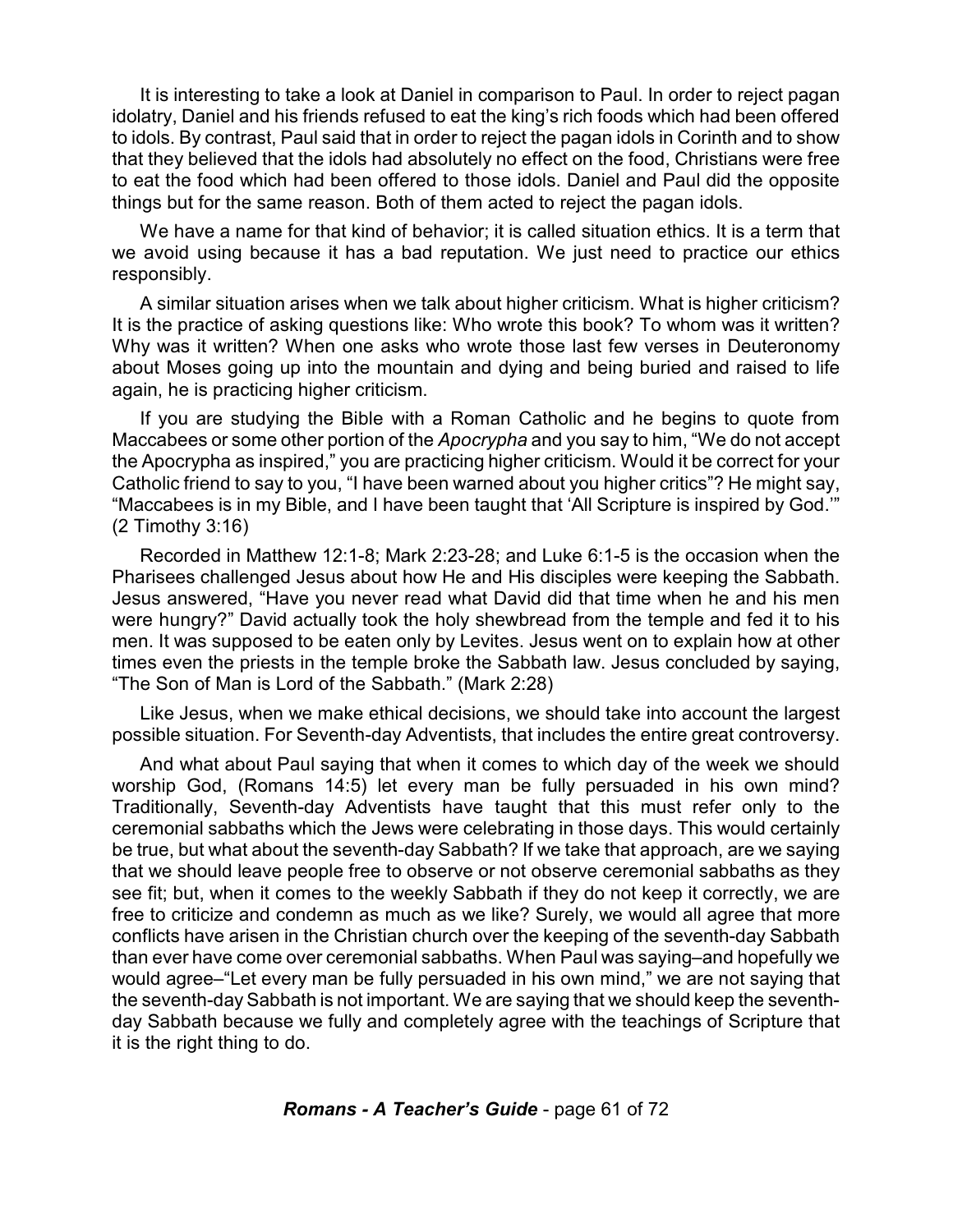37. In light of all that we have studied in Romans 14 so far, how should we understand Romans 14:22-23 (*GNB*)?

> $22$  Keep what you believe about this matter, then, between yourself and God. Happy are those who do not feel guilty when they do something they judge is right!  $^{23}$  But if they have doubts about what they eat, God condemns them when they eat it, because their action is not based on faith. **And anything that is not based on faith is sin**. [Bold type is added.]

There are three verses in the New Testament defining *sin*. Traditionally, we have usually quoted 1 John 3:4 from the *King James Version*: "Whomsoever committeth sin transgresseth also the law: for sin is the transgression of the law." That is a very free translation of the Greek of this verse. It would be more correctly translated–as the *RSV* does–"Everyone who commits sin is guilty of lawlessness; sin is lawlessness." Sin is an attitude of rebelliousness. It is choosing to do what we want to do rather than doing what God through Scripture says is best for us.

James 4:17 says, "Whoever knows what is right to do and fails to do it, for him it is sin." (*RSV*) Isn't that rebelliousness or lawlessness?

So, what about our definition of *sin* in Romans 14:23? Paul was saying that any time one violates his faith and chooses not to trust in God, that is sin. He is damaging his conscience and damaging himself. Remember that all God asks of us is trust. Of course, that trust or faith means that we really care about doing what is right. Within the limitations of our humanity, we will try to do what is right.

God does not condemn those who fail to follow Him perfectly on every occasion. But, those who consistently make it a practice to cheat will reap what they have sown. (Galatians 6:7)

Romans 14:23 is the most fundamental and basic explanation of sin. Whenever we practice following God's guidance and thus exercising faith, we are moving closer and closer to becoming more like Jesus Christ. By contrast, whenever we intentionally do what is wrong, we are violating that trust, and we are moving away from God, and that is sin. Isaiah 59:2, *GNB* says: "It is because of your sins that he doesn't hear you. It is your sins that separate you from God when you try to worship him."

38. Read Romans 15:1-3. "The strong should help to bear the failings of the weak." That is exactly what Paul was trying to say in Romans 14. Does this agree with his writings elsewhere?

Look at Ephesians 4:11-16. We need to grow up in our Christian faith. We need to become mature and do as Paul has suggested in Romans 14. We must no longer be like children, tossed about by every wind of doctrine. And we must not be shaken even by the behavior of some other church members who may be doing something that we think is questionable. In other words, when we have doubts about what we are doing, we are sinning.

In actual fact, the more we know about God the freer we become. It is a law that we become like the person or thing that we worship and admire. (*GC* 555) So, how should we practice this newfound freedom? Should we allow church leadership to make our ethical decisions for us? God is holding us personally responsible for our ethics. This does not

### *Romans - A Teacher's Guide* - page 62 of 72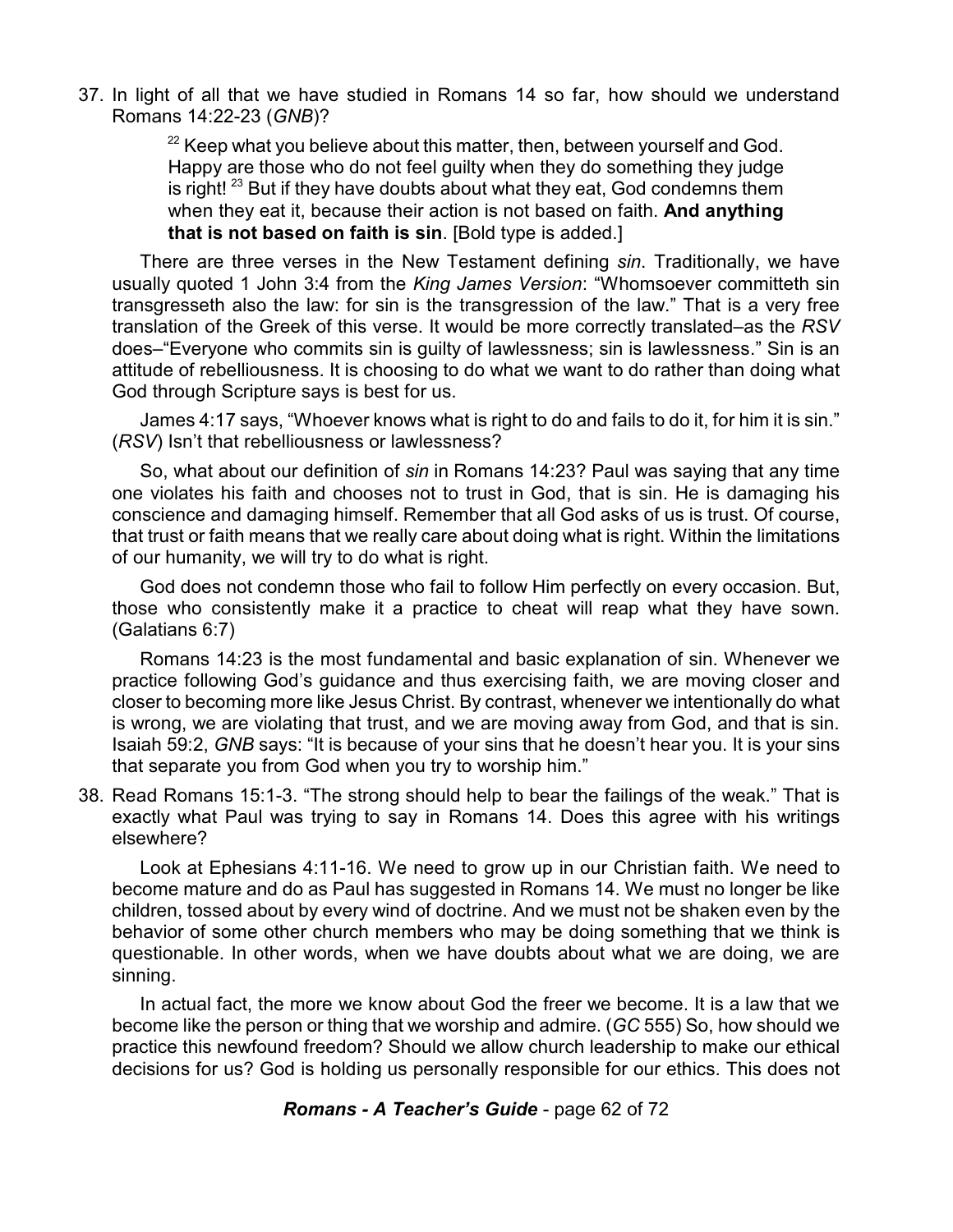mean that we are free to do whatever we feel like doing! But, ultimately, it means that after carefully considering a given situation and in the light of the entire great controversy and ideally after having an opportunity to discuss the matter with fellow believers whom we trust, we must finally do what we believe is right because that is the basis on which God will judge us.

Do doctors condemn their dying patients who fail to follow their directions? Taking certain medicines or doing certain physical therapy treatments may not be comfortable. We may wish that we did not have to do them. Assuming the doctor has made a correct decision about the proper treatments, they are necessary. It is none of our business to look at our fellow patients in the hospital that we call the church, condemning and criticizing them because they are not doing exactly what we think is right. They will stand or fall not based on our opinions but based on the judgment of God. Would we admit the thief on the cross into heaven? God will!

Jesus gives us marvelous examples of how God feels about sinners. Look at the story of the woman taken in adultery. (John 8:1-11) There is some suggestion that this woman was Mary Magdalene. She was the one about whom Ellen White said that her uncle Simon had led her into sin! (*ST*, May 9, 1900 par. 15; *DG* 239.4) That same Simon was criticizing Jesus for allowing her even to touch Him! (Luke 7:39) But, when it came time to give His friends the greatest news of all time–the truth about the gospel and the resurrection–who was the first one to be given that good news? It was Mary! (John 20:1-18)

And remember the story of Peter on crucifixion weekend. God is not interested in condemning any of His children. He wants to help each one of them to become more like Him and to do what is right because it is right. No wonder Paul said: "There is, therefore, now, no condemnation for those who are in union with Christ Jesus." (Romans 8:1) Of course, it is important for us to recognize that at least part of the reason why Jesus gave that good news to Mary first was because she came to the tomb and was there.

So, what does God do with His cheating children? And how should we relate to others around us that we may feel are cheating?

No one has ever been reclaimed from a wrong position by censure and reproach; but many have thus been driven from Christ and led to seal their hearts against conviction. A tender spirit, a gentle, winning deportment, may save the erring and hide a multitude of sins. The revelation of Christ in your own character will have a transforming power upon all with whom you come in contact. Let Christ be daily made manifest in you, and He will reveal through you the creative energy of His word–a gentle, persuasive, yet mighty influence to re-create other souls in the beauty of the Lord our God. (*Mount of Blessing*, 128.3)

Elsewhere, Ellen White said:

Parents, you are the ones to decide whether the minds of your children shall be filled with ennobling thoughts or with vicious sentiments. You cannot keep their active minds unoccupied; **neither can you frown away evil**. (*Adventist Home* 410.2)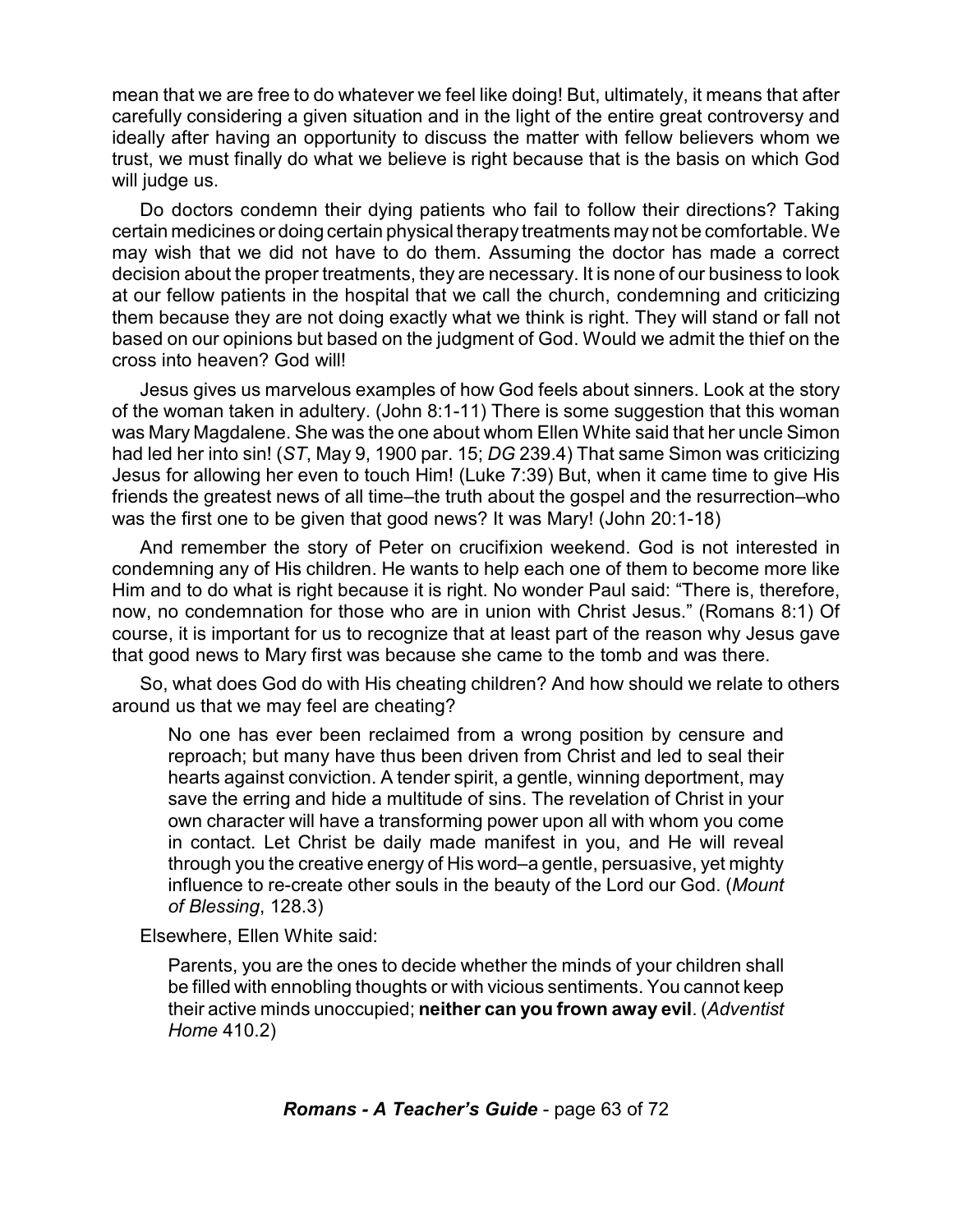The effort to earn salvation by one's own works inevitably leads men to pile up human exactions as a barrier against sin. [Begin page 123] For, seeing that they fail to keep the law, [although they want to keep it] they will devise rules and regulations of their own to force themselves to obey.

All this [preoccupation with the rules] turns the mind away from God to self. His love dies out of the heart, and with it perishes love for his fellow men. A system of human invention, with its multitudinous exactions, will lead its advocates to judge all who come short of the prescribed human standard. The atmosphere of selfish and narrow criticism stifles the noble and generous emotions, and causes men to become self-centered judges and petty spies. (*MB* 123.1)

The Pharisees were of this class. They came forth from their religious services, not humbled with a sense of their own weakness, not grateful for the great privileges that God had given them. They came forth filled with spiritual pride, and their theme was, "Myself, my feelings, my knowledge, my ways." Their own attainments became the standard by which they judged others. Putting on the robes of self-dignity, they mounted the judgment seat to criticize and condemn. (*MB* 123.2) [Bold type and content in brackets is added.]

Doesn't that remind you of Romans 14?

The people partook largely of the same spirit, intruding upon the province of conscience and judging one another in matters that lay between the soul and God. It was in reference to this spirit and practice that Jesus said, "Judge not, that ye be not judged." That is, do not set yourself up as a standard. Do not make your opinions, your views of duty, your interpretations of Scripture [even], a criterion for others and in your heart condemn them if they do not come up to your ideal. Do not criticize others, conjecturing as to their motives and passing judgment upon them. (*MB* 123.3-124.0) [Content in brackets is added.]

39. But what about calling sin by its right name? How are we supposed to do that? In actual fact, we are probably calling a lot of things sin which are not really sin. Sin is rebelliousness, lawlessness. A faithful Sundaykeeper who believes he is doing right is not rebellious or lawless. Hopefully, someday s/he will discover the truth as we know it. But, it certainly does not help to condemn them. And we are probably committing a worse sin as we, in our pride and arrogance, condemn them. No wonder Ellen White said, "Christ declares that pretentious piety is nauseating to Him." (*Special Testimonies, Series B*, 2:20.1)

In Romans 14 and 1 Corinthians 8 & 10, Paul was dealing with a problem with which the early Christians were very, very familiar. (Acts 15) It was a very contentious issue. And what should we learn from Paul's handling of that problem? Are we free to do whatever we feel like doing? To conclude that from these very carefully thought out and worded chapters, would be very sad indeed.

40. Read Romans 15:1-6. There should not be any break between Romans 14 and 15. Romans 14:1-4 and Romans 15:1-2 show a very close connection. Paul was challenging

*Romans - A Teacher's Guide* - page 64 of 72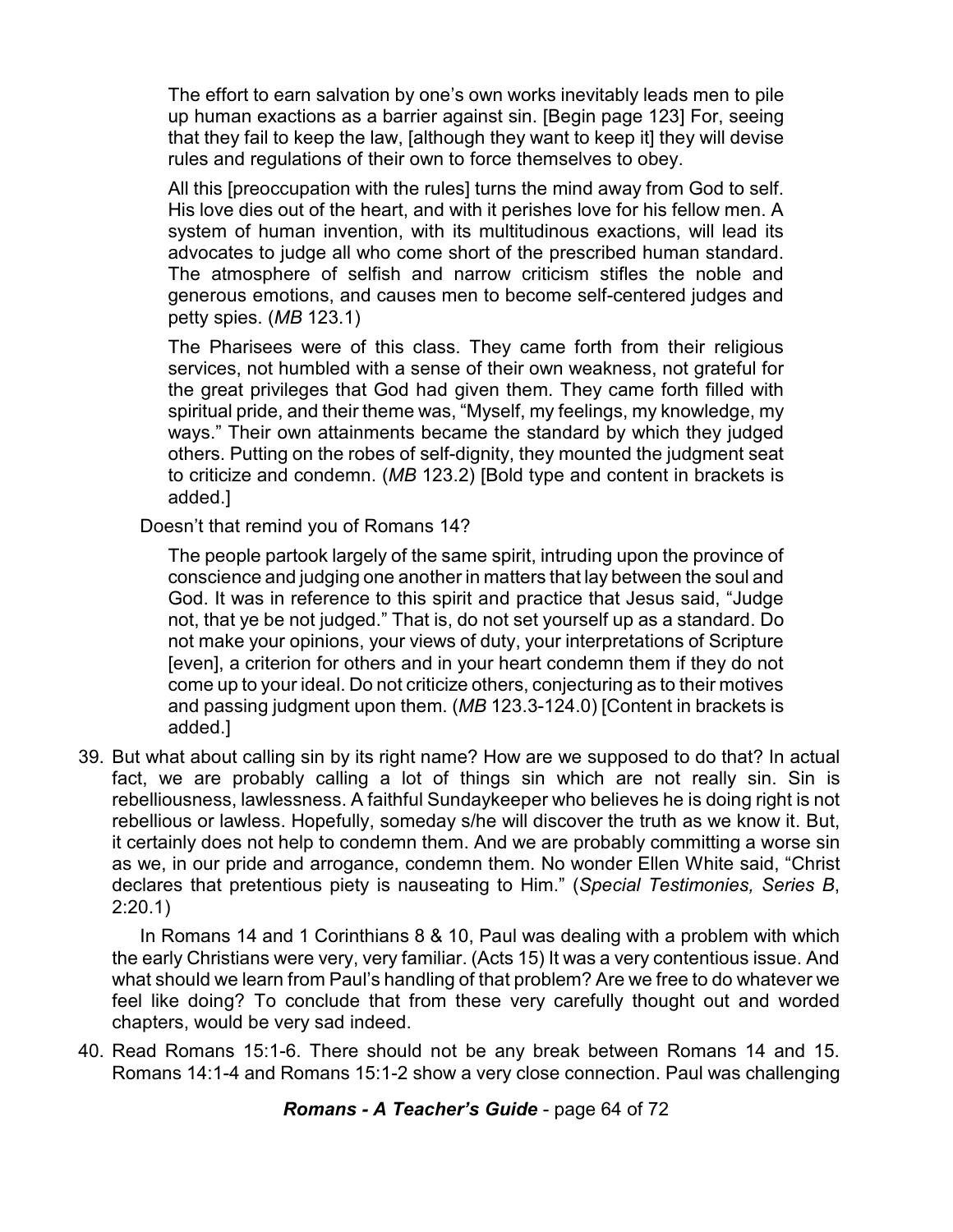us to accept new believers into the church without criticizing them because of their former behavior. Perhaps, the pagans who came into the church still thought the idols were real. Do not criticize them. Maybe the former Jews who came in were still constrained by their many little rules. Do not criticize them.

Do we have any examples from Paul himself about how to deal with new believers coming into the church and bringing with them some of their very unchristian behaviors?

Probably the best example is 1 Corinthians 12-14: The question of speaking in tongues. Take a careful look at the tongues experience at Pentecost as described in Acts 2:1-12 and contrast it with what was happening in Corinth as described in 1 Corinthians 12-14. First of all and perhaps most important, at Pentecost, everyone understood what was said–understood in their own language. In Corinth no one understood! An interpreter was required. Paul started off by almost agreeing with the Corinthians in their tongues experience. In 1 Corinthians 14:18, *GNB*, he said, "I thank God that I speak in strange tongues much more than any of you." And he did not explain what he meant right there. This could not possibly be the babbling that they were experiencing in Corinth because he said in 1 Corinthians 14:19, *GNB*: "But in church worship I would rather speak five words that can be understood, in order to teach others, than speak thousands of words in strange tongues."

Paul went on to say, "Let me suggest a better way." (1 Corinthians 14:5,23-25,31- 33,39) Each church member should learn to speak clearly the truth about God otherwise known as prophesying. And, of course, there is love as described in 1 Corinthians 13. But, then he went on in 1 Corinthians 14 to say that if you want to continue speaking in tongues, make sure that only one person at a time speaks and that there is present an interpreter qualified to explain to the other members. (1 Corinthians 14:27) And finally, he concluded by saying, "Let everything be done decently and in order." (1 Corinthians 14:40) If they had followed Paul's advice, the whole tongues-speaking experience in Corinth would have dissipated. And that is probably what actually happened by the time Paul got back there.

41. How should we relate to people who believe that unless one speaks in tongues, he has not yet received the Holy Spirit? Some Pentecostal groups would suggest that until you have had that experience, you do not even understand the gospel. First John tells us that God can be trusted and that He will forgive us and accept us without any special manifestations. (1 John 1:9) First Corinthians 14 is a near-perfect example of how to correct people without insulting them. Do you agree with Paul's methods? Sometimes, we feel like we are having to bend down to accommodate our fellow brothers and sisters in the church. How far did God have to reach down to accommodate us?

Look at the myriad of examples in the Old Testament of God reaching down to meet us where we are. He discussed the destruction of Sodom and Gomorrah with Abraham as if they were equals. (Genesis 18) Look at Gideon's experience. (Judges 6-8) A wet fleece on the dry ground and then a dry fleece on the wet ground and still Gideon was not convinced. He still needed additional signs. And he never gave up his concubines or all of his idols. But, God was able to use him.

How do loving parents respond to the victories and defeats of their children today? Aren't they almost more involved than the children themselves? Shouldn't it be like that in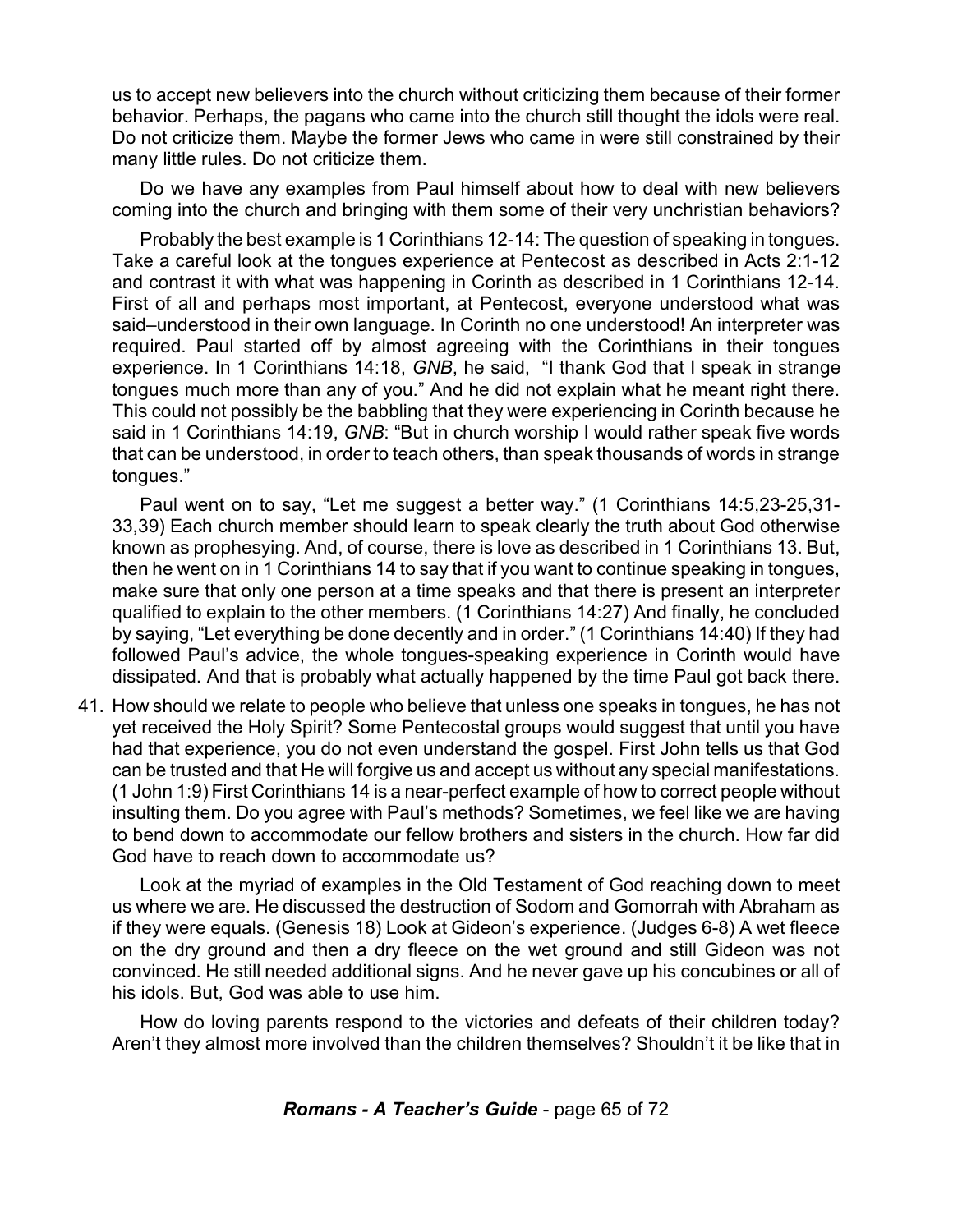the church also? If someone in the church is having difficulty, shouldn't we rally around him and help him and support him in whatever way we can, trying to win him back?

Consider some of the other ways that God has condescended to meet us where we are. Did Jesus really need to be circumcised on the eighth day? Why was it necessary for Him to spend almost 30 years working, at first with His stepfather, and then by Himself in that carpenter shop in Nazareth? How did the people of Nazareth respond to His time there? Did He win any souls? Or, did He just practice excellent carpentry? Why do you think the people of Nazareth responded the way they did on two different occasions when Jesus came back during His ministry? (Luke 4:16-30; Matthew 13:53-58; Mark 6:1-6) Jesus waited until He was 30 years old to begin preaching. That was the custom in His day. Don't you think He could have done a good job at 21? He did an excellent job at age 12! Was God ashamed to look and act like an ordinary Jew in His day? He got tired; He got dirty; He associated with all kinds of sinners! Think what an incredible contrast there was between that "mystery of righteousness" and the "mystery of iniquity." Although only a creature created by God, Satan wanted to be equal with God. (Isaiah 14; Ezekiel 28) When Jesus came as a human being to this earth, Satan asked the God-man to bow down to him and worship him! (Matthew 4:8-11)

Read Philippians 2:1-11. What does this say to us about the condescension of God? Imagine Jesus coming down and living His impeccable, sinless life and yet, dying the death of a common criminal! We actually do know of one time when Jesus got down on His knees. But what was it for? To wash a dozen pairs of dirty feet! Can you imagine God the Father doing that? (*TMK* 338)

After Jesus called Matthew, one of the tax collectors at Capernaum, to be one of His disciples, He was invited by Matthew to a feast. And who was at that feast? Tax collectors, prostitutes, and drunkards. (Matthew 9:9-13; 11:19; Luke 7:34)

42. About six months after beginning His ministry by being baptized by John in the Jordan River, Jesus attended the first Passover of His ministry. During that time, somehow–we do not know exactly how–Nicodemus was impressed by Jesus. Nicodemus was a Pharisee and a member of the Sanhedrin. He wanted to talk to Jesus, but he certainly did not want to be seen talking to Jesus in public! As you know God, would He (The Father? The Son? The Holy Spirit?) be willing to grant an interview with such a person at nighttime? (John 3) Can you imagine being embarrassed to be seen talking with your God? The so-called "sovereign" God that many worship would have denied such a request.

Look at Ellen White's comments about the time shortly after the war in heaven when Lucifer and his fallen angels requested an interview with Christ. (*EW* 146.1,2; *1SP* 29.2- 30.3; *ST*, January 16, 1879, par. 9-12, *SR* 26.1-27.2; *TA* 46.3-47.1) They wept at that interview. And Jesus wept with them. But, He had to tell them that they had become so accustomed to thinking and doing evil things that it was impossible for God to take them back because it would only result in further war in heaven! And Satan responded by saying he would destroy the government of God. Think of Satan wanting to negotiate terms for being taken back by God. Do you think any of the followers of Satan wanted to humble themselves and return to heaven on that occasion? What kept them where they were? Are we constrained by our habits and peer pressure from practicing the Christianity we believe that we should be practicing?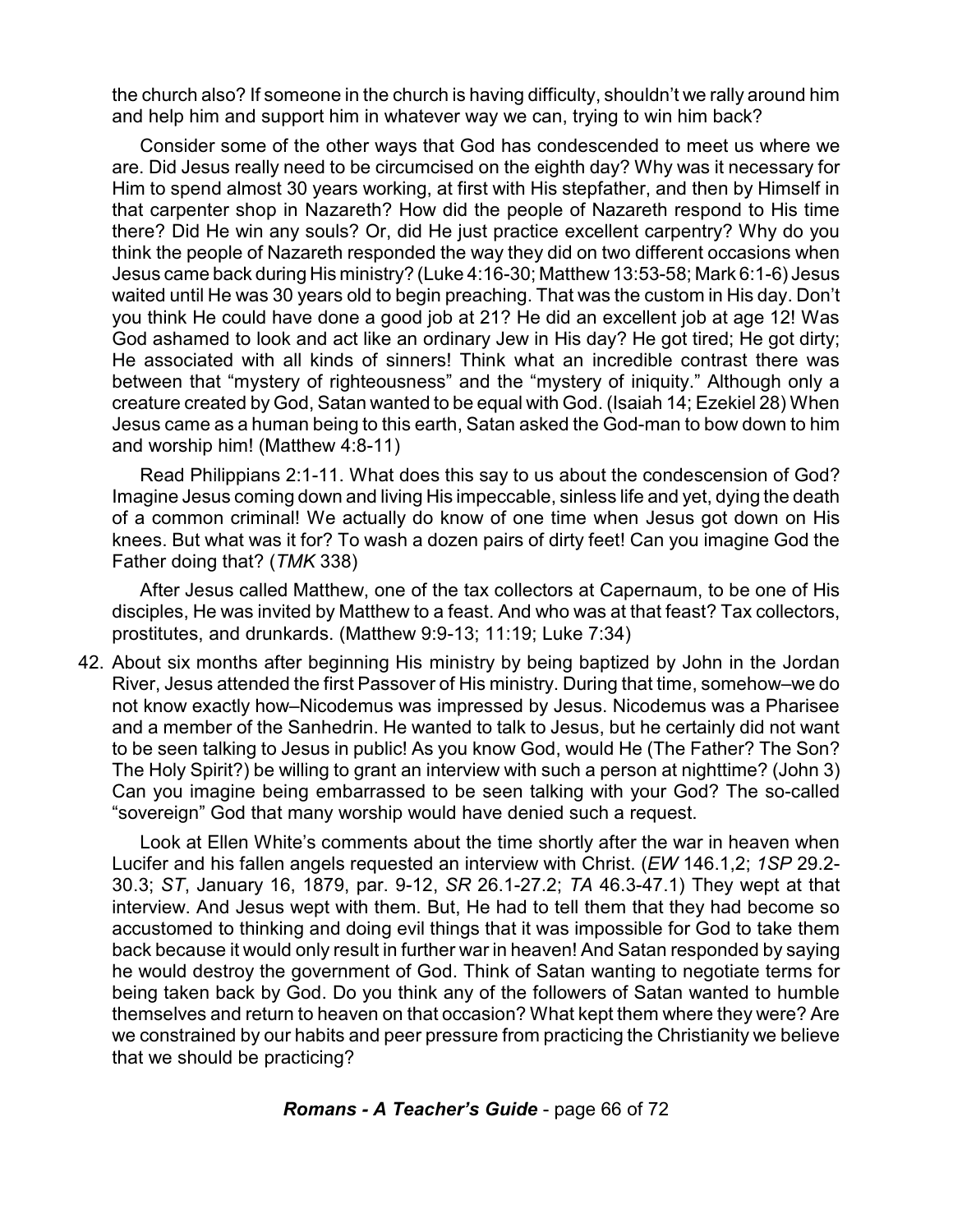Look at how gracious Jesus Christ was with His enemies on that occasion–angels for whom there was no hope. And what about Judas?

Does this kind of behavior remind you of Paul's words, "I am all things to all men so that by any means I might win some"? (1 Corinthians 9:22) When we choose to treat sinners in a kind and generous way–even forgiving them if they have wronged us personally–isn't that a dangerous thing to do? People might even accuse us of being soft on sin.

- 43. How was it that Paul got into trouble with the church leaders in Jerusalem? Wasn't it because of his close association with so many "sinners" (Gentiles)? But, isn't that what Jesus did? And Paul was determined to act as much like Jesus as he possibly could. To be forgiving one must necessarily run the risk of being misunderstood. Would it be safe for a Christian who is trying to be "all things to all men so that he might save some" to associate with hardened sinners? (Romans 15:3; Psalm 69:9)
- 44. Because He has given us the freedom to rebel, is God responsible for sin?

We could profitably spend considerable time discussing all the incidences recorded in the Bible of the times when God reached down very low to meet us where we are. Think of David and the story of Bathsheba and Uriah. What he did to Uriah was unthinkable. What would we do with a David in the church today? With his many wives and his other problems, David would be disfellowshipped; and, no doubt, his murder of Uriah would result in him permanently being disfellowshipped. But, how did God treat him? Even after that terrible crime and sin, David continued to write Scripture as one of the "holy men of God." (2 Peter 1:21) And Psalms 51 is one of the most important chapters in the entire Bible. David's repentance was full, complete, and unconditional; God's acceptance of David was full, complete, and unconditional. In his early years, David was a man after God's own heart. Was he a man after God's own heart again after that dreadful experience and his repentance?

And what about David's son, Solomon. Imagine a man with 1000 wives! We would have to disfellowship him every week for almost 3 years just to cover the wives! In his youth while writing much of Proverbs, his wisdom became so renowned that people came from all over the then-known world just to listen to him and hear what he had to say about God. Doesn't that parallel the position that Lucifer held back in heaven before his fall? But, even when one understands God's purposes, His character, and His government very well, he still has the capacity to rebel. When it seemed like Solomon had gone so far that it was almost impossible for him to come back, he changed and did come back. How did God respond? He asked Solomon to write some more Scripture! He wrote Ecclesiastes after that dreadful fall. Unlike Lucifer, Solomon came back. Solomon does not look very good in Ecclesiastes; but, God looks marvelous and very forgiving. But, just because God is very forgiving, it does not take away the consequences of one's sins. Solomon's mistakes led to the breakup of the kingdom and the beginning of the downfall of both Israel and Judah.

45. How many biblical characters remained faithful to God through their entire experience? What about Joseph? And what about Daniel? Were there others?

Read Hebrews 11:30-32. Would you have chosen that group of people as your representative "saints"? Rahab? Samson? Jephthah? Gideon? However, this is certainly no recommendation for us to do what they did!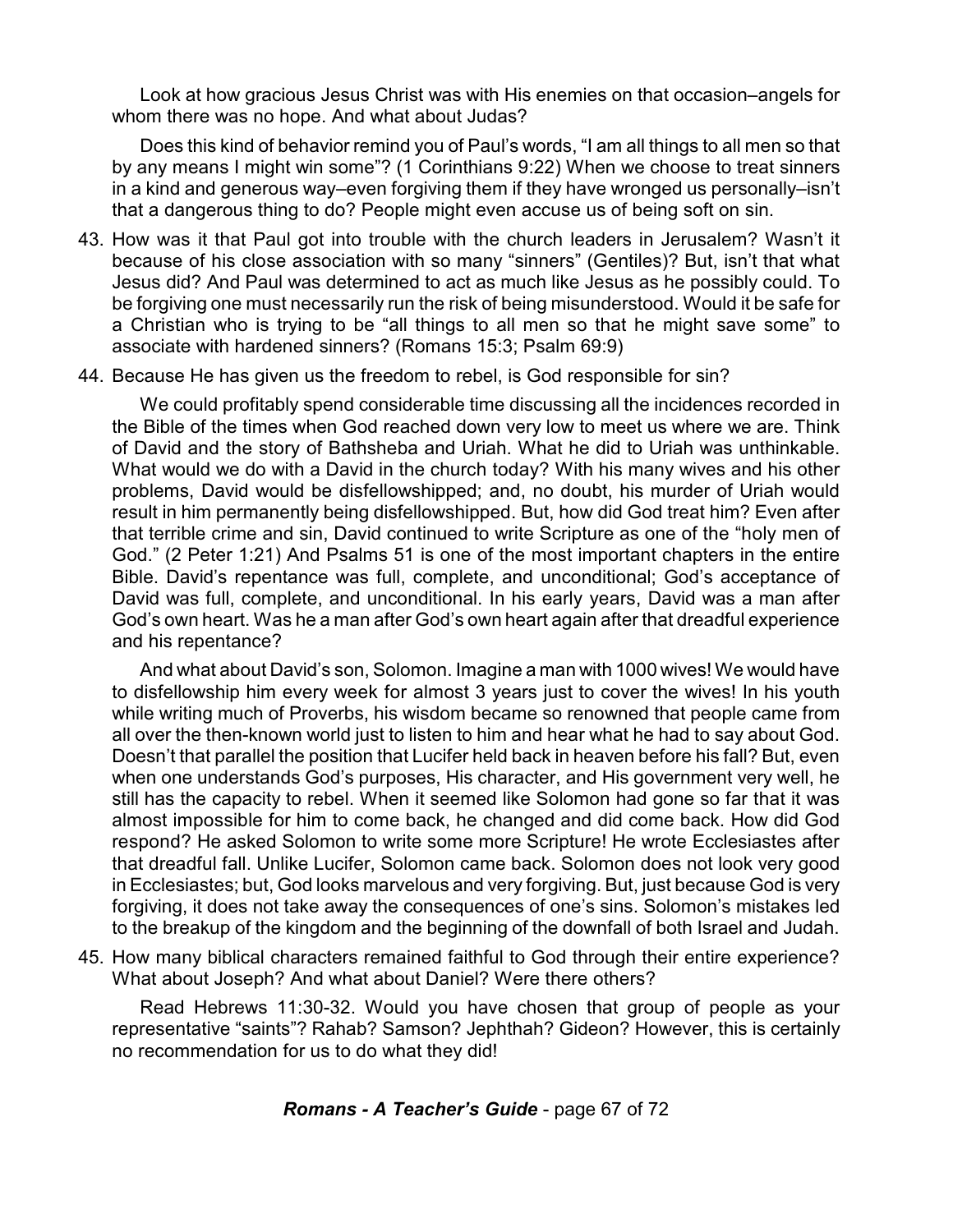46. But, what about those who did not come back? What about King Saul? In his youth, he was tall and good looking, head and shoulders above others. God gave him a new heart and a right spirit. (1 Samuel 10:9) But, Saul wasted all those advantages and ended up by consulting a medium, trying to consult the dead; and then he went out the next morning and committed suicide in the midst of battle. (1 Samuel 28:3-25; 31:1-6) And what about Judas? How did Jesus treat Judas? Could the story of Judas have turned out like the story of Peter? Did Jesus look at Judas differently in the judgment hall than He did Peter? What if Judas had gone crying out to the Garden of Gethsemane as Peter did and knelt beside Peter as both of them poured out their hearts in repentance? Would God have taken him back? But, Judas was not willing to give up his pride.

Isn't the kindness of God supposed to lead us to repentance? (Romans 2:4) We should not be surprised at God's incredible patience. See 2 Peter 3:8-9. If we are lost, it will be entirely our own fault.

So, if you really believe God is like that and you want to be as much like Him as possible, how would you treat other members of the church family? We are to welcome everyone but, of course, not for disputes over opinions. (Romans 14) How sad it would be for two so-called saints to argue their way into hell!

47. Remember Paul's statement in Galatians 1:8-9? How many issues in Christianity would you be willing to die for? What was it that Paul was speaking about in Galatians 1? He was talking about the gospel, the good news, the truth about God. Would you be willing to die defending God's reputation? Will we ever be asked to put our lives on the line in defense of God? Is it worth risking the destruction of some new convert because we are arguing about what they eat, what they wear, or some other minor detail of little consequence?

Read Romans 15:7-13. Paul was quoting from several places in the Old Testament. (2 Samuel 22:50; Psalm 18:49; Deuteronomy 32:43; Psalm 117:1; Isaiah 11:10) From these verses isn't it clear that God has always intended for the Jews to share the good news with Gentiles. It clearly says so in the Old Testament. Think of how much trouble Paul got into for opposing the idea that the good news–the gospel–was exclusively for Jews. On the basis of all of Scripture, don't we believe that the good news–the gospel–is for everyone? Is that why we have stories about faithful Canaanites so early in the Scripture? Consider Tamar (Genesis 38) and Rahab (Joshua 2; 6:22-25) as well as the story of Ruth, Naomi, and Boaz. (See the book of Ruth.) Did Tamar become one of the ancestors of Jesus Christ because she was so cleverly deceptive?

Consider the story of Rahab. Was she saved because she did such a good job of lying? Didn't she lie by saying the spies were not there? If you had been lying under the flax on the roof overhearing what she was saying, how would you have prayed? "Dear Lord, please help Rahab tell the truth"? Or, as one medical student once suggested, "Lord help me not to sneeze!" Wouldn't it have been a perfectly natural thing for Rahab to say: "No. They are not here"? How often had some wife from Jericho looking for her husband been told by Rahab: "No. He's not here"? There are many stories like this in the Old Testament, and they are told without comment. There was no voice from heaven which said, "Well lied, Rahab." Nor was there a voice from heaven saying, "You shouldn't have done that."

48. Read Acts 10. It took a very dramatic event to convince Peter to associate with Gentiles and speak to them about God. Would you have dared to say, "No" to God three times?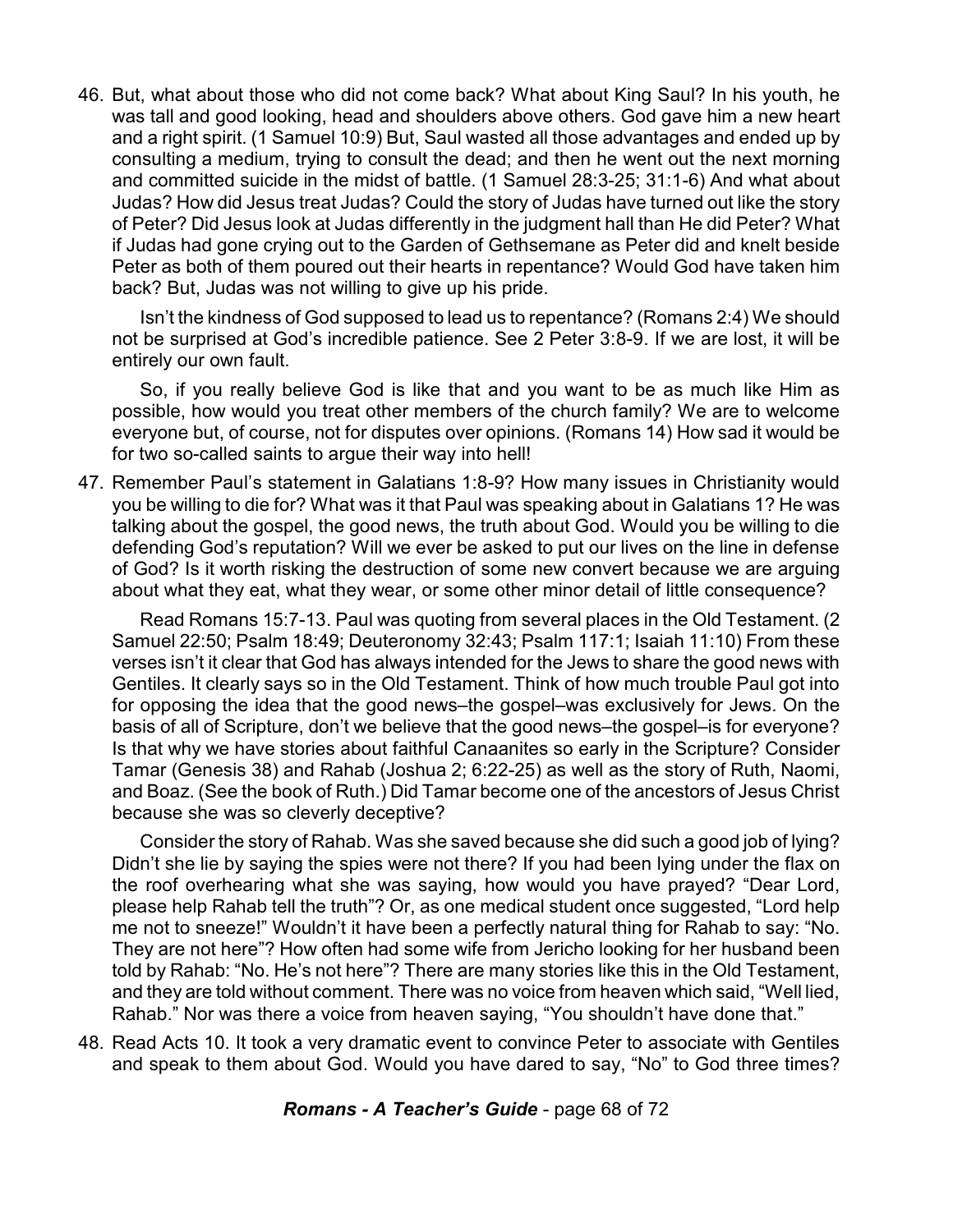Based on what he already knew about the truth, Peter said, "No" to that sheet three times. And Peter finally got the message: Do not treat a fellow human being like one of those indigestible things in the sheet. And it was not only Peter who had problems. Look at what happened when Peter came back to Jerusalem to meet with the brethren! (Acts 11:1-18) And even after that experience, Peter's behavior was not always consistent. (Galatians 2:11-14)

Look at how gracious Paul was to those Roman Christians in Romans 1 and in Romans 15. (Romans 1:12; 15:15)

Look at Paul's handling of the problems in Corinth through those four letters including that very harsh "Sinai letter." Did Paul believe that when he wrote that very harsh letter (probably now found in 2 Corinthians 10-13) that he was acting just as God would have acted in that situation? It is interesting to note that having written that letter and then become very anxious about the response, when Paul received the news that the letter had worked, he wrote once more to the Corinthians and then went to Corinth. It was in light of all of that that he sat down and wrote Galatians and Romans. Paul had learned that God's methods–firm, but kind and loving–really work. No wonder he concluded that the good news has power. (Romans 1:16-17)

As we know, Paul believed it was his calling to go to those new territories. Some of those places were very difficult and dangerous. So, why did Paul go there? Was it because he thought that he needed to pay the church back for having persecuted believers in his early days? He was not trying to win God's favor; he just considered it his highest privilege to speak the truth about God. He did not even ask the church to support him; he earned his way as he worked in all those dangerous places.

49. Notice that Jesus worked using signs and wonders. Paul also talked about signs and wonders. (Romans 15:17) At the end of time, Satan will try to deceive by working signs and wonders.

Will God also work signs and wonders at the end of time?

Look at *Selected Messages*, Vol. 2, p. 54. Doesn't this make good sense?

The way in which Christ worked [and the apostles followed in his footsteps] was to preach the Word, and to relieve suffering by miraculous works of healing. But I am instructed that we cannot now work in this way, for Satan will exercise his power by working miracles. God's servants today could not work by means of miracles, because spurious works of healing, claiming to be divine, will be wrought. [Content in brackets is added.]

In the final days of this earth's history, will God be performing signs and wonders to win people to the truth? Or, mainly just to protect His faithful ones who are already in the truth? People are supposed to be won to the truth in our day not so much by stunning miracles that we through God might perform but rather by the wonderful way in which we represent the truth about God.

An important proof of the fact that signs and wonders and healing miracles are not the best kind of evidence is by watching the religious channels on television on any given Sunday. One so-called "miracle worker" will perform a miracle and then say, "Now listen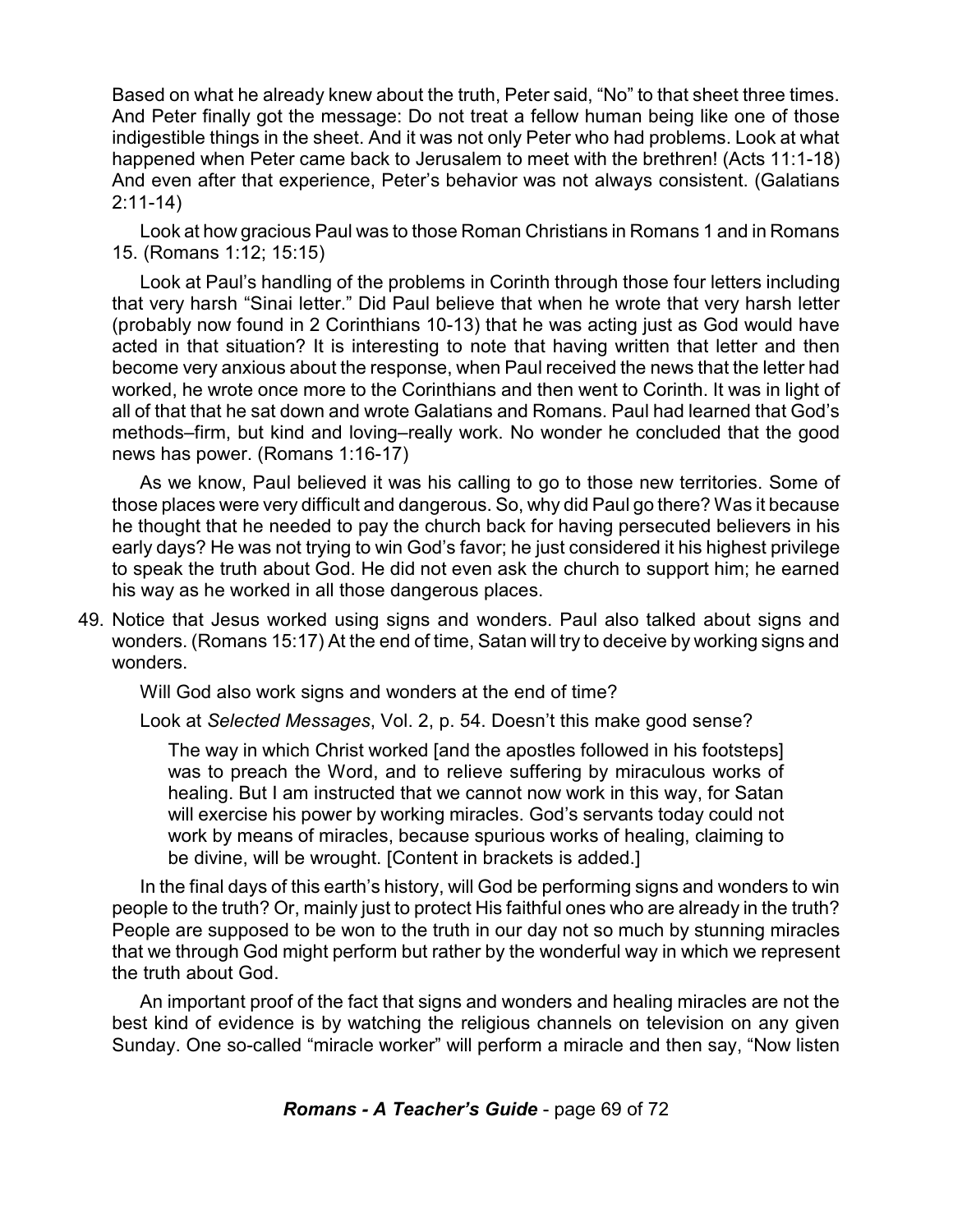to what God has told me." In the next hour, another so-called "miracle worker" will perform his miracle and say something that contradicts what the previous person said.

50. Which is a greater miracle in God's eyes? A miracle of healing? Or, the miracle of converting a sinner to become a believer? There are three times in Scripture when there were many miracles: 1) In connection with the exodus from Egypt, 2) In the days of Elijah and Elisha, and 3) During the ministries of Jesus and the apostles. Were those times of great faith? Often, it has been suggested that if we had more faith, we would perform more miracles. Those three occasions were times in the Bible of very low faith. God had to do dramatic things just to get people's attention.

What God wants most of all in our day is to pull together a group of people who are so settled into the truth both intellectually and spiritually that they cannot be moved. (*4SDABC* 1161.6) Then, they will be ready to face the Devil and all his deceptions. And God will finally be able to say to Satan: "Here are my people. You cannot destroy them; but, you can do whatever else you want to do, and they will not be deceived." That group will be called the 144,000. And that is when Satan's time will be finished.

Notice that even in Jesus's day, He said to the 72 who had been sent out to perform miracles around Perea: "But don't be glad because the evil spirits obey you; rather be glad because your names are written in heaven." (Luke 10:20) The goal is not to perform miracles but to represent God correctly.

51. What was it that had prevented Paul from going to Rome earlier? (Romans 15:22) Paul thought that he had spent enough time in Asia Minor, Macedonia, and Achaia. He thought it was time for him to move on. There is no evidence that he ever reached Spain. Unfortunately, we know what happened when he carried a very generous offering back to headquarters in Jerusalem. Could such a thing happen in our day?

> The Saviour's words of reproof to the men of Nazareth applied, in the case of Paul, not only to the unbelieving Jews, but to his own brethren in the faith. **Had the leaders in the church fully surrendered their feelings of bitterness toward the apostle, and accepted him as one specially called of God to bear the gospel to the Gentiles, the Lord would have spared him to them. God had not ordained that Paul's labors should so soon end, but He did not work a miracle to counteract the train of circumstances to which the course of the leaders in the church at Jerusalem had given rise.** (*Acts of the Apostles* 417.2) [Bold type is added.]

Why not? She closed the chapter with this.

The same spirit is still leading to the same results. A neglect to appreciate and improve the provisions of divine grace has deprived the church of many a blessing. How often would the Lord have prolonged the work of some faithful minister, had his labors been appreciated! But if the church permits the enemy of souls to pervert the understanding, so that they misrepresent and misinterpret the words and acts of the servant of Christ; if they allow themselves to stand in his way and hinder his usefulness, the Lord [Begin page 418] sometimes removes from them the blessing which He gave. (*AA* 417.3)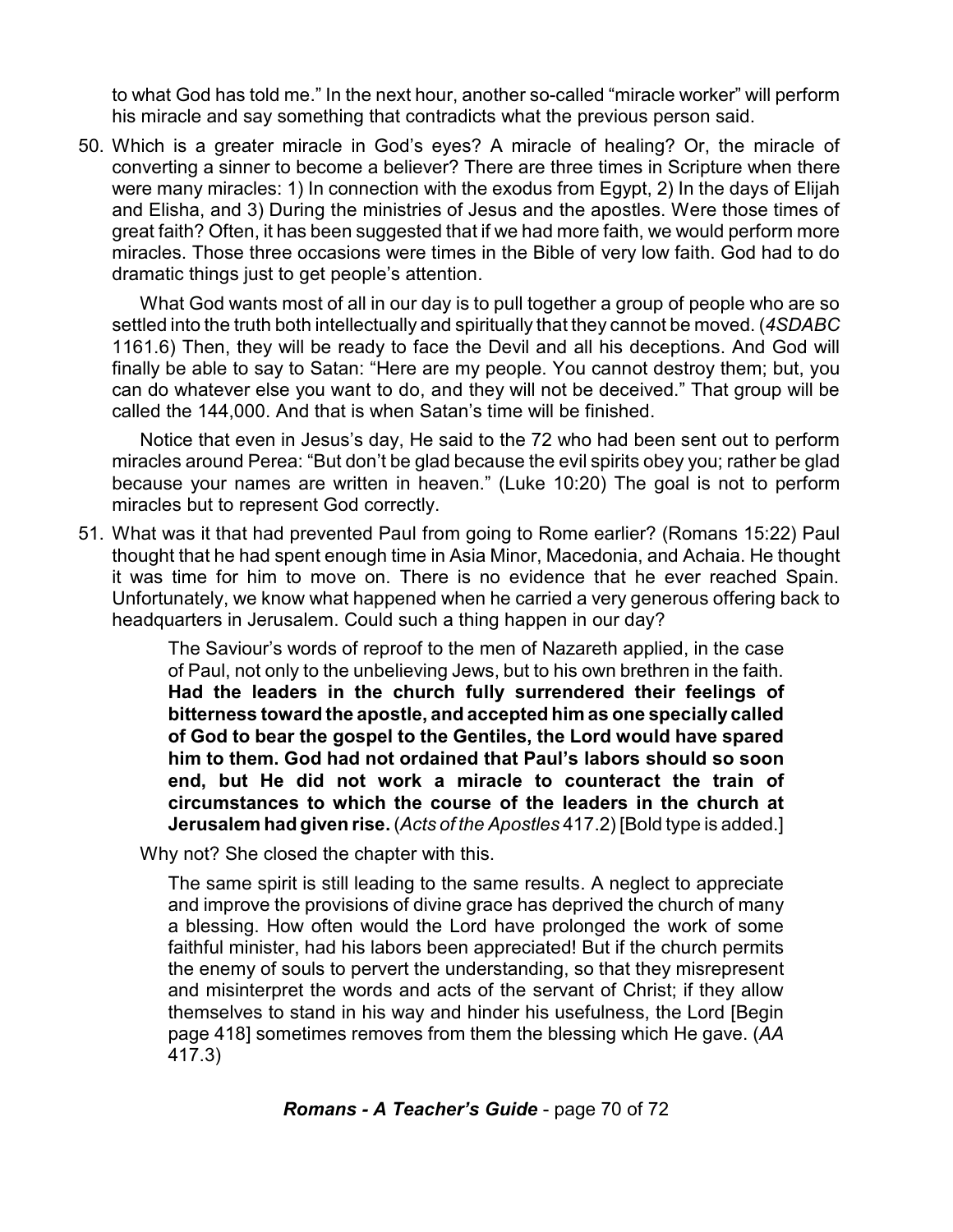Satan is constantly working through his agents to dishearten and destroy those whom God has chosen to accomplish a great and good work. They may be ready to sacrifice even life itself for the advancement of the cause of Christ, [Paul was. Wasn't he?] yet the great deceiver will suggest to their brethren doubts concerning them which, if entertained, would undermine confidence in their integrity of character, and thus cripple their usefulness. **Too often he [Satan] succeeds in bringing upon them, through their own brethren, such sorrow of heart that God graciously interposes to give His persecuted servants rest. After the hands are folded upon the pulseless breast, when the voice of warning and encouragement is silent, then the obdurate may be aroused to see and prize the blessings they have cast from them. Their death may accomplish that which their life has failed to do.** (*AA* 418.1) [Bold type and content in brackets is added.]

52. What do you think Paul's converts in Asia Minor, Macedonia, and Achaia thought when they received the news of Paul's imprisonment and how and why it happened?

Paul asked his friends in Rome to pray for him. We know that God was in favor of what he wanted to do. So, why bother to pray about it? We sometimes struggle with the question about praying for something which we are almost certain God wants us to do anyway. But, while we are struggling with how to answer that question, we should keep praying, just as Paul suggested.

53. At the end of the book of Romans, there is a doxology. (Romans 16:25-27) Some ancient manuscripts have this doxology both in Romans 16:25-27 and after Romans 14:23. Other ancient documents have these verses only in Romans 14:23. One has it after Romans 15:33. Is that a problem? How did these verses end up in three different locations? Did that happen under inspiration?

And Paul ended his book in Romans 16:26 talking about the "obedience which springs from faith," just where he began in Romans 1:5.

- 54. How could Paul have known so many people in Rome if he had never been there? We are reminded of the saying that "all roads lead to Rome." In those days, no doubt, there were people that he had met in many different places who were then residing in Rome. And notice the kind and gracious words he had to say about many of those fellow Christians.
- 55. Wasn't Paul the one who wrote this letter? How do we explain Romans 16:22 which says: "I, Tertius, the writer of this letter, send you Christian greetings." This is another evidence of the fact that Paul used secretaries or amanuenses when writing his letters.

And so, Paul ended his magnificent letter to the Romans with this glorious doxology.

## **Romans 16:25-27** (*GNB*):

 $25$  Let us give glory to God! He is able to make you stand firm in your faith, according to the Good News I preach about Jesus Christ and according to the revelation of the secret truth which was hidden for long ages in the past.  $26$ Now, however, that truth has been brought out into the open through the writings of the prophets; and by the command of the eternal God it is made known to all nations, so that all may believe and obey.

## *Romans - A Teacher's Guide* - page 71 of 72